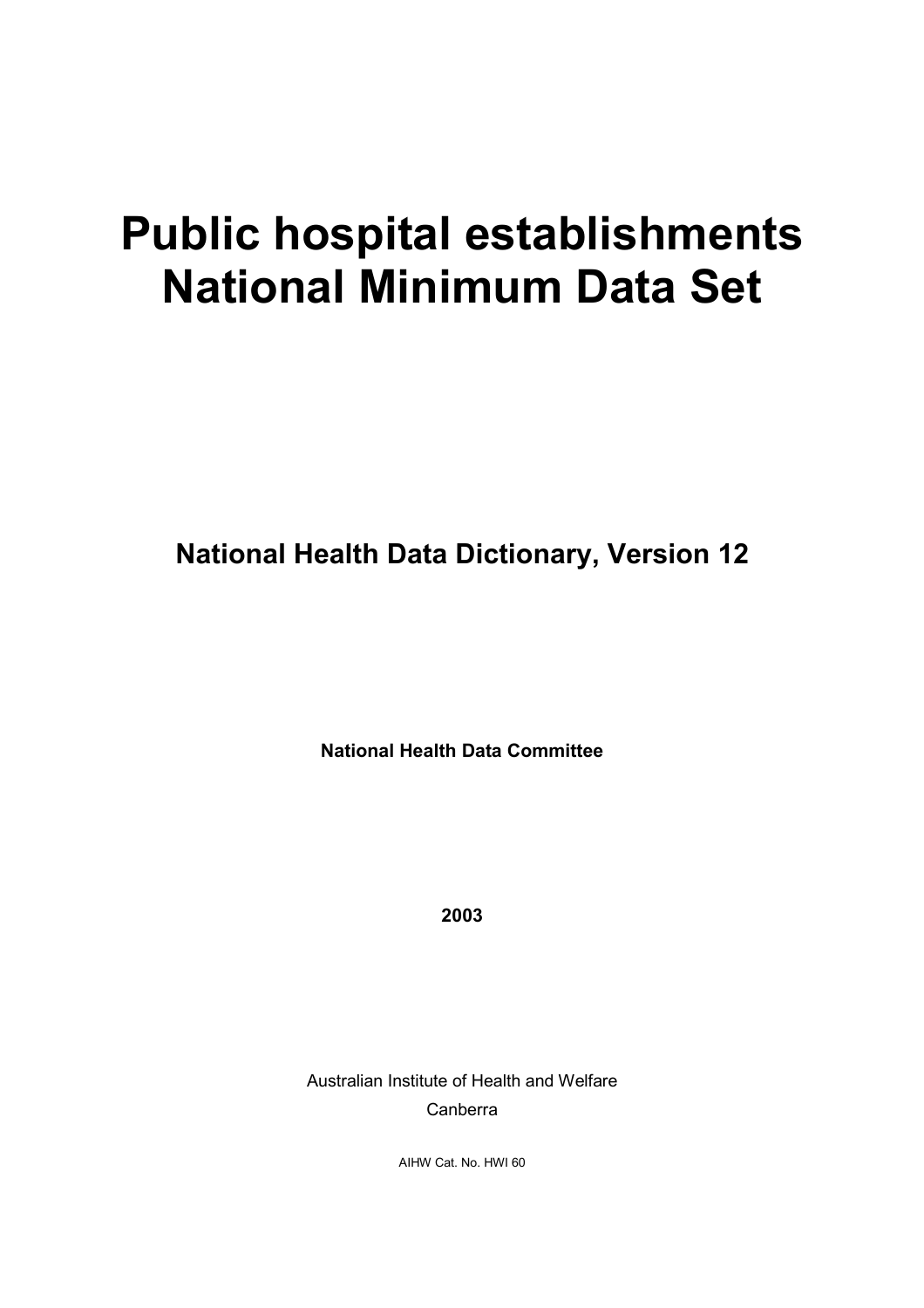© Australian Institute of Health and Welfare 2003

This work is copyright. Apart from any use as permitted under the *Copyright Act 1968*, no part may be reproduced without prior written permission from the Australian Institute of Health and Welfare. Requests and enquiries concerning reproduction and rights should be directed to the Head, Media and Publishing, Australian Institute of Health and Welfare, GPO Box 570, Canberra ACT 2601.

This publication is part of the Australian Institute of Health and Welfare's National Health Data Dictionary Series. A complete list of the Institute's publications is available from the Publications Unit, Australian Institute of Health and Welfare, GPO Box 570, Canberra ACT 2601, or via the Institute's web site (http://www.aihw.gov.au).

ISSN 1329-4555

ISBN 1 74024 297 1

#### **Suggested citation**

Australian Institute of Health and Welfare 2003. Public hospital establishments National Minimum Data Set. National Health Data Dictionary. Version 12. AIHW Cat. No. HWI 60. Canberra: Australian Institute of Health and Welfare.

#### **Australian Institute of Health and Welfare**

Board Chair Dr Sandra Hacker

**Director** Dr Richard Madden

Any enquiries about or comments on this publication should be directed to: David Neilsen National Data Development Unit Australian Institute of Health and Welfare GPO Box 570 Canberra ACT 2601

Phone: (02) 6244 1148 Fax: (02) 6244 1166

Published by Australian Institute of Health and Welfare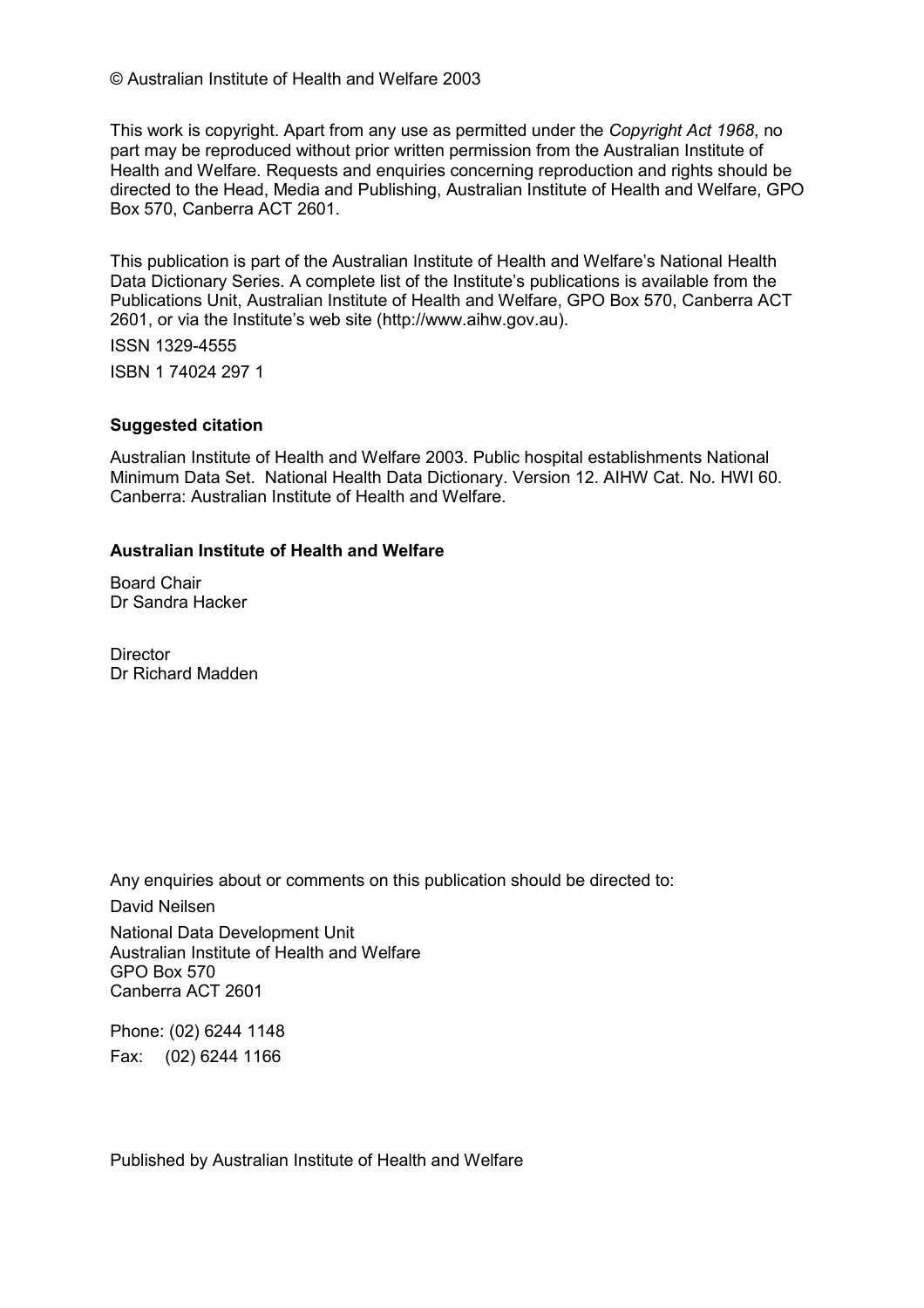# **Introduction**

A National Minimum Data Set (NMDS) is a core set of data elements agreed by the National Health Information Management Group for mandatory collection and reporting at a national level. One NMDS may include data elements that are also included in another NMDS. A NMDS is contingent upon a national agreement to collect uniform data and to supply it as part of the national collection, but does not preclude agencies and service providers from collecting additional data to meet their own specific needs.

The *National Health Data Dictionary* contains definitions of data elements that are included in NMDS collections in the health sector, including data elements used to derive some of the performance indicators required under Australian Health Care Agreements (bilateral agreements between the Commonwealth and State/Territory governments about funding and delivery of health services).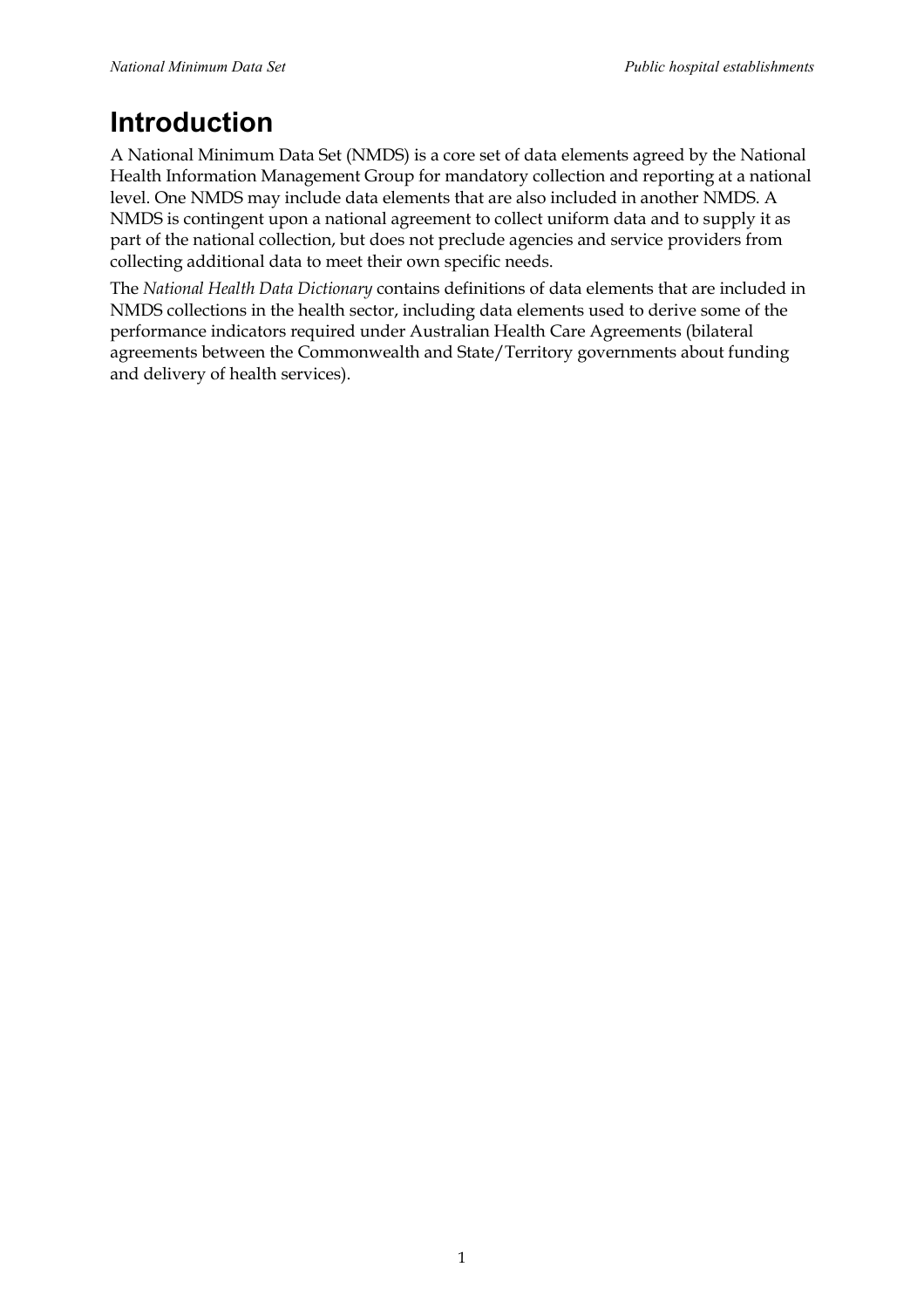# **Contents**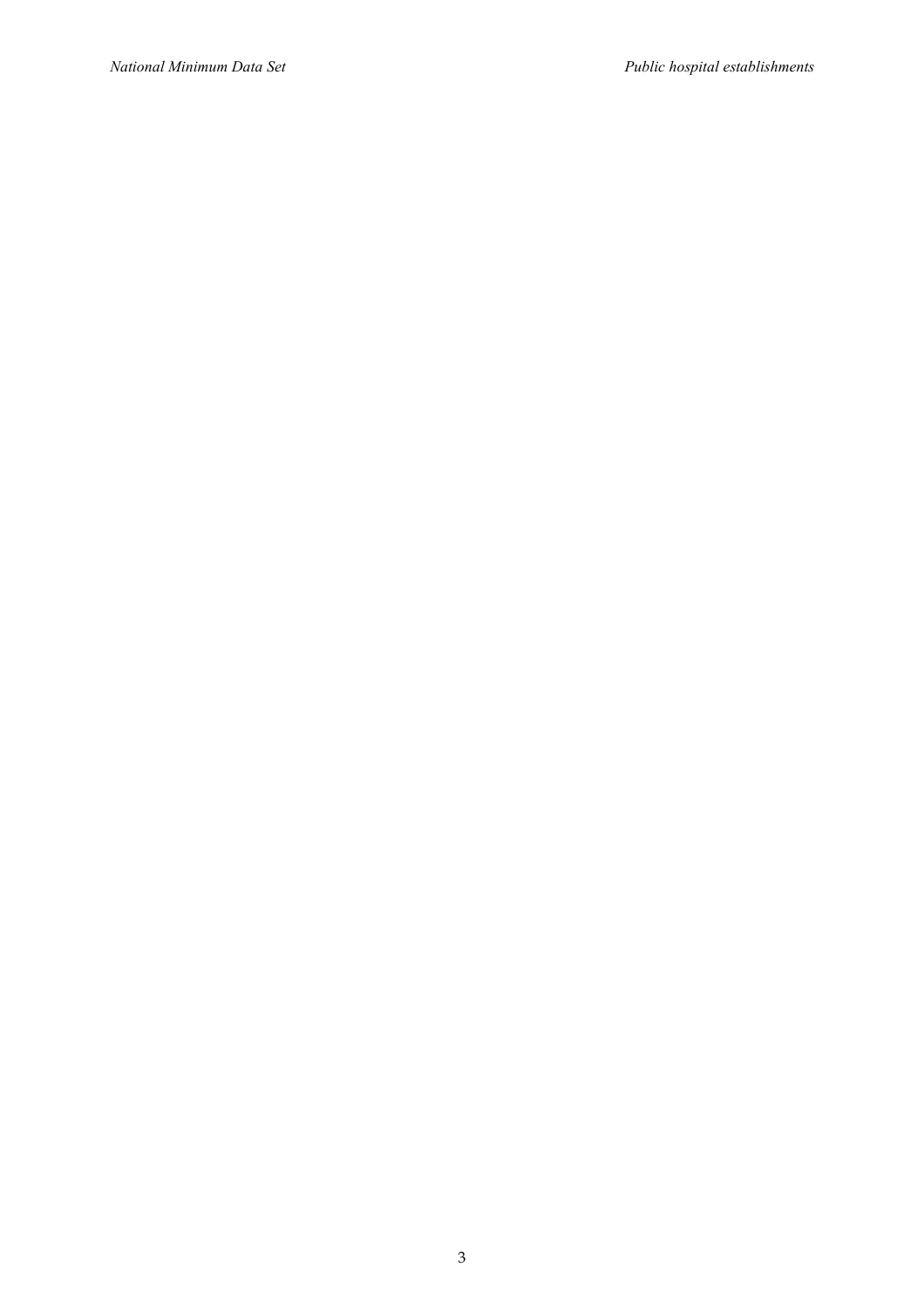# **Public hospital establishments NMDS**

| Admin. status:                                                      | <b>CURRENT</b><br>1/07/2000<br>Version number:<br>$\mathbf{1}$                                                                                                                                                                                                                                                                                                       |  |  |  |
|---------------------------------------------------------------------|----------------------------------------------------------------------------------------------------------------------------------------------------------------------------------------------------------------------------------------------------------------------------------------------------------------------------------------------------------------------|--|--|--|
| Metadata type:                                                      | NATIONAL MINIMUM DATA SET                                                                                                                                                                                                                                                                                                                                            |  |  |  |
| Start date:                                                         | 1 July 1989                                                                                                                                                                                                                                                                                                                                                          |  |  |  |
| End date:                                                           |                                                                                                                                                                                                                                                                                                                                                                      |  |  |  |
| Latest evaluation date:                                             |                                                                                                                                                                                                                                                                                                                                                                      |  |  |  |
| Scope:                                                              | The scope of this data set is establishment-level data for public acute and<br>psychiatric hospitals, including hospitals operated for or by the<br>Department of Veterans' Affairs, and alcohol and drug treatment<br>centres.                                                                                                                                      |  |  |  |
|                                                                     | From version 9, patient-level data remain in the new NMDS called<br>Admitted patient care. These new NMDS replace the version 8 NMDS<br>called Institutional health care.                                                                                                                                                                                            |  |  |  |
|                                                                     | Similar data for private hospitals and freestanding day-hospital facilities<br>is collected by the Australian Bureau of Statistics in the Private Health<br><b>Establishments Collection.</b>                                                                                                                                                                        |  |  |  |
|                                                                     | Hospitals operated by the Australian Defence Force, corrections<br>authorities and Australia's external Territories are not currently<br>included. Hospitals specialising in dental, ophthalmic aids and other<br>specialised acute medical or surgical care are included.                                                                                           |  |  |  |
| <b>Statistical units:</b>                                           | Public hospital establishments                                                                                                                                                                                                                                                                                                                                       |  |  |  |
| Collection methodology:                                             | Data are collected at each hospital from patient administrative and<br>clinical record systems. Hospitals forward data to the relevant State or<br>Territory health authority on a regular basis (e.g. monthly).                                                                                                                                                     |  |  |  |
| <b>National reporting</b><br>arrangements:                          | State and Territory health authorities provide the data to the Australian<br>Institute of Health and Welfare for national collation on an annual basis.                                                                                                                                                                                                              |  |  |  |
| Periods for which data<br>are collected and<br>nationally collated: | Financial years ending 30 June each year                                                                                                                                                                                                                                                                                                                             |  |  |  |
| Data elements included:                                             | Administrative expenses, version 1<br>Capital expenditure - gross (accrual accounting), version 2<br>Capital expenditure - net (accrual accounting), version 2<br>Depreciation, version 1<br>Domestic services, version 1<br>Drug supplies, version 1<br>Establishment identifier, version $4^{\nabla}$<br>Establishment type, version 1<br>Food supplies, version 1 |  |  |  |

♦ new in NMDS this version ∇ modified this version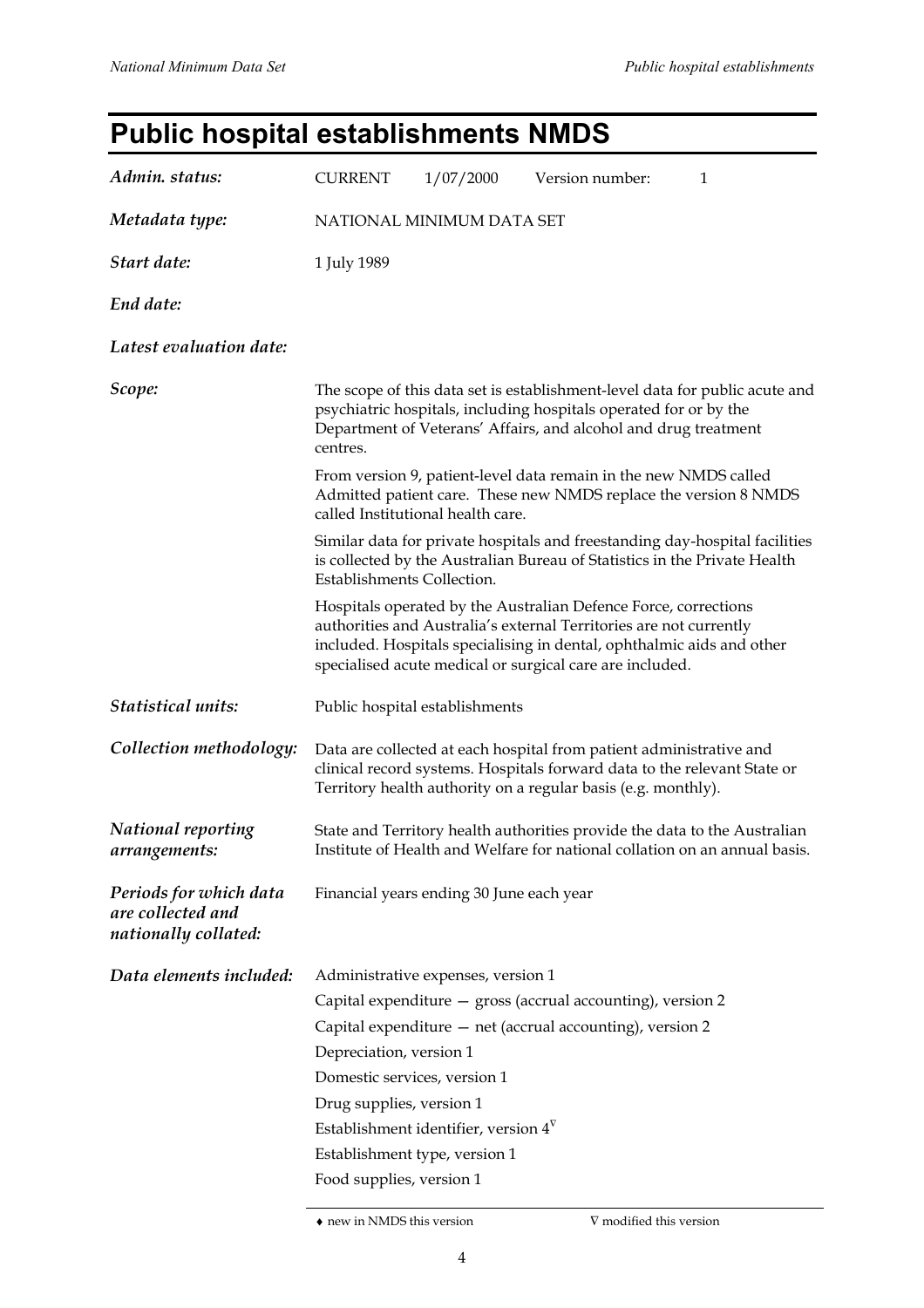| Data elements included                 | Full-time equivalent staff, version 2                                                  |  |  |
|----------------------------------------|----------------------------------------------------------------------------------------|--|--|
| (continued):                           | Geographical location of establishment, version 2                                      |  |  |
|                                        | Group sessions, version 1                                                              |  |  |
|                                        | Indirect health care expenditure, version 1                                            |  |  |
|                                        | Individual/group session, version 1                                                    |  |  |
|                                        | Interest payments, version 1                                                           |  |  |
|                                        | Medical and surgical supplies, version 1                                               |  |  |
|                                        | Number of available beds for admitted patients, version 2                              |  |  |
|                                        | Occasions of service, version 1                                                        |  |  |
|                                        | Other recurrent expenditure, version 1                                                 |  |  |
|                                        | Other revenues, version 1                                                              |  |  |
|                                        | Patient revenue, version 1                                                             |  |  |
|                                        | Patient transport, version 1                                                           |  |  |
|                                        | Payments to visiting medical officers, version 1                                       |  |  |
|                                        | Recoveries, version 1                                                                  |  |  |
|                                        | Repairs and maintenance, version 1                                                     |  |  |
|                                        | Salaries and wages, version 1                                                          |  |  |
|                                        | Specialised service indicators, version 1                                              |  |  |
|                                        | Superannuation employer contributions (including funding basis),<br>version 1          |  |  |
|                                        | Teaching status, version 1                                                             |  |  |
|                                        | Type of non-admitted patient care, version 1                                           |  |  |
|                                        | Type of non-admitted patient care (public psychiatric, alcohol and drug),<br>version 1 |  |  |
| Supporting data                        | Establishment number, version 4                                                        |  |  |
| elements and data<br>element concepts: | Establishment sector, version 3                                                        |  |  |
|                                        | Hospital boarder, version 1                                                            |  |  |
|                                        | Hospital, version 1                                                                    |  |  |
|                                        | Non-admitted patient, version 1                                                        |  |  |
|                                        | Overnight-stay patient, version 3                                                      |  |  |
|                                        | Patient, version 2                                                                     |  |  |
|                                        | Region code, version 2                                                                 |  |  |
|                                        | Same-day patient, version 1                                                            |  |  |
|                                        | Separation, version 3                                                                  |  |  |
|                                        | State/Territory identifier, version 3                                                  |  |  |
| Data elements in<br>common with other  | See Appendix D                                                                         |  |  |

*NMDSs:*

 $\blacklozenge$ new in NMDS this version  $\blacktriangledown$  modified this version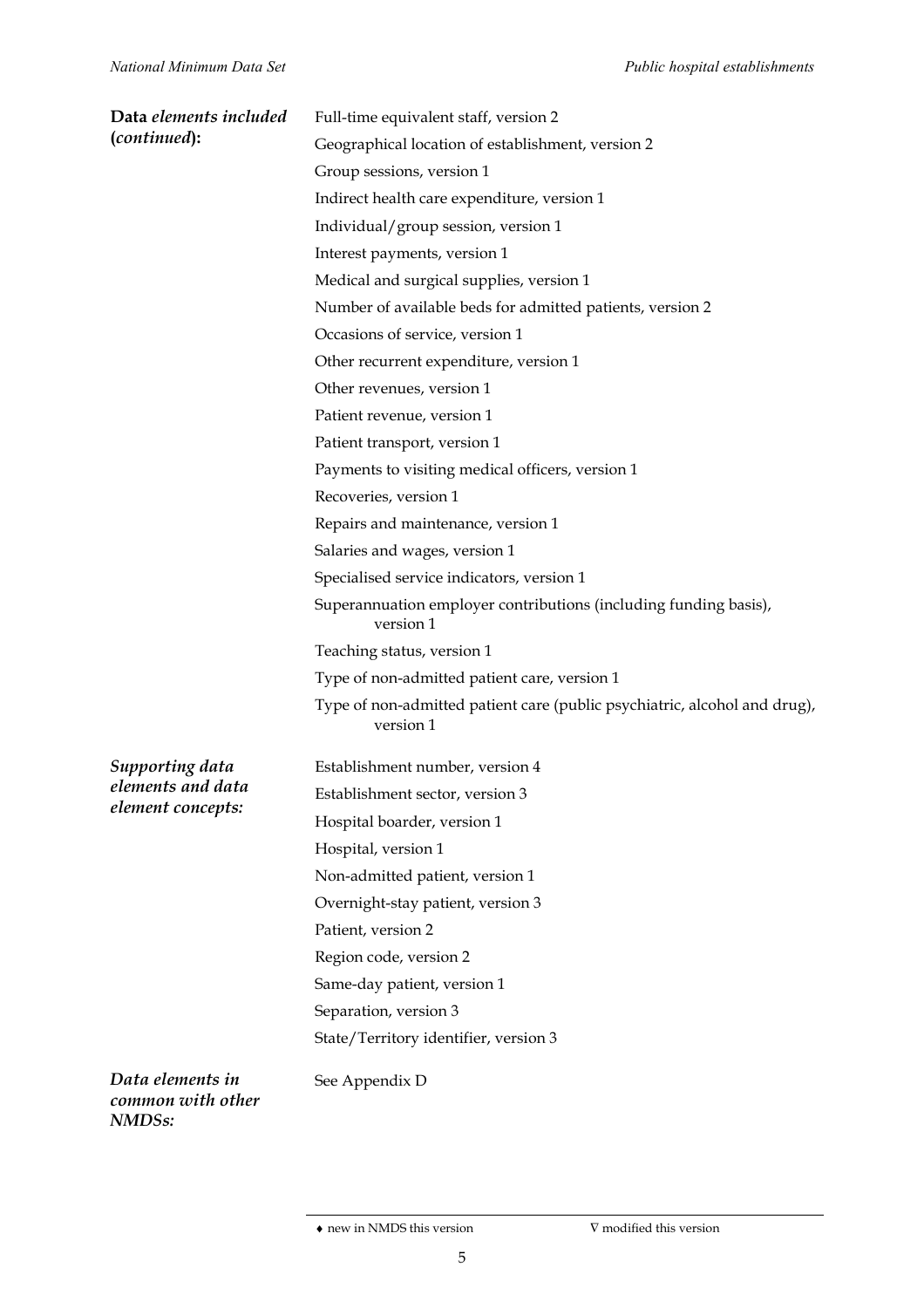| Scope links with other<br>NMDS <sub>s</sub> : | Episodes of care for admitted patients which occur partly or fully in<br>designated psychiatric units of public acute hospitals or in public<br>psychiatric hospitals: |  |
|-----------------------------------------------|------------------------------------------------------------------------------------------------------------------------------------------------------------------------|--|
|                                               | Admitted patient care NMDS, version 2                                                                                                                                  |  |
|                                               | Admitted patient mental health care NMDS, version 2                                                                                                                    |  |
|                                               | Admitted patient palliative care NMDS, version 2.                                                                                                                      |  |
| Source organisation:                          | National Health Information Management Group                                                                                                                           |  |
| Comments:                                     | Statistical units are entities from or about which statistics are collected,<br>or in respect of which statistics are compiled, tabulated or published.                |  |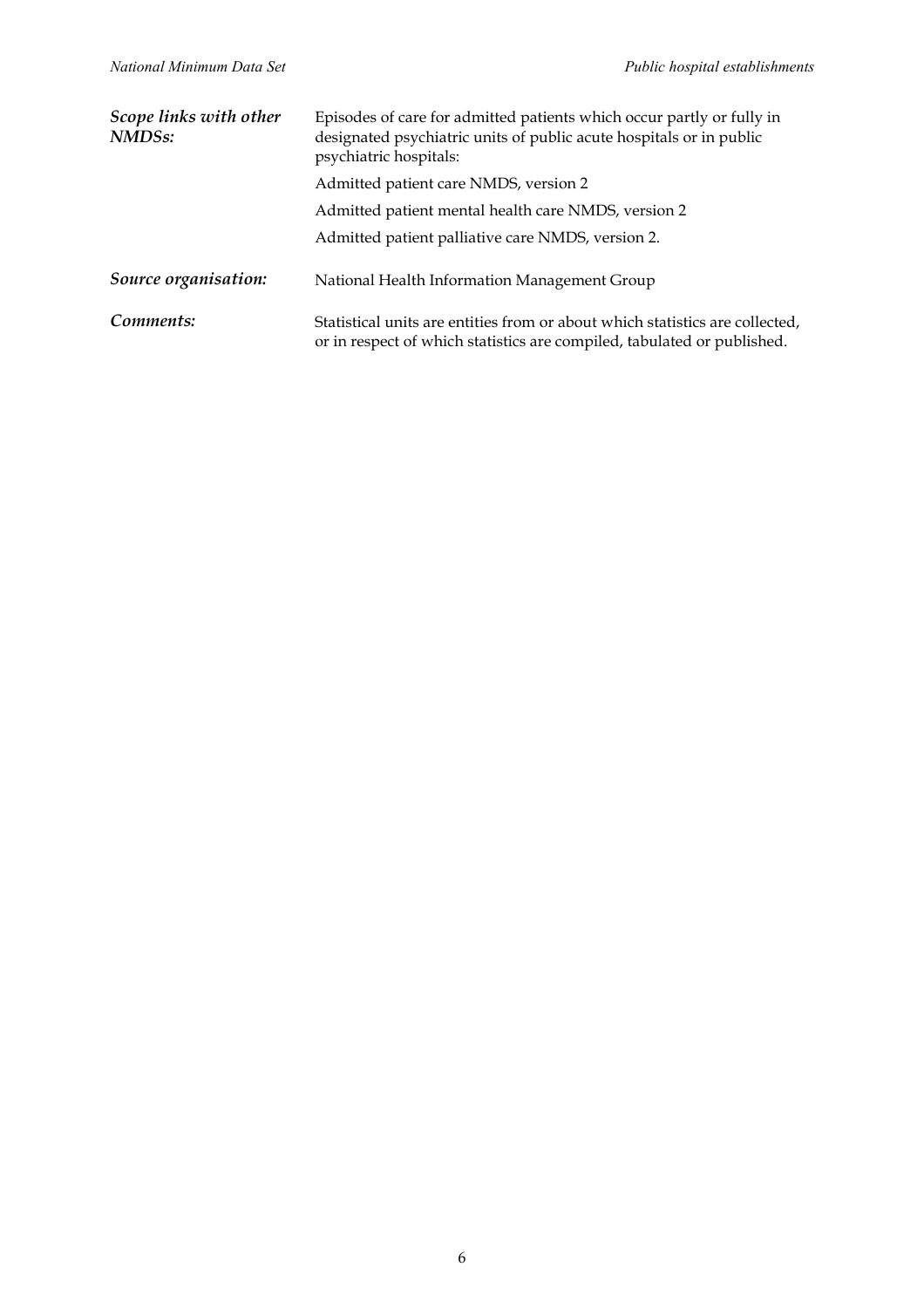### Data elements included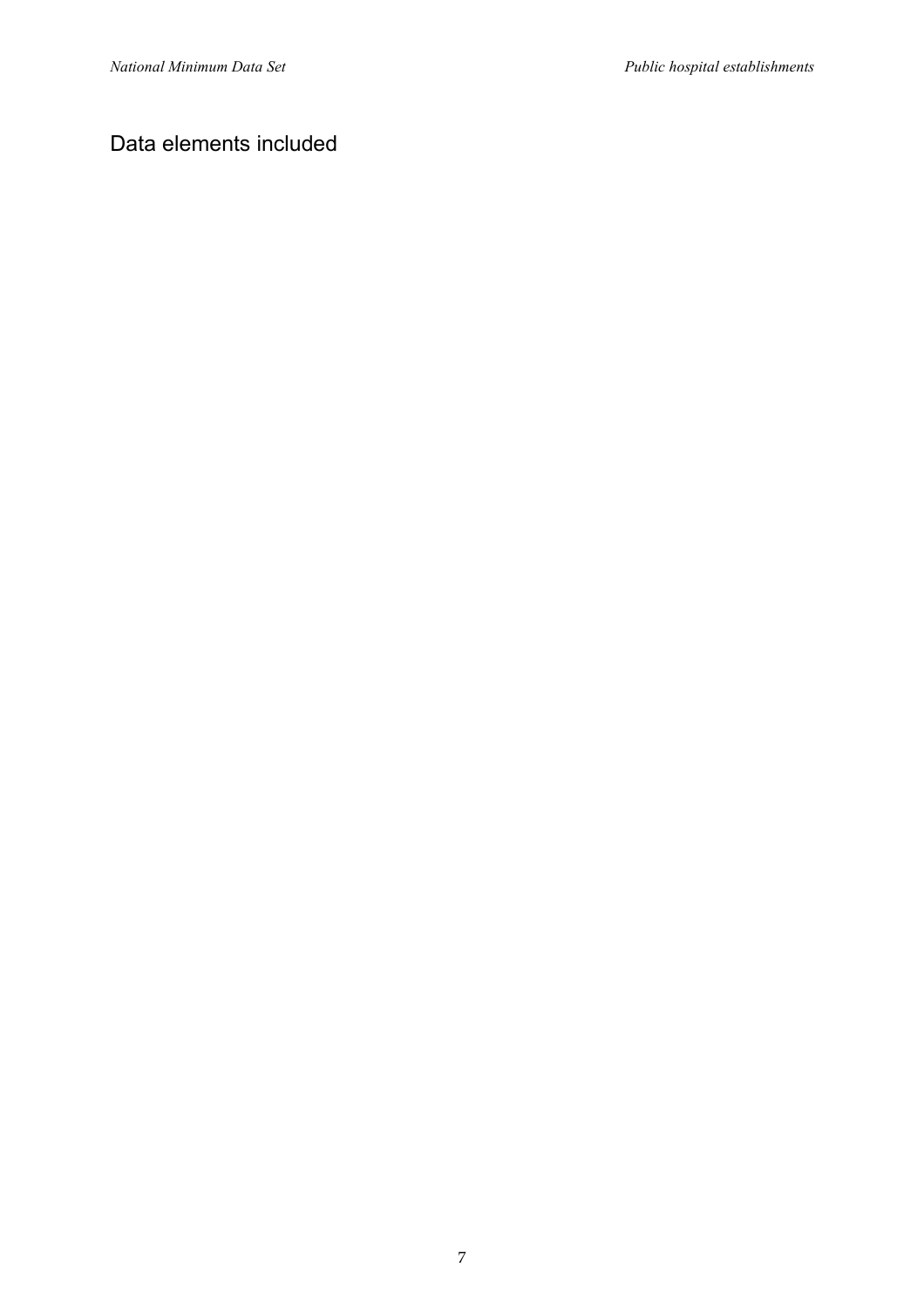# **Administrative expenses**

## Identifying and Definitional Attributes

| Knowledgebase ID: | 000244                                                                                           | <b>Version No: 1</b> |                                                                                                                                                          |
|-------------------|--------------------------------------------------------------------------------------------------|----------------------|----------------------------------------------------------------------------------------------------------------------------------------------------------|
| Metadata type:    | Data Element                                                                                     |                      |                                                                                                                                                          |
| Admin. status:    | Current                                                                                          |                      |                                                                                                                                                          |
|                   | 01/07/89                                                                                         |                      |                                                                                                                                                          |
| Definition:       | All expenditure incurred by establishments (but not central<br>(including workers compensation). |                      | administrations) of a management expenses/administrative support nature<br>such as any rates and taxes, printing, telephone, stationery and insurance    |
| Context:          | Health expenditure:                                                                              |                      |                                                                                                                                                          |
|                   | readily and easily collectable.                                                                  |                      | Considered to be a sufficiently significant element of non-salary recurrent<br>expenditure as to be separately identified at the national level and also |

## Relational and Representational Attributes

| Datatype:                | Numeric       |
|--------------------------|---------------|
| Representational form:   | Currency      |
| Representational layout: | \$999,999,999 |
| Minimum size:            | 2             |
| Maximum size:            | 12            |

| Data domain:        | Australian dollars. Rounded to nearest whole dollar.  |
|---------------------|-------------------------------------------------------|
| Guide for use:      | Record values up to hundreds of millions of dollars.  |
| Verification rules: |                                                       |
| Collection methods: |                                                       |
| Related metadata:   | relates to the data element Establishment type vers 1 |

#### Administrative Attributes

*Source document:*

| Source organisation:                  | National Health Data Committee |            |          |
|---------------------------------------|--------------------------------|------------|----------|
| Information model link:               |                                |            |          |
| NHIM Recurrent expenditure            |                                |            |          |
| Data Set Specifications:              |                                | Start date | End date |
| NMDS - Public hospital establishments |                                | 01/07/1989 |          |

*Comments:*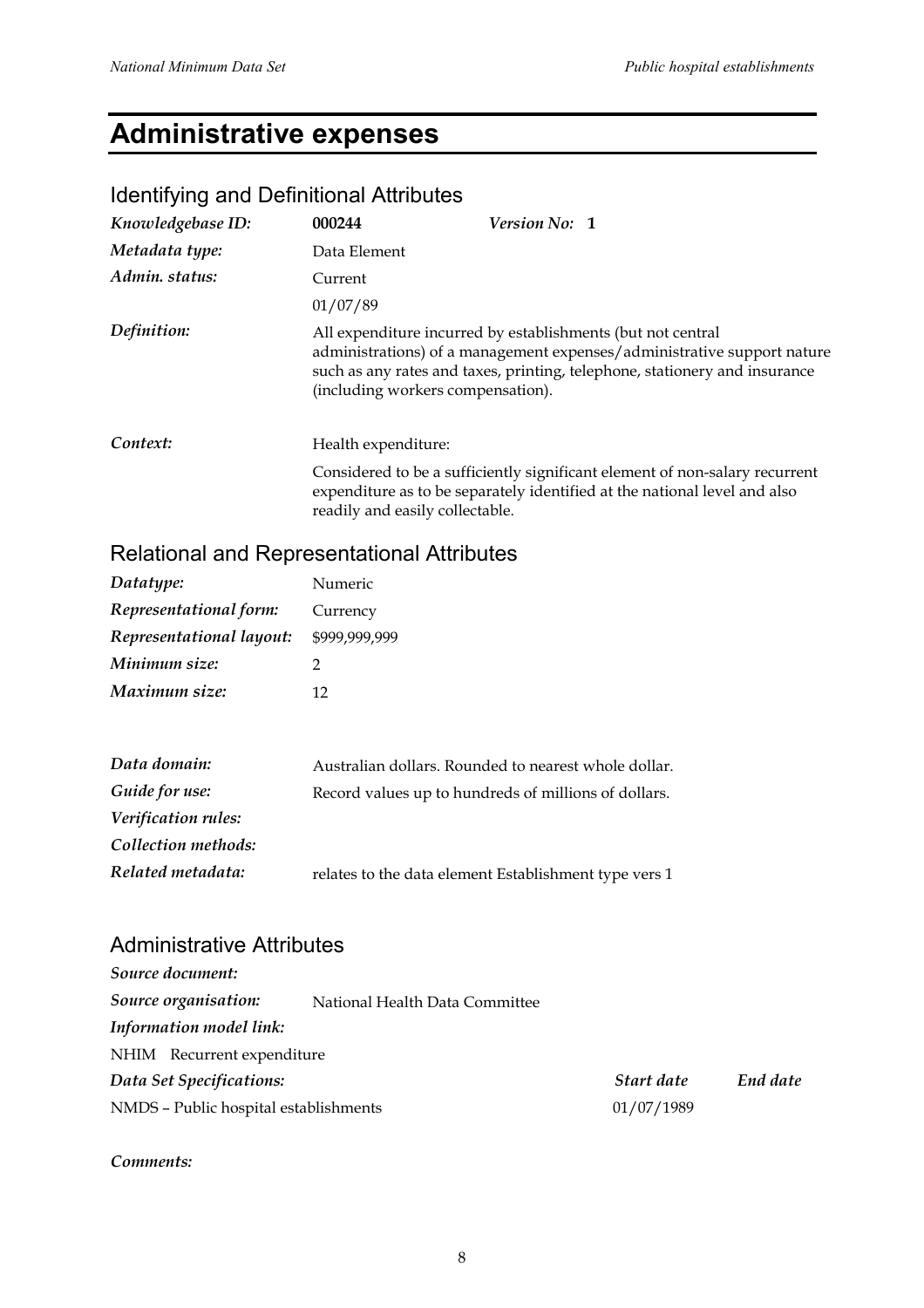# **Capital expenditure – gross (accrual accounting)**

| <u>ROUTER THIS CITY DUTING INTO THE TIME IN SECTION OF THE TIME IS A THE TIME IS A THE TIME IS A THE TIME IS A T</u> |                               |                                                                                                                                                                                                                                                                                                                                                                                                                                                                                                                                                                                                                                  |
|----------------------------------------------------------------------------------------------------------------------|-------------------------------|----------------------------------------------------------------------------------------------------------------------------------------------------------------------------------------------------------------------------------------------------------------------------------------------------------------------------------------------------------------------------------------------------------------------------------------------------------------------------------------------------------------------------------------------------------------------------------------------------------------------------------|
| Knowledgebase ID:                                                                                                    | 000325                        | <b>Version No: 2</b>                                                                                                                                                                                                                                                                                                                                                                                                                                                                                                                                                                                                             |
| Metadata type:                                                                                                       | Data Element                  |                                                                                                                                                                                                                                                                                                                                                                                                                                                                                                                                                                                                                                  |
| Admin. status:                                                                                                       | Current                       |                                                                                                                                                                                                                                                                                                                                                                                                                                                                                                                                                                                                                                  |
|                                                                                                                      | 01/07/97                      |                                                                                                                                                                                                                                                                                                                                                                                                                                                                                                                                                                                                                                  |
| Definition:                                                                                                          | (excluding financial assets). | Expenditure in a period on the acquisition or enhancement of an asset                                                                                                                                                                                                                                                                                                                                                                                                                                                                                                                                                            |
| Context:<br>Health expenditure:                                                                                      |                               |                                                                                                                                                                                                                                                                                                                                                                                                                                                                                                                                                                                                                                  |
|                                                                                                                      | different potential users.    | Gross capital expenditure is a significant, though variable, element of total<br>health establishment expenditure. Just as recurrent expenditure is broken<br>down into a number of major categories to enable a proper analysis of<br>health expenditure at the national level, so capital expenditure is to be<br>broken down into a number of major categories. Capital expenditure in the<br>context of hospitals and closely related establishments is a relatively<br>undeveloped area. Nevertheless, there is a considerable interest in health<br>establishment capital expenditure data at the national level from many |

#### Identifying and Definitional Attributes

## Relational and Representational Attributes

| Datatype:                | Numeric                                                                                                                                                                                                                                                                                                                                                                                                                                                                                                                                                                                                                                                       |  |  |
|--------------------------|---------------------------------------------------------------------------------------------------------------------------------------------------------------------------------------------------------------------------------------------------------------------------------------------------------------------------------------------------------------------------------------------------------------------------------------------------------------------------------------------------------------------------------------------------------------------------------------------------------------------------------------------------------------|--|--|
| Representational form:   | Currency                                                                                                                                                                                                                                                                                                                                                                                                                                                                                                                                                                                                                                                      |  |  |
| Representational layout: | \$999,999,999                                                                                                                                                                                                                                                                                                                                                                                                                                                                                                                                                                                                                                                 |  |  |
| Minimum size:            | 2                                                                                                                                                                                                                                                                                                                                                                                                                                                                                                                                                                                                                                                             |  |  |
| Maximum size:            | 12                                                                                                                                                                                                                                                                                                                                                                                                                                                                                                                                                                                                                                                            |  |  |
| Data domain:             | Amount of expenditure in Australian dollars rounded to the nearest dollar.                                                                                                                                                                                                                                                                                                                                                                                                                                                                                                                                                                                    |  |  |
| Guide for use:           | Record values up to hundreds of millions of dollars.                                                                                                                                                                                                                                                                                                                                                                                                                                                                                                                                                                                                          |  |  |
|                          | This definition is for use where the accrual method of accounting has been<br>adopted.                                                                                                                                                                                                                                                                                                                                                                                                                                                                                                                                                                        |  |  |
|                          | Calculate separately for each type of capital expenditure described below:                                                                                                                                                                                                                                                                                                                                                                                                                                                                                                                                                                                    |  |  |
|                          | Land:<br>1                                                                                                                                                                                                                                                                                                                                                                                                                                                                                                                                                                                                                                                    |  |  |
|                          | A solid section of the earth's surface which is held by the entity<br>under a certificate of title or reserve, leased in by the entity or allocated to<br>the entity by another agency.                                                                                                                                                                                                                                                                                                                                                                                                                                                                       |  |  |
|                          | Buildings and building services (including plant):<br>2                                                                                                                                                                                                                                                                                                                                                                                                                                                                                                                                                                                                       |  |  |
|                          | An edifice that has a service potential constructed, acquired or held<br>by a financial lease for the specific purposes of the entity. Includes<br>hospitals, residential aged care services and other buildings used for<br>providing the service. Includes expenditure on installation, alteration and<br>improvement of fixtures, facilities and equipment that are an integral part<br>of the building and that contribute to the primary function of a building to<br>either directly or indirectly support the delivery of products and services.<br>Excludes repair and replacement of worn-out or damaged fixtures (to be<br>treated as maintenance). |  |  |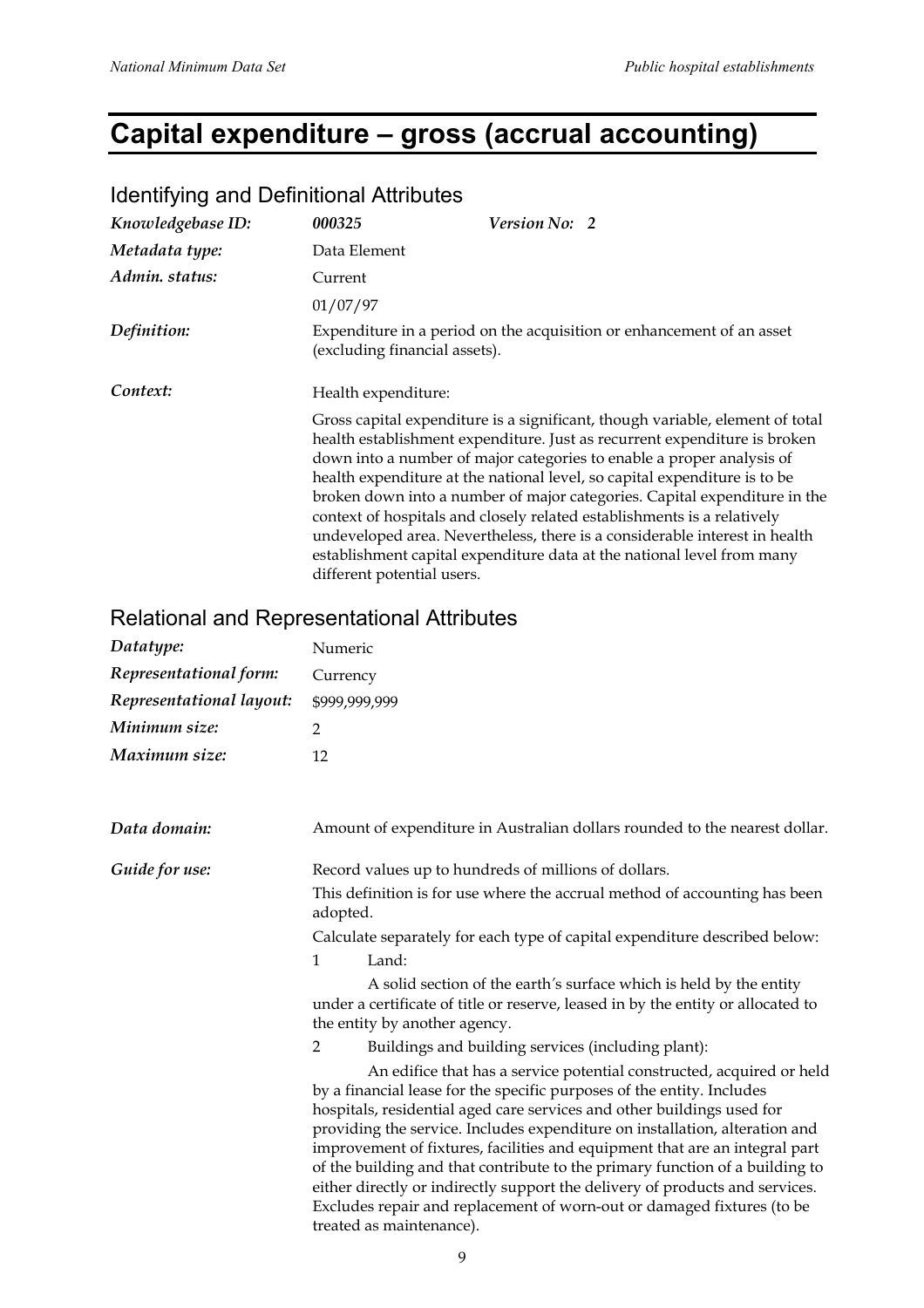|                                            | $\mathfrak{Z}$ | Constructions (other than buildings):<br>Expenditure on construction, major alterations and additions to<br>fixed assets other than buildings such as car parks, roads, bridges, storm<br>water channels, dams, drainage and sanitation systems, sporting facilities,<br>gas, water and electricity mains, communication systems, landscaping and<br>grounds reticulation systems. Includes expenditure on land reclamation,<br>land clearance and raising or levelling of building sites. |
|--------------------------------------------|----------------|--------------------------------------------------------------------------------------------------------------------------------------------------------------------------------------------------------------------------------------------------------------------------------------------------------------------------------------------------------------------------------------------------------------------------------------------------------------------------------------------|
|                                            | $4 - 7$        | Equipment:                                                                                                                                                                                                                                                                                                                                                                                                                                                                                 |
|                                            |                | An asset, not an integral part of any building or construction, used<br>by an entity to support the delivery of products and services. Items may be<br>fixed or moveable.                                                                                                                                                                                                                                                                                                                  |
|                                            | 4              | Information technology:                                                                                                                                                                                                                                                                                                                                                                                                                                                                    |
|                                            |                | Computer installations and equipment such as mainframe and<br>mini-computers, personal computer networks and related hardware.                                                                                                                                                                                                                                                                                                                                                             |
|                                            | 5              | Major medical equipment:                                                                                                                                                                                                                                                                                                                                                                                                                                                                   |
|                                            |                | Major items of medical equipment such as medical imaging (CT<br>scanners, MRI, radiology), ICU monitors and transplant equipment.                                                                                                                                                                                                                                                                                                                                                          |
|                                            | 6              | Transport:                                                                                                                                                                                                                                                                                                                                                                                                                                                                                 |
|                                            |                | Expenditure on vehicles or equipment used for transport such as<br>motor vehicles, aircraft, ships, railway, tramway rolling stock, and<br>attachments (such as trailers). Includes major parts such as engines.                                                                                                                                                                                                                                                                           |
|                                            | 7              | Other equipment:                                                                                                                                                                                                                                                                                                                                                                                                                                                                           |
|                                            |                | Includes machinery and equipment not elsewhere classified, such<br>as furniture, art objects, professional instruments and containers.                                                                                                                                                                                                                                                                                                                                                     |
|                                            | $\,8\,$        | Intangible:                                                                                                                                                                                                                                                                                                                                                                                                                                                                                |
|                                            |                | An asset which does not have physical substance, such as<br>copyright, design, patent, trademark, franchise or licence.                                                                                                                                                                                                                                                                                                                                                                    |
| Verification rules:<br>Collection methods: |                | Must be in currency format                                                                                                                                                                                                                                                                                                                                                                                                                                                                 |
| Related metadata:                          |                | supersedes previous data element Capital expenditure vers 1                                                                                                                                                                                                                                                                                                                                                                                                                                |
|                                            | vers 2         | relates to the data element Capital expenditure - net (accrual accounting)                                                                                                                                                                                                                                                                                                                                                                                                                 |
| <b>Administrative Attributes</b>           |                |                                                                                                                                                                                                                                                                                                                                                                                                                                                                                            |
| Source document:                           |                |                                                                                                                                                                                                                                                                                                                                                                                                                                                                                            |
| Source organisation:                       |                | National minimum data set working parties                                                                                                                                                                                                                                                                                                                                                                                                                                                  |
|                                            |                |                                                                                                                                                                                                                                                                                                                                                                                                                                                                                            |

*Information model link:*

| NHIM Capital expenditure              |            |          |
|---------------------------------------|------------|----------|
| Data Set Specifications:              | Start date | End date |
| NMDS - Public hospital establishments | 01/07/1997 |          |

*Comments:* The capital expenditure data elements on an accrual accounting basis and on a cash accounting basis will remain in use until all health authorities have adopted accrual accounting.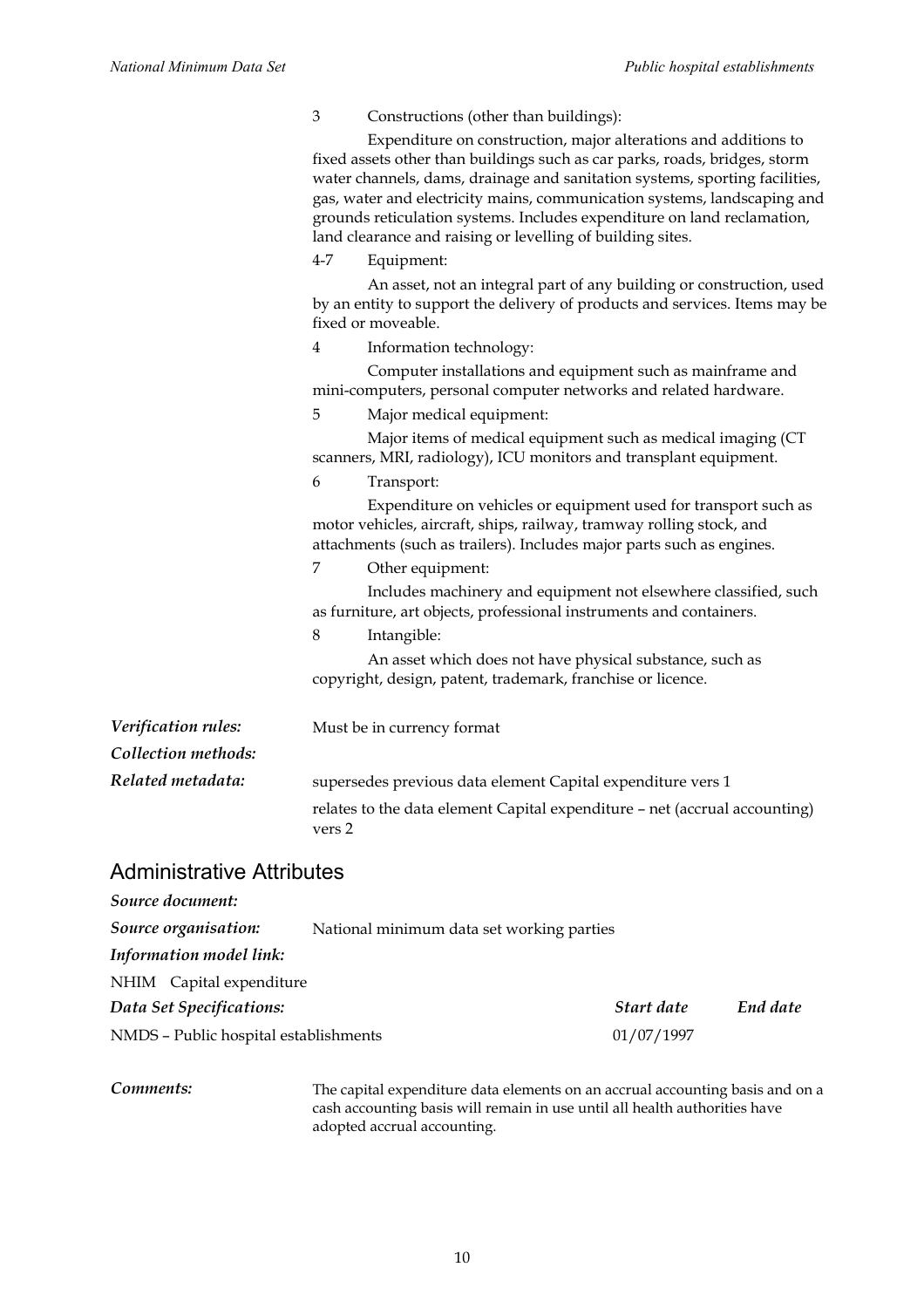# **Capital expenditure – net (accrual accounting)**

| <b>Received you be a common of a conserved</b>    |                            |                                                                                                                                                                                                                                                                                                                                                                                                                                                                                                                                                                                                                                |
|---------------------------------------------------|----------------------------|--------------------------------------------------------------------------------------------------------------------------------------------------------------------------------------------------------------------------------------------------------------------------------------------------------------------------------------------------------------------------------------------------------------------------------------------------------------------------------------------------------------------------------------------------------------------------------------------------------------------------------|
| Knowledgebase ID:                                 | 000396                     | Version No: 2                                                                                                                                                                                                                                                                                                                                                                                                                                                                                                                                                                                                                  |
| Metadata type:                                    | Data Element               |                                                                                                                                                                                                                                                                                                                                                                                                                                                                                                                                                                                                                                |
| Admin. status:                                    | Current                    |                                                                                                                                                                                                                                                                                                                                                                                                                                                                                                                                                                                                                                |
|                                                   | 01/07/97                   |                                                                                                                                                                                                                                                                                                                                                                                                                                                                                                                                                                                                                                |
| Definition:                                       |                            | Gross capital expenditure less trade-in values of replaced items and receipts<br>from the sale of replaced or otherwise disposed items.                                                                                                                                                                                                                                                                                                                                                                                                                                                                                        |
| Context:                                          | Health expenditure:        |                                                                                                                                                                                                                                                                                                                                                                                                                                                                                                                                                                                                                                |
|                                                   | different potential users. | Net capital expenditure is a significant, though variable, element of total<br>health establishment expenditure. Just as recurrent expenditure is broken<br>down into a number of major categories to enable a proper analysis of<br>health expenditure at the national level, so capital expenditure is to be<br>broken down into a number of major categories. Capital expenditure in the<br>context of hospitals and closely related establishments is a relatively<br>undeveloped area. Nevertheless, there is a considerable interest in health<br>establishment capital expenditure data at the national level from many |
| <b>Relational and Representational Attributes</b> |                            |                                                                                                                                                                                                                                                                                                                                                                                                                                                                                                                                                                                                                                |
| Datatype:                                         | Numeric                    |                                                                                                                                                                                                                                                                                                                                                                                                                                                                                                                                                                                                                                |
| Representational form:                            | Currency                   |                                                                                                                                                                                                                                                                                                                                                                                                                                                                                                                                                                                                                                |
| Representational layout:                          | \$999,999,999              |                                                                                                                                                                                                                                                                                                                                                                                                                                                                                                                                                                                                                                |
| Minimum size:                                     | $\overline{2}$             |                                                                                                                                                                                                                                                                                                                                                                                                                                                                                                                                                                                                                                |
| Maximum size:                                     | 12                         |                                                                                                                                                                                                                                                                                                                                                                                                                                                                                                                                                                                                                                |
| Data domain:                                      |                            | Amount of expenditure in Australian dollars rounded to the nearest dollar.                                                                                                                                                                                                                                                                                                                                                                                                                                                                                                                                                     |
| Guide for use:                                    |                            | Record values up to hundreds of millions of dollars.                                                                                                                                                                                                                                                                                                                                                                                                                                                                                                                                                                           |

#### Identifying and Definitional Attributes

Calculate separately for each type of capital expenditure described below: 1 Land:

This definition is for use where the accrual method of accounting has been

A solid section of the earth*'*s surface which is held by the entity under a certificate of title or reserve, leased in by the entity or allocated to the entity by another agency.

2 Buildings and building services (including plant):

An edifice that has a service potential constructed, acquired or held by a financial lease for the specific purposes of the entity. Includes hospitals, residential aged care services and other buildings used for providing the service. Includes expenditure on installation, alteration and improvement of fixtures, facilities and equipment that are an integral part of the building and that contribute to the primary function of a building to either directly or indirectly support the delivery of products and services.

adopted.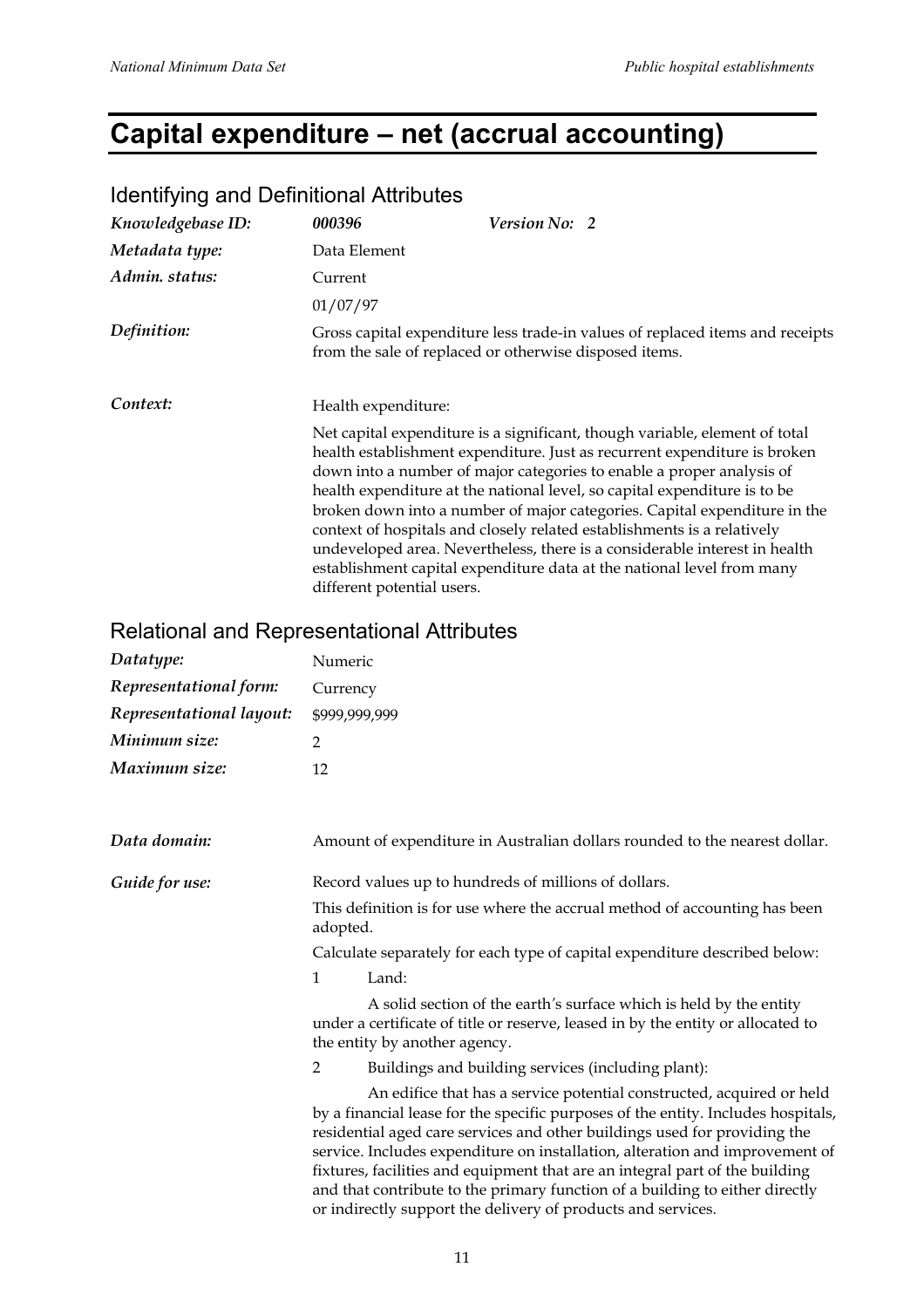Excludes repair and replacement of worn-out or damaged fixtures (to be treated as maintenance).

3 Constructions (other than buildings):

|                     | $4 - 7$        | Expenditure on construction, major alterations and additions to<br>fixed assets other than buildings such as car parks, roads, bridges, storm<br>water channels, dams, drainage and sanitation systems, sporting facilities,<br>gas, water and electricity mains, communication systems, landscaping and<br>grounds reticulation systems. Includes expenditure on land reclamation,<br>land clearance and raising or levelling of building sites.<br>Equipment:<br>An asset, not an integral part of any building or construction, used |
|---------------------|----------------|-----------------------------------------------------------------------------------------------------------------------------------------------------------------------------------------------------------------------------------------------------------------------------------------------------------------------------------------------------------------------------------------------------------------------------------------------------------------------------------------------------------------------------------------|
|                     |                | by an entity to support the delivery of products and services. Items may be<br>fixed or moveable.                                                                                                                                                                                                                                                                                                                                                                                                                                       |
|                     | $\overline{4}$ | Information technology:                                                                                                                                                                                                                                                                                                                                                                                                                                                                                                                 |
|                     |                | Computer installations and equipment such as mainframe and<br>mini-computers, personal computer networks and related hardware.                                                                                                                                                                                                                                                                                                                                                                                                          |
|                     | 5              | Major medical equipment:                                                                                                                                                                                                                                                                                                                                                                                                                                                                                                                |
|                     |                | Major items of medical equipment such as medical imaging (CT<br>scanners, MRI, radiology), ICU monitors and transplant equipment.                                                                                                                                                                                                                                                                                                                                                                                                       |
|                     | 6              | Transport:                                                                                                                                                                                                                                                                                                                                                                                                                                                                                                                              |
|                     |                | Expenditure on vehicles or equipment used for transport such as<br>motor vehicles, aircraft, ships, railway, tramway rolling stock, and<br>attachments (such as trailers). Includes major parts such as engines.                                                                                                                                                                                                                                                                                                                        |
|                     | 7              | Other equipment:                                                                                                                                                                                                                                                                                                                                                                                                                                                                                                                        |
|                     |                | Includes machinery and equipment not elsewhere classified, such<br>as furniture, art objects, professional instruments and containers.                                                                                                                                                                                                                                                                                                                                                                                                  |
|                     | 8              | Intangible:                                                                                                                                                                                                                                                                                                                                                                                                                                                                                                                             |
|                     |                | An asset which does not have physical substance, such as<br>copyright, design, patent, trademark, franchise or licence.                                                                                                                                                                                                                                                                                                                                                                                                                 |
| Verification rules: |                | Must be in Currency format                                                                                                                                                                                                                                                                                                                                                                                                                                                                                                              |
| Collection methods: |                |                                                                                                                                                                                                                                                                                                                                                                                                                                                                                                                                         |
| Related metadata:   |                | supersedes previous data element Capital expenditure vers 1                                                                                                                                                                                                                                                                                                                                                                                                                                                                             |
|                     | vers 2         | relates to the data element Capital expenditure - gross (accrual accounting)                                                                                                                                                                                                                                                                                                                                                                                                                                                            |

#### Administrative Attributes

| Source document:                      |                                           |            |          |
|---------------------------------------|-------------------------------------------|------------|----------|
| Source organisation:                  | National minimum data set working parties |            |          |
| <b>Information model link:</b>        |                                           |            |          |
| NHIM Capital expenditure              |                                           |            |          |
| Data Set Specifications:              |                                           | Start date | End date |
| NMDS - Public hospital establishments |                                           | 01/07/1997 |          |

*Comments:*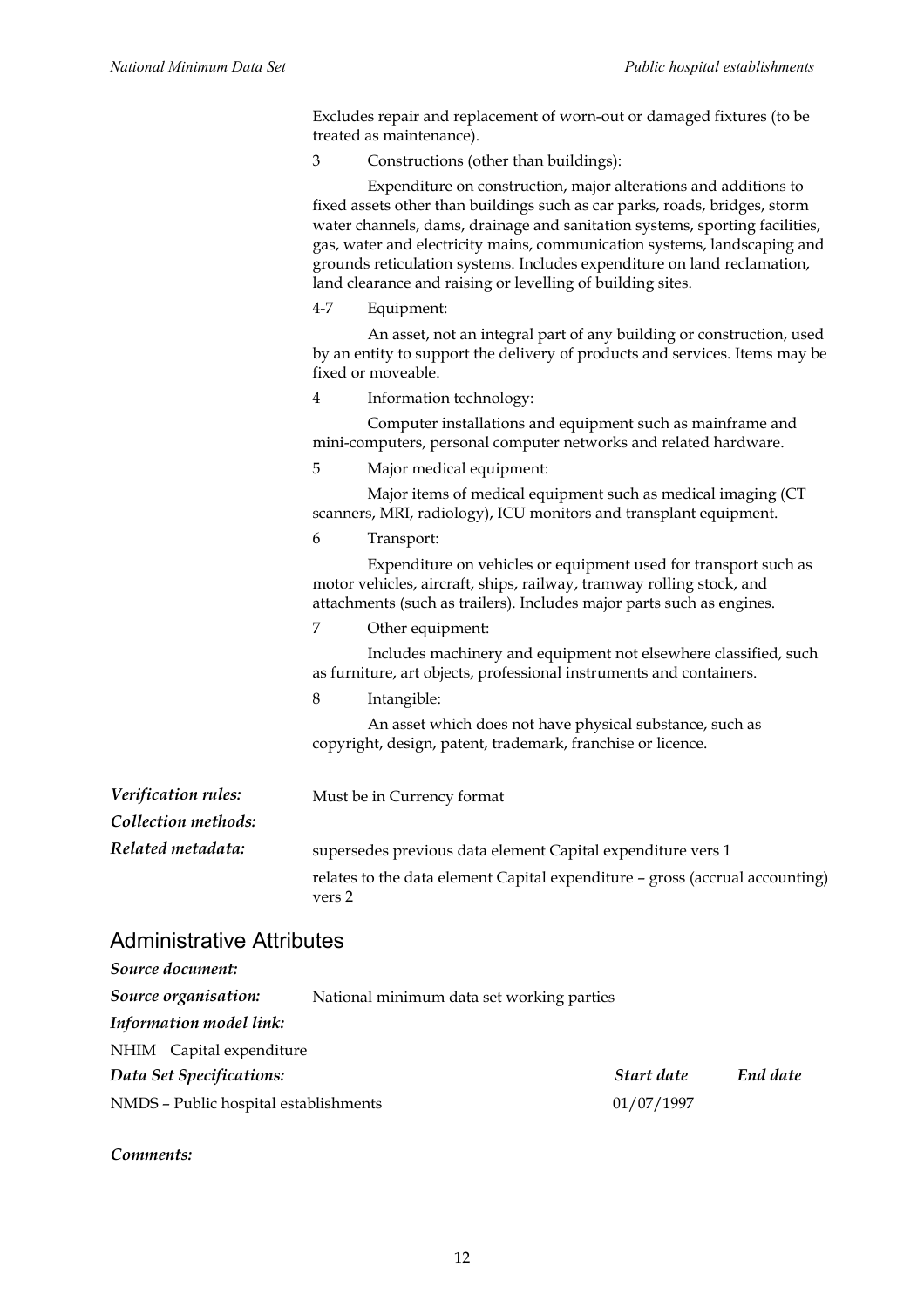# **Depreciation**

| Knowledgebase ID: | 000246                                                | <b>Version No: 1</b> |                                                                                                                                                                                                                                                                                                                                                                                               |
|-------------------|-------------------------------------------------------|----------------------|-----------------------------------------------------------------------------------------------------------------------------------------------------------------------------------------------------------------------------------------------------------------------------------------------------------------------------------------------------------------------------------------------|
| Metadata type:    | Data Element                                          |                      |                                                                                                                                                                                                                                                                                                                                                                                               |
| Admin. status:    | Current                                               |                      |                                                                                                                                                                                                                                                                                                                                                                                               |
|                   | 01/07/89                                              |                      |                                                                                                                                                                                                                                                                                                                                                                                               |
| Definition:       | be included in recurrent expenditure.                 |                      | Depreciation represents the expensing of a long-term asset over its useful<br>life and is related to the basic accounting principle of matching revenue and<br>expenses for the financial period. Depreciation charges for the current<br>financial year only should be shown as expenditure. Where intangible<br>assets are amortised (such as with some private hospitals) this should also |
| Context:          | Health expenditure:                                   |                      |                                                                                                                                                                                                                                                                                                                                                                                               |
|                   | financial statements are based on accrual accounting. |                      | This item has been retained for national minimum data sets because of its<br>significance for the private sector. Current period depreciation charges form<br>a significant component of expenditure for any health establishment whose                                                                                                                                                       |
|                   |                                                       |                      |                                                                                                                                                                                                                                                                                                                                                                                               |

#### Identifying and Definitional Attributes

#### Relational and Representational Attributes

| Datatype:                | Numeric       |
|--------------------------|---------------|
| Representational form:   | Currency      |
| Representational layout: | \$999,999,999 |
| Minimum size:            | 2             |
| Maximum size:            | 12            |
|                          |               |
|                          |               |

| Data domain:        | Australian dollars. Rounded to nearest whole dollar.  |
|---------------------|-------------------------------------------------------|
| Guide for use:      | Record values up to hundreds of millions of dollars.  |
| Verification rules: |                                                       |
| Collection methods: |                                                       |
| Related metadata:   | relates to the data element Establishment type vers 1 |
|                     |                                                       |

## Administrative Attributes

| Source document:                      |                                |            |          |
|---------------------------------------|--------------------------------|------------|----------|
| Source organisation:                  | National Health Data Committee |            |          |
| Information model link:               |                                |            |          |
| NHIM Recurrent expenditure            |                                |            |          |
| Data Set Specifications:              |                                | Start date | End date |
| NMDS - Public hospital establishments |                                | 01/07/1989 |          |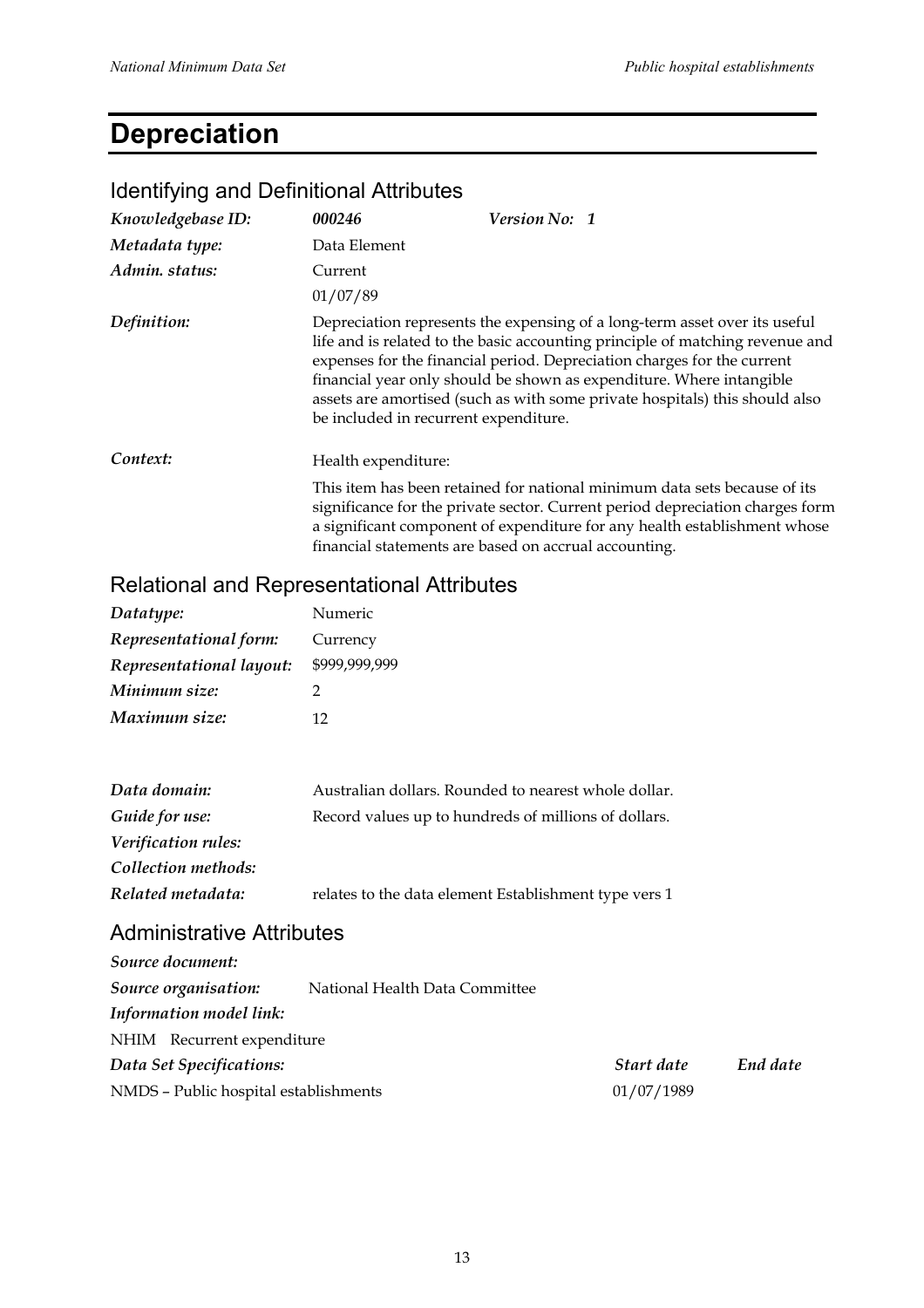*Comments:* With the long-term trend towards accrual accounting in the public sector, this item will ultimately become significant for public sector establishments. Public sector establishments in some States have adopted modified accrual accounting identifying depreciation only, before reaching full accrual accounting. Depreciation is now reported for most public sector establishments and should be reported as a separate recurrent expenditure. Depreciation should be identified separately from other recurrent expenditure categories.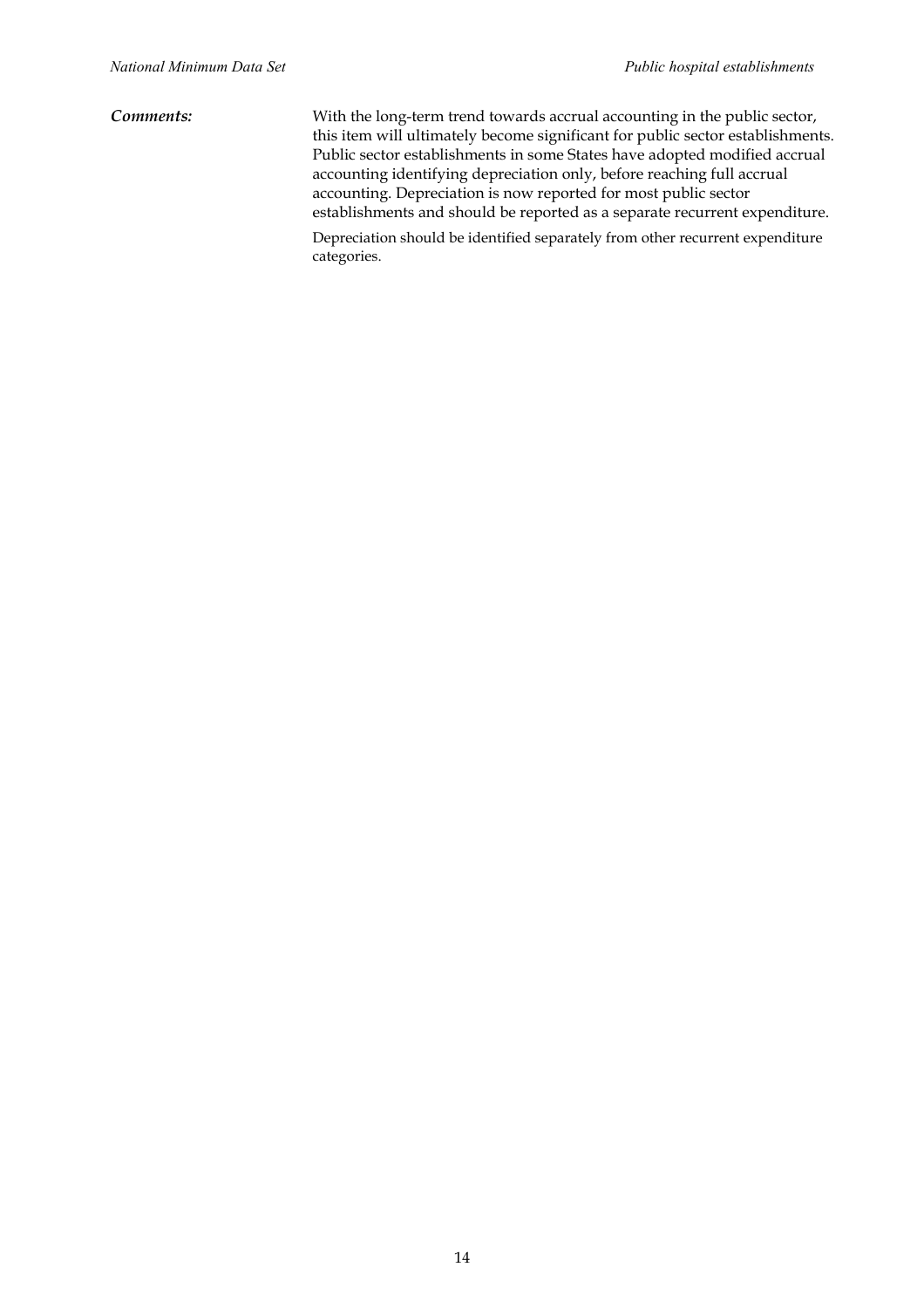# **Domestic services**

# Identifying and Definitional Attributes

| Knowledgebase ID: | 000241                                      | Version No: 1                                                                                                                                                                                                                                                                                                      |
|-------------------|---------------------------------------------|--------------------------------------------------------------------------------------------------------------------------------------------------------------------------------------------------------------------------------------------------------------------------------------------------------------------|
| Metadata type:    | Data Element                                |                                                                                                                                                                                                                                                                                                                    |
| Admin. status:    | Current                                     |                                                                                                                                                                                                                                                                                                                    |
|                   | 01/07/89                                    |                                                                                                                                                                                                                                                                                                                    |
| Definition:       | except for inter-hospital transfers.        | The costs of all domestic services including electricity, other fuel and power,<br>domestic services for staff, accommodation and kitchen expenses but not<br>including salaries and wages, food costs or equipment replacement and<br>repair costs. Gross expenditure should be reported with no revenue offsets, |
| Context:          | Health expenditure:                         |                                                                                                                                                                                                                                                                                                                    |
|                   | expenditure analysis at the national level. | This is a significant element of non-salary recurrent expenditure for most<br>establishments within the data set and is thus required for any health                                                                                                                                                               |

# Relational and Representational Attributes

| Datatype:                | Numeric       |
|--------------------------|---------------|
| Representational form:   | Currency      |
| Representational layout: | \$999,999,999 |
| Minimum size:            | 2             |
| Maximum size:            | 12            |

| Data domain:        | Australian dollars. Rounded to nearest whole dollar.  |
|---------------------|-------------------------------------------------------|
| Guide for use:      | Record values up to hundreds of millions of dollars.  |
| Verification rules: |                                                       |
| Collection methods: |                                                       |
| Related metadata:   | relates to the data element Establishment type vers 1 |

## Administrative Attributes

| National Health Data Committee        |            |          |
|---------------------------------------|------------|----------|
|                                       |            |          |
| NHIM Recurrent expenditure            |            |          |
|                                       | Start date | End date |
| NMDS - Public hospital establishments | 01/07/1989 |          |
|                                       |            |          |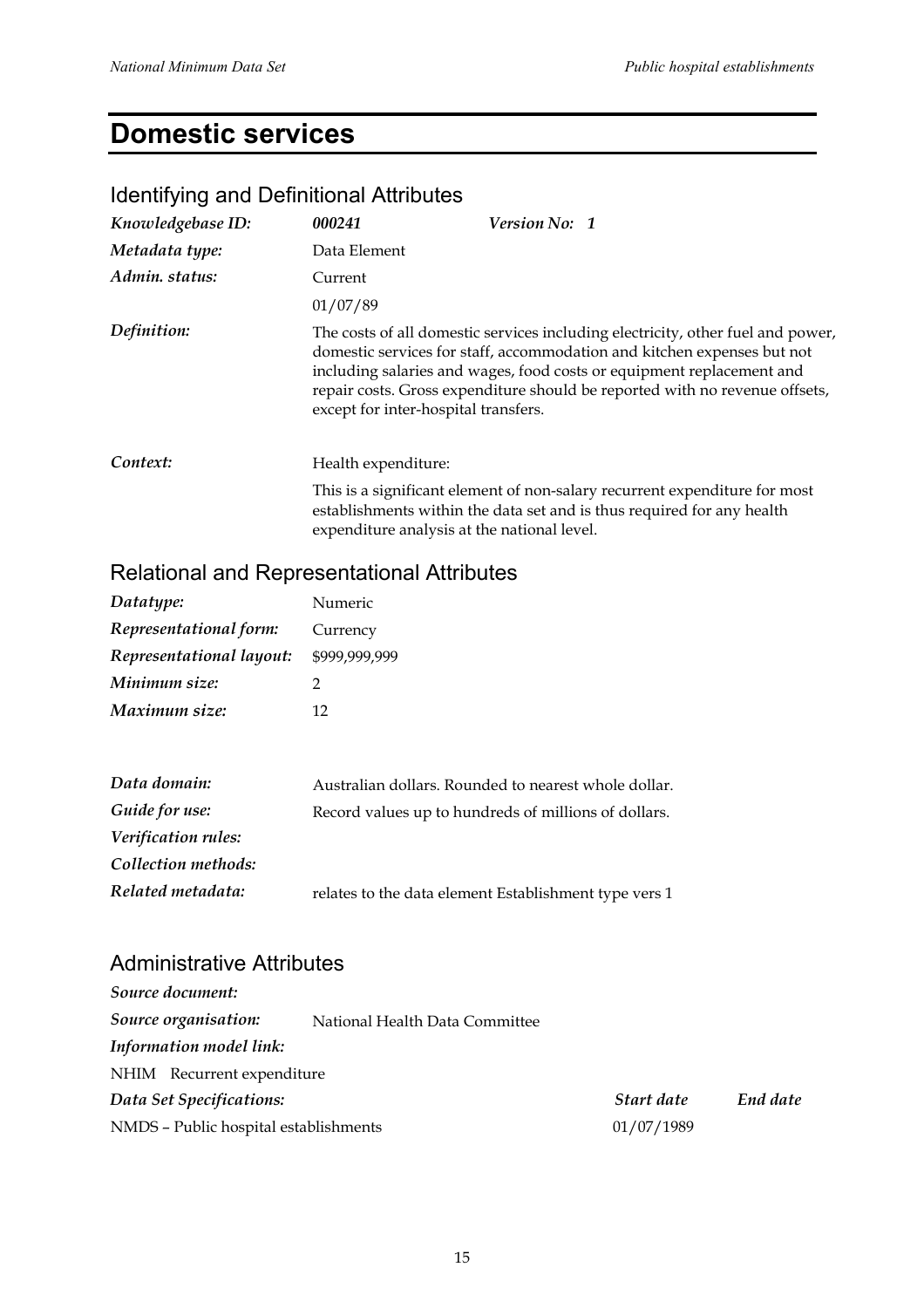*Comments:* The possibility of separating fuel, light and power from domestic services which would bring the overall non-salary recurrent expenditure categories closer to the old Hospitals and Allied Services Advisory Council categories was briefly considered by the Resources Working Party but members did not hold strong views in this area.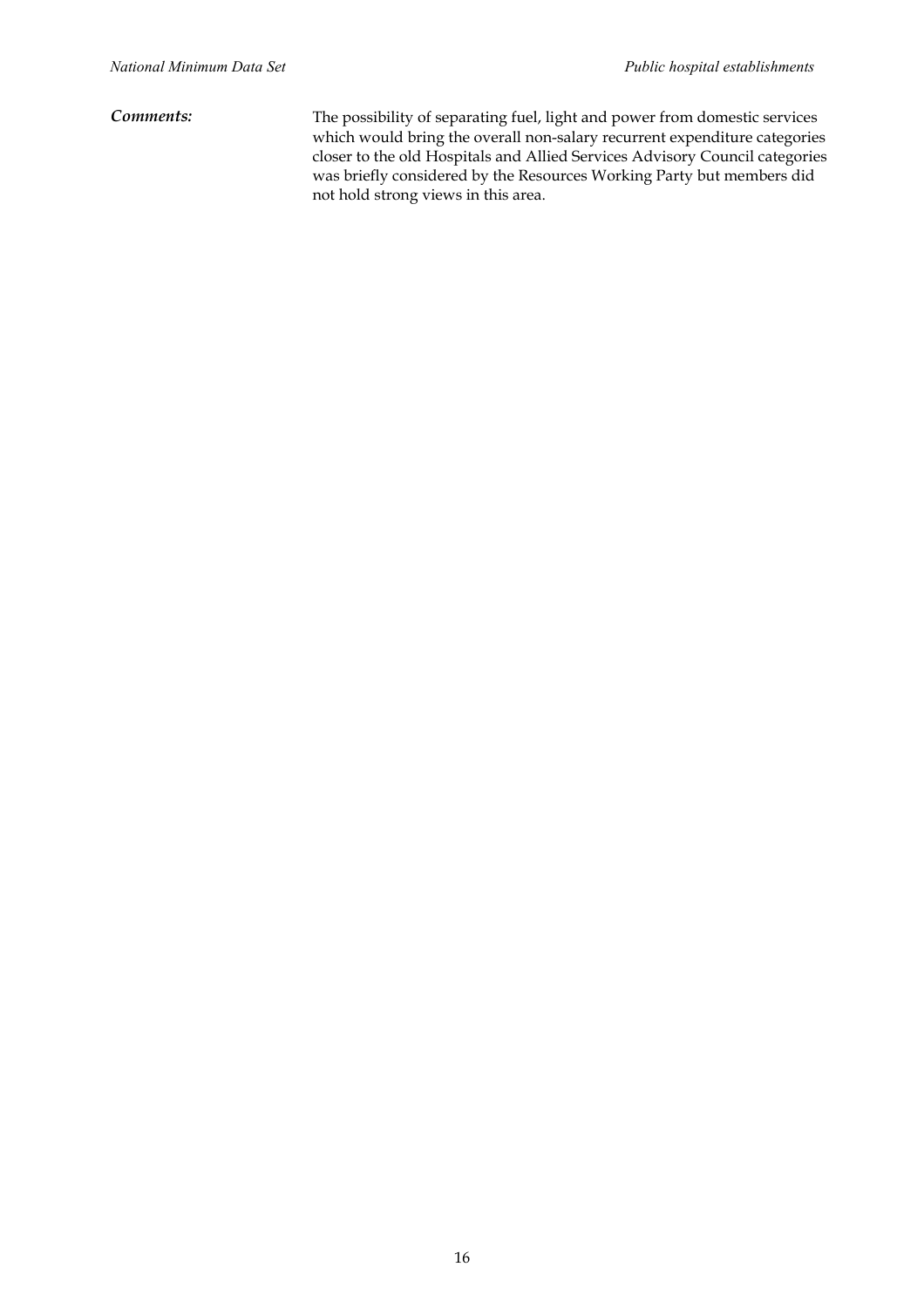# **Drug supplies**

| <b>Version No: 1</b><br>Data Element                                                                                                                                                                                             |
|----------------------------------------------------------------------------------------------------------------------------------------------------------------------------------------------------------------------------------|
|                                                                                                                                                                                                                                  |
|                                                                                                                                                                                                                                  |
|                                                                                                                                                                                                                                  |
|                                                                                                                                                                                                                                  |
| The cost of all drugs including the cost of containers. Gross expenditure<br>should be reported with no revenue offsets, except for inter-hospital                                                                               |
| Health expenditure:                                                                                                                                                                                                              |
| This is a significant element of non-salary recurrent expenditure and also<br>national level data on drug expenditure in hospitals is of considerable<br>interest in its own right to a wide range of persons and organisations. |
|                                                                                                                                                                                                                                  |

#### Identifying and Definitional Attributes

## Relational and Representational Attributes

| Datatype:                | Numeric       |
|--------------------------|---------------|
| Representational form:   | Currency      |
| Representational layout: | \$999,999,999 |
| Minimum size:            |               |
| Maximum size:            | 12            |

| Data domain:        | Australian dollars. Rounded to nearest whole dollar.  |
|---------------------|-------------------------------------------------------|
| Guide for use:      | Record values up to hundreds of millions of dollars.  |
| Verification rules: |                                                       |
| Collection methods: |                                                       |
| Related metadata:   | relates to the data element Establishment type vers 1 |

### Administrative Attributes

| Source document:                      |                                |            |          |
|---------------------------------------|--------------------------------|------------|----------|
| Source organisation:                  | National Health Data Committee |            |          |
| Information model link:               |                                |            |          |
| NHIM Recurrent expenditure            |                                |            |          |
| Data Set Specifications:              |                                | Start date | End date |
| NMDS - Public hospital establishments |                                | 01/07/1989 |          |
|                                       |                                |            |          |

*Comments:*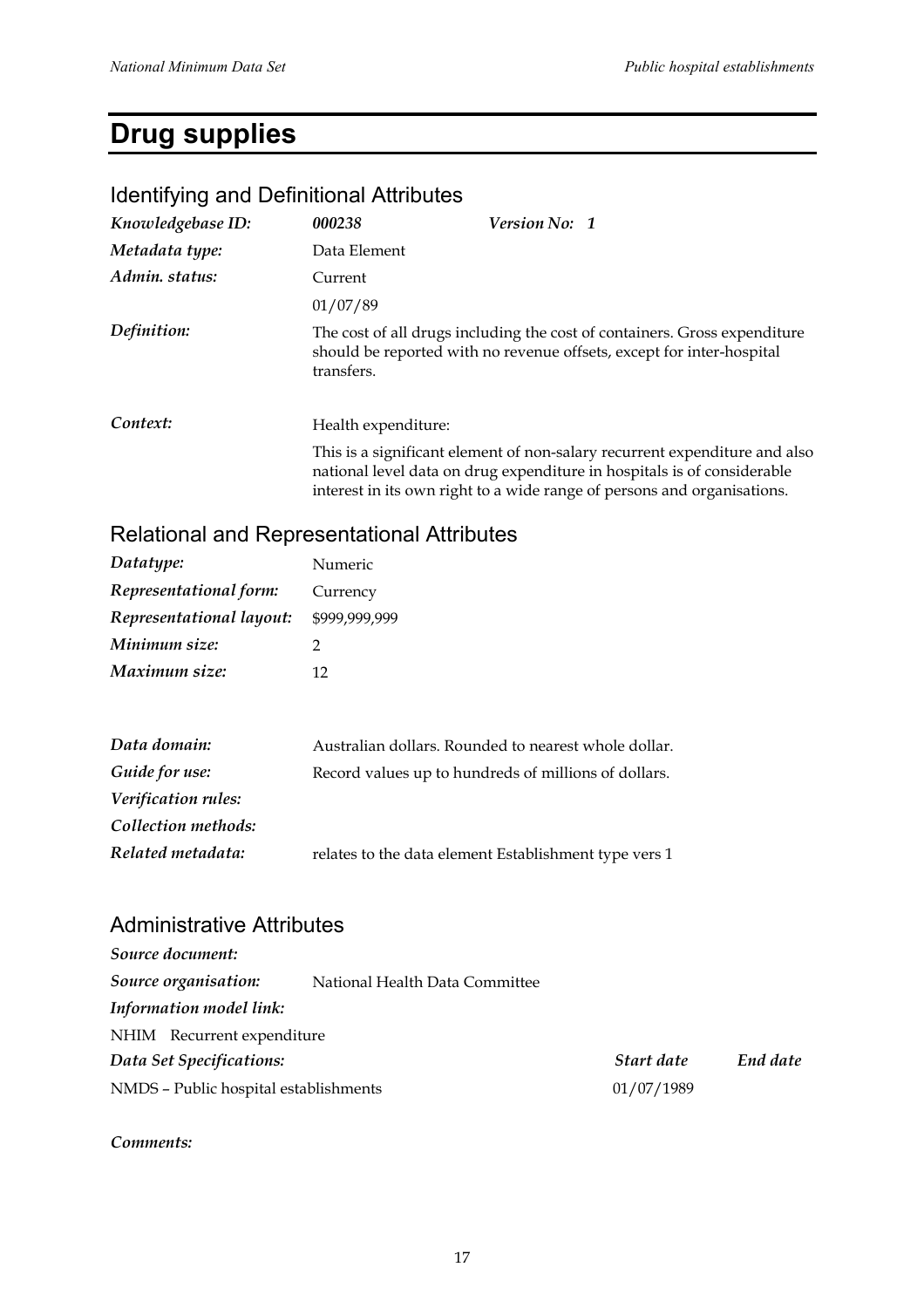# **Establishment identifier**

## Identifying and Definitional Attributes

| Knowledgebase ID: | 000050                            | Version No: 4                                                                                                                                   |
|-------------------|-----------------------------------|-------------------------------------------------------------------------------------------------------------------------------------------------|
| Metadata type:    | Derived Data Element              |                                                                                                                                                 |
| Admin. status:    | Current                           |                                                                                                                                                 |
|                   | 01/07/03                          |                                                                                                                                                 |
| Definition:       | identifier at the national level. | Identifier for the establishment in which episode or event occurred. Each<br>separately administered health care establishment to have a unique |
| Context:          |                                   |                                                                                                                                                 |

# Relational and Representational Attributes

| Datatype:                | Alphanumeric                                                            |  |  |
|--------------------------|-------------------------------------------------------------------------|--|--|
| Representational form:   | Code                                                                    |  |  |
| Representational layout: | NNA(N)NNNNN                                                             |  |  |
| Minimum size:            | 9                                                                       |  |  |
| Maximum size:            | 9                                                                       |  |  |
| Data domain:             | Concatenation of:                                                       |  |  |
|                          | State/Territory identifier (character position 1)                       |  |  |
|                          | Establishment sector (character position 2)                             |  |  |
|                          | Region code (character positions 3 - 4)                                 |  |  |
|                          | Establishment number (character positions $5 - 9$ )                     |  |  |
| Guide for use:           |                                                                         |  |  |
| Verification rules:      |                                                                         |  |  |
| Collection methods:      |                                                                         |  |  |
| Related metadata:        | supersedes previous data element Establishment identifier vers 3        |  |  |
|                          | is composed of Establishment number vers 4                              |  |  |
|                          | is composed of Establishment sector vers 3                              |  |  |
|                          | relates to the data element Person identifier vers 1                    |  |  |
|                          | relates to the data element Person identifier type - health care vers 1 |  |  |
|                          | is composed of Region code vers 2                                       |  |  |
|                          | is composed of State/territory identifier vers 3                        |  |  |

#### Administrative Attributes

| Source document:                 |                                |  |
|----------------------------------|--------------------------------|--|
| Source organisation:             | National Health Data Committee |  |
| Information model link:          |                                |  |
| NHIM Organisation characteristic |                                |  |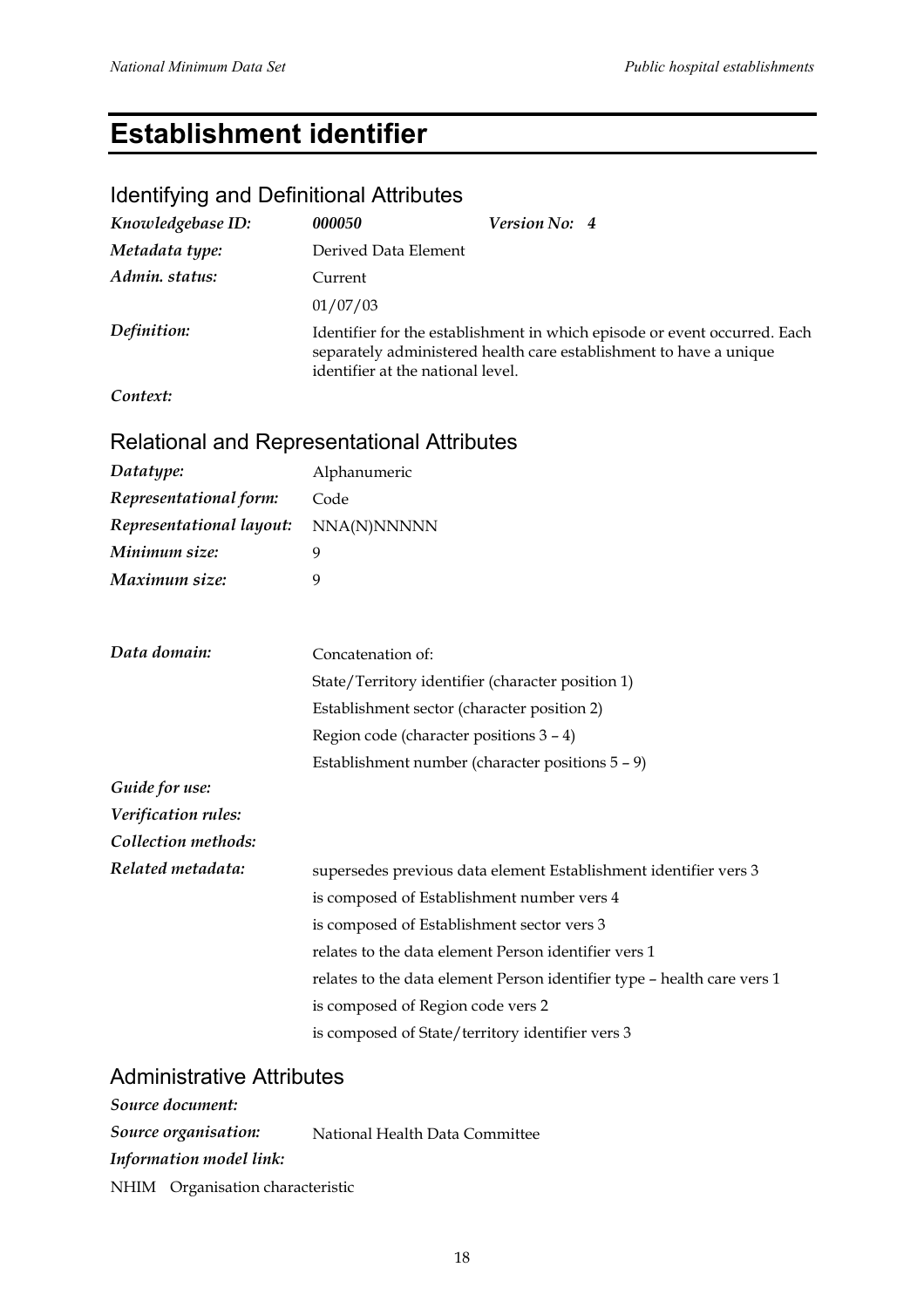| Data Set Specifications:                              | Start date | End date |
|-------------------------------------------------------|------------|----------|
| NMDS - Admitted patient care                          | 01/07/2003 |          |
| NMDS - Admitted patient mental health care            | 01/07/2003 |          |
| NMDS - Admitted patient palliative care               | 01/07/2003 |          |
| NMDS - Alcohol and other drug treatment services      | 01/07/2003 |          |
| NMDS - Community mental health care                   | 01/07/2003 |          |
| NMDS - Community mental health establishments         | 01/07/2003 |          |
| NMDS - Elective surgery waiting times                 | 01/07/2003 |          |
| NMDS - Non-admitted patient emergency department care | 01/07/2003 |          |
| NMDS - Perinatal                                      | 01/07/2003 |          |
| NMDS - Public hospital establishments                 | 01/07/2003 |          |
| DSS – Health care client identification               | 01/01/2003 |          |

*Comments:* Establishment identifier should be able to distinguish between all health care establishments nationally.

> A residential establishment is considered to be separately administered if managed as an independent institution for which there are financial, budgetary and activity statistics. For example, if establishment-level data for components of an area health service are not available separately at a central authority, this is not grounds for treating such components as a single establishment unless such data are not available at any level in the health care system.

This item is now being used to identify hospital contracted care. The use of this item will lead to reduced duplication in reporting patient activity and will enable linkage of services to one episode of care.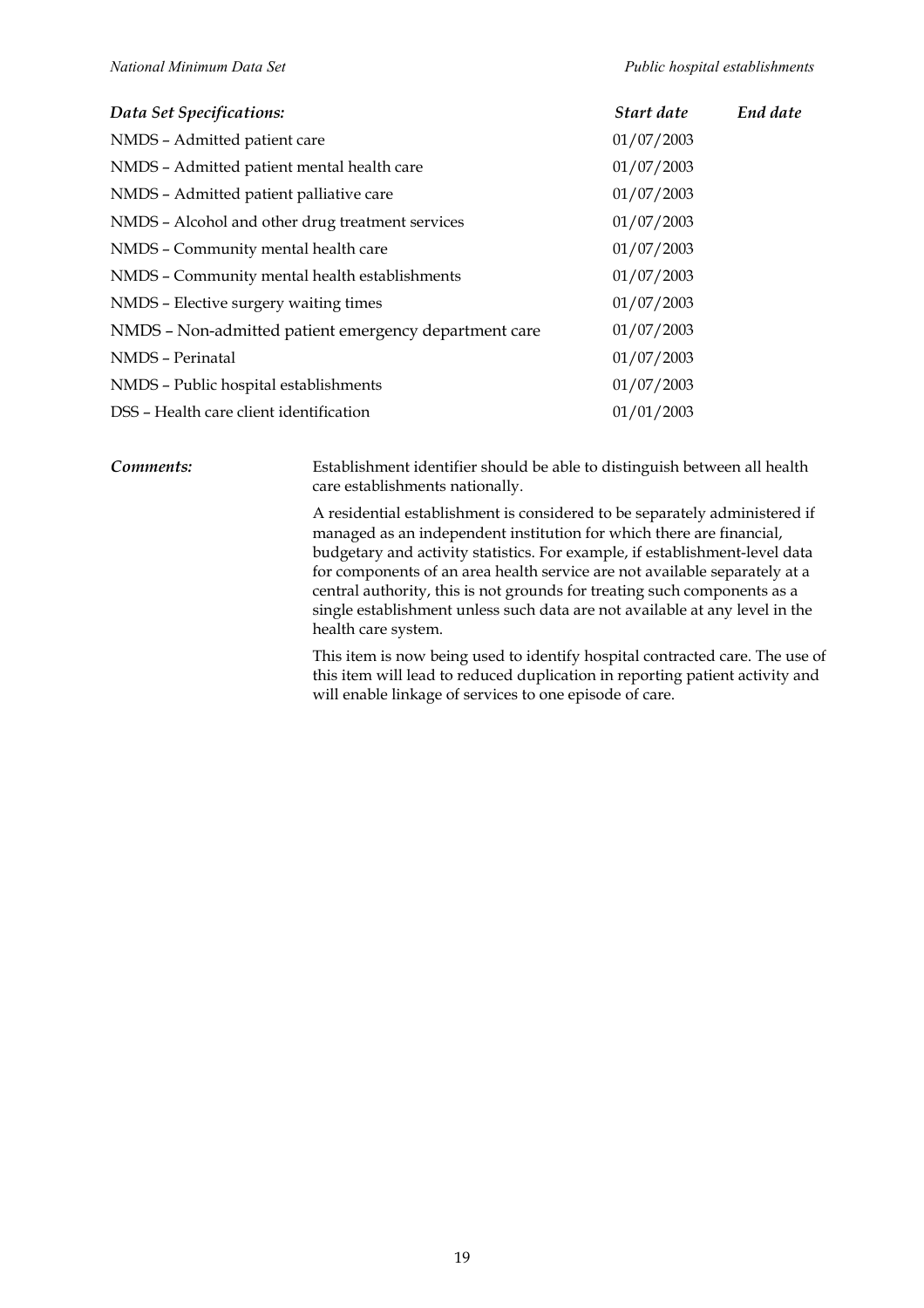# **Establishment type**

| Knowledgebase ID: | 000327                                          | Version No: 1 |                                                                                                                                                                                                                                                                                                                                                                                                                                                                                                                                                    |
|-------------------|-------------------------------------------------|---------------|----------------------------------------------------------------------------------------------------------------------------------------------------------------------------------------------------------------------------------------------------------------------------------------------------------------------------------------------------------------------------------------------------------------------------------------------------------------------------------------------------------------------------------------------------|
| Metadata type:    | Data Element                                    |               |                                                                                                                                                                                                                                                                                                                                                                                                                                                                                                                                                    |
| Admin. status:    | Current                                         |               |                                                                                                                                                                                                                                                                                                                                                                                                                                                                                                                                                    |
|                   | 01/07/89                                        |               |                                                                                                                                                                                                                                                                                                                                                                                                                                                                                                                                                    |
| Definition:       | establishment.                                  |               | Type of establishment (defined in terms of legislative approval, service<br>provided and patients treated) for each separately administered                                                                                                                                                                                                                                                                                                                                                                                                        |
|                   | at any level in the health care system.         |               | Residential establishments are considered to be separately administered if<br>managed as an independent unit in terms of financial, budgetary and<br>activity statistics. The situation where establishment-level data, say for<br>components of an area health service, were not available separately at a<br>central authority was not grounds for treating such a group of<br>establishments as a single establishment unless such data were not available                                                                                      |
|                   |                                                 |               | Non-residential health services are classified in terms of separately<br>administered organisations rather than in terms of the number of sites at<br>which care is delivered. Thus, domiciliary nursing services would be<br>counted in terms of the number of administered entities employing nursing<br>staff rather than in terms of the number of clinic locations used by the staff.                                                                                                                                                         |
|                   |                                                 |               | Establishments can cater for a number of activities and in some cases<br>separate staff and financial details are not available for each activity. In the<br>cases it is necessary to classify the establishment according to its<br>predominant residential activity (measured by costs) and to allocate all the<br>staff and finances to that activity. Where non-residential services only are<br>provided at one establishment, that establishment is classified according to<br>the predominant non-residential activity (in terms of costs). |
| Context:          | Health services:                                |               |                                                                                                                                                                                                                                                                                                                                                                                                                                                                                                                                                    |
|                   | aged care services) for reporting and analysis. |               | Type of establishment is required in order to aggregate establishment-level<br>data into meaningful summary categories (e.g. public hospitals, residential                                                                                                                                                                                                                                                                                                                                                                                         |
|                   |                                                 |               |                                                                                                                                                                                                                                                                                                                                                                                                                                                                                                                                                    |

#### Identifying and Definitional Attributes

#### Relational and Representational Attributes

| Datatype:                | Alphanumeric |
|--------------------------|--------------|
| Representational form:   | Code         |
| Representational layout: | AN.N.N       |
| Minimum size:            | 2            |
| Maximum size:            | 6            |
|                          |              |
|                          |              |

| Data domain: | N7.1 Public day centre/hospital              |
|--------------|----------------------------------------------|
|              | N7.2 Public freestanding day surgery centre  |
|              | N7.3 Private day centre/hospital             |
|              | N7.4 Private freestanding day surgery centre |
|              |                                              |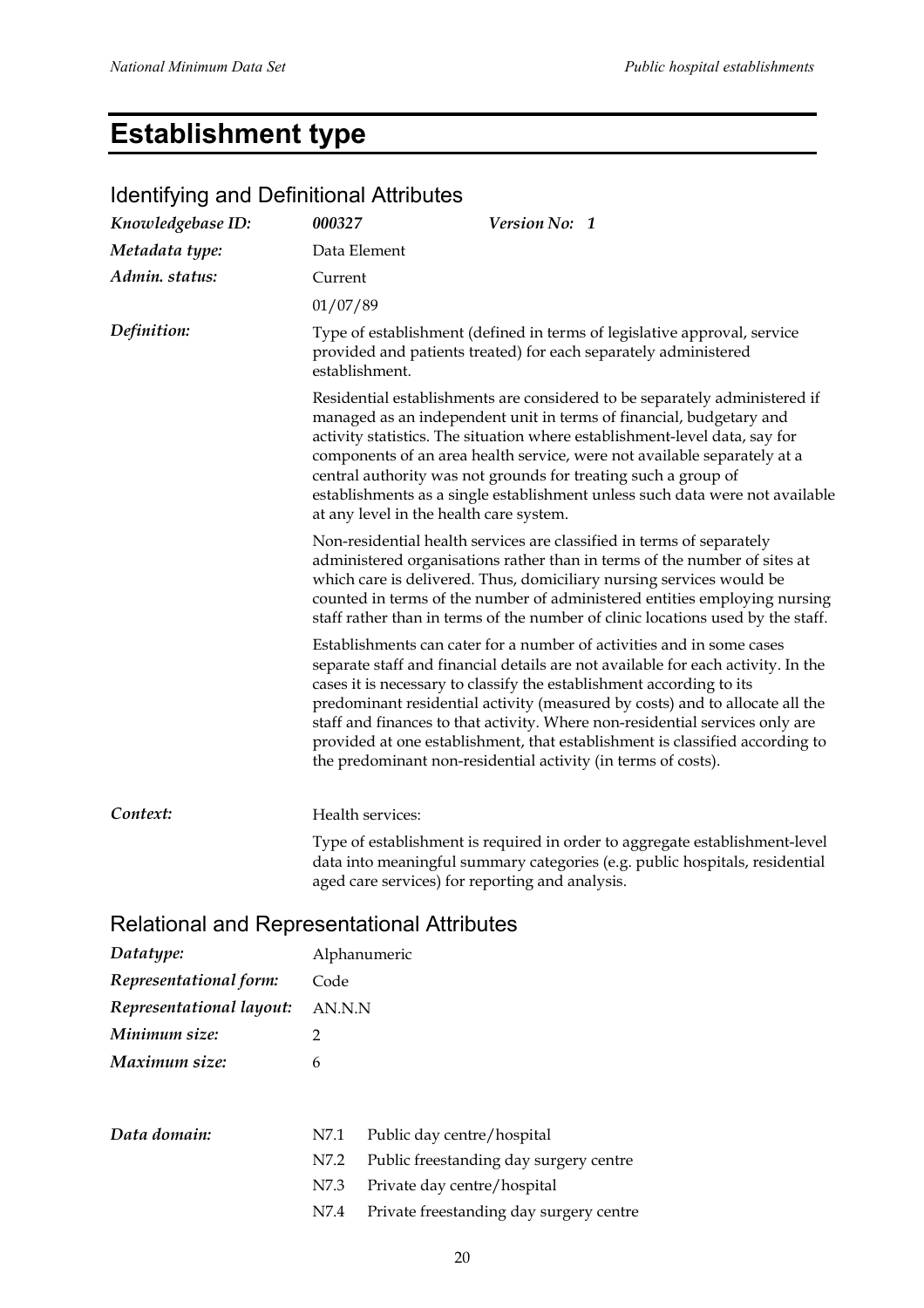- N8.1.1 Public community health centre
- N8.1.2 Private (non-profit) community health centre
- N8.2.1 Public domiciliary nursing service
- N8.2.2 Private (non-profit) domiciliary nursing service
- N8.2.3 Private (profit) domiciliary nursing service
- R1.1 Public acute care hospital
- R1.2 Private acute care hospital
- R1.3.1 Veterans' Affairs hospital
- R1.3.2 Defence force hospital
- R1.3.3 Other Commonwealth hospital
- R2.1 Public psychiatric hospital
- R2.2 Private psychiatric hospital
- R3.1 Private charitable nursing home for the aged
- R3.2 Private profit nursing home for the aged
- R3.3 Government nursing home for the aged
- R3.4 Private charitable nursing home for young disabled
- R3.5 Private profit nursing home for young disabled
- R3.6 Government nursing home for young disabled
- R4.1 Public alcohol and drug treatment centre
- R4.2 Private alcohol and drug treatment centre
- R5.1 Charitable hostels for the aged
- R5.2 State government hostel for the aged
- R5.3 Local government hostel for the aged
- R5.4 Other charitable hostel
- R5.5 Other State government hostel
- R5.6 Other Local government hostel
- R6.1 Public hospice
- R6.2 Private hospice

*Guide for use:* Establishments are classified into 10 major types subdivided into major groups:

- − residential establishments (R)
- − non-residential establishments (N)

R1 Acute care hospitals:

Establishments which provide at least minimal medical, surgical or obstetric services for inpatient treatment and/or care, and which provide round-theclock comprehensive qualified nursing service as well as other necessary professional services. They must be licensed by the State health department, or controlled by government departments. Most of the patients have acute conditions or temporary ailments and the average stay per admission is relatively short.

Hospitals specialising in dental, ophthalmic aids and other specialised medical or surgical care are included in this category. Hospices (establishments providing palliative care to terminally ill patients) that are freestanding and do not provide any other form of acute care are classified to R6.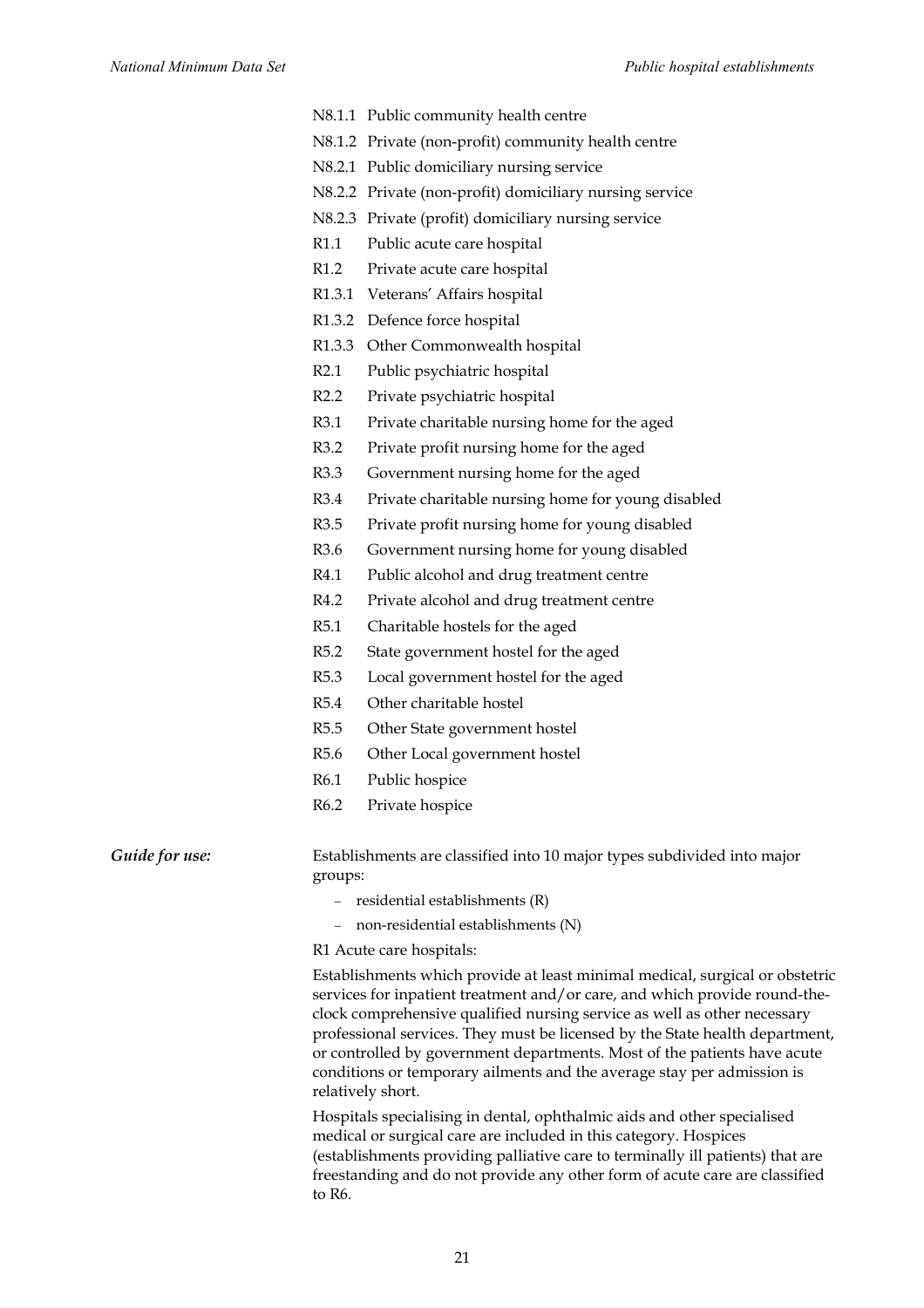R2 Psychiatric hospitals:

Establishments devoted primarily to the treatment and care of inpatients with psychiatric, mental, or behavioural disorders. Private hospitals formerly approved by the Commonwealth Department of Health under the Health Insurance Act 1973 (Commonwealth) (now licensed/approved by each State health authority), catering primarily for patients with psychiatric or behavioural disorders are included in this category.

Centres for the non-acute treatment of drug dependence, developmental and intellectual disability are not included here (see below). This code also excludes institutions mainly providing living quarters or day care.

R3 Nursing homes:

Establishments which provide long-term care involving regular basic nursing care to chronically ill, frail, disabled or convalescent persons or senile inpatients. They must be approved by the Commonwealth Department of Health and Family Services and/or licensed by the State, or controlled by government departments.

Private profit nursing homes are operated by private profit-making individuals or bodies.

Private charitable nursing homes are participating nursing homes operated by religious and charitable organisations.

Government nursing homes are nursing homes either operated by or on behalf of a State or Territory government.

R4 Alcohol and drug treatment centres:

Freestanding centres for the treatment of drug dependence on an inpatient basis.

R5 Hostels and residential services:

Establishments run by public authorities or registered non-profit organisation to provide board, lodging or accommodation for the aged, distressed or disabled who cannot live independently but do not need nursing care in a hospital or nursing home. Only hostels subsidised by the Commonwealth are included. Separate dwellings are not included, even if subject to an individual rental rebate arrangement. Residents are generally responsible for their own provisions, but may be provided in some establishments with domestic assistance (meals, laundry, personal care). Night shelters providing only casual accommodation are excluded.

R6 Hospices:

Establishments providing palliative care to terminally ill patients. Only freestanding hospices which do not provide any other form of acute care are included in this category.

N7 Same-day establishments:

Includes both the traditional day centre/hospital and also freestanding day surgery centres.

Day centres/hospitals are establishments providing a course of acute treatment on a full-day or part-day non-residential attendance basis at specified intervals over a period of time. Sheltered workshops providing occupational or industrial training are excluded.

Freestanding day surgery centres are hospital facilities providing investigation and treatment for acute conditions on a day-only basis and are approved by the Commonwealth for the purposes of basic table health insurance benefits.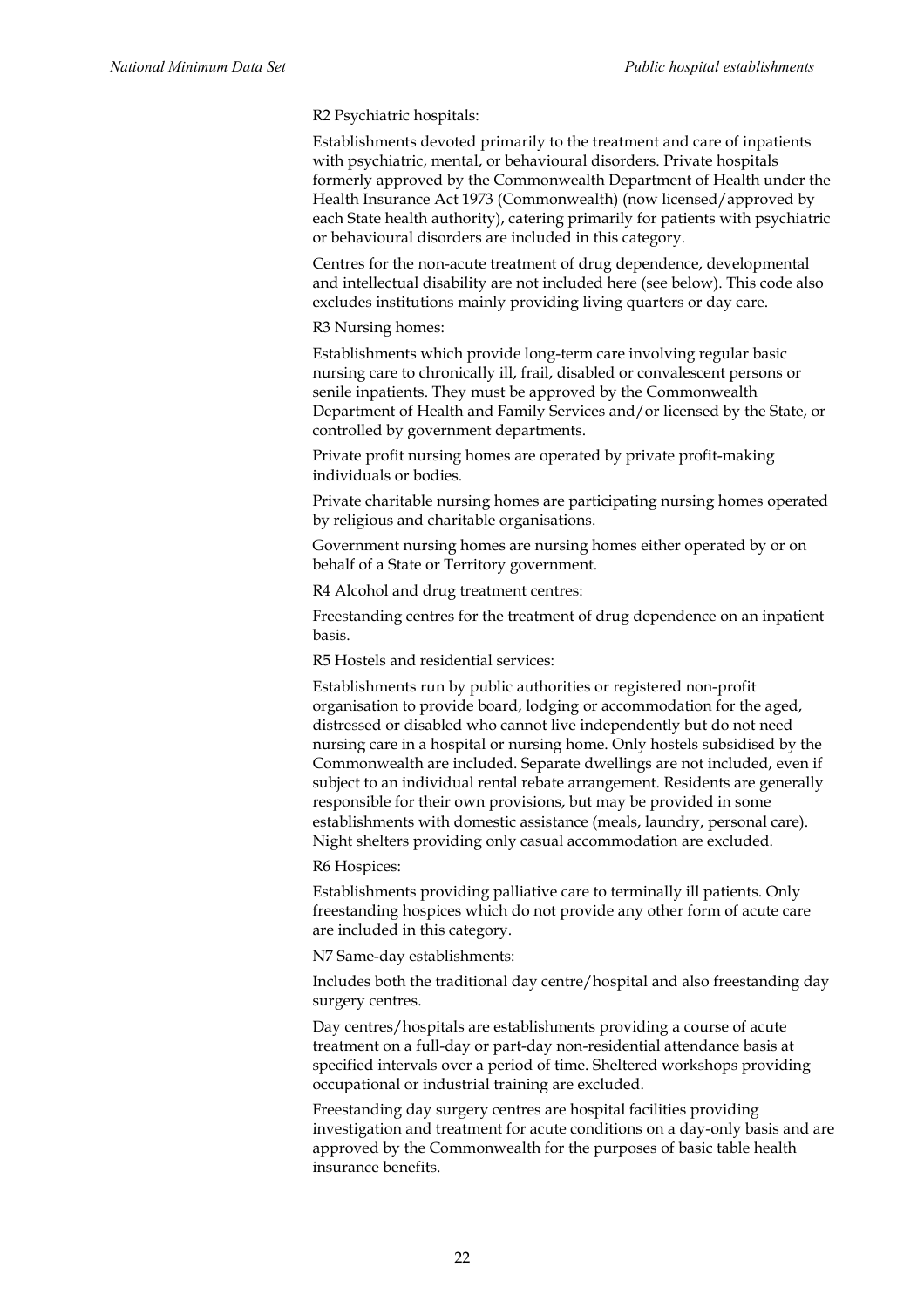N8 Non-residential health services:

Services administered by public authorities or registered non-profit organisations which employ full-time equivalent medical or paramedical staff (nurses, nursing aides, physiotherapists, occupational therapists and psychologists, but not trade instructors or teachers). This definition distinguishes health services from welfare services (not within the scope of the National Minimum Data Project) and thereby excludes such services as sheltered workshops, special schools for the intellectually disabled, meals on wheels and baby clinics offering advisory services but no actual treatment. Non-residential health services should be enumerated in terms of services or organisations rather than in terms of the number of sites at which care is delivered.

Non-residential health services provided by a residential establishment (for example, domiciliary nursing service which is part of a public hospital) should not be separately enumerated.

N8.1 Community health centres:

Public or registered non-profit establishments in which a range of nonresidential health services is provided in an integrated and coordinated manner, or which provides for the coordination of health services elsewhere in the community.

N8.2 Domiciliary nursing service:

Public or registered non-profit or profit-making establishments providing nursing or other professional paramedical care or treatment to patients in their own homes or in (non-health) residential institutions. Establishments providing domestic or housekeeping assistance are excluded by the general definition above.

Note that national minimum data sets currently include only community health centres and domiciliary nursing services.

*Verification rules: Collection methods: Related metadata:*

#### Administrative Attributes

| Source document:                                       |  |            |            |
|--------------------------------------------------------|--|------------|------------|
| Source organisation:<br>National Health Data Committee |  |            |            |
| Information model link:                                |  |            |            |
| NHIM Organisation characteristic                       |  |            |            |
| Data Set Specifications:                               |  | Start date | End date   |
| NMDS - Alcohol and other drug treatment services       |  | 01/07/2002 | 30/06/2003 |
| NMDS - Public hospital establishments                  |  | 01/07/1989 |            |
|                                                        |  |            |            |

**Comments:** In the current data element, the term establishment is used in a very broad sense to mean bases, whether institutions, organisations or the community from which health services are provided. Thus, the term covers conventional health establishments and also organisations which may provide services in the community.

> This data element is currently under review by the Organisational Units Working Group of the National Health Data Committee. Recommendations will provide a comprehensive coverage of the health service delivery sector.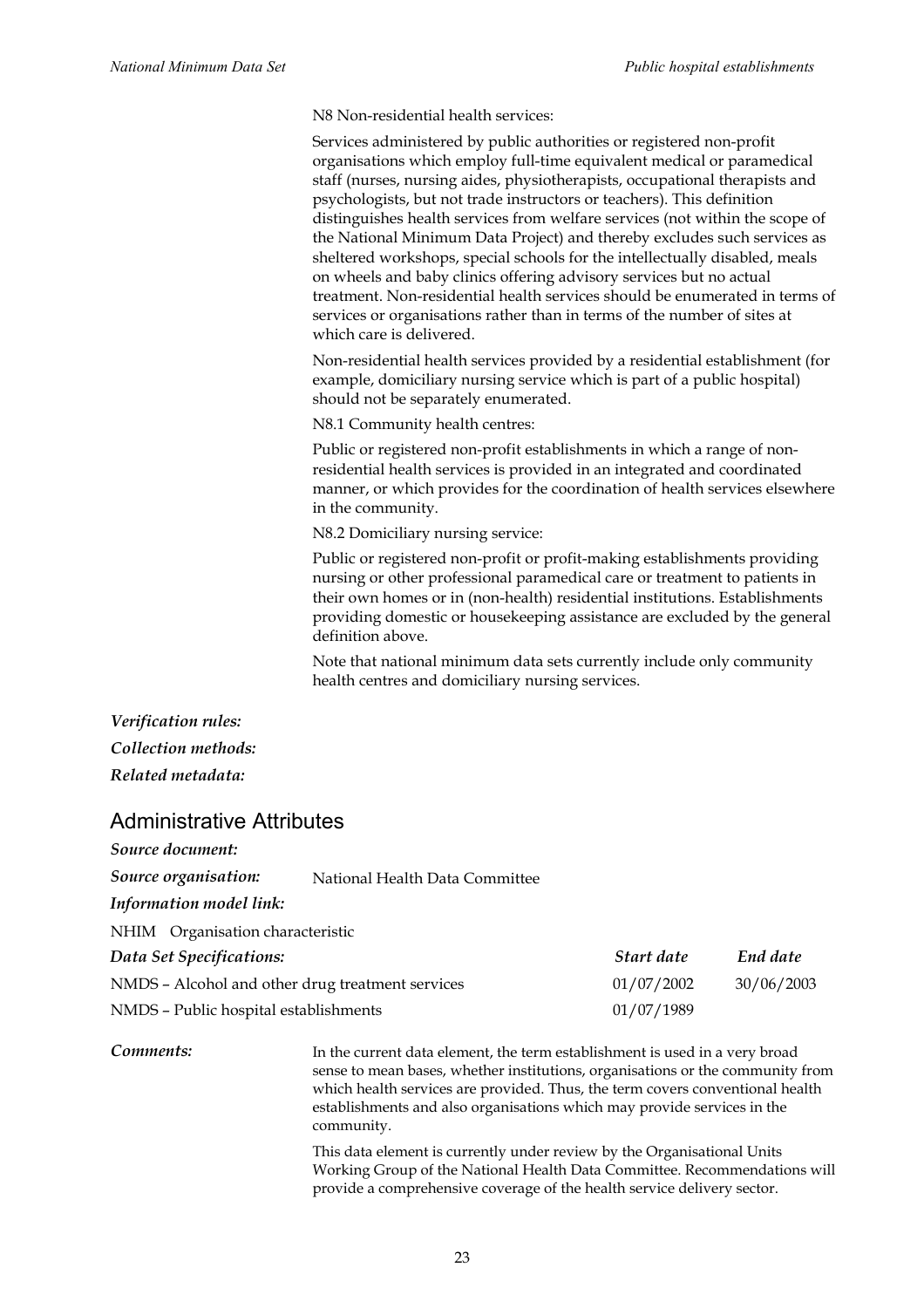# **Food supplies**

| <u>luentitying and Definitional Attributes</u> |                     |                                                                                                                                                                                                                                 |
|------------------------------------------------|---------------------|---------------------------------------------------------------------------------------------------------------------------------------------------------------------------------------------------------------------------------|
| Knowledgebase ID:                              | 000240              | <b>Version No: 1</b>                                                                                                                                                                                                            |
| Metadata type:                                 | Data Element        |                                                                                                                                                                                                                                 |
| Admin. status:                                 | Current             |                                                                                                                                                                                                                                 |
|                                                | 01/07/89            |                                                                                                                                                                                                                                 |
| Definition:                                    | transfers.          | The cost of all food and beverages but not including kitchen expenses such<br>as utensils, cleaning materials, cutlery and crockery. Gross expenditure<br>should be reported with no revenue offsets, except for inter-hospital |
| Context:                                       | Health expenditure: |                                                                                                                                                                                                                                 |
|                                                |                     | This is a significant element of non-salary recurrent expenditure for most<br>establishments within the data set and is thus required for any health<br>expenditure analysis at the national level.                             |

#### Identifying and Definitional Attributes

## Relational and Representational Attributes

| Datatype:                | Numeric       |
|--------------------------|---------------|
| Representational form:   | Currency      |
| Representational layout: | \$999,999,999 |
| Minimum size:            | 2             |
| Maximum size:            | 12            |

| Data domain:        | Australian dollars. Rounded to nearest whole dollar.  |
|---------------------|-------------------------------------------------------|
| Guide for use:      | Record values up to hundreds of millions of dollars.  |
| Verification rules: |                                                       |
| Collection methods: |                                                       |
| Related metadata:   | relates to the data element Establishment type vers 1 |

### Administrative Attributes

| Source document:                      |                                |            |          |
|---------------------------------------|--------------------------------|------------|----------|
| Source organisation:                  | National Health Data Committee |            |          |
| Information model link:               |                                |            |          |
| NHIM Recurrent expenditure            |                                |            |          |
| Data Set Specifications:              |                                | Start date | End date |
| NMDS - Public hospital establishments |                                | 01/07/1989 |          |

*Comments:*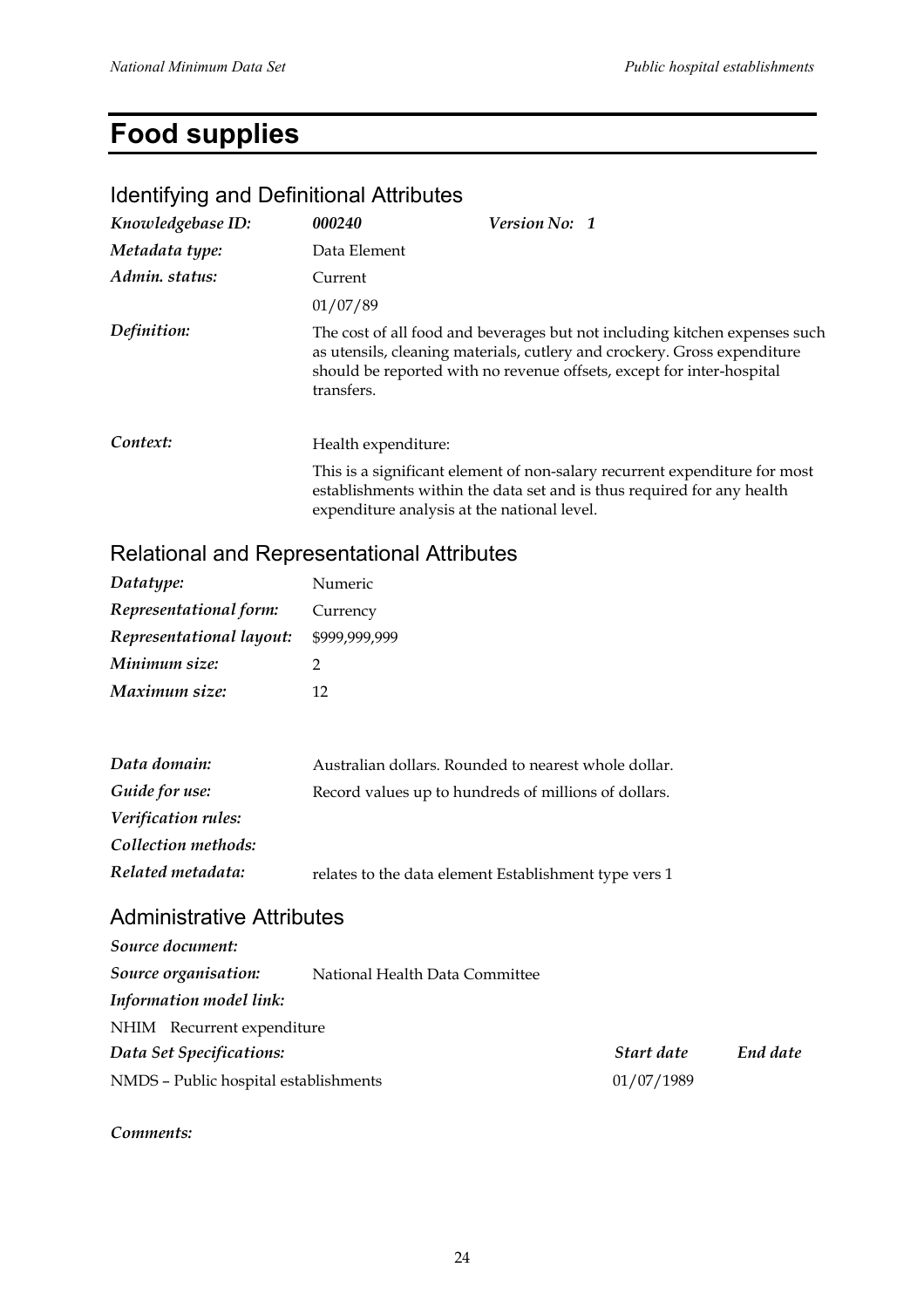# **Geographical location of establishment**

| <u>tuentinying and Definitional Attributes</u> |                        |                                                                                                                                                         |
|------------------------------------------------|------------------------|---------------------------------------------------------------------------------------------------------------------------------------------------------|
| Knowledgebase ID:                              | 000260                 | <b>Version No: 2</b>                                                                                                                                    |
| Metadata type:                                 | Data Element           |                                                                                                                                                         |
| Admin. status:                                 | Current                |                                                                                                                                                         |
|                                                | 01/07/97               |                                                                                                                                                         |
| Definition:                                    | administrative centre. | Geographical location of the establishment. For establishments with more<br>than one geographical location, the location is defined as that of the main |
| Context:                                       | Health services:       |                                                                                                                                                         |
|                                                |                        | To enable the analysis of service provision in relation to demographic and<br>other characteristics of the population of a geographic area.             |

# Identifying and Definitional Attributes

## Relational and Representational Attributes

| Datatype:                | Numeric                                                                                                                                                                                                                                                                                                                                                                                                                                                                                                                                                                                                  |  |
|--------------------------|----------------------------------------------------------------------------------------------------------------------------------------------------------------------------------------------------------------------------------------------------------------------------------------------------------------------------------------------------------------------------------------------------------------------------------------------------------------------------------------------------------------------------------------------------------------------------------------------------------|--|
| Representational form:   | Code                                                                                                                                                                                                                                                                                                                                                                                                                                                                                                                                                                                                     |  |
| Representational layout: | <b>NNNNN</b>                                                                                                                                                                                                                                                                                                                                                                                                                                                                                                                                                                                             |  |
| Minimum size:            | 5                                                                                                                                                                                                                                                                                                                                                                                                                                                                                                                                                                                                        |  |
| Maximum size:            | 5                                                                                                                                                                                                                                                                                                                                                                                                                                                                                                                                                                                                        |  |
|                          |                                                                                                                                                                                                                                                                                                                                                                                                                                                                                                                                                                                                          |  |
| Data domain:             | Australian Standard Geographical Classification (Australian Bureau of<br>Statistics, catalogue number 1216.0)                                                                                                                                                                                                                                                                                                                                                                                                                                                                                            |  |
| Guide for use:           | The geographical location is reported using a five digit numerical code to<br>indicate the Statistical Local Area (SLA) within the reporting State or<br>Territory, as defined in the Australian Standard Geographical Classification<br>(ASGC). It is a composite of State identifier and SLA (first digit = State<br>identifier, next four digits = SLA) for service delivery outlet.                                                                                                                                                                                                                  |  |
|                          | The ASGC is updated on an annual basis with a date of effect of 1 July each<br>year. Therefore, the edition effective for the data collection reference year<br>should be used.                                                                                                                                                                                                                                                                                                                                                                                                                          |  |
|                          | The Australian Bureau of Statistics' National Localities Index (NLI) can be<br>used to assign each locality or address in Australia to an SLA. The NLI is a<br>comprehensive list of localities in Australia with their full code (including<br>SLA) from the main structure of the ASGC. For the majority of localities, the<br>locality name (suburb or town, for example) is sufficient to assign an SLA.<br>However, some localities have the same name. For most of these, limited<br>additional information such as the postcode or State can be used with the<br>locality name to assign the SLA. |  |
|                          | In addition, other localities cross one or more SLA boundaries and are<br>referred to as split localities. For these, the more detailed information of the<br>number and street of the establishment is used with the Streets Sub-index of<br>the NLI to assign the SLA.                                                                                                                                                                                                                                                                                                                                 |  |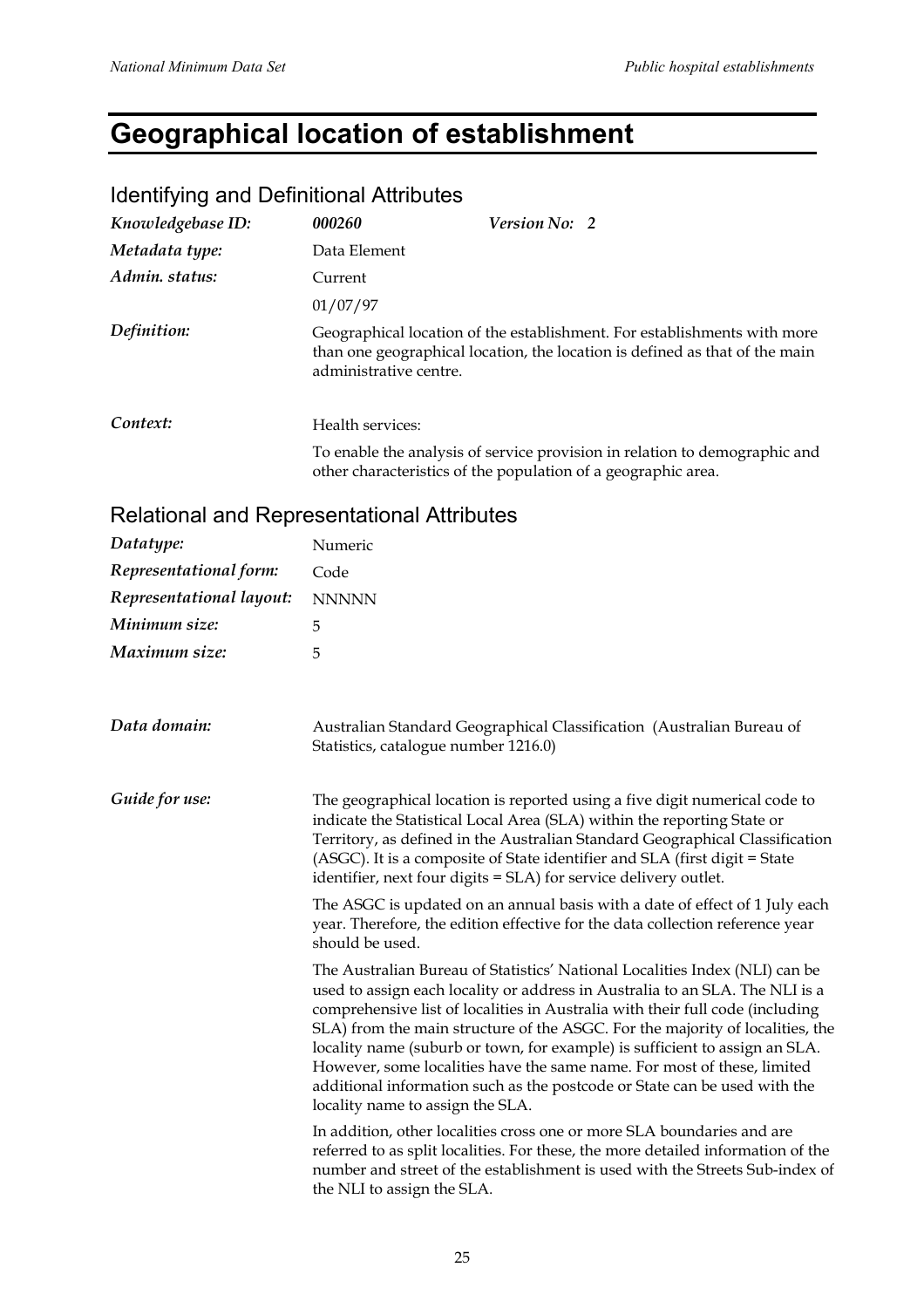| Verification rules: |                                                                                                                      |
|---------------------|----------------------------------------------------------------------------------------------------------------------|
| Collection methods: |                                                                                                                      |
| Related metadata:   | relates to the data element Establishment type vers 1<br>supersedes previous data element Geographic location vers 1 |

#### Administrative Attributes

| Source document:                                 | Australian Standard Geographical Classification (Australian Bureau of<br>Statistics Catalogue No. 1216.0) |            |            |
|--------------------------------------------------|-----------------------------------------------------------------------------------------------------------|------------|------------|
| Source organisation:                             | National Health Data Committee                                                                            |            |            |
| Information model link:                          |                                                                                                           |            |            |
| NHIM Address element                             |                                                                                                           |            |            |
| Data Set Specifications:                         |                                                                                                           | Start date | End date   |
| NMDS - Alcohol and other drug treatment services |                                                                                                           | 01/07/2002 | 30/06/2003 |
| NMDS - Public hospital establishments            |                                                                                                           | 01/07/1997 |            |
| NMDS - Community mental health establishments    |                                                                                                           | 01/07/1998 |            |

*Comments:* The geographical location does not provide direct information on the geographical catchment area or catchment population of the establishment.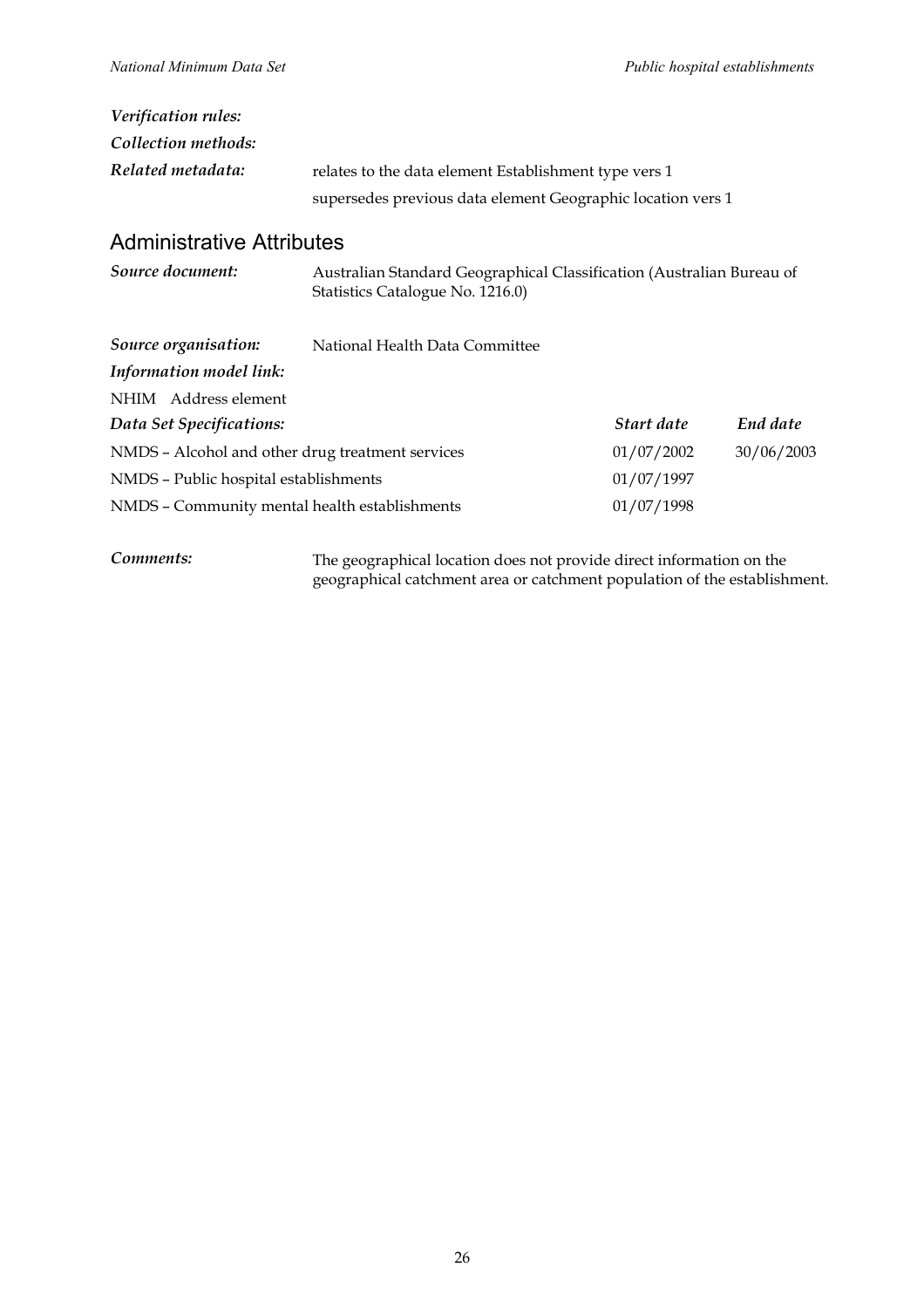# **Group sessions**

# Identifying and Definitional Attributes

| Knowledgebase ID: | 000210                                                                                                                                                                                                                                                                                                   | <b>Version No: 1</b>                                                                                                                                         |  |
|-------------------|----------------------------------------------------------------------------------------------------------------------------------------------------------------------------------------------------------------------------------------------------------------------------------------------------------|--------------------------------------------------------------------------------------------------------------------------------------------------------------|--|
| Metadata type:    | Derived Data Element                                                                                                                                                                                                                                                                                     |                                                                                                                                                              |  |
| Admin. status:    | Current                                                                                                                                                                                                                                                                                                  |                                                                                                                                                              |  |
|                   | 01/07/89                                                                                                                                                                                                                                                                                                 |                                                                                                                                                              |  |
| Definition:       |                                                                                                                                                                                                                                                                                                          | The number of groups of patients/clients receiving services. Each group is<br>to count once, irrespective of size or the number of staff providing services. |  |
| Context:          | The resources required to provide services to groups of patients are<br>different from those required to provide services to an equivalent number<br>of individuals. Hence services to groups of non-admitted patients or<br>outreach clients should be counted separately from services to individuals. |                                                                                                                                                              |  |

#### Relational and Representational Attributes

| Datatype:                | Numeric            |
|--------------------------|--------------------|
| Representational form:   | Quantitative value |
| Representational layout: | <b>NNNNNN</b>      |
| Minimum size:            |                    |
| Maximum size:            | h                  |

| Data domain:               | Calculated number of group sessions                                                                                                                                                                                                                        |
|----------------------------|------------------------------------------------------------------------------------------------------------------------------------------------------------------------------------------------------------------------------------------------------------|
| Guide for use:             |                                                                                                                                                                                                                                                            |
| <i>Verification rules:</i> |                                                                                                                                                                                                                                                            |
| Collection methods:        | At present, occasions of service to groups are counted in an inconsistent<br>manner. The numbers of occasions of service should be collected for both<br>individual and group sessions for public psychiatric hospitals and alcohol<br>and drug hospitals. |

*Related metadata:*

#### Administrative Attributes

| Source document:             |                                           |            |          |
|------------------------------|-------------------------------------------|------------|----------|
| Source organisation:         | National minimum data set working parties |            |          |
| Information model link:      |                                           |            |          |
| NHIM Service provision event |                                           |            |          |
| Data Set Specifications:     |                                           | Start date | End date |
|                              |                                           |            |          |
|                              |                                           |            |          |

#### **Comments:** This data element is derived from data elements that are not currently specified in the National Health Data Dictionary, but which are recorded in various ways by hospitals and/or outpatient departments. Examples include identifiers of individual consultations/visits, diagnostic tests, etc.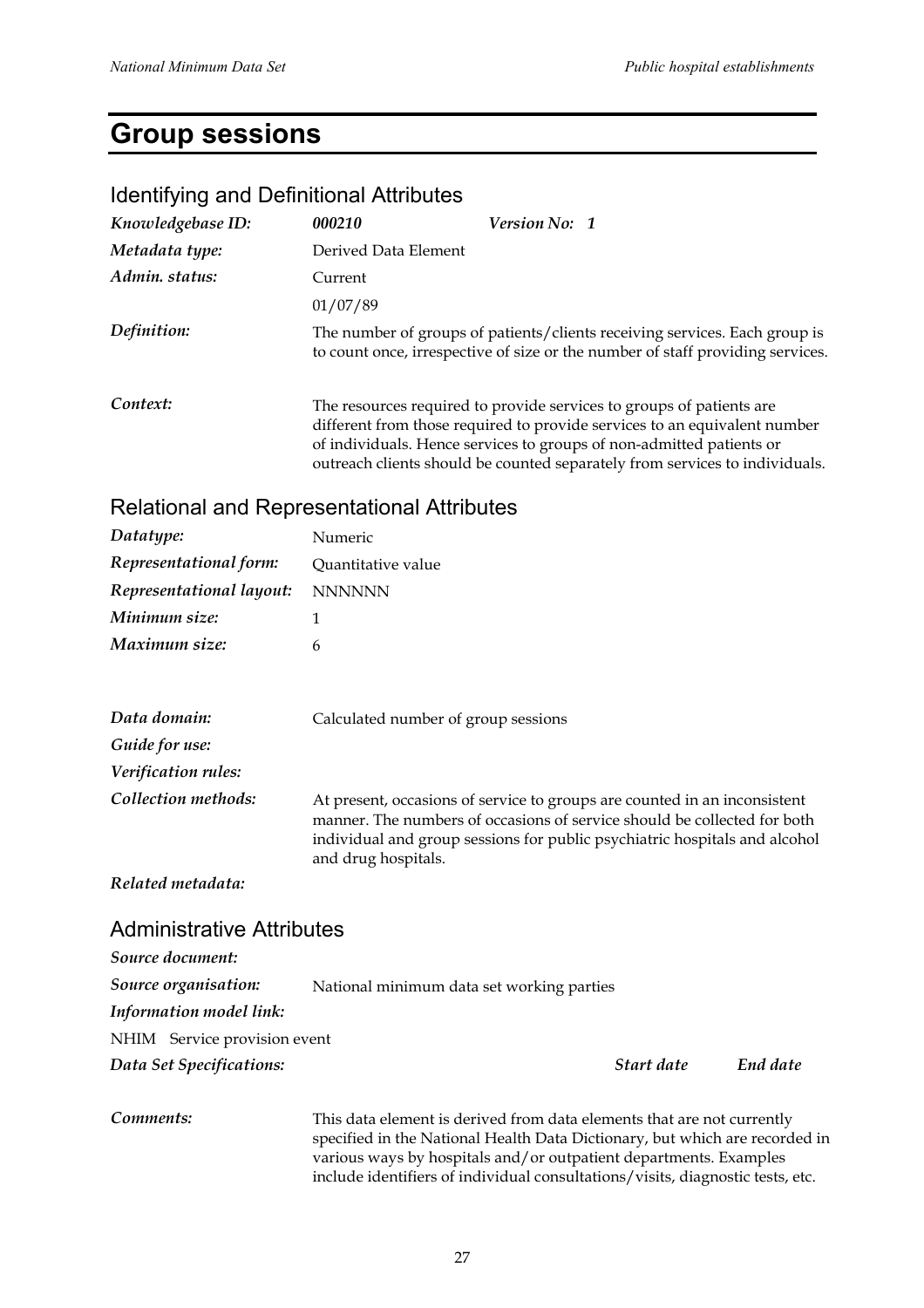# **Indirect health care expenditure**

# Identifying and Definitional Attributes

| Knowledgebase ID: | 000326                                                                                                                                                                                                                                                                                                                                                                                                                                        | <b>Version No: 1</b>                                                                                                                                                                                                                                                                                                                                                                |
|-------------------|-----------------------------------------------------------------------------------------------------------------------------------------------------------------------------------------------------------------------------------------------------------------------------------------------------------------------------------------------------------------------------------------------------------------------------------------------|-------------------------------------------------------------------------------------------------------------------------------------------------------------------------------------------------------------------------------------------------------------------------------------------------------------------------------------------------------------------------------------|
| Metadata type:    | Data Element                                                                                                                                                                                                                                                                                                                                                                                                                                  |                                                                                                                                                                                                                                                                                                                                                                                     |
| Admin. status:    | Current                                                                                                                                                                                                                                                                                                                                                                                                                                       |                                                                                                                                                                                                                                                                                                                                                                                     |
|                   | 01/07/89                                                                                                                                                                                                                                                                                                                                                                                                                                      |                                                                                                                                                                                                                                                                                                                                                                                     |
| Definition:       | Expenditures on health care that cannot be directly related to programs<br>operated by a particular establishment (that is, can only be indirectly related<br>to particular establishments). To be provided at the State level but<br>disaggregated into patient transport services, public health and monitoring<br>services, central and statewide support services, central administrations and<br>other indirect health care expenditure. |                                                                                                                                                                                                                                                                                                                                                                                     |
| Context:          | Health expenditure:                                                                                                                                                                                                                                                                                                                                                                                                                           |                                                                                                                                                                                                                                                                                                                                                                                     |
|                   | the establishment itself or by other bodies.                                                                                                                                                                                                                                                                                                                                                                                                  | To improve and substantiate financial reporting in relation to indirect<br>health care expenditure and assist in understanding differences in costs for<br>similar establishments in different States and regions, due to differences in<br>the extent to which support services and other services to<br>residents/inpatients and outpatients of establishments may be provided by |

# Relational and Representational Attributes

| Datatype:                | Numeric                                                                                                                                                                                                                                                                                                                                                                         |
|--------------------------|---------------------------------------------------------------------------------------------------------------------------------------------------------------------------------------------------------------------------------------------------------------------------------------------------------------------------------------------------------------------------------|
| Representational form:   | Currency                                                                                                                                                                                                                                                                                                                                                                        |
| Representational layout: | \$999,999,999                                                                                                                                                                                                                                                                                                                                                                   |
| Minimum size:            | $\overline{2}$                                                                                                                                                                                                                                                                                                                                                                  |
| Maximum size:            | 12                                                                                                                                                                                                                                                                                                                                                                              |
| Data domain:             | Australian dollars to the nearest whole dollar                                                                                                                                                                                                                                                                                                                                  |
| Guide for use:           | Record values up to hundreds of millions of dollars.                                                                                                                                                                                                                                                                                                                            |
|                          | Indirect health care expenditure is to be reported separately for each of the<br>following categories:                                                                                                                                                                                                                                                                          |
|                          | 1<br>Patient transport services:                                                                                                                                                                                                                                                                                                                                                |
|                          | Public or registered non-profit organisations which provide patient<br>transport (or ambulance) for services associated with inpatient or<br>residential episodes at residential establishments within the scope of this<br>data set.                                                                                                                                           |
|                          | This category excludes patient transport services provided by other<br>types of establishments (for example, public hospitals) as part of their<br>normal services. This category includes centralised and statewide patient<br>transport services (for example, Queensland Ambulance Transport Brigade)<br>which operate independently of individual inpatient establishments. |
|                          | Public health and monitoring services:<br>2                                                                                                                                                                                                                                                                                                                                     |
|                          | Public or registered non-profit services and organisations with<br>centralised, statewide or national public health or monitoring services.<br>These include programs concerned primarily with preventing the                                                                                                                                                                   |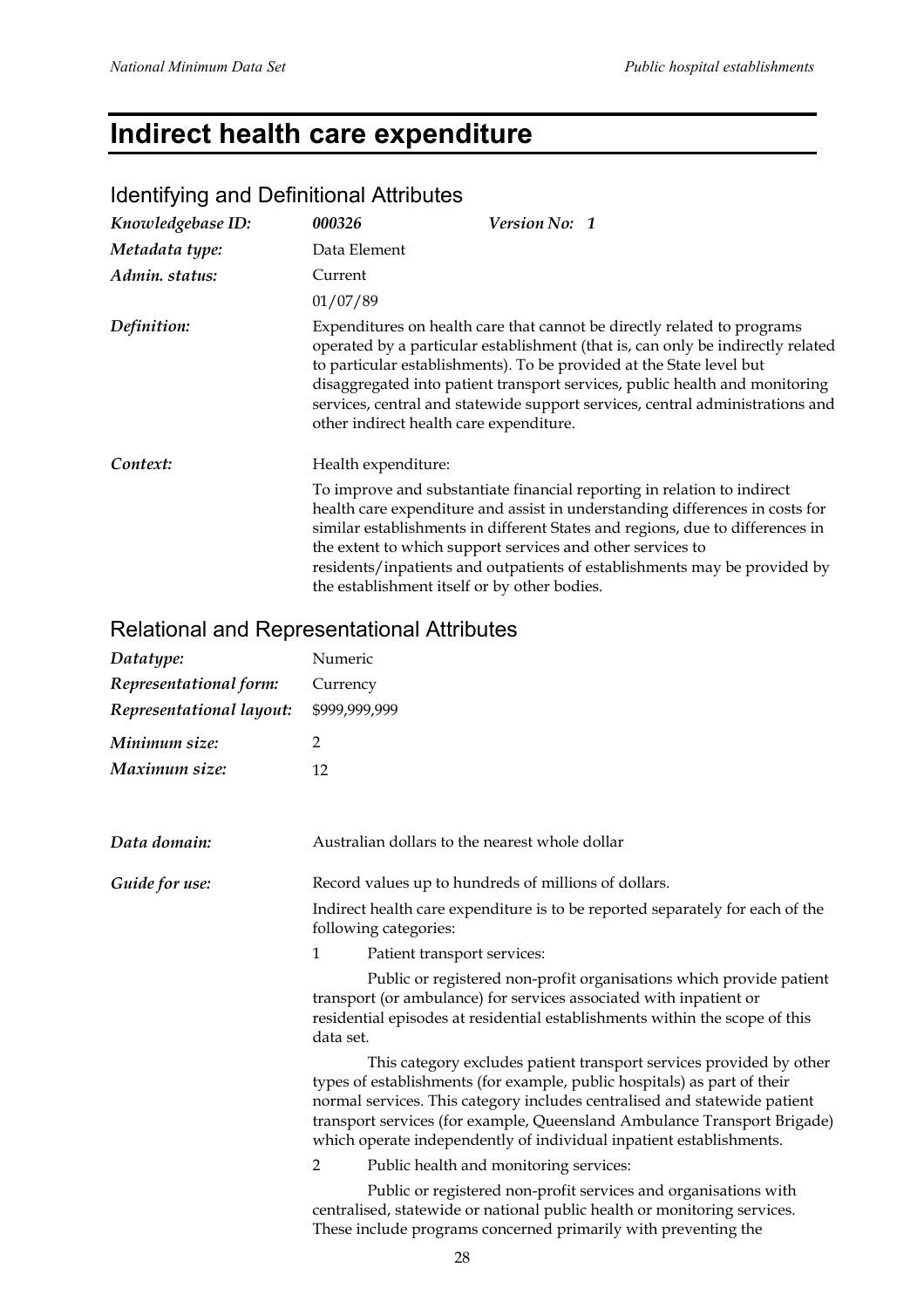occurrence of diseases and mitigating their effect, and includes such activities as mass chest X-ray campaigns, immunisation and vaccination programs, control of communicable diseases, ante-natal and post-natal clinics, preschool and school medical services, infant welfare clinics, hygiene and nutrition advisory services, food and drug inspection services, regulation of standards of sanitation, quarantine services, pest control, anticancer, anti-drug and anti-smoking campaigns and other programs to increase public awareness of disease symptoms and health hazards, occupational health services, Worksafe Australia, the Australian Institute of Health and Welfare and the National Health and Medical Research Council.

Included here would be child dental services comprising expenditure incurred (other than by individual establishments) or dental examinations, provision of preventive and curative dentistry, dental health education for infants and school children and expenditure incurred in the training of dental therapists.

3 Central and statewide support services:

Public or registered services which provide central or statewide support services for residential establishments within the scope of this data set. These include central pathology services, central linen services and frozen food services and blood banks provided on a central or statewide basis such as Red Cross.

4 Central administrations:

Expenditures relating to central health administration, research and planning for central and regional offices of State, Territory and Commonwealth health authorities and related departments (for example, the Department of Veterans*'* Affairs).

5 Other:

Any other indirect health care expenditure as defined above not catered for in the above categories. This might include such things as family planning and parental health counselling services and expenditure incurred in the registration of notifiable diseases and other medical information.

#### *Verification rules: Collection methods: Related metadata:*

#### Administrative Attributes

*Source document: Source organisation:* National Health Data Committee *Information model link:* NHIM Recurrent expenditure *Data Set Specifications: Start date End date* NMDS – Public hospital establishments 01/07/1989

**Comments:** Resources Working Party members were concerned about the possibility that double-counting of programs at the hospital and again at the State level and were also concerned at the lack of uniformity between States. Where possible expenditure relating to programs operated by hospitals should be at the hospital level.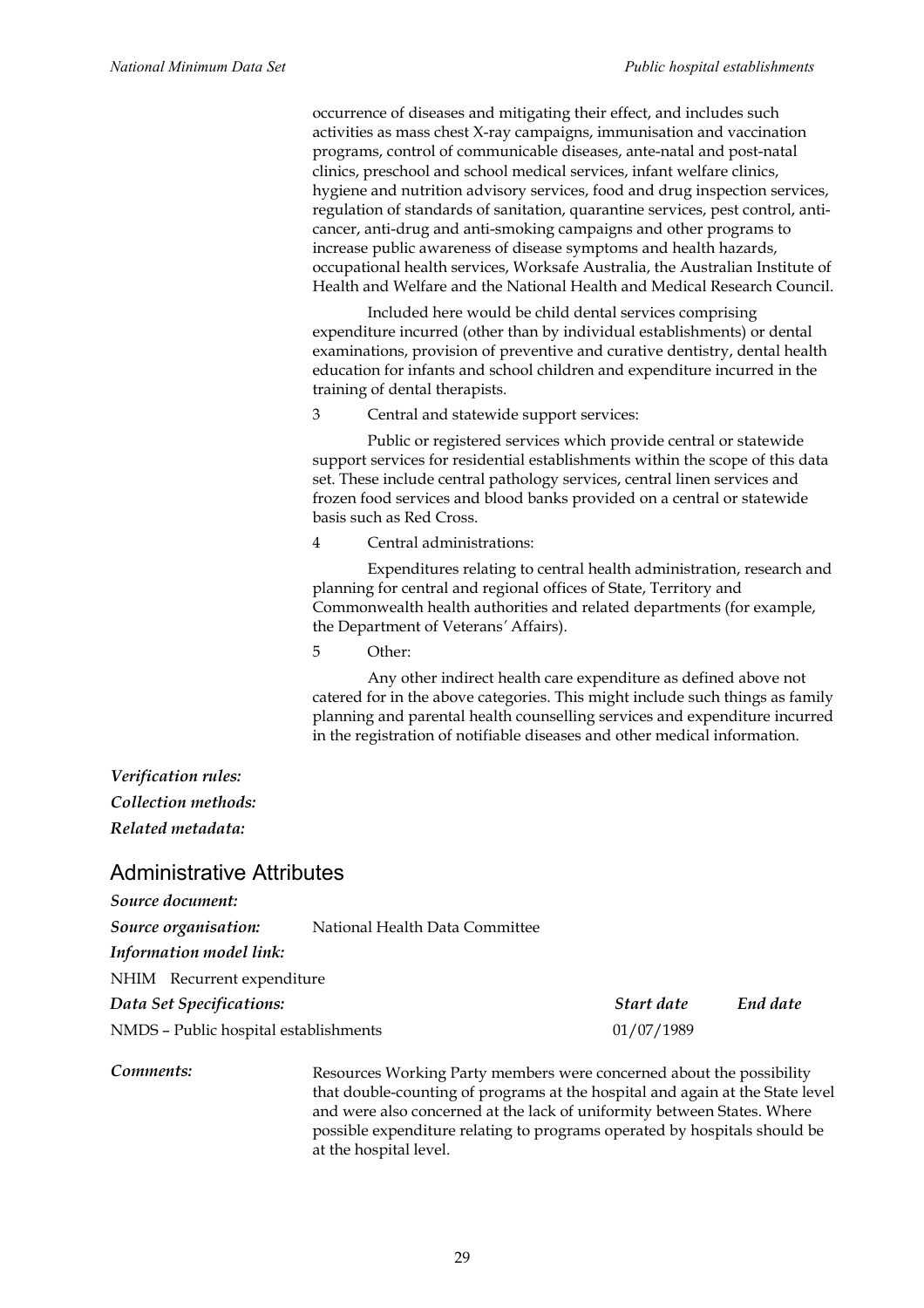# **Individual/group session**

## Identifying and Definitional Attributes

| Knowledgebase ID: | 000235                 | Version No: 1                                                                                                                                                                                                                                                                                                                                                                  |
|-------------------|------------------------|--------------------------------------------------------------------------------------------------------------------------------------------------------------------------------------------------------------------------------------------------------------------------------------------------------------------------------------------------------------------------------|
| Metadata type:    | Data Element           |                                                                                                                                                                                                                                                                                                                                                                                |
| Admin. status:    | Current                |                                                                                                                                                                                                                                                                                                                                                                                |
|                   | 01/07/89               |                                                                                                                                                                                                                                                                                                                                                                                |
| Definition:       |                        | A group is defined as two or more patients receiving services at the same<br>time from the same hospital staff. However, this excludes the situation<br>where individuals all belong to the same family. In such cases, the service is<br>being provided to the family unit and as a result the session should be<br>counted as a single occasion of service to an individual. |
| Context:          | resource implications. | Required to distinguish between those occasions of service on an individual<br>patient basis and those servicing groups of patients. This distinction has                                                                                                                                                                                                                      |

# Relational and Representational Attributes

| Datatype:                | Alphanumeric |
|--------------------------|--------------|
| Representational form:   | Code         |
| Representational layout: | ANN.N        |
| Minimum size:            | 5            |
| Maximum size:            |              |

| Data domain: | A12.1 Individual sessions |
|--------------|---------------------------|
|              | A12.2 Group sessions      |

*Guide for use: Verification rules: Collection methods: Related metadata:*

#### Administrative Attributes

| Source document:                      |            |          |
|---------------------------------------|------------|----------|
| Source organisation:                  |            |          |
| Information model link:               |            |          |
| NHIM Service provision event          |            |          |
| Data Set Specifications:              | Start date | End date |
| NMDS - Public hospital establishments | 01/07/1989 |          |

#### *Comments:*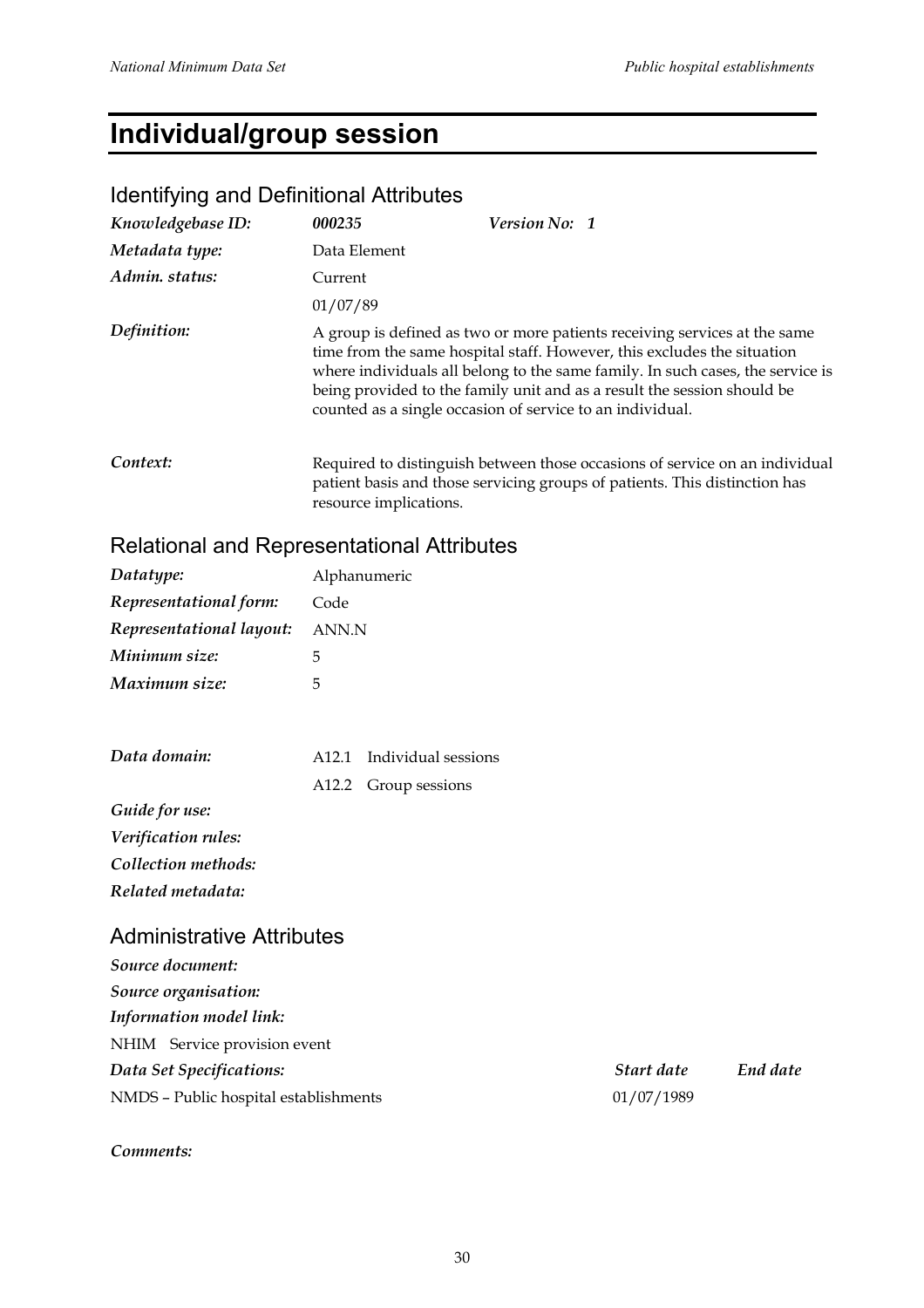# **Interest payments**

#### Identifying and Definitional Attributes *Knowledgebase ID: 000245 Version No: 1 Metadata type:* Data Element *Admin. status:* Current 01/07/89 *Definition:* Payments made by or on behalf of the establishment in respect of borrowings (e.g. interest on bank overdraft) provided the establishment is permitted to borrow. This does not include the cost of equity capital (i.e. dividends on shares) in respect of profit-making private establishments. **Context:** Health expenditure: This item has been retained in the data set because of its significance for the private sector. Private profit-making establishments will seek to fund their operations either by loan borrowings (debt capital) or raising shares (equity capital). The cost of either can be significant, although the cost of the latter (that is, dividends on shares) would come out of profits.

#### Relational and Representational Attributes

| Datatype:                | Numeric       |  |
|--------------------------|---------------|--|
| Representational form:   | Currency      |  |
| Representational layout: | \$999,999,999 |  |
| Minimum size:            | 2             |  |
| Maximum size:            | 12            |  |

| Data domain:        | Australian dollars, rounded to nearest whole dollar.  |
|---------------------|-------------------------------------------------------|
| Guide for use:      | Record values up to hundreds of millions of dollars.  |
| Verification rules: |                                                       |
| Collection methods: |                                                       |
| Related metadata:   | relates to the data element Establishment type vers 1 |

#### Administrative Attributes

| Source document:                              |                                |            |          |
|-----------------------------------------------|--------------------------------|------------|----------|
| Source organisation:                          | National Health Data Committee |            |          |
| Information model link:                       |                                |            |          |
| NHIM Recurrent expenditure                    |                                |            |          |
| Data Set Specifications:                      |                                | Start date | End date |
| NMDS - Public hospital establishments         |                                | 01/07/1989 |          |
| NMDS - Community mental health establishments |                                | 01/07/1998 |          |
|                                               |                                |            |          |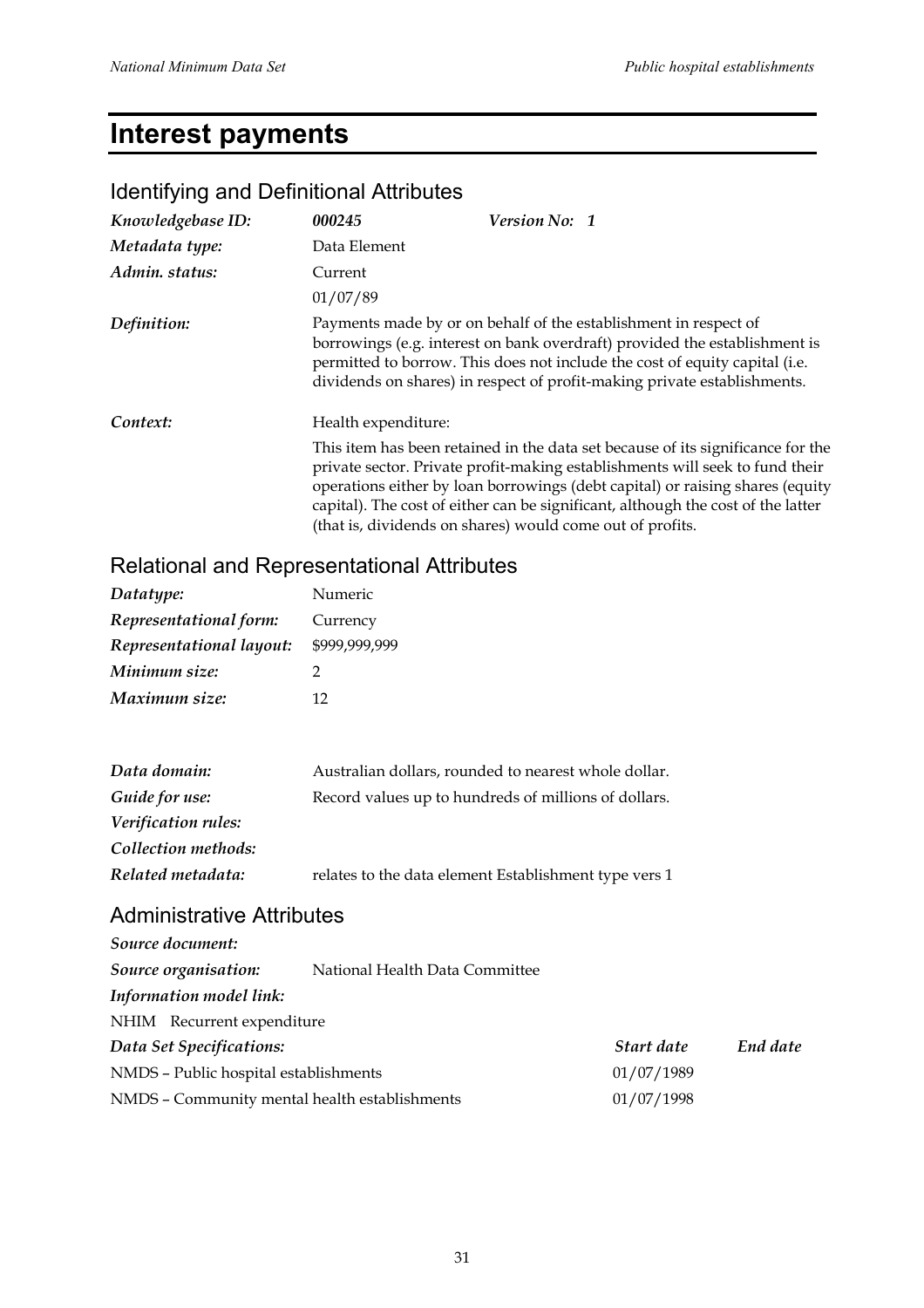*Comments:* The item would not have been retained if the data set was restricted to the public sector. In some States, public hospitals may not be permitted to borrow funds or it may be entirely a State treasury matter, not identifiable by the health authority. Even where public sector establishment borrowings might be identified, this appears to be a sensitive area and also of less overall significance than in the private sector.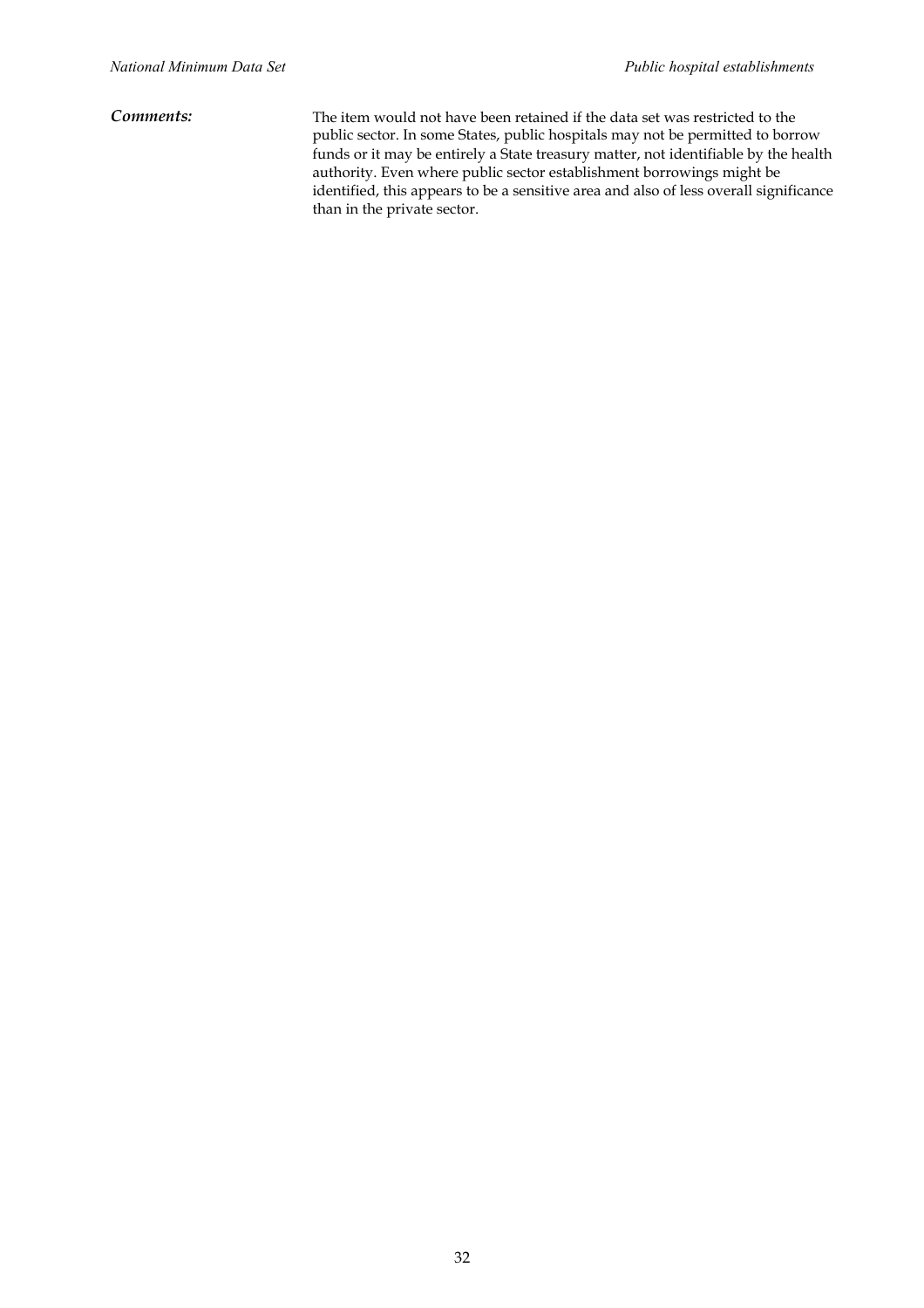# **Medical and surgical supplies**

# Identifying and Definitional Attributes

| Knowledgebase ID: | 000239              | Version No: 1 |                                                                                                                                                                                                                                            |
|-------------------|---------------------|---------------|--------------------------------------------------------------------------------------------------------------------------------------------------------------------------------------------------------------------------------------------|
| Metadata type:    | Data Element        |               |                                                                                                                                                                                                                                            |
| Admin. status:    | Current             |               |                                                                                                                                                                                                                                            |
|                   | 01/07/89            |               |                                                                                                                                                                                                                                            |
| Definition:       | hospital transfers. |               | The cost of all consumables of a medical or surgical nature (excluding drug<br>supplies) but not including expenditure on equipment repairs. Gross<br>expenditure should be reported with no revenue offsets, except for inter-            |
| Context:          | Health expenditure: |               |                                                                                                                                                                                                                                            |
|                   | organisations.      |               | As for the data element Drug supplies, this is a significant element of non-<br>salary expenditure and national-level data on medical and surgical supplies<br>is of considerable interest in its own right to a wide range of persons and |

# Relational and Representational Attributes

| Datatype:                | Numeric       |  |
|--------------------------|---------------|--|
| Representational form:   | Currency      |  |
| Representational layout: | \$999,999,999 |  |
| Minimum size:            | 2             |  |
| Maximum size:            | 12            |  |

| Data domain:        | Australian dollars. Rounded to nearest whole dollar.  |
|---------------------|-------------------------------------------------------|
| Guide for use:      | Record values up to hundreds of millions of dollars.  |
| Verification rules: |                                                       |
| Collection methods: |                                                       |
| Related metadata:   | relates to the data element Establishment type vers 1 |

### Administrative Attributes

| National Health Data Committee        |            |            |
|---------------------------------------|------------|------------|
|                                       |            |            |
| NHIM Recurrent expenditure            |            |            |
| Data Set Specifications:              |            | End date   |
| NMDS - Public hospital establishments | 01/07/1989 |            |
|                                       |            | Start date |

*Comments:*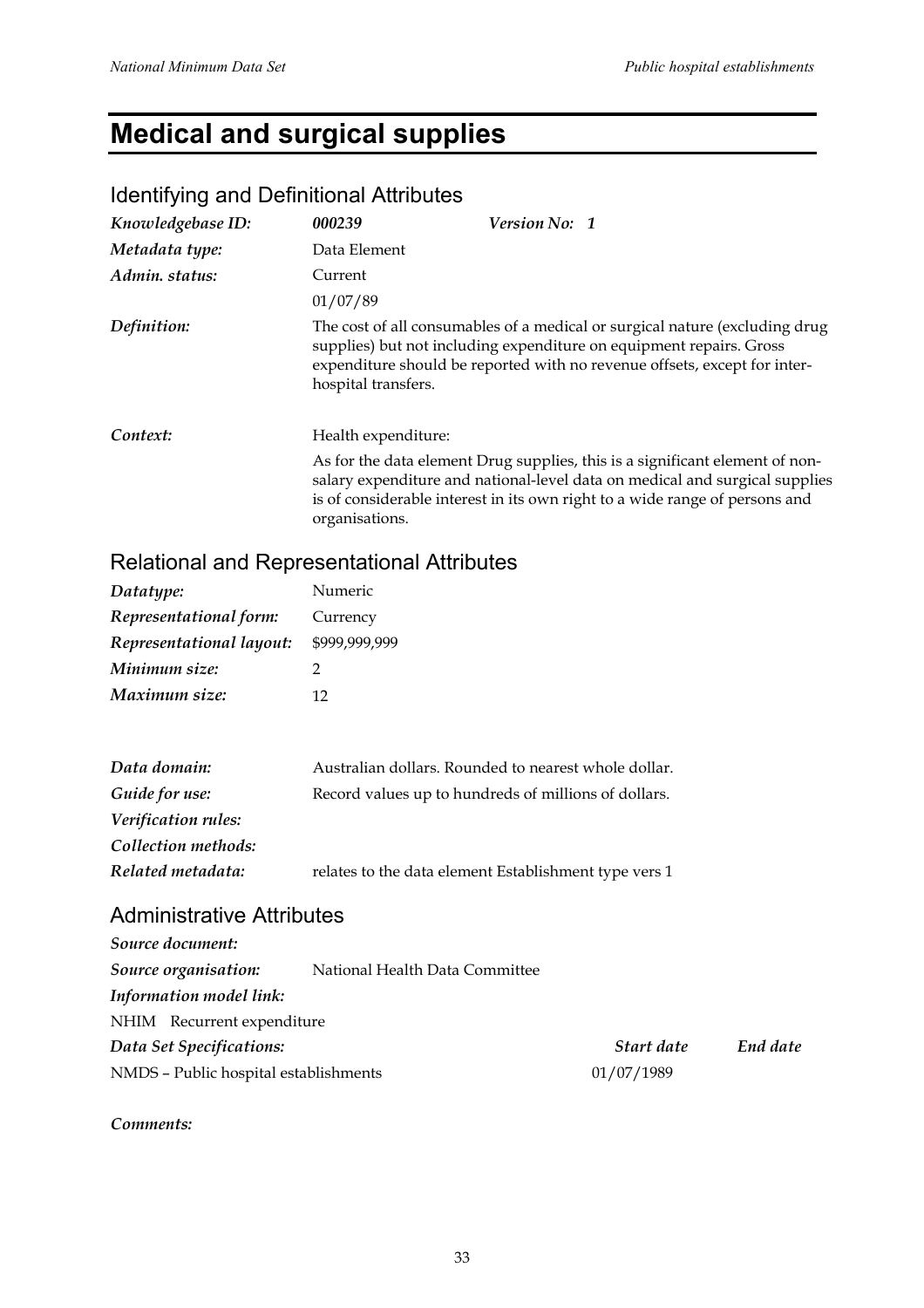# **Number of available beds for admitted patients**

| Knowledgebase ID: | 000255                                                                                                                                                                     | Version No: 2                                                                                                                                                                                                                                                                                                                                                                               |  |
|-------------------|----------------------------------------------------------------------------------------------------------------------------------------------------------------------------|---------------------------------------------------------------------------------------------------------------------------------------------------------------------------------------------------------------------------------------------------------------------------------------------------------------------------------------------------------------------------------------------|--|
| Metadata type:    | Data Element                                                                                                                                                               |                                                                                                                                                                                                                                                                                                                                                                                             |  |
| Admin. status:    | Current                                                                                                                                                                    |                                                                                                                                                                                                                                                                                                                                                                                             |  |
|                   | 01/07/97                                                                                                                                                                   |                                                                                                                                                                                                                                                                                                                                                                                             |  |
| Definition:       |                                                                                                                                                                            | An available bed is a bed which is immediately available to be used by an<br>admitted patient or resident if required. A bed is immediately available for<br>use if it is located in a suitable place for care with nursing and auxiliary staff<br>available within a reasonable period.                                                                                                    |  |
|                   | Inclusions: both occupied and unoccupied beds are included. For residential<br>aged care services, the number of approved beds includes beds approved<br>for respite care. |                                                                                                                                                                                                                                                                                                                                                                                             |  |
|                   |                                                                                                                                                                            | Exclusions: surgical tables, recovery trolleys, delivery beds, cots for normal<br>neonates, emergency stretchers/beds not normally authorised or funded<br>and beds designated for same-day non-admitted patient care are excluded.<br>Beds in wards which were closed for any reason (except weekend closures<br>for beds/wards staffed and available on weekdays only) are also excluded. |  |
| Context:          | an establishment.                                                                                                                                                          | Necessary to provide an indicator of the availability and type of service for                                                                                                                                                                                                                                                                                                               |  |

#### Identifying and Definitional Attributes

## Relational and Representational Attributes

| Datatype:                | Numeric            |
|--------------------------|--------------------|
| Representational form:   | Quantitative value |
| Representational layout: | <b>NNNN</b>        |
| Minimum size:            |                    |
| Maximum size:            | 4                  |
|                          |                    |
|                          |                    |

| Data domain:                          | Average available beds, rounded to the nearest whole number                               |
|---------------------------------------|-------------------------------------------------------------------------------------------|
| Guide for use:<br>Verification rules: | The average bed is to be calculated from monthly figures.                                 |
| Collection methods:                   |                                                                                           |
| Related metadata:                     | relates to the data element concept Admitted patient vers 3                               |
|                                       | supersedes previous data element Number of available beds for admitted<br>patients vers 1 |

#### Administrative Attributes

| Source document:        |                                |
|-------------------------|--------------------------------|
| Source organisation:    | National Health Data Committee |
| Information model link: |                                |
| NHIM Aggregate resource |                                |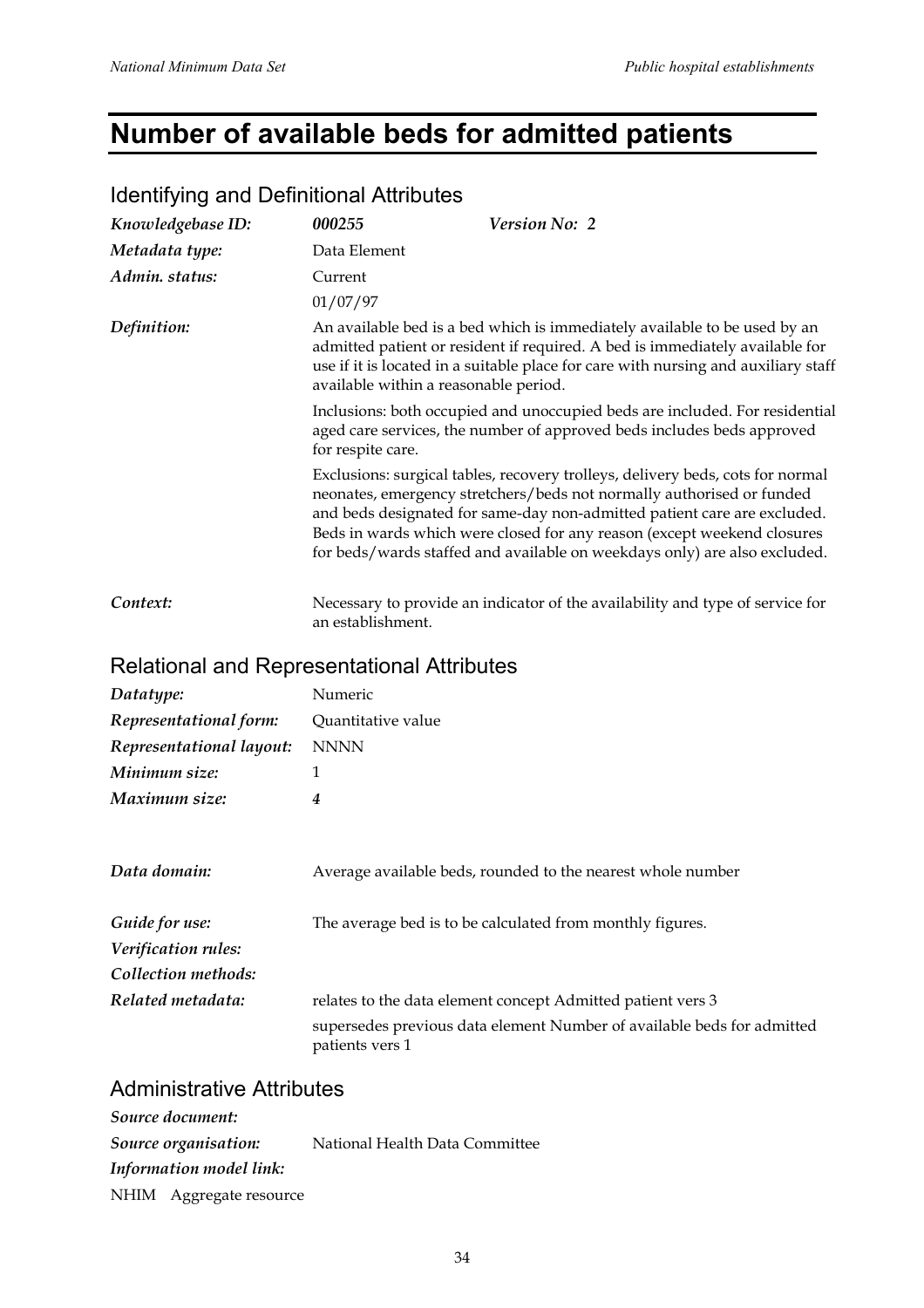| Data Set Specifications:                      | Start date | End date |
|-----------------------------------------------|------------|----------|
| NMDS - Public hospital establishments         | 01/07/1997 |          |
| NMDS - Community mental health establishments | 01/07/1998 |          |

*Comments:* This National Health Data Dictionary entry was amended during 1996-97. Until then, both average and end-of-year counts of available beds were included, and the end-of-year counts used as surrogates for the average counts if the latter were unavailable. The average count is more useful for accurate characterisation of establishments and comparisons.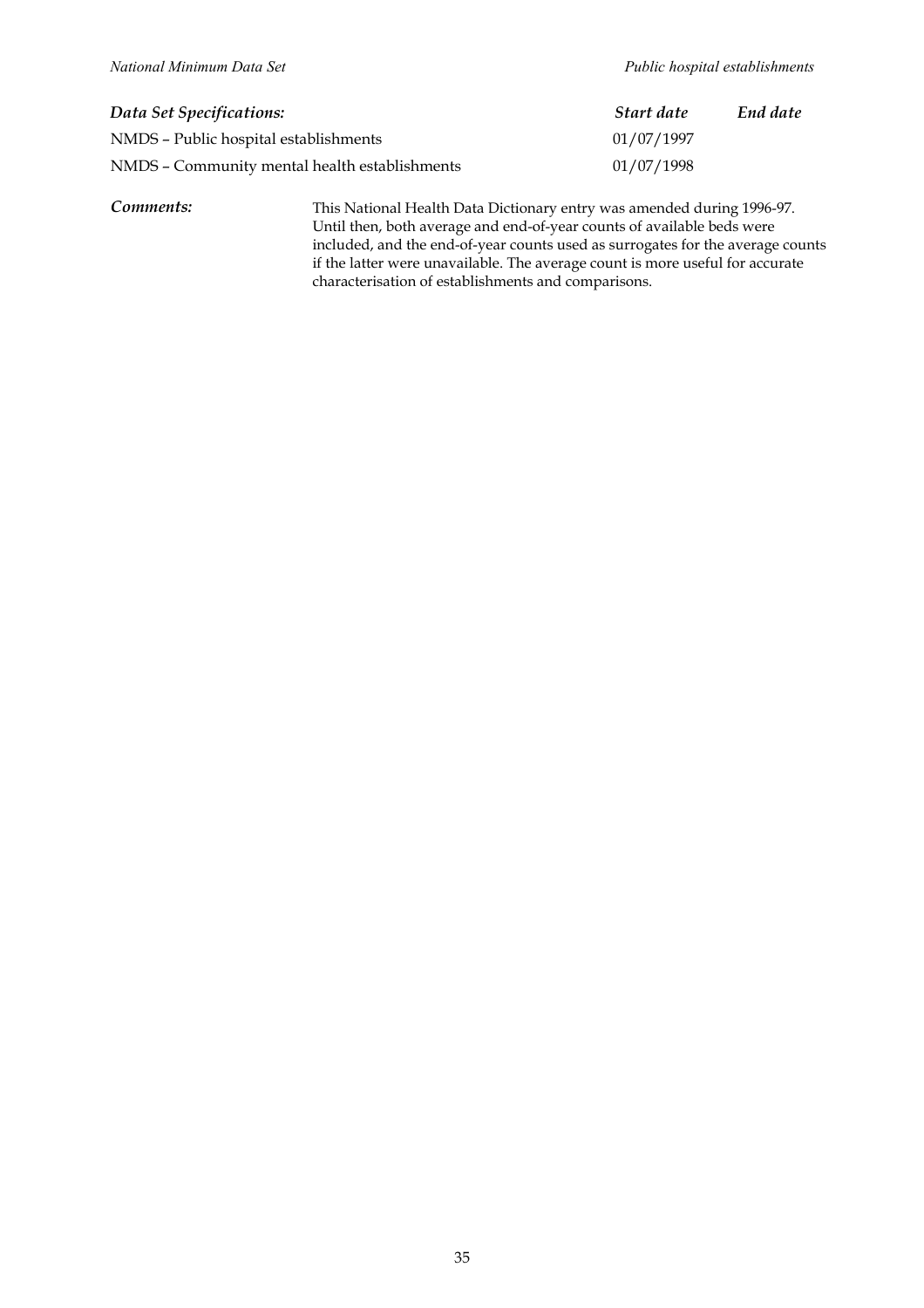# **Occasions of service**

## Identifying and Definitional Attributes

| Knowledgebase ID: | 000209                               | <b>Version No: 1</b>                                                                                                                                                                                                                                                                                            |
|-------------------|--------------------------------------|-----------------------------------------------------------------------------------------------------------------------------------------------------------------------------------------------------------------------------------------------------------------------------------------------------------------|
| Metadata type:    | Derived Data Element                 |                                                                                                                                                                                                                                                                                                                 |
| Admin. status:    | Current                              |                                                                                                                                                                                                                                                                                                                 |
|                   | 01/07/89                             |                                                                                                                                                                                                                                                                                                                 |
| Definition:       | consists of one occasion of service. | The number of occasions of examination, consultation, treatment or other<br>service provided to a patient in each functional unit of a health service<br>establishment. Each diagnostic test or simultaneous set of related diagnostic<br>tests for the one patient referred to a hospital pathology department |
| Context:          | service provision.                   | Occasions of service are required as a measure of non-admitted patient                                                                                                                                                                                                                                          |

### Relational and Representational Attributes

| Datatype:                | Numeric                                                                                                                                                                                                                                                                                                                                                                                                                                                                                                                                                                             |
|--------------------------|-------------------------------------------------------------------------------------------------------------------------------------------------------------------------------------------------------------------------------------------------------------------------------------------------------------------------------------------------------------------------------------------------------------------------------------------------------------------------------------------------------------------------------------------------------------------------------------|
| Representational form:   | Quantitative value                                                                                                                                                                                                                                                                                                                                                                                                                                                                                                                                                                  |
| Representational layout: | <b>NNNNNNN</b>                                                                                                                                                                                                                                                                                                                                                                                                                                                                                                                                                                      |
| Minimum size:            | 1                                                                                                                                                                                                                                                                                                                                                                                                                                                                                                                                                                                   |
| Maximum size:            | 7                                                                                                                                                                                                                                                                                                                                                                                                                                                                                                                                                                                   |
| Data domain:             | Count of the number of occasions of service                                                                                                                                                                                                                                                                                                                                                                                                                                                                                                                                         |
| Guide for use:           |                                                                                                                                                                                                                                                                                                                                                                                                                                                                                                                                                                                     |
| Verification rules:      |                                                                                                                                                                                                                                                                                                                                                                                                                                                                                                                                                                                     |
| Collection methods:      | The definition does not distinguish case complexity for non-admitted<br>patients.                                                                                                                                                                                                                                                                                                                                                                                                                                                                                                   |
|                          | For example, an occasion of service could vary in complexity from a simple<br>urine glucose test to a complete biochemical analysis of all body fluids.<br>Ideally, average case complexity values would be available for the various<br>categories of non-admitted patients in the same way that average Diagnosis<br>Related Group weighted separations are becoming available for acute<br>admitted patients. However, such measures would require the<br>development of patient record databases for non-admitted patients. This<br>does not imply an inadequacy in definition. |
|                          | For admitted patients the concept of a separation is widely accepted.<br>Separations can vary between admission for overnight observation to open<br>heart surgery. The issue of case complexity for both admitted and non-<br>admitted patients is a separate issue and beyond the scope of the proposed<br>summary establishment-level activity data.                                                                                                                                                                                                                             |

*Related metadata:*

### Administrative Attributes

*Source document:*

*Source organisation:* National minimum data set working parties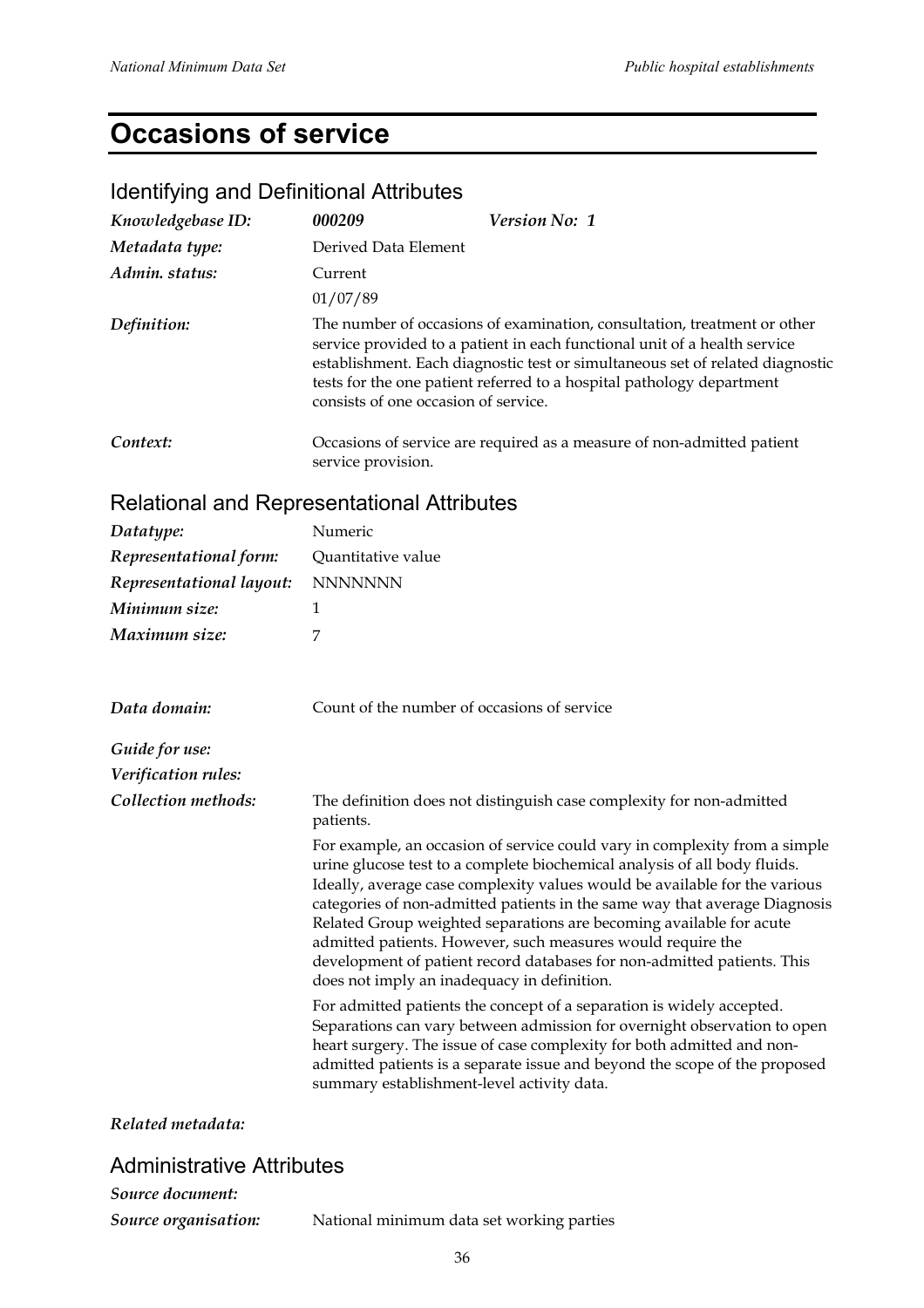### *Information model link:* NHIM Performance indicator *Data Set Specifications: Start date End date* NMDS - Public hospital establishments 01/07/1989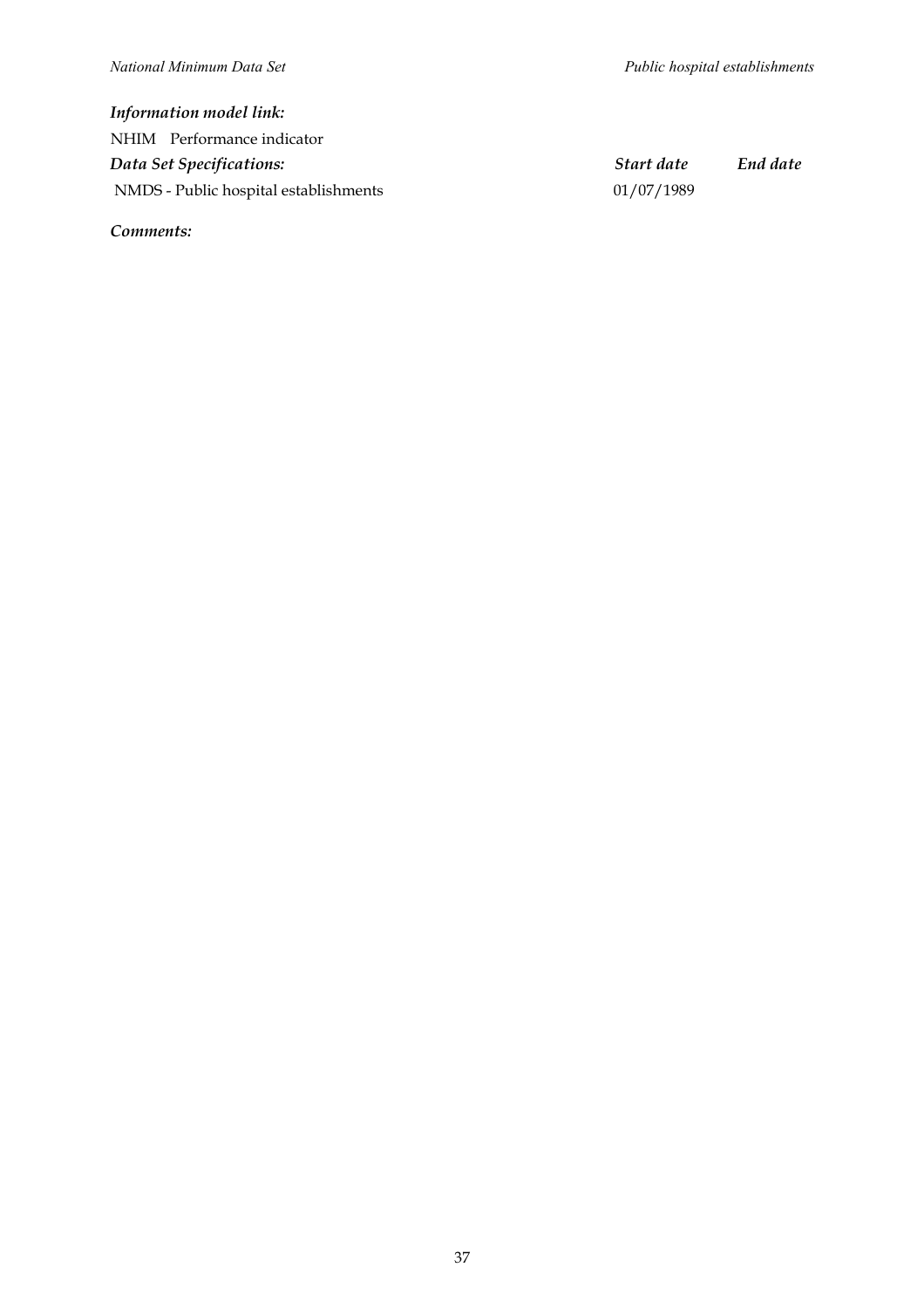# **Other recurrent expenditure**

## Identifying and Definitional Attributes

| Knowledgebase ID: | 000247              | Version No: 1                                                                                                                                                                                                                       |
|-------------------|---------------------|-------------------------------------------------------------------------------------------------------------------------------------------------------------------------------------------------------------------------------------|
| Metadata type:    | Data Element        |                                                                                                                                                                                                                                     |
| Admin. status:    | Current             |                                                                                                                                                                                                                                     |
|                   | 01/07/89            |                                                                                                                                                                                                                                     |
| Definition:       |                     | Other payments are all other recurrent expenditure not included elsewhere<br>in any of the recurrent expenditure categories. Gross expenditure should be<br>reported with no revenue offsets (except for inter-hospital transfers). |
| Context:          | Health expenditure: |                                                                                                                                                                                                                                     |
|                   |                     | This category is required for balancing purposes and to capture all those<br>additional expenditures which can be significant in aggregate.                                                                                         |

## Relational and Representational Attributes

| Datatype:                | Numeric       |
|--------------------------|---------------|
| Representational form:   | Currency      |
| Representational layout: | \$999,999,999 |
| Minimum size:            |               |
| Maximum size:            | 12            |
|                          |               |

| Data domain:        | Australian dollars. Rounded to nearest whole dollar.      |  |  |
|---------------------|-----------------------------------------------------------|--|--|
| Guide for use:      | Record as currency up to hundreds of millions of dollars. |  |  |
| Verification rules: |                                                           |  |  |
| Collection methods: |                                                           |  |  |
| Related metadata:   | relates to the data element Establishment type vers 1     |  |  |

### Administrative Attributes

| Source document:                      |                                           |            |          |
|---------------------------------------|-------------------------------------------|------------|----------|
| Source organisation:                  | National minimum data set working parties |            |          |
| Information model link:               |                                           |            |          |
| NHIM Recurrent expenditure            |                                           |            |          |
| Data Set Specifications:              |                                           | Start date | End date |
| NMDS - Public hospital establishments |                                           | 01/07/1989 |          |
|                                       |                                           |            |          |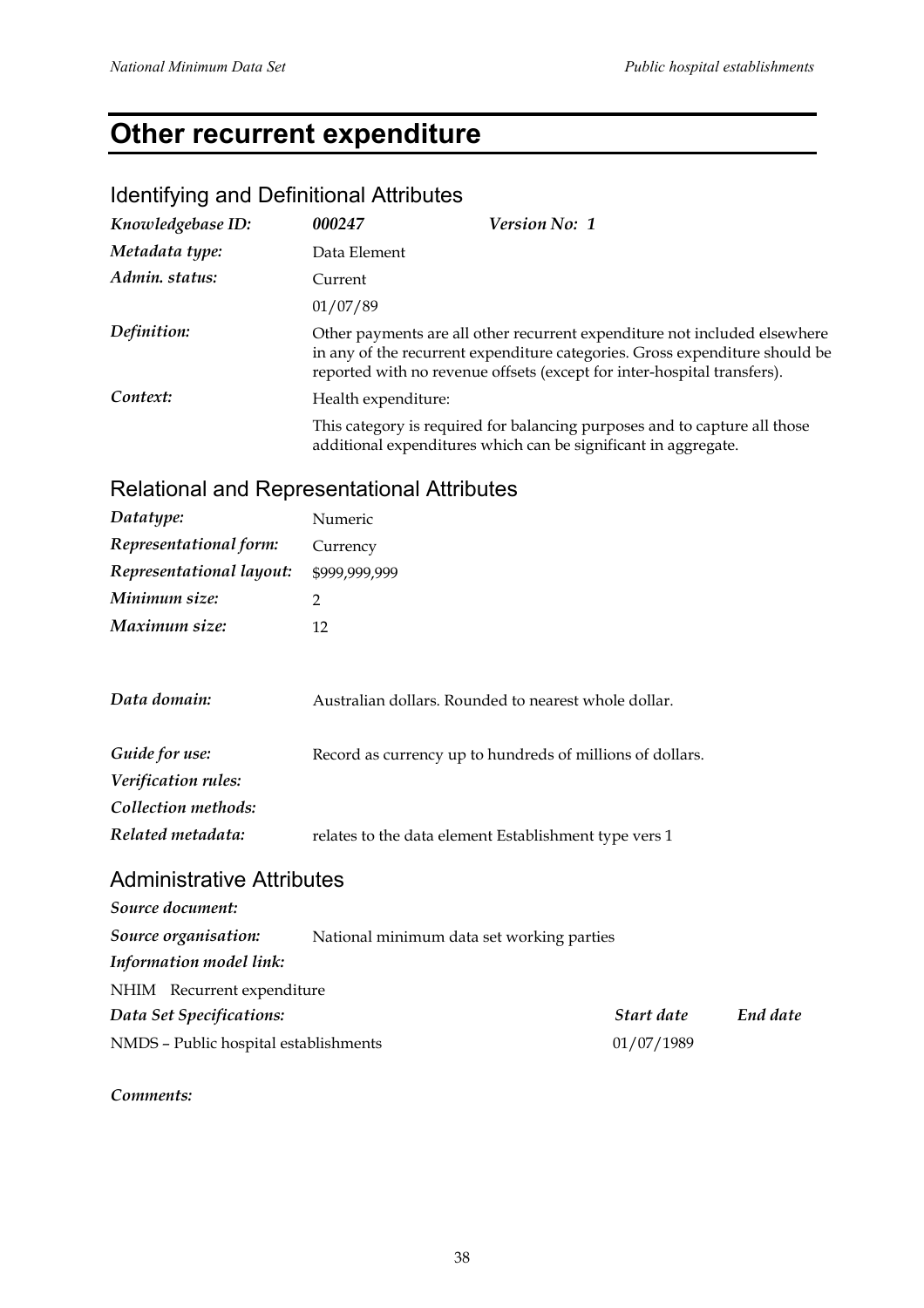# **Other revenues**

| Knowledgebase ID: | 000323                                            | <b>Version No: 1</b>                                                                                                                                                                                                                                                                                                                                                    |
|-------------------|---------------------------------------------------|-------------------------------------------------------------------------------------------------------------------------------------------------------------------------------------------------------------------------------------------------------------------------------------------------------------------------------------------------------------------------|
| Metadata type:    | Data Element                                      |                                                                                                                                                                                                                                                                                                                                                                         |
| Admin. status:    | Current                                           |                                                                                                                                                                                                                                                                                                                                                                         |
|                   | 01/07/89                                          |                                                                                                                                                                                                                                                                                                                                                                         |
| Definition:       |                                                   | All other revenue received by the establishment that is not included under<br>patient revenue or recoveries (but not including revenue payments received<br>from State or Territory governments). This would include revenue such as<br>investment income from temporarily surplus funds and income from<br>charities, bequests and accommodation provided to visitors. |
|                   | services).                                        | See text relating to offsetting practices. Gross revenue should be reported<br>(except in relation to payments for inter-hospital transfers of goods and                                                                                                                                                                                                                |
| Context:          | Health services:                                  |                                                                                                                                                                                                                                                                                                                                                                         |
|                   |                                                   | In aggregate, other revenues as defined above constitute a significant source<br>of income for many establishments and are necessary to complete the<br>revenue picture for health financing studies or analyses at the national level.                                                                                                                                 |
|                   | <b>Relational and Representational Attributes</b> |                                                                                                                                                                                                                                                                                                                                                                         |

### Identifying and Definitional Attributes

| <b>Relational and Representational Attributes</b> |  |
|---------------------------------------------------|--|
|---------------------------------------------------|--|

| Datatype:                | Numeric       |
|--------------------------|---------------|
| Representational form:   | Currency      |
| Representational layout: | \$999,999,999 |
| Minimum size:            | 2             |
| Maximum size:            | 12            |

| Data domain:        | Australian dollars. Rounded to nearest whole dollar.      |  |  |
|---------------------|-----------------------------------------------------------|--|--|
| Guide for use:      | Record as currency up to hundreds of millions of dollars. |  |  |
| Verification rules: |                                                           |  |  |
| Collection methods: |                                                           |  |  |
| Related metadata:   | relates to the data element Establishment type vers 1     |  |  |

### Administrative Attributes

| Source document:                      |                                |            |          |
|---------------------------------------|--------------------------------|------------|----------|
| Source organisation:                  | National Health Data Committee |            |          |
| Information model link:               |                                |            |          |
| NHIM Financial resource item          |                                |            |          |
| Data Set Specifications:              |                                | Start date | End date |
| NMDS - Public hospital establishments |                                | 01/07/1989 |          |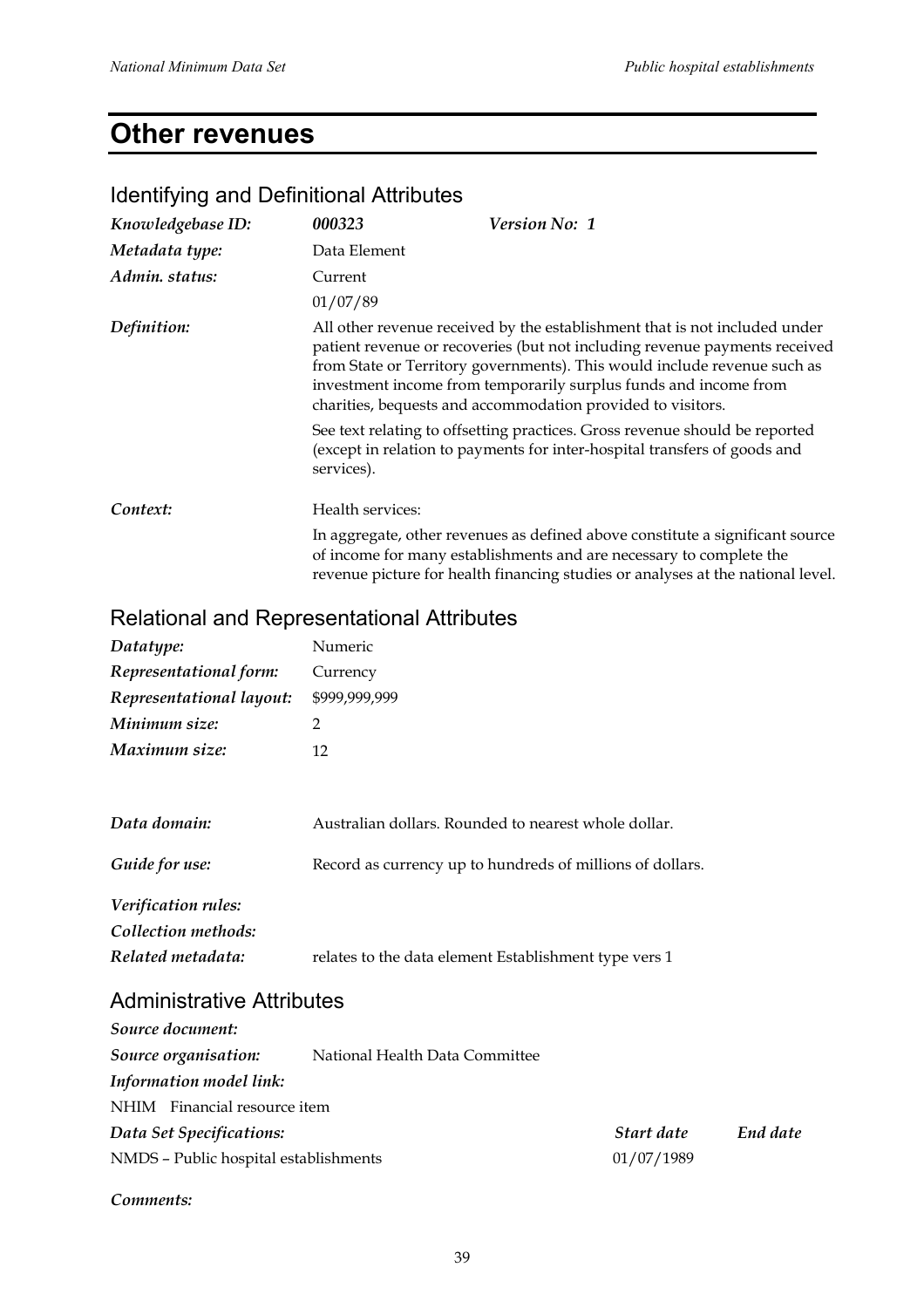# **Patient revenue**

| Identifying and Definitional Attributes    |                     |                                                                                                                                                                                                                                                                                                                                                                                                                                                        |
|--------------------------------------------|---------------------|--------------------------------------------------------------------------------------------------------------------------------------------------------------------------------------------------------------------------------------------------------------------------------------------------------------------------------------------------------------------------------------------------------------------------------------------------------|
| Knowledgebase ID:                          | 000296              | Version No: 1                                                                                                                                                                                                                                                                                                                                                                                                                                          |
| Metadata type:                             | Data Element        |                                                                                                                                                                                                                                                                                                                                                                                                                                                        |
| Admin. status:                             | Current             |                                                                                                                                                                                                                                                                                                                                                                                                                                                        |
|                                            | 01/07/89            |                                                                                                                                                                                                                                                                                                                                                                                                                                                        |
| Definition:                                | be reported.        | Patient revenue comprises all revenue received by, and due to, an<br>establishment in respect of individual patient liability for accommodation<br>and other establishment charges. All patient revenue is to be grouped<br>together regardless of source of payment (Commonwealth, health fund,<br>insurance company, direct from patient) or status of patient (whether<br>inpatient or non-inpatient, private or compensable). Gross revenue should |
|                                            |                     | Note: The Commonwealth contribution in respect of residential aged care<br>service patients should be included under patient revenue.                                                                                                                                                                                                                                                                                                                  |
| Context:                                   | Health expenditure: |                                                                                                                                                                                                                                                                                                                                                                                                                                                        |
|                                            |                     | Patient revenue is a significant source of income for most establishments.<br>For some establishments (principally the private sector) it is the major<br>source of income. Patient revenue data is important for any health financing<br>analyses or studies at the national level.                                                                                                                                                                   |
| Relational and Representational Attributes |                     |                                                                                                                                                                                                                                                                                                                                                                                                                                                        |
| Datatype:                                  | Numeric             |                                                                                                                                                                                                                                                                                                                                                                                                                                                        |
| Representational form:                     | Currency            |                                                                                                                                                                                                                                                                                                                                                                                                                                                        |
| Representational layout:                   | \$999,999,999       |                                                                                                                                                                                                                                                                                                                                                                                                                                                        |
| Minimum size:                              | $\overline{2}$      |                                                                                                                                                                                                                                                                                                                                                                                                                                                        |
| Maximum size:                              | 12                  |                                                                                                                                                                                                                                                                                                                                                                                                                                                        |
| Data domain:                               |                     | Australian dollars. Rounded to nearest whole dollar.                                                                                                                                                                                                                                                                                                                                                                                                   |
| Guide for use:                             |                     | Record as currency up to hundreds of millions of dollars.                                                                                                                                                                                                                                                                                                                                                                                              |
| Verification rules:                        |                     |                                                                                                                                                                                                                                                                                                                                                                                                                                                        |
| Collection methods:                        |                     |                                                                                                                                                                                                                                                                                                                                                                                                                                                        |
| Related metadata:                          |                     | relates to the data element Establishment type vers 1                                                                                                                                                                                                                                                                                                                                                                                                  |
| <b>Administrative Attributes</b>           |                     |                                                                                                                                                                                                                                                                                                                                                                                                                                                        |
| Source document:                           |                     |                                                                                                                                                                                                                                                                                                                                                                                                                                                        |
| Source organisation:                       |                     | National minimum data set working parties                                                                                                                                                                                                                                                                                                                                                                                                              |
| <b>Information model link:</b>             |                     |                                                                                                                                                                                                                                                                                                                                                                                                                                                        |
| NHIM Financial resource item               |                     |                                                                                                                                                                                                                                                                                                                                                                                                                                                        |

### Identifying and Definitional Attributes

*Comments:*

*Data Set Specifications: Start date End date*

NMDS – Public hospital establishments 01/07/1989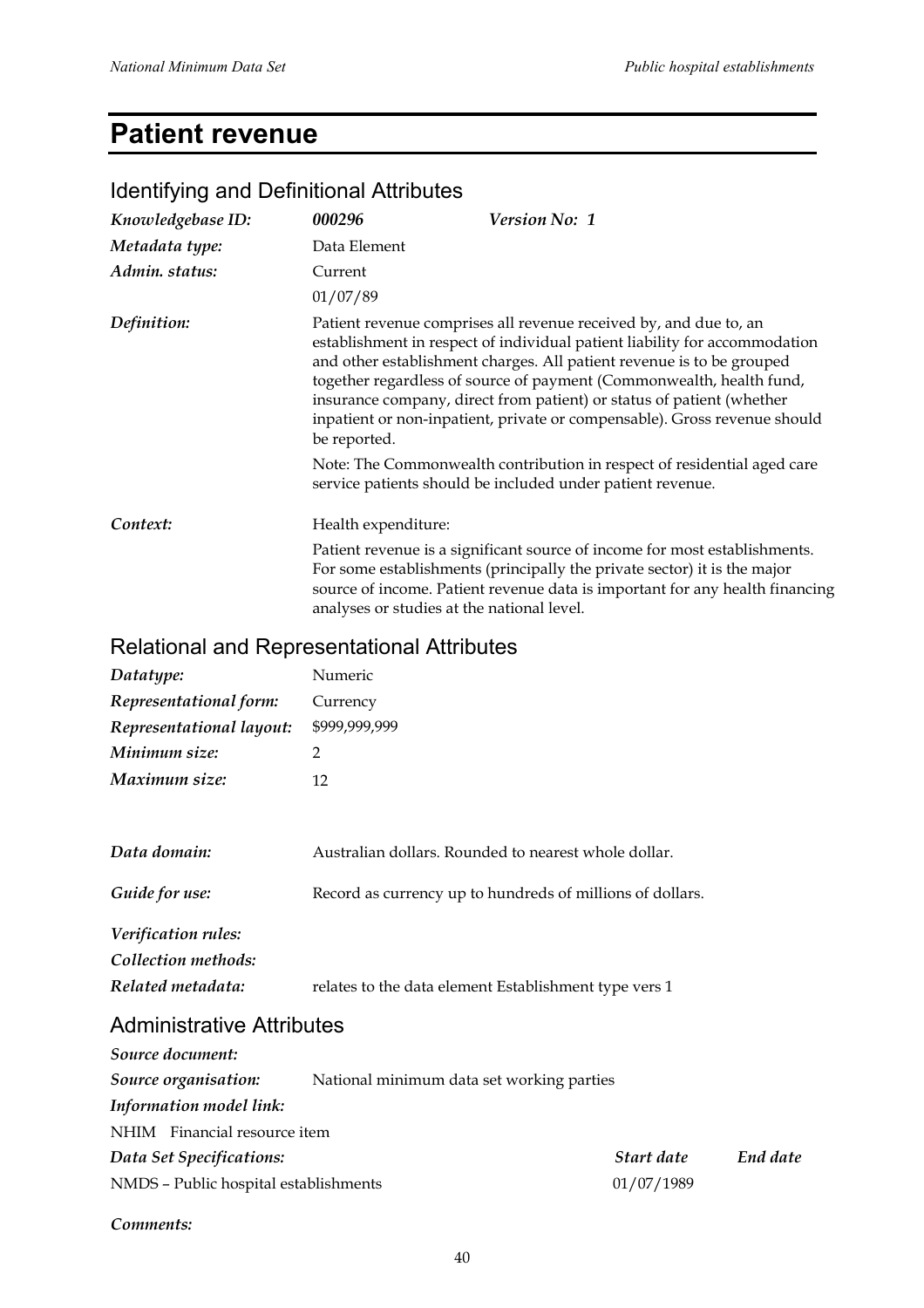# **Patient transport**

### Identifying and Definitional Attributes

| Knowledgebase ID: | 000243              | <b>Version No: 1</b>                                                                                                                                                                                         |
|-------------------|---------------------|--------------------------------------------------------------------------------------------------------------------------------------------------------------------------------------------------------------|
| Metadata type:    | Data Element        |                                                                                                                                                                                                              |
| Admin. status:    | Current             |                                                                                                                                                                                                              |
|                   | 01/07/89            |                                                                                                                                                                                                              |
| Definition:       | transport staff.    | The direct cost of transporting patients excluding salaries and wages of                                                                                                                                     |
| Context:          | Health expenditure: |                                                                                                                                                                                                              |
|                   |                     | Considered to be a significant element of non-salary recurrent expenditure<br>for many establishments within the data set and is thus required for any<br>health expenditure analysis at the national level. |

## Relational and Representational Attributes

| Datatype:                | Numeric       |
|--------------------------|---------------|
| Representational form:   | Currency      |
| Representational layout: | \$999,999,999 |
| Minimum size:            | 2             |
| Maximum size:            | 12            |

| Data domain:        | Australian dollars. Rounded to nearest whole dollar.      |  |  |
|---------------------|-----------------------------------------------------------|--|--|
| Guide for use:      | Record as currency up to hundreds of millions of dollars. |  |  |
| Verification rules: |                                                           |  |  |
| Collection methods: |                                                           |  |  |
| Related metadata:   | relates to the data element Establishment type vers 1     |  |  |

### Administrative Attributes

| Source document:                      |                                           |            |          |
|---------------------------------------|-------------------------------------------|------------|----------|
| Source organisation:                  | National minimum data set working parties |            |          |
| Information model link:               |                                           |            |          |
| NHIM Recurrent expenditure            |                                           |            |          |
| Data Set Specifications:              |                                           | Start date | End date |
| NMDS - Public hospital establishments |                                           | 01/07/1989 |          |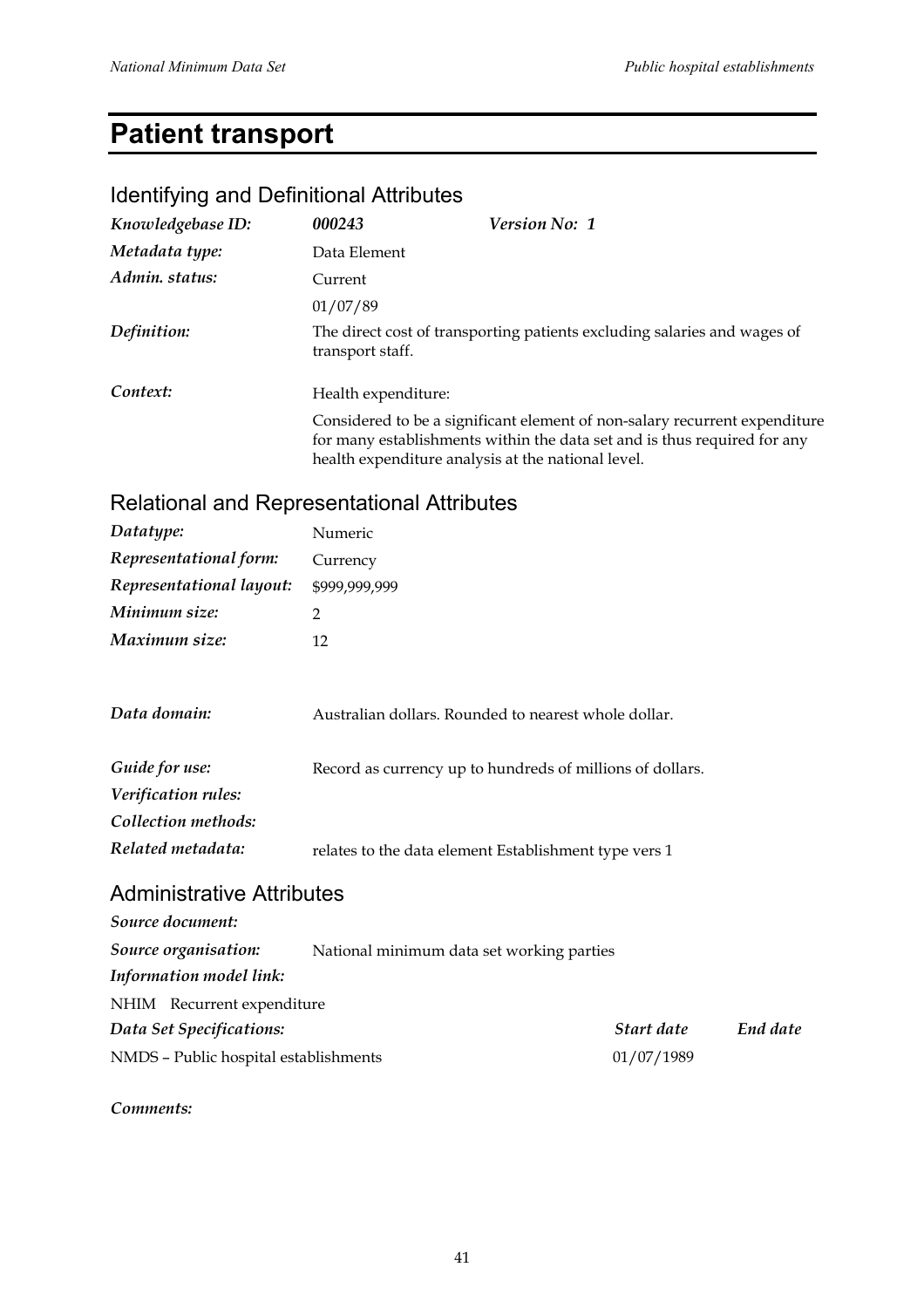# **Payments to visiting medical officers**

| 000236              | Version No: 1                                                                                                                                                                                                                                                                                                       |
|---------------------|---------------------------------------------------------------------------------------------------------------------------------------------------------------------------------------------------------------------------------------------------------------------------------------------------------------------|
| Data Element        |                                                                                                                                                                                                                                                                                                                     |
| Current             |                                                                                                                                                                                                                                                                                                                     |
| 01/07/89            |                                                                                                                                                                                                                                                                                                                     |
|                     | All payments made by an institutional health care establishment to visiting<br>medical officers for medical services provided to hospital (public) patients<br>on an honorary, sessionally paid, or fee for service basis.                                                                                          |
|                     | A visiting medical officer is a medical practitioner appointed by the hospital<br>board to provide medical services for hospital (public) patients on an<br>honorary, sessionally paid, or fee for service basis. This category includes<br>the same Australian Standard Classification of Occupations codes as the |
| Health expenditure: |                                                                                                                                                                                                                                                                                                                     |
|                     | This is a significant element of expenditure for many hospitals (although<br>not for other establishments) and needed for health financing and health<br>expenditure analysis at the national level. Any analysis of health<br>expenditures at the national level would tend to break down if significant           |
|                     | salaried medical officers category.<br>components of expenditure were not available.                                                                                                                                                                                                                                |

### Identifying and Definitional Attributes

### Relational and Representational Attributes

| Datatype:                | Numeric       |
|--------------------------|---------------|
| Representational form:   | Currency      |
| Representational layout: | \$999,999,999 |
| Minimum size:            | 2             |
| Maximum size:            | 12            |

| Data domain:        | Australian dollars. Rounded to nearest whole dollar.      |
|---------------------|-----------------------------------------------------------|
| Guide for use:      | Record as currency up to hundreds of millions of dollars. |
| Verification rules: |                                                           |
| Collection methods: |                                                           |
| Related metadata:   | relates to the data element Establishment type vers 1     |

## Administrative Attributes

| Source document:           |                                           |
|----------------------------|-------------------------------------------|
| Source organisation:       | National minimum data set working parties |
| Information model link:    |                                           |
| NHIM Recurrent expenditure |                                           |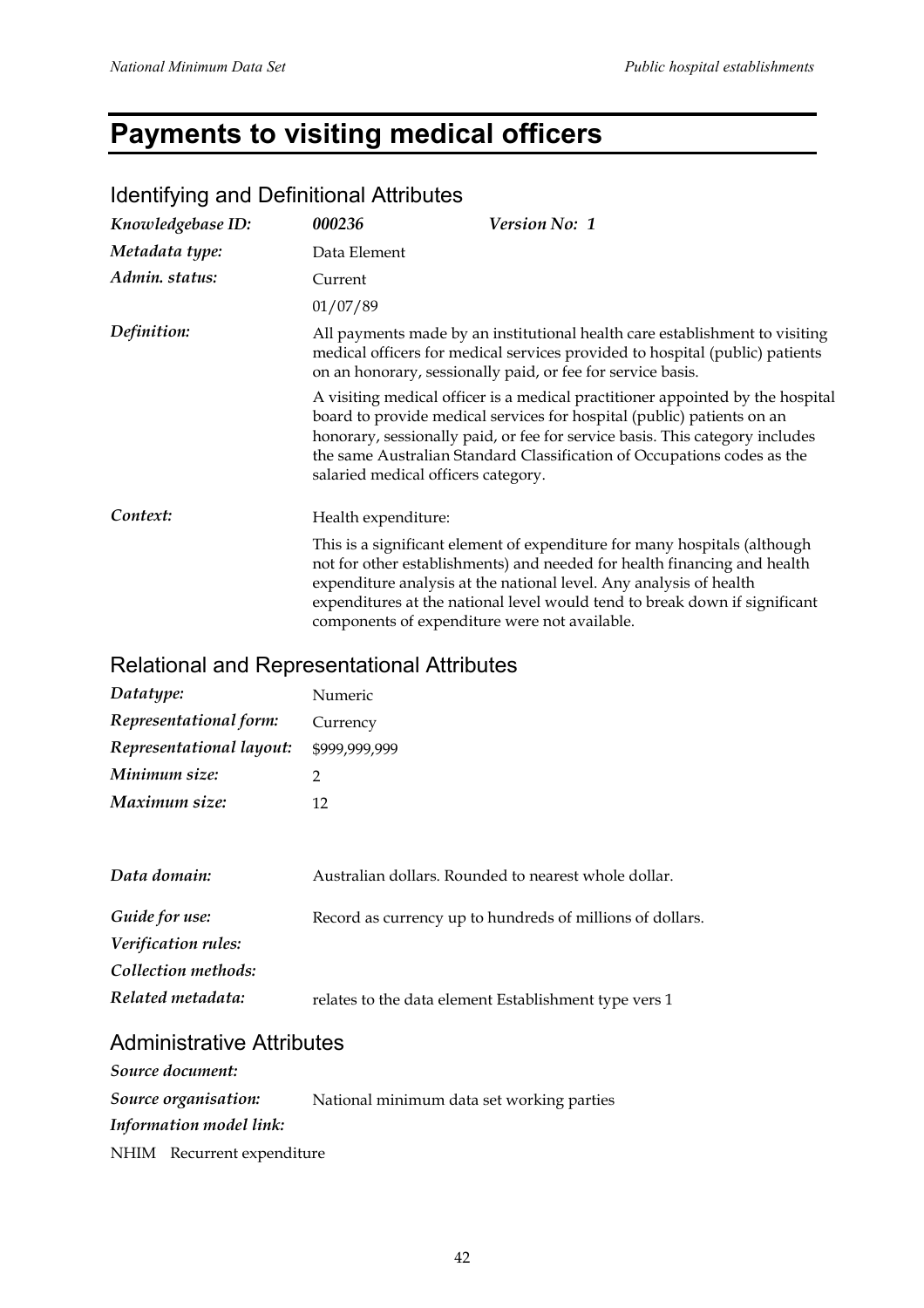| Data Set Specifications:                      | Start date | End date |
|-----------------------------------------------|------------|----------|
| NMDS - Public hospital establishments         | 01/07/1989 |          |
| NMDS - Community mental health establishments | 01/07/1998 |          |

*Comments:* Although accepting the need to include visiting medical officer payments, the Resources Working Party decided not to include data on visiting medical officer services (whether hours or number of sessions or number of services provided) due to collection difficulties and the perception that use of visiting medical officers was purely a hospital management issue.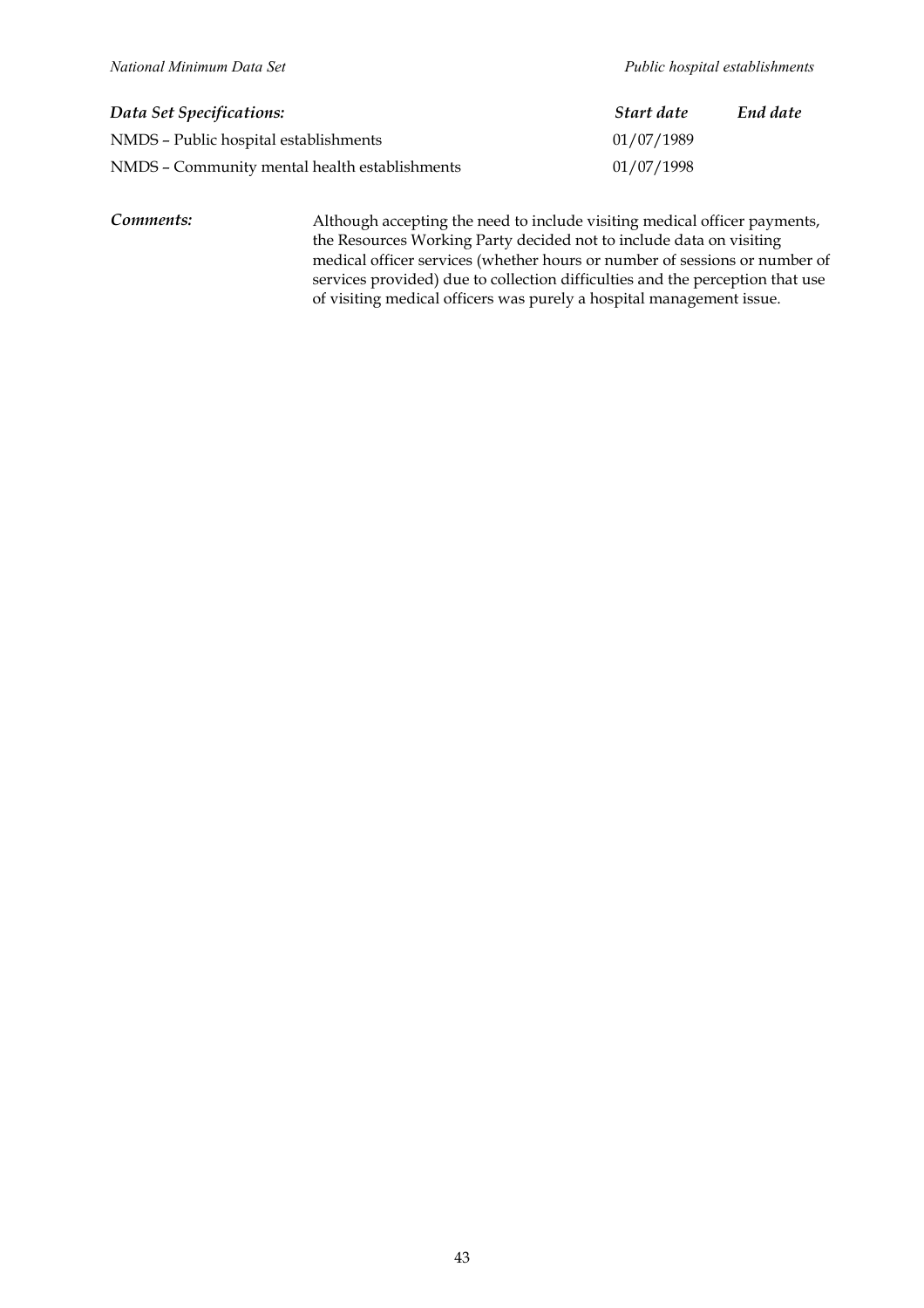# **Recoveries**

| <u>tueritii yli iy ariu Defiritiivitat Attiibutes</u> |                                                     |                                                                                                                                                                                                                                                                                                                                                                                                                                                                |  |
|-------------------------------------------------------|-----------------------------------------------------|----------------------------------------------------------------------------------------------------------------------------------------------------------------------------------------------------------------------------------------------------------------------------------------------------------------------------------------------------------------------------------------------------------------------------------------------------------------|--|
| Knowledgebase ID:                                     | 000295                                              | Version No: 1                                                                                                                                                                                                                                                                                                                                                                                                                                                  |  |
| Metadata type:                                        | Data Element                                        |                                                                                                                                                                                                                                                                                                                                                                                                                                                                |  |
| Admin. status:                                        | Current                                             |                                                                                                                                                                                                                                                                                                                                                                                                                                                                |  |
|                                                       | 01/07/89                                            |                                                                                                                                                                                                                                                                                                                                                                                                                                                                |  |
| Definition:                                           | incurred. This would include:                       | All revenue received that is in the nature of a recovery of expenditure                                                                                                                                                                                                                                                                                                                                                                                        |  |
|                                                       |                                                     | income received from the provision of meals and accommodation to<br>members of staff of the hospital (assuming it is possible to separate this<br>from income from the provision of meals and accommodation to visitors                                                                                                                                                                                                                                        |  |
|                                                       | practitioners treating private patients in hospital | income received from the use of hospital facilities by salaried medical<br>officers exercising their rights of private practice and by private                                                                                                                                                                                                                                                                                                                 |  |
|                                                       | against any particular cost.                        | other recoveries such as those relating to inter-hospital services where the<br>revenue relates to a range of different costs and cannot be clearly offset                                                                                                                                                                                                                                                                                                     |  |
|                                                       |                                                     | Generally, gross revenues should be reported but, where inter-hospital<br>payments for transfers of goods and services are made, offsetting practices<br>are acceptable to avoid double counting. Where a range of inter-hospital<br>transfers of goods and services is involved and it is not possible to allocate<br>the offsetting revenue against particular expenditure categories, then it is<br>acceptable to bring that revenue in through recoveries. |  |
| Context:                                              | Health expenditure:                                 |                                                                                                                                                                                                                                                                                                                                                                                                                                                                |  |
|                                                       | determination of net costs and output costs.        | Recoveries represent a significant source of income for many establishments<br>and, as well as assisting in completing the picture in any health financing<br>studies or analysis at the national level, are relevant in relation to the                                                                                                                                                                                                                       |  |
| Relational and Representational Attributes            |                                                     |                                                                                                                                                                                                                                                                                                                                                                                                                                                                |  |
| Datatype:                                             | Numeric                                             |                                                                                                                                                                                                                                                                                                                                                                                                                                                                |  |
| Representational form:                                | Currency                                            |                                                                                                                                                                                                                                                                                                                                                                                                                                                                |  |
| Representational layout:                              | \$999,999,999                                       |                                                                                                                                                                                                                                                                                                                                                                                                                                                                |  |
| Minimum size:                                         | 2                                                   |                                                                                                                                                                                                                                                                                                                                                                                                                                                                |  |
| Maximum size:                                         | 12                                                  |                                                                                                                                                                                                                                                                                                                                                                                                                                                                |  |
| Data domain:                                          | Australian dollars to the nearest whole dollar.     |                                                                                                                                                                                                                                                                                                                                                                                                                                                                |  |
| Guide for use:                                        |                                                     | Record as currency up to hundreds of millions of dollars.                                                                                                                                                                                                                                                                                                                                                                                                      |  |
|                                                       | governments.                                        | This data element relates to all revenue received by establishments except<br>for general revenue payments received from State or Territory                                                                                                                                                                                                                                                                                                                    |  |

### Identifying and Definitional Attributes

*Verification rules:*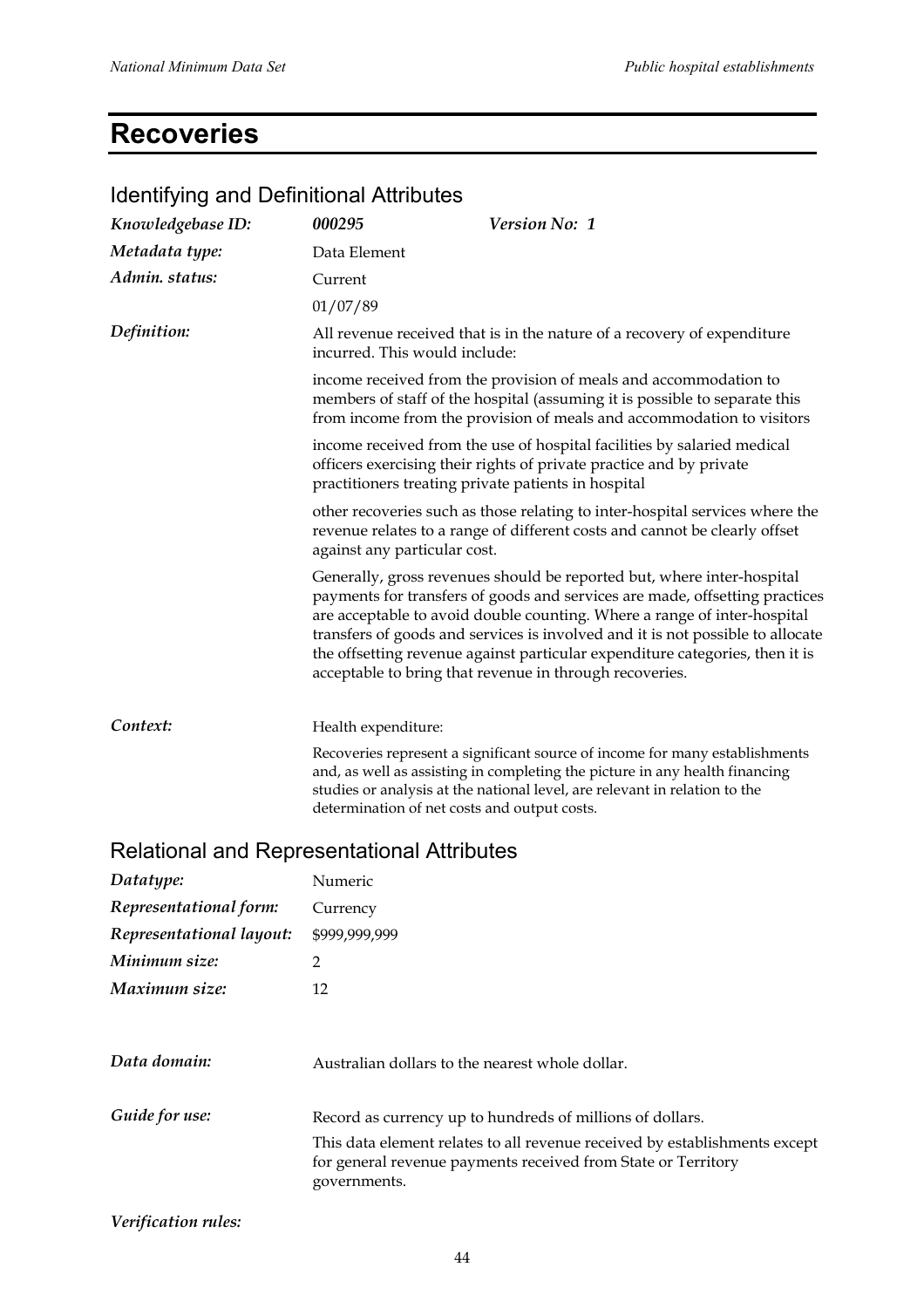| Collection methods:                   |                                                                                                                                                                                   |            |          |
|---------------------------------------|-----------------------------------------------------------------------------------------------------------------------------------------------------------------------------------|------------|----------|
| Related metadata:                     | relates to the data element Establishment type vers 1                                                                                                                             |            |          |
| <b>Administrative Attributes</b>      |                                                                                                                                                                                   |            |          |
| Source document:                      |                                                                                                                                                                                   |            |          |
| Source organisation:                  | National minimum data set working parties                                                                                                                                         |            |          |
| Information model link:               |                                                                                                                                                                                   |            |          |
| NHIM Financial resource item          |                                                                                                                                                                                   |            |          |
| Data Set Specifications:              |                                                                                                                                                                                   | Start date | End date |
| NMDS - Public hospital establishments |                                                                                                                                                                                   | 01/07/1989 |          |
| Comments:                             | The Resources Working Party had considered splitting recoveries into staff<br>meals and accommodation, and use of hospital facilities (private practice)<br>and other recoveries. |            |          |
|                                       | $\alpha$ , $\alpha$ is the set of the set of $\alpha$ is the set of $\alpha$ is the set of $\alpha$                                                                               |            |          |

Some States had felt that use of facilities was too sensitive as a separate identifiable item in a national minimum data set. Additionally, it was considered that total recoveries was an adequate category for health financing analysis purposes at the national level.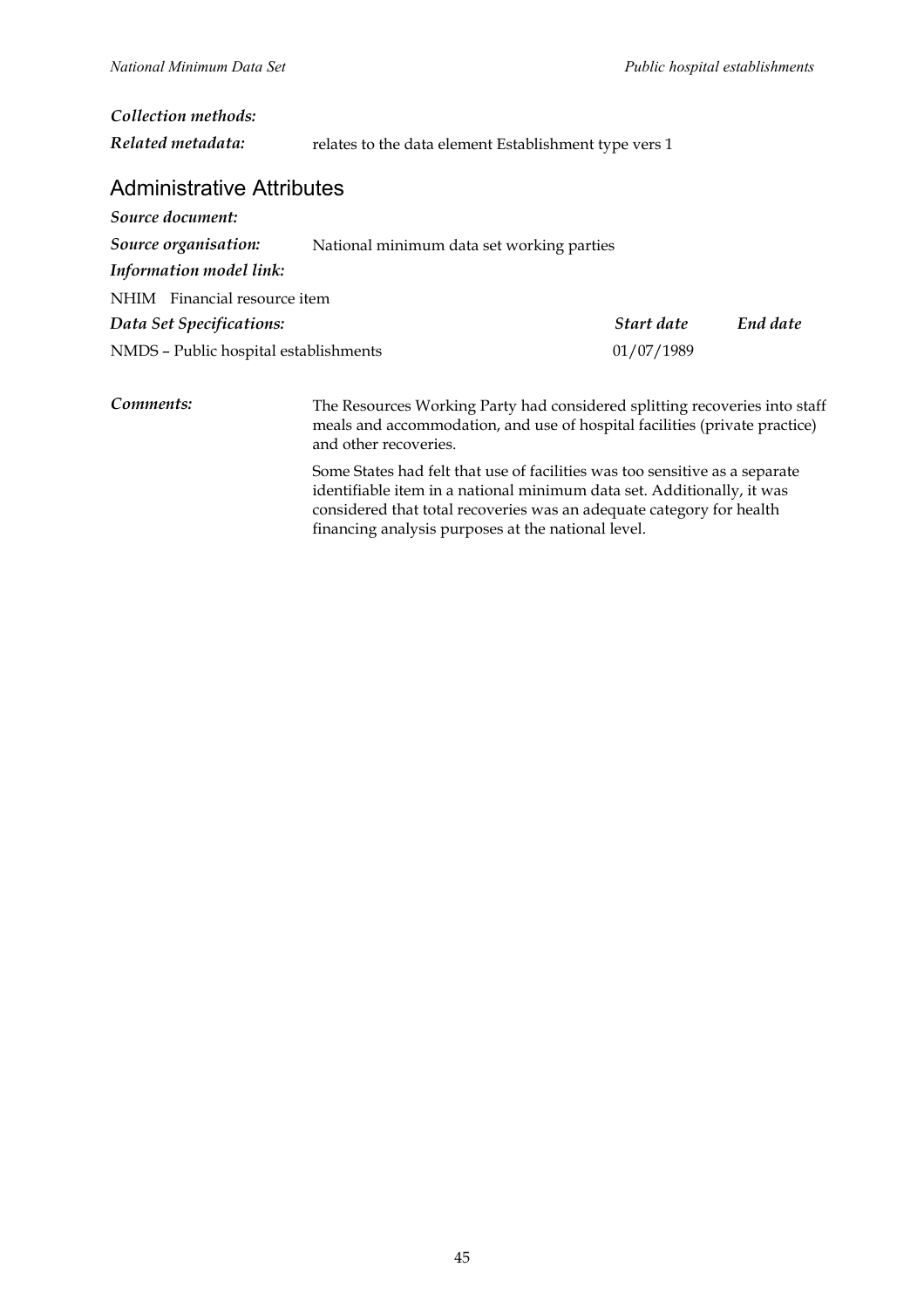# **Repairs and maintenance**

### Identifying and Definitional Attributes

| Knowledgebase ID: | 000242                                      | <b>Version No: 1</b>                                                                                                                                                                                                                                                                                                                                                             |
|-------------------|---------------------------------------------|----------------------------------------------------------------------------------------------------------------------------------------------------------------------------------------------------------------------------------------------------------------------------------------------------------------------------------------------------------------------------------|
| Metadata type:    | Data Element                                |                                                                                                                                                                                                                                                                                                                                                                                  |
| Admin. status:    | Current                                     |                                                                                                                                                                                                                                                                                                                                                                                  |
|                   | 01/07/89                                    |                                                                                                                                                                                                                                                                                                                                                                                  |
| Definition:       | inter-hospital transfers).                  | The costs incurred in maintaining, repairing, replacing and providing<br>additional equipment, maintaining and renovating building and minor<br>additional works. Expenditure of a capital nature should not be included<br>here. Do not include salaries and wages of repair and maintenance staff.<br>Gross expenditure should be reported with no revenue offsets (except for |
| Context:          | Health expenditure:                         |                                                                                                                                                                                                                                                                                                                                                                                  |
|                   | expenditure analysis at the national level. | This is a significant element of non-salary recurrent expenditure for most<br>establishments within the data set and is thus required for any health                                                                                                                                                                                                                             |

## Relational and Representational Attributes

| Datatype:                        | Numeric                                                   |  |
|----------------------------------|-----------------------------------------------------------|--|
| Representational form:           | Currency                                                  |  |
| Representational layout:         | \$999,999,999                                             |  |
| Minimum size:                    | 2                                                         |  |
| Maximum size:                    | 12                                                        |  |
|                                  |                                                           |  |
| Data domain:                     | Australian dollars. Rounded to nearest whole dollar.      |  |
| Guide for use:                   | Record as currency up to hundreds of millions of dollars. |  |
| Verification rules:              |                                                           |  |
| Collection methods:              |                                                           |  |
| Related metadata:                | relates to the data element Establishment type vers 1     |  |
| <b>Administrative Attributes</b> |                                                           |  |

| Source document:                      |                                           |            |          |
|---------------------------------------|-------------------------------------------|------------|----------|
| Source organisation:                  | National minimum data set working parties |            |          |
| <b>Information model link:</b>        |                                           |            |          |
| NHIM Recurrent expenditure            |                                           |            |          |
| Data Set Specifications:              |                                           | Start date | End date |
| NMDS - Public hospital establishments |                                           | 01/07/1989 |          |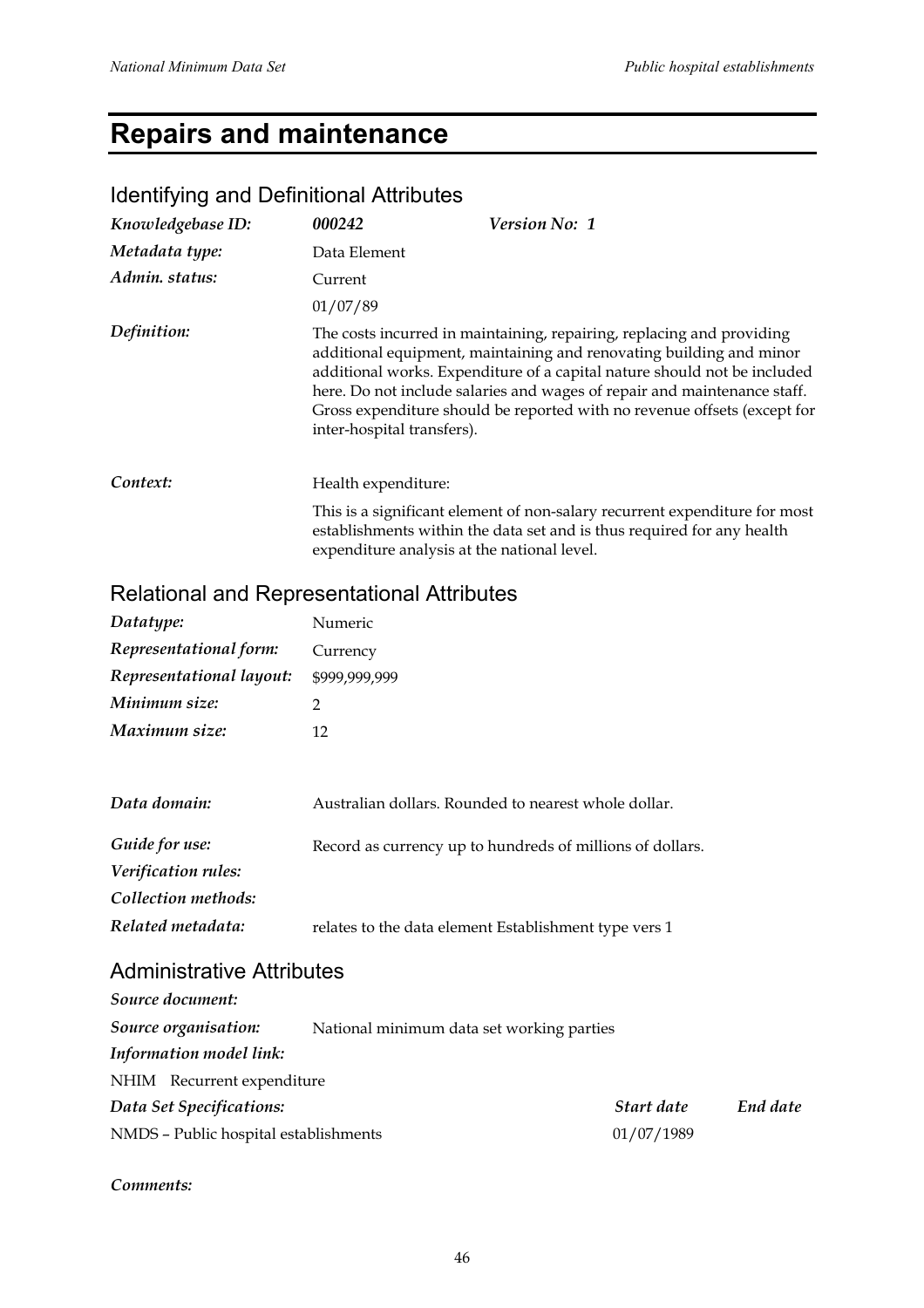# **Salaries and wages**

| <b>Identifying and Definitional Attributes</b>    |                                                                                                                                                                                                                                                                                                                                                                           |                                                                                                                                                                                                                                                                                                                                                                                                      |  |
|---------------------------------------------------|---------------------------------------------------------------------------------------------------------------------------------------------------------------------------------------------------------------------------------------------------------------------------------------------------------------------------------------------------------------------------|------------------------------------------------------------------------------------------------------------------------------------------------------------------------------------------------------------------------------------------------------------------------------------------------------------------------------------------------------------------------------------------------------|--|
| Knowledgebase ID:                                 | 000254                                                                                                                                                                                                                                                                                                                                                                    | Version No: 1                                                                                                                                                                                                                                                                                                                                                                                        |  |
| Metadata type:                                    | Data Element                                                                                                                                                                                                                                                                                                                                                              |                                                                                                                                                                                                                                                                                                                                                                                                      |  |
| Admin. status:                                    | Current                                                                                                                                                                                                                                                                                                                                                                   |                                                                                                                                                                                                                                                                                                                                                                                                      |  |
|                                                   | 01/07/89                                                                                                                                                                                                                                                                                                                                                                  |                                                                                                                                                                                                                                                                                                                                                                                                      |  |
| Definition:                                       | Salary and wage payments for all employees of the establishment<br>(including contract staff employed by an agency, provided staffing (ME)<br>data is also available). This is to include all paid leave (recreation, sick and<br>long-service) and salary and wage payments relating to workers<br>compensation leave for the following staffing categories (see below). |                                                                                                                                                                                                                                                                                                                                                                                                      |  |
|                                                   | Generally, salary data by staffing categories should be broadly consistent<br>with full-time equivalent staffing numbers. Where staff provide services to<br>more than one hospital, their salaries should be apportioned between all<br>hospitals to whom services are provided on the basis of hours worked in<br>each hospital.                                        |                                                                                                                                                                                                                                                                                                                                                                                                      |  |
|                                                   | should be shown separately.                                                                                                                                                                                                                                                                                                                                               | Salary payments for contract staff employed through an agency should be<br>included under salaries for the appropriate staff category provided they are<br>included in full-time equivalent staffing. If they are not salary, payments                                                                                                                                                               |  |
| Context:                                          | Health expenditure:                                                                                                                                                                                                                                                                                                                                                       |                                                                                                                                                                                                                                                                                                                                                                                                      |  |
|                                                   | costs.                                                                                                                                                                                                                                                                                                                                                                    | Salaries and wages invariably constitute the major component of recurrent<br>and, indeed, total expenditure for the establishments forming part of this<br>data set and are vital to any analysis of health expenditure at the national<br>level. The categories correspond with those relating to full-time equivalent<br>staffing which is a requirement for any proper analysis of average salary |  |
| <b>Relational and Representational Attributes</b> |                                                                                                                                                                                                                                                                                                                                                                           |                                                                                                                                                                                                                                                                                                                                                                                                      |  |
| Datatype:                                         | Numeric                                                                                                                                                                                                                                                                                                                                                                   |                                                                                                                                                                                                                                                                                                                                                                                                      |  |

| Representational form:   | Currency                                                        |  |
|--------------------------|-----------------------------------------------------------------|--|
| Representational layout: | \$999,999,999                                                   |  |
| Minimum size:            | $\overline{2}$                                                  |  |
| Maximum size:            | 12                                                              |  |
|                          |                                                                 |  |
| Data domain:             | Australian dollars. Rounded to nearest whole dollar.            |  |
| Guide for use:           | Record as currency up to hundreds of millions of dollars.       |  |
|                          | Figures should be supplied for each of the staffing categories: |  |
|                          | Salaried medical officers<br>C <sub>1.1</sub>                   |  |
|                          | Registered nurses<br>C1.2                                       |  |
|                          | Enrolled nurses<br>C1.3                                         |  |

C1.4 Student nurses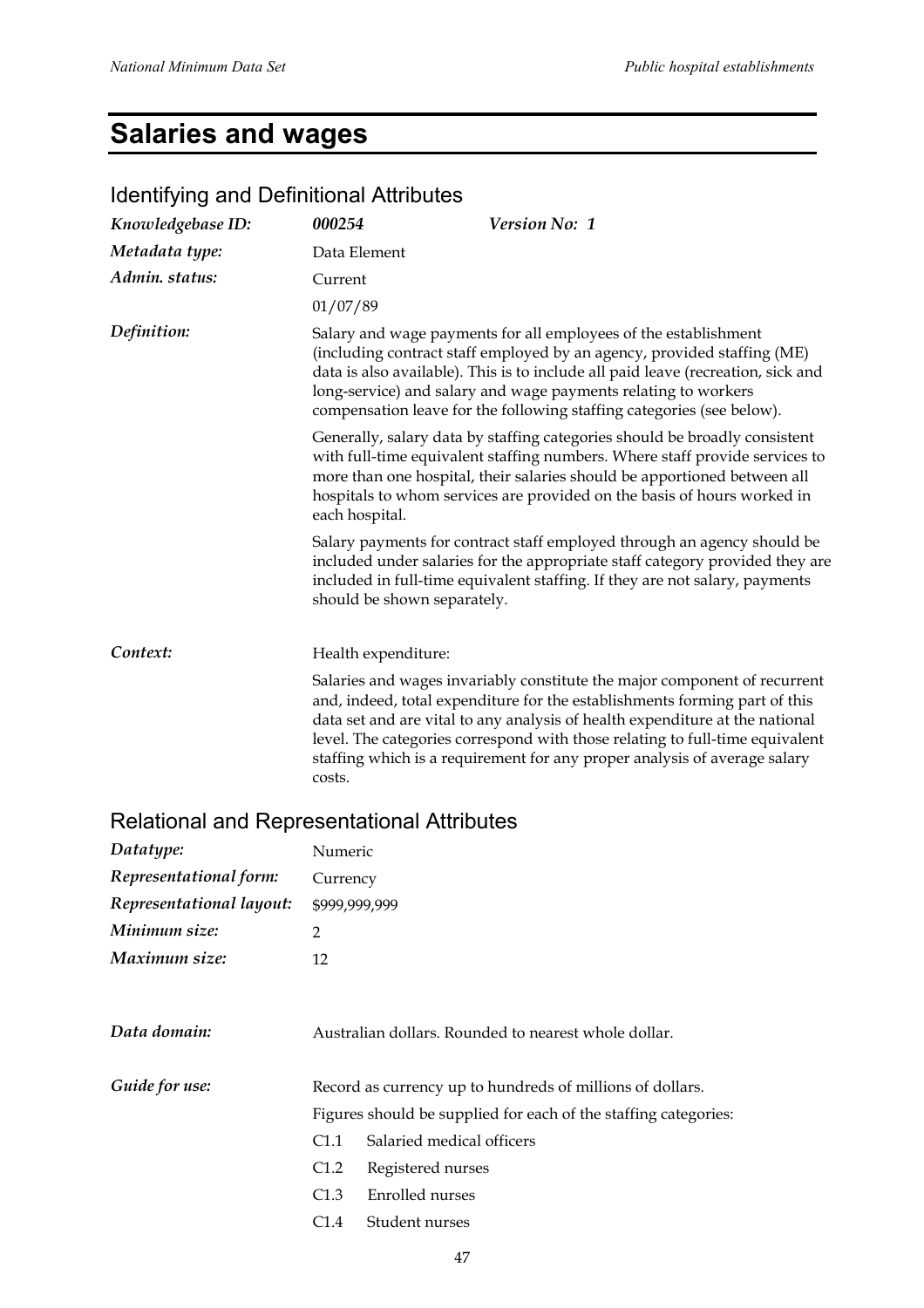|                     | C1.5                                                                                                                                                                                                                                                                                                                                                                                                                                             | Trainee/pupil nurses                                                                                                   |
|---------------------|--------------------------------------------------------------------------------------------------------------------------------------------------------------------------------------------------------------------------------------------------------------------------------------------------------------------------------------------------------------------------------------------------------------------------------------------------|------------------------------------------------------------------------------------------------------------------------|
|                     | C1.6                                                                                                                                                                                                                                                                                                                                                                                                                                             | Other personal care staff                                                                                              |
|                     | C1.7                                                                                                                                                                                                                                                                                                                                                                                                                                             | Diagnostic and health professionals                                                                                    |
|                     | C1.8                                                                                                                                                                                                                                                                                                                                                                                                                                             | Administrative and clerical staff                                                                                      |
|                     | C1.9                                                                                                                                                                                                                                                                                                                                                                                                                                             | Domestic and other staff                                                                                               |
| Verification rules: |                                                                                                                                                                                                                                                                                                                                                                                                                                                  |                                                                                                                        |
| Collection methods: | For contract staff, see comments under the data element Total full-time<br>equivalent staff. Salary data for contract staff, provided the contract is for<br>the supply of labour (e.g. nursing) rather than products (e.g. photocopier<br>maintenance), should be shown under the appropriate staff salary category<br>provided that corresponding staffing (full-time equivalent) data is<br>available. If not, it should be shown separately. |                                                                                                                        |
| Related metadata:   |                                                                                                                                                                                                                                                                                                                                                                                                                                                  | relates to the data element Establishment type vers 1<br>relates to the data element Full-time equivalent staff vers 2 |

## Administrative Attributes

| Source document:                              |                                           |            |          |
|-----------------------------------------------|-------------------------------------------|------------|----------|
| Source organisation:                          | National minimum data set working parties |            |          |
| Information model link:                       |                                           |            |          |
| NHIM Recurrent expenditure                    |                                           |            |          |
| Data Set Specifications:                      |                                           | Start date | End date |
| NMDS - Public hospital establishments         |                                           | 01/07/1989 |          |
| NMDS - Community mental health establishments |                                           | 01/07/1998 |          |
|                                               |                                           |            |          |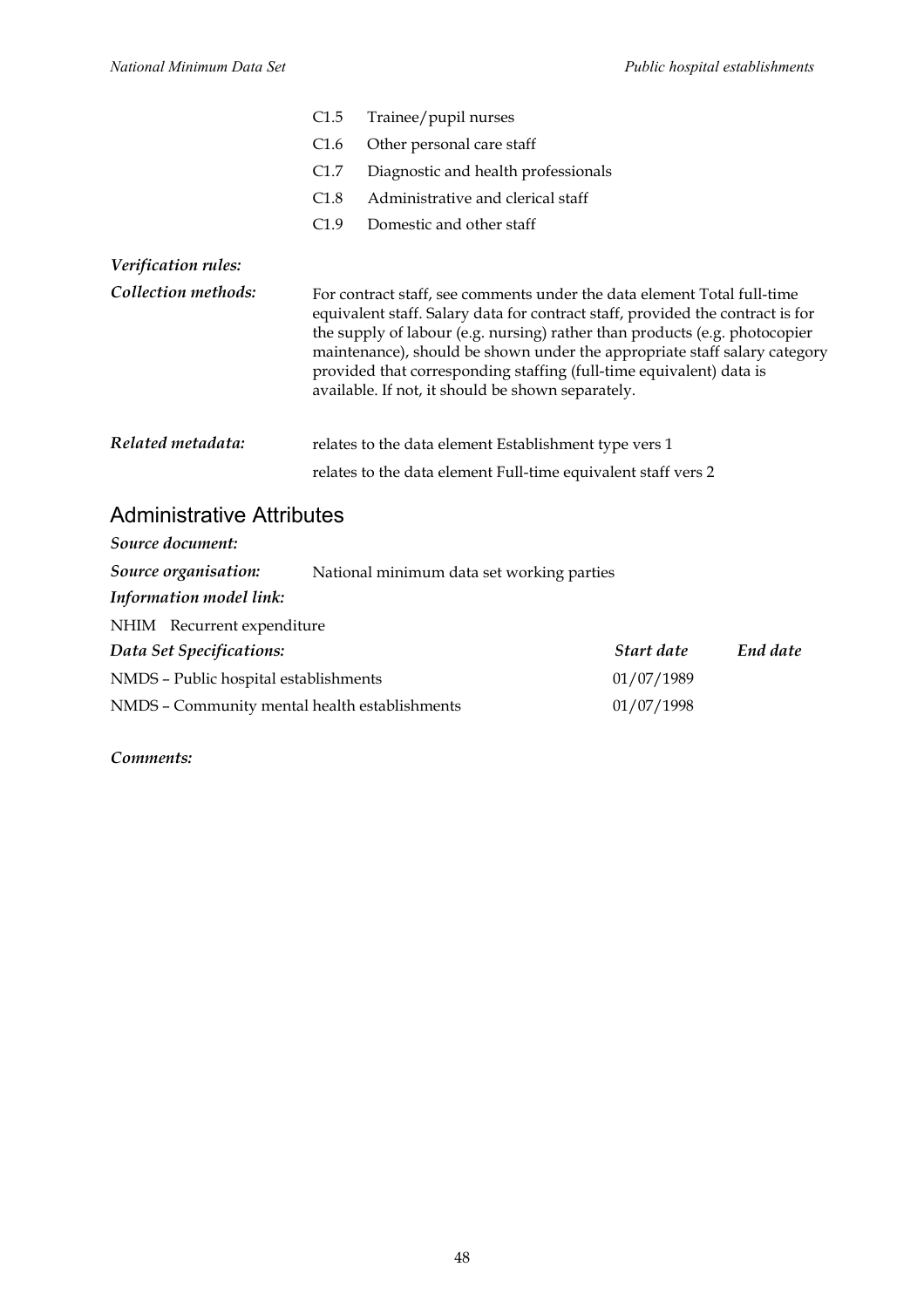# **Specialised service indicators**

## Identifying and Definitional Attributes

| Knowledgebase ID: | 000321           | Version No: 1                                                                                                                                                                                                     |  |
|-------------------|------------------|-------------------------------------------------------------------------------------------------------------------------------------------------------------------------------------------------------------------|--|
| Metadata type:    | Data Element     |                                                                                                                                                                                                                   |  |
| Admin. status:    | Current          |                                                                                                                                                                                                                   |  |
|                   | 01/07/89         |                                                                                                                                                                                                                   |  |
| Definition:       |                  | Specialised services provided in establishments.                                                                                                                                                                  |  |
| Context:          | Health services: |                                                                                                                                                                                                                   |  |
|                   |                  | Essential to provide a broad picture of the availability of these key<br>specialised services by State and region and to assist with planning if<br>services are over supplied in one region relative to another. |  |

## Relational and Representational Attributes

| Datatype:                | Numeric                                                                                                                                                                                                                                                                                              |  |  |
|--------------------------|------------------------------------------------------------------------------------------------------------------------------------------------------------------------------------------------------------------------------------------------------------------------------------------------------|--|--|
| Representational form:   | Code                                                                                                                                                                                                                                                                                                 |  |  |
| Representational layout: | AN.NN                                                                                                                                                                                                                                                                                                |  |  |
| Minimum size:            | 1                                                                                                                                                                                                                                                                                                    |  |  |
| Maximum size:            | 5                                                                                                                                                                                                                                                                                                    |  |  |
| Data domain:             | Yes<br>1                                                                                                                                                                                                                                                                                             |  |  |
|                          | $\overline{2}$<br>No                                                                                                                                                                                                                                                                                 |  |  |
| Guide for use:           | Each of the following specialised services should be coded separately.<br>E4.1 Obstetric/maternity service:                                                                                                                                                                                          |  |  |
|                          | A specialised facility dedicated to the care of obstetric/maternity patients.                                                                                                                                                                                                                        |  |  |
|                          | E4.2 Specialist paediatric service:                                                                                                                                                                                                                                                                  |  |  |
|                          | A specialised facility dedicated to the care of children aged 14 or less.                                                                                                                                                                                                                            |  |  |
|                          | E4.3 Psychiatric unit/ward:                                                                                                                                                                                                                                                                          |  |  |
|                          | A specialised unit/ward dedicated to the treatment and care of admitted<br>patients with psychiatric, mental, or behavioural disorders.                                                                                                                                                              |  |  |
|                          | E4.4. Intensive care unit (level III):                                                                                                                                                                                                                                                               |  |  |
|                          | A specialised facility dedicated to the care of paediatric and adult patients<br>requiring intensive care and sophisticated technological support services.                                                                                                                                          |  |  |
|                          | E4.5 Hospice care unit:                                                                                                                                                                                                                                                                              |  |  |
|                          | A facility dedicated to the provision of palliative care to terminally ill<br>patients.                                                                                                                                                                                                              |  |  |
|                          | E4.6 Nursing home care unit:                                                                                                                                                                                                                                                                         |  |  |
|                          | A facility dedicated to the provision of nursing home care.                                                                                                                                                                                                                                          |  |  |
|                          | E4.7 Geriatric assessment unit:                                                                                                                                                                                                                                                                      |  |  |
|                          | Facilities dedicated to the Commonwealth-approved assessment of the level<br>of dependency of (usually) aged individuals either for purposes of initial<br>admission to a long-stay institution or for purposes of reassessment of<br>dependency levels of existing long-stay institution residents. |  |  |
|                          |                                                                                                                                                                                                                                                                                                      |  |  |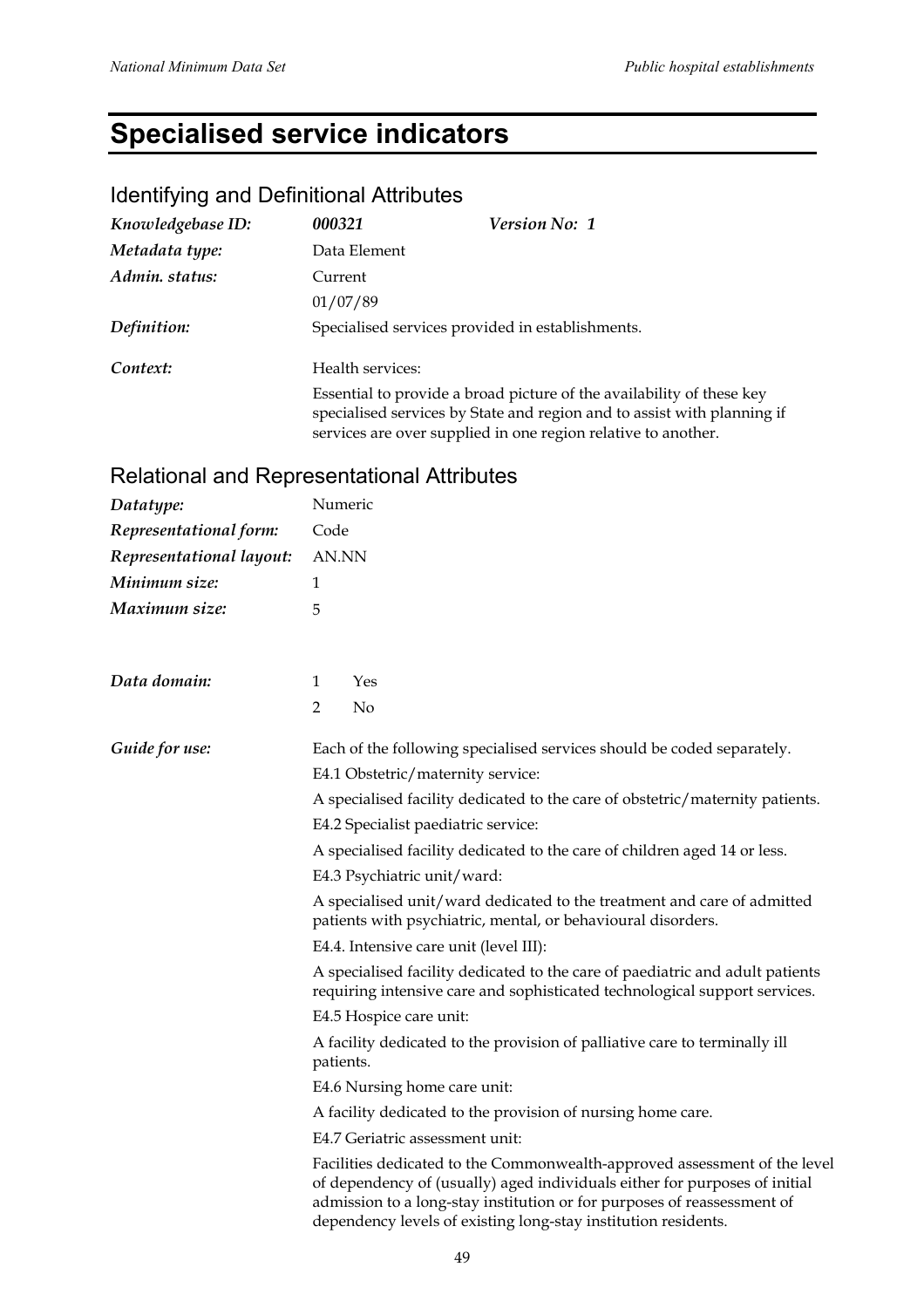E4.8 Domiciliary care service:

A facility/service dedicated to the provision of nursing or other professional paramedical care or treatment and non-qualified domestic assistance to patients in their own homes or in residential institutions not part of the establishment.

E4.9 Alcohol and drug unit:

A facility/service dedicated to the treatment of alcohol and drug dependence.

E4.10 Acute spinal cord injury unit (SS):

A specialised facility dedicated to the initial treatment and subsequent ongoing management and rehabilitation of patients with acute spinal cord injury, largely conforming to Australian Health Minister*'*s Advisory Council guidelines for service provision.

E4.11 Coronary care unit:

A specialised facility dedicated to acute care services for patients with cardiac diseases.

E4.12 Cardiac surgery unit (SS):

A specialised facility dedicated to operative and peri-operative care of patients with cardiac disease.

E4.13 Acute renal dialysis unit (SS):

A specialised facility dedicated to dialysis of renal failure patients requiring acute care.

E4.14 Maintenance renal dialysis centre (SS):

A specialised facility dedicated to maintenance dialysis of renal failure patients. It may be a separate facility (possibly located on hospital grounds) or known as a satellite centre or a hospital-based facility but is not a facility solely providing training services.

E4.15 Burns unit (level III) (SS):

A specialised facility dedicated to the initial treatment and subsequent rehabilitation of the severely injured burns patient (usually >10 per cent of patients body surface affected).

E4.16 Major plastic/reconstructive surgery unit (SS):

A specialised facility dedicated to general purpose plastic and specialised reconstructive surgery, including maxillofacial, microsurgery and hand surgery.

E4.17 Oncology (cancer treatment) unit (SS):

A specialised facility dedicated to multidisciplinary investigation, management, rehabilitation and support services for cancer patients. Treatment services include surgery, chemotherapy and radiation.

E4.18 Neonatal intensive care unit (level III) (SS):

A specialised facility dedicated to the care of neonates requiring care and sophisticated technological support. Patients usually require intensive cardiorespiratory monitoring, sustained assistance ventilation, long-term oxygen administration and parenteral nutrition.

E4.19 In-vitro fertilisation unit:

A specialised facility dedicated to the investigation of infertility provision of in-vitro fertilisation services.

E4.20 Comprehensive epilepsy centre (SS):

A specialised facility dedicated to seizure characterisation, evaluation of therapeutic regimes, pre-surgical evaluation and epilepsy surgery for patients with refractory epilepsy.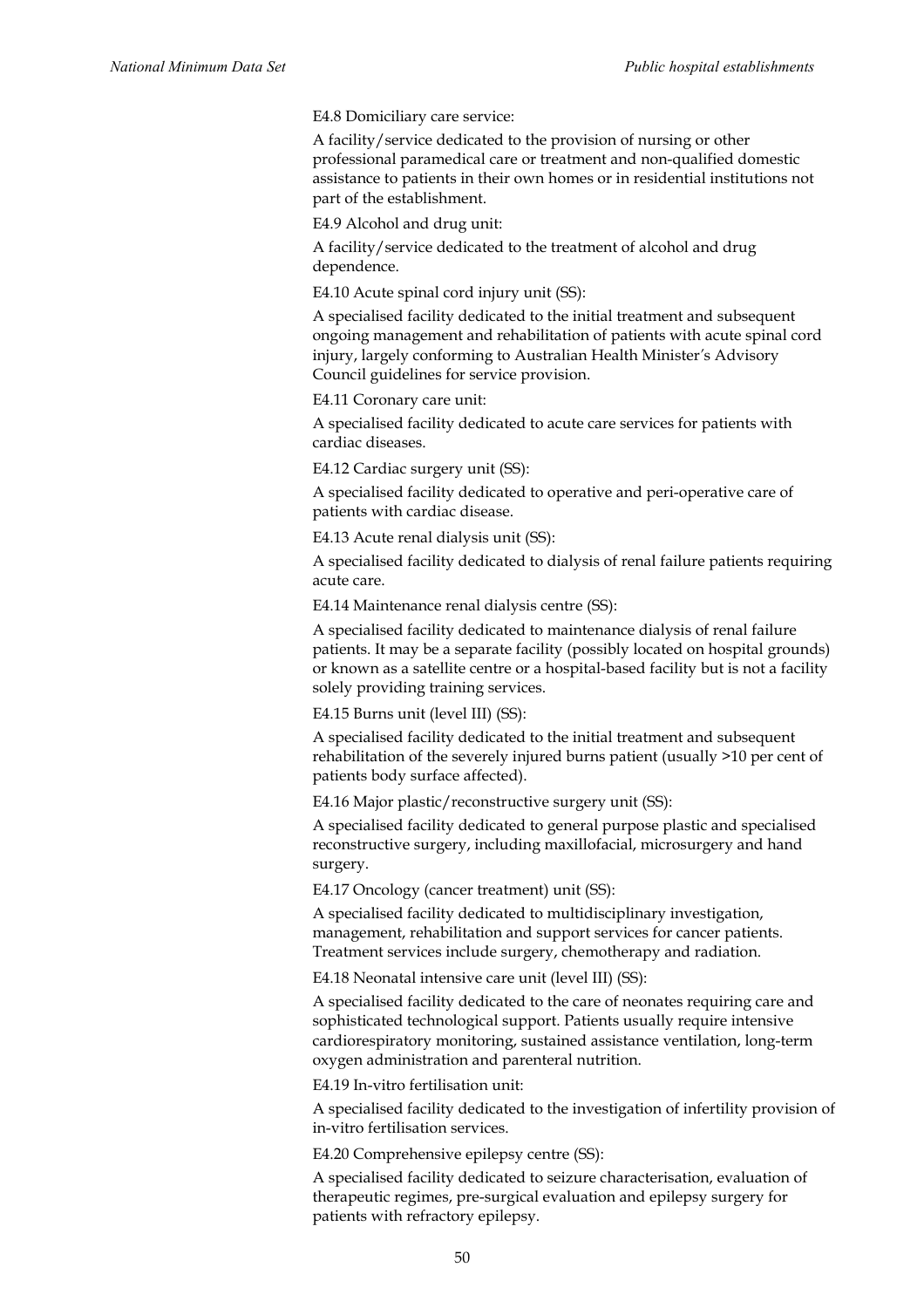E4.21 Transplantation unit:

A specialised facility dedicated to organ retrieval, transplantation and ongoing care of the transplant recipient.

bone marrow

renal

heart, including heart-lung

liver

pancreas.

E4.22 Clinical genetics unit (SS):

A specialised facility dedicated to diagnostic and counselling services for clients who are affected by, at risk of or anxious about genetic disorders.

E4.23 Sleep centre:

A specialised facility linked to a sleep laboratory dedicated to the investigation and management of sleep disorders.

E4.24 Neuro surgical unit:

A specialised facility dedicated to the surgical treatment of neurological conditions.

E4.25 Infectious diseases unit:

A specialised facility dedicated to the treatment of infectious diseases.

E4.26 AIDS unit:

A specialised facility dedicated to the treatment of AIDS patients.

E4.27 Diabetes unit:

A specialised facility dedicated to the treatment of diabetics.

E4.28 Rehabilitation unit:

Dedicated units within recognised hospitals which provide post-acute rehabilitation and are designed as such by the State health authorities (see data element Care type).

## *Verification rules: Collection methods:*

*Related metadata:* relates to the data element Establishment type vers 1

### Administrative Attributes

| Source document:                      |                                |            |          |
|---------------------------------------|--------------------------------|------------|----------|
| Source organisation:                  | National Health Data Committee |            |          |
| Information model link:               |                                |            |          |
| NHIM Organisation characteristic      |                                |            |          |
| Data Set Specifications:              |                                | Start date | End date |
| NMDS - Public hospital establishments |                                | 01/07/1989 |          |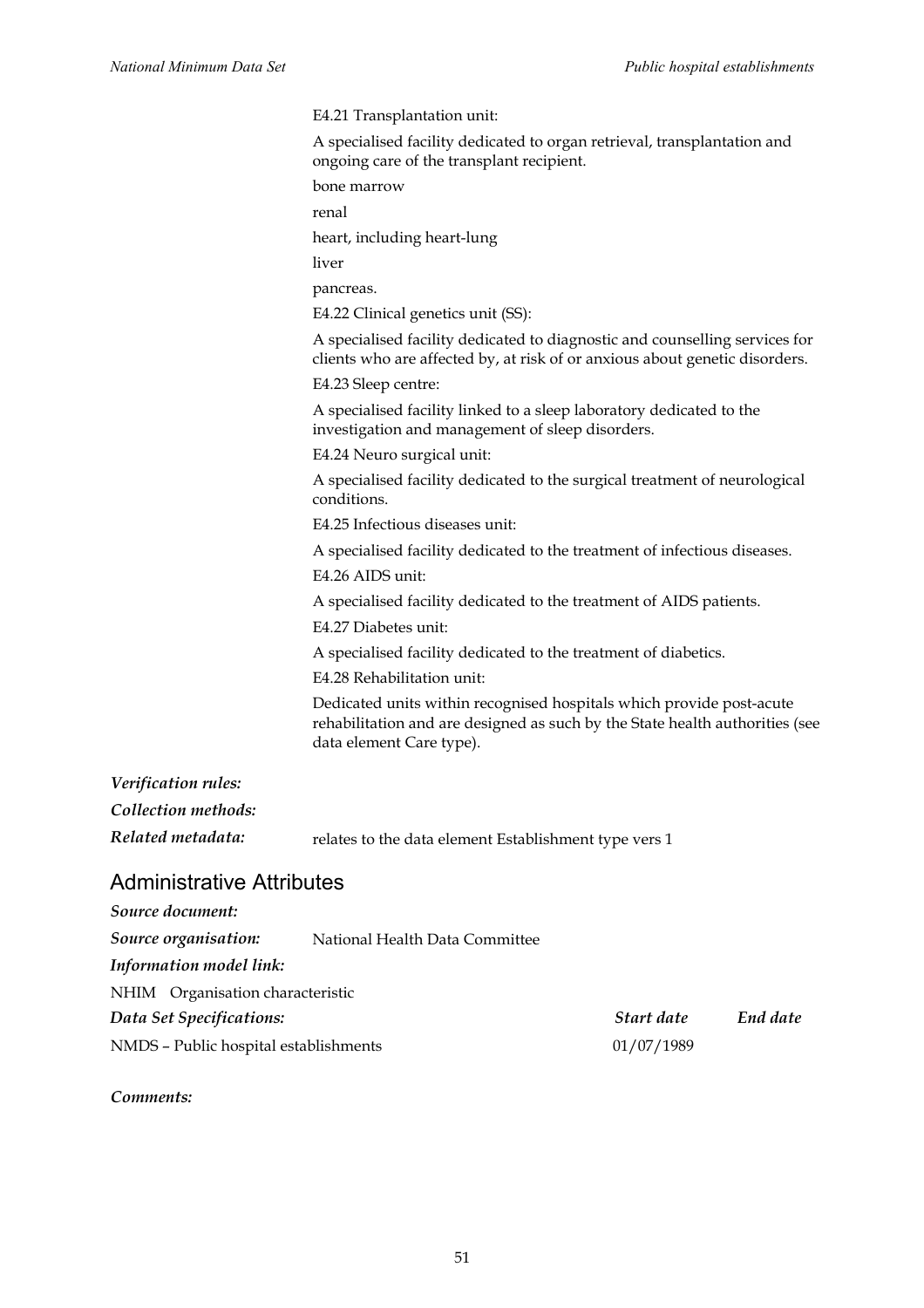# **Superannuation employer contributions (including funding basis)**

| <b>Identifying and Definitional Attributes</b> |                                                                                                                                                                                                                                                                                                                                                 |                                                                                                                                                                                                                                                                                                                                                                                                                                       |  |
|------------------------------------------------|-------------------------------------------------------------------------------------------------------------------------------------------------------------------------------------------------------------------------------------------------------------------------------------------------------------------------------------------------|---------------------------------------------------------------------------------------------------------------------------------------------------------------------------------------------------------------------------------------------------------------------------------------------------------------------------------------------------------------------------------------------------------------------------------------|--|
| Knowledgebase ID:                              | 000237                                                                                                                                                                                                                                                                                                                                          | Version No: 1                                                                                                                                                                                                                                                                                                                                                                                                                         |  |
| Metadata type:                                 | Data Element                                                                                                                                                                                                                                                                                                                                    |                                                                                                                                                                                                                                                                                                                                                                                                                                       |  |
| Admin. status:                                 | Current                                                                                                                                                                                                                                                                                                                                         |                                                                                                                                                                                                                                                                                                                                                                                                                                       |  |
|                                                | 01/07/89                                                                                                                                                                                                                                                                                                                                        |                                                                                                                                                                                                                                                                                                                                                                                                                                       |  |
| Definition:                                    | Contributions paid or (for an emerging cost scheme) that should be paid (as<br>determined by an actuary) on behalf of establishment employees either by<br>the establishment or a central administration such as a State health<br>authority, to a superannuation fund providing retirement and related<br>benefits to establishment employees. |                                                                                                                                                                                                                                                                                                                                                                                                                                       |  |
|                                                |                                                                                                                                                                                                                                                                                                                                                 | The following different funding bases are identified:                                                                                                                                                                                                                                                                                                                                                                                 |  |
|                                                | paid by hospital to fully funded scheme                                                                                                                                                                                                                                                                                                         |                                                                                                                                                                                                                                                                                                                                                                                                                                       |  |
|                                                | paid by Commonwealth Government or State government to fully funded<br>scheme                                                                                                                                                                                                                                                                   |                                                                                                                                                                                                                                                                                                                                                                                                                                       |  |
|                                                | presently funded.                                                                                                                                                                                                                                                                                                                               | unfunded or emerging costs schemes where employer component is not                                                                                                                                                                                                                                                                                                                                                                    |  |
|                                                |                                                                                                                                                                                                                                                                                                                                                 | Fully funded schemes are those in which employer and employee<br>contributions are paid into an invested fund. Benefits are paid from the<br>fund. Most private sector schemes are fully funded.                                                                                                                                                                                                                                      |  |
|                                                | revenue.                                                                                                                                                                                                                                                                                                                                        | Emerging cost schemes are those in which the cost of benefits is met at the<br>time a benefit becomes payable i.e. there is no ongoing invested fund from<br>which benefits are paid. The Commonwealth superannuation fund is an<br>example of this type of scheme as employee benefits are paid out of general                                                                                                                       |  |
| Context:                                       | Health expenditure:                                                                                                                                                                                                                                                                                                                             |                                                                                                                                                                                                                                                                                                                                                                                                                                       |  |
|                                                |                                                                                                                                                                                                                                                                                                                                                 | Superannuation employer contributions are a significant element of<br>establishment expenditure and, as such, are required for health expenditure<br>analysis at the national level. The funding basis is required for cost<br>comparison purposes particularly in the case of unfunded or emerging cost<br>schemes where no actual contribution is being presently made but<br>ultimately employer liability will have to be funded. |  |

### Relational and Representational Attributes

| Datatype:                | Numeric       |
|--------------------------|---------------|
| Representational form:   | Currency      |
| Representational layout: | \$999,999,999 |
| Minimum size:            | 2             |
| Maximum size:            | 12            |

*Data domain:* Australian dollars. Rounded to nearest whole dollar.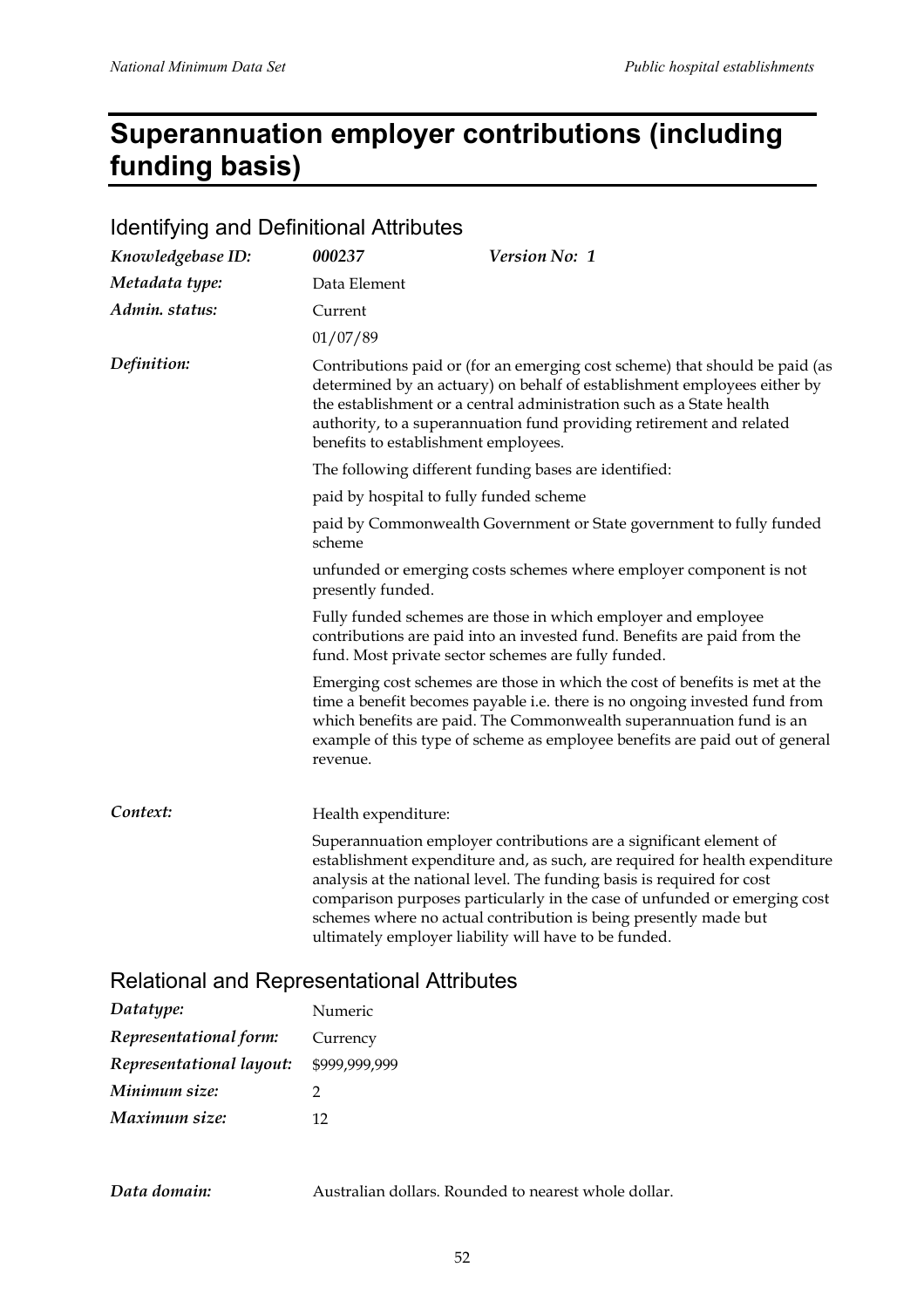| Guide for use:                   | Record as currency up to hundreds of millions of dollars. |  |  |
|----------------------------------|-----------------------------------------------------------|--|--|
| Verification rules:              |                                                           |  |  |
| Collection methods:              |                                                           |  |  |
| Related metadata:                | relates to the data element Establishment type vers 1     |  |  |
| <b>Administrative Attributes</b> |                                                           |  |  |
| Source document:                 |                                                           |  |  |
| Source organisation:             | National minimum data set working parties                 |  |  |

| Information model link:               |            |          |
|---------------------------------------|------------|----------|
| NHIM Recurrent expenditure            |            |          |
| Data Set Specifications:              | Start date | End date |
| NMDS - Public hospital establishments | 01/07/1989 |          |

**Comments:** The definition specifically excludes employee superannuation contributions (not a cost to the establishment) and superannuation final benefit payments. In private enterprise some superannuation schemes are partially funded but this is considered too complex a distinction for national minimum data sets. It is noted that the emergence of salary sacrifice schemes allows employees to forego salary for higher superannuation contributions. If these become significant, national minimum data sets may have to take them into account at a future stage.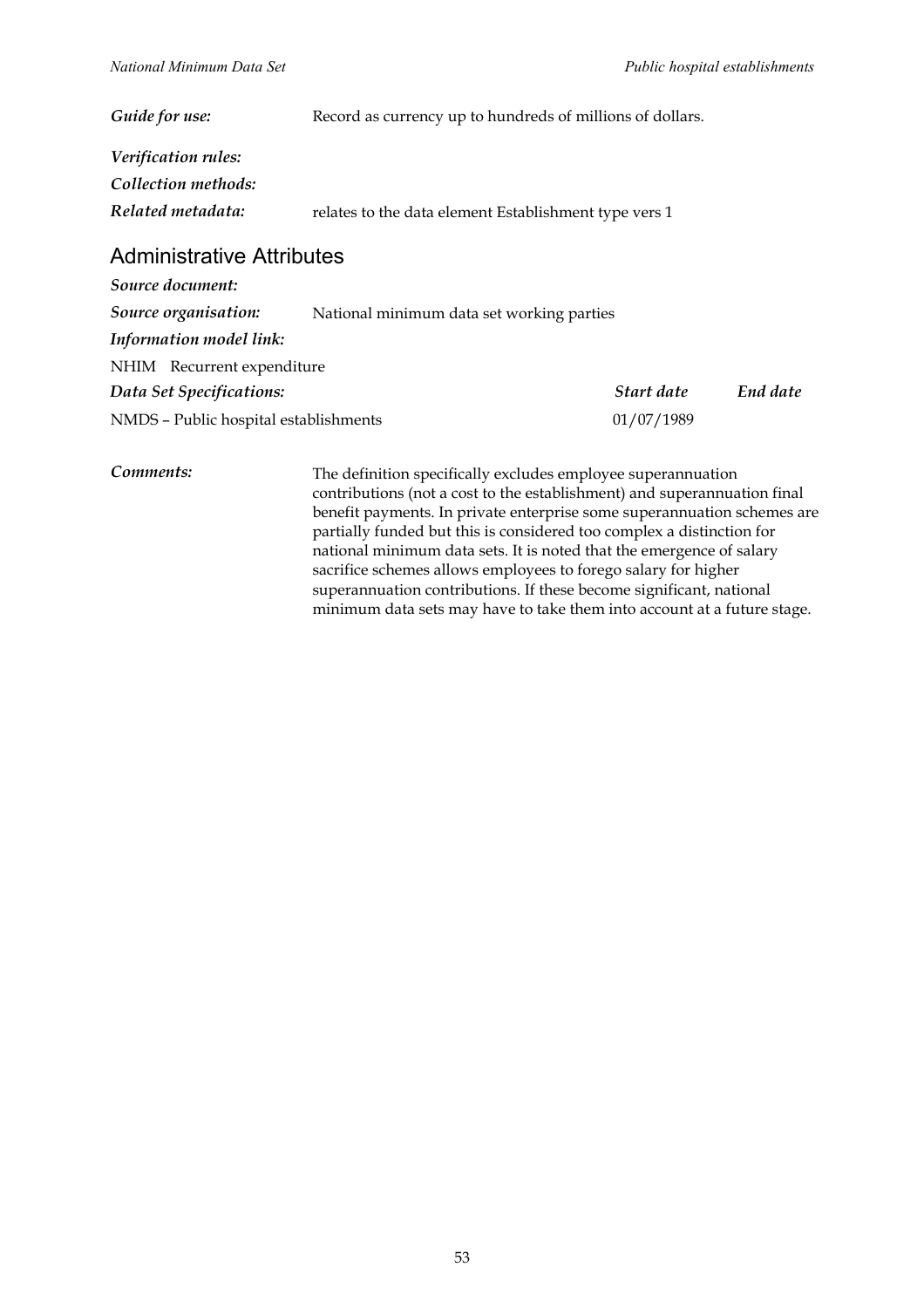# **Teaching status**

| <u>Romany and Dominaonal Aandaloo</u> |                                      |                                                                                                                                                                                                                                                                                                                                                                                                                                                                                                                                                                                                                                        |
|---------------------------------------|--------------------------------------|----------------------------------------------------------------------------------------------------------------------------------------------------------------------------------------------------------------------------------------------------------------------------------------------------------------------------------------------------------------------------------------------------------------------------------------------------------------------------------------------------------------------------------------------------------------------------------------------------------------------------------------|
| Knowledgebase ID:                     | 000322                               | <b>Version No: 1</b>                                                                                                                                                                                                                                                                                                                                                                                                                                                                                                                                                                                                                   |
| Metadata type:                        | Data Element                         |                                                                                                                                                                                                                                                                                                                                                                                                                                                                                                                                                                                                                                        |
| Admin. status:                        | Current                              |                                                                                                                                                                                                                                                                                                                                                                                                                                                                                                                                                                                                                                        |
|                                       | 01/07/89                             |                                                                                                                                                                                                                                                                                                                                                                                                                                                                                                                                                                                                                                        |
| Definition:                           | State health authority.              | An indicator (yes/no) to identify the non-direct patient care activity of<br>teaching for a particular establishment. This is where teaching (associated<br>with a university) is a major program activity of the establishment. It is<br>primarily intended to relate to teaching hospitals affiliated with universities<br>providing undergraduate medical education as advised by the relevant                                                                                                                                                                                                                                      |
| Context:                              | Health services:                     |                                                                                                                                                                                                                                                                                                                                                                                                                                                                                                                                                                                                                                        |
|                                       | the relevant State health authority. | The non-direct care activity of teaching can involve the consumption of<br>considerable resources. In comparisons of cost in relation to establishment<br>output, it is important to be aware of particular establishments which are<br>devoting substantial resources to activities not relating to output as<br>measured in terms of either inpatient bed days or outpatient occasions of<br>service. Teaching can be one of the variables in any regression analysis<br>undertaken. In this context, teaching relates to teaching hospitals affiliated<br>with universities providing undergraduate medical education as advised by |

### Identifying and Definitional Attributes

## Relational and Representational Attributes

| Datatype:                | Numeric        |                |  |
|--------------------------|----------------|----------------|--|
| Representational form:   | Code           |                |  |
| Representational layout: | N              |                |  |
| Minimum size:            | 1              |                |  |
| Maximum size:            | 1              |                |  |
|                          |                |                |  |
| Data domain:             | 1              | Yes            |  |
|                          | $\overline{2}$ | N <sub>0</sub> |  |
|                          | 9              | Unknown        |  |
| Guide for use:           |                |                |  |
| Verification rules:      |                |                |  |
| Collection methods:      |                |                |  |

| Related metadata: | relates to the data element Establishment type vers 1 |
|-------------------|-------------------------------------------------------|
|                   |                                                       |

### Administrative Attributes

*Source document:*

| Source organisation:<br>National Health Data Committee |  |
|--------------------------------------------------------|--|
|--------------------------------------------------------|--|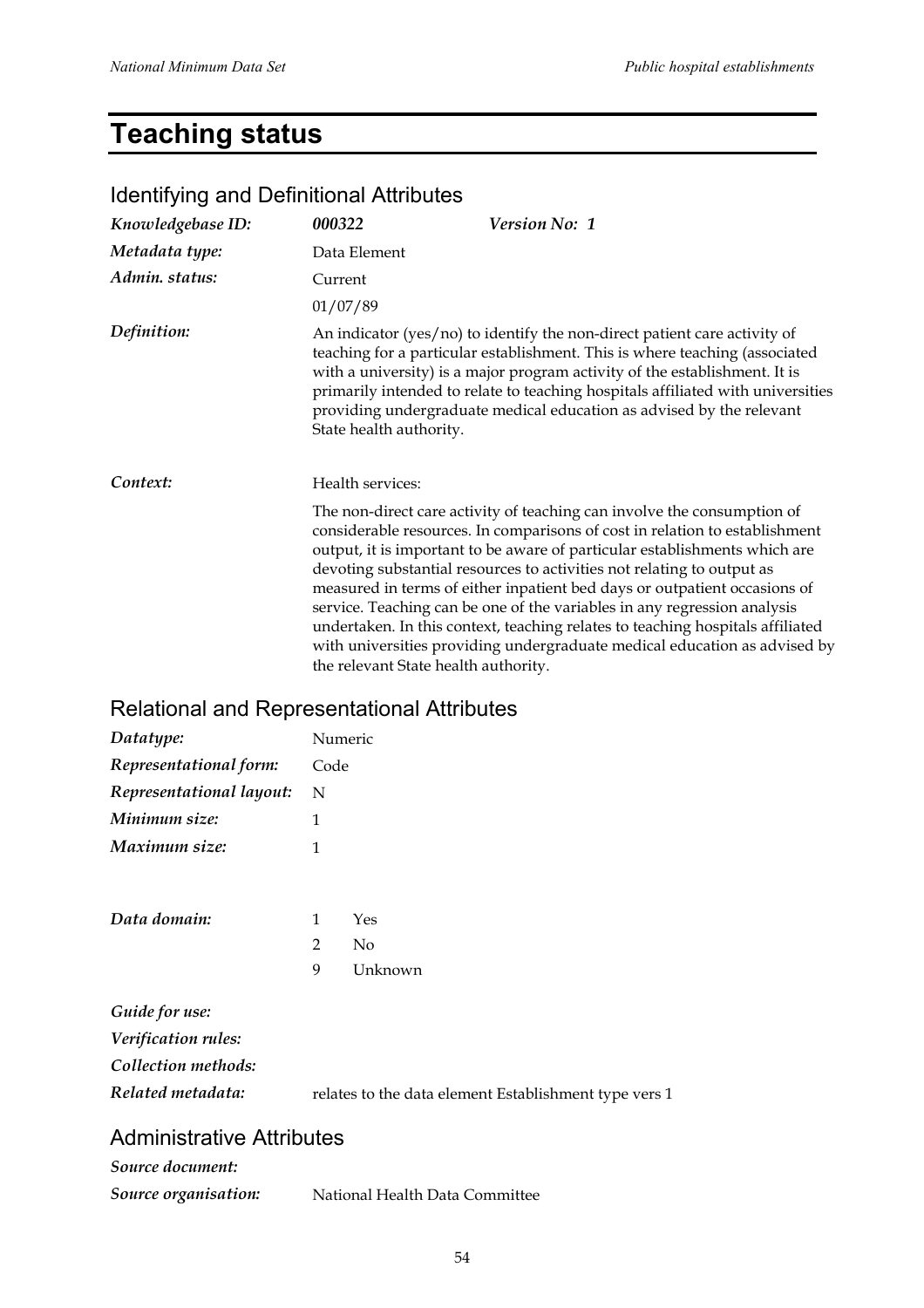### *Information model link:*

| Start date | End date |
|------------|----------|
| 01/07/1989 |          |
|            |          |

*Comments:* The initial intention based on the Taskforce on National Hospital Statistics approach had been to have non-direct care activity indicators for all of the following non-direct patient care activities:

- − teaching
- − research
- − group or community contacts
- − public health activities
- − mobile centre and/or part-time service.

However, the Resources Working Party decided to delete 2, 3, 4 and 5 and place the emphasis on teaching where teaching (associated with a university) was a major program activity of the hospital. The working party took the view that it was extremely difficult to identify research activities in health institutions because many staff consider that they do research as part of their usual duties. The research indicator was thus deleted and the teaching indicator was agreed to relate to teaching hospitals affiliated with universities providing undergraduate medical education, as advised by the relevant State health authority. If a teaching hospital is identified by a Yes/no indicator then it is not necessary to worry about research (based on the assumption that if you have teaching, you have research).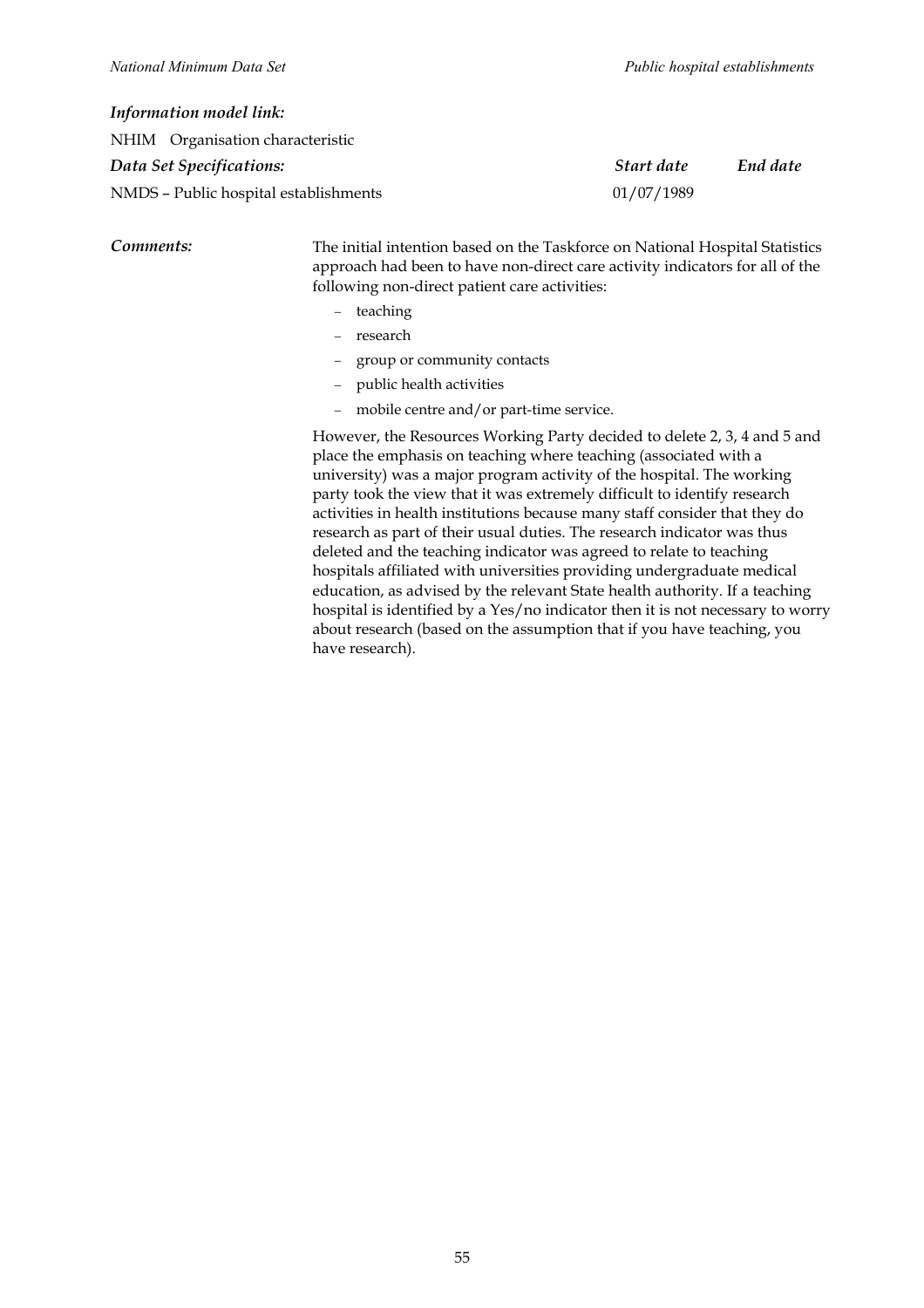# **Type of non-admitted patient care**

## Identifying and Definitional Attributes

| Knowledgebase ID: | 000231               | <i>Version No: 1</i>                                                                                                                                                                              |
|-------------------|----------------------|---------------------------------------------------------------------------------------------------------------------------------------------------------------------------------------------------|
| Metadata type:    | Derived Data Element |                                                                                                                                                                                                   |
| Admin. status:    | Current              |                                                                                                                                                                                                   |
|                   | 01/07/94             |                                                                                                                                                                                                   |
| Definition:       |                      | This data element concept identifies types of services provided to non-<br>admitted patients in different institutional ways in different systems. It is<br>not a summary casemix classification. |
| Context:          |                      | Required to describe the broad types of services provided to non-admitted<br>patients, community patients and outreach clients.                                                                   |

### Relational and Representational Attributes

| Numeric                                                                                            |                                                               |  |  |
|----------------------------------------------------------------------------------------------------|---------------------------------------------------------------|--|--|
| Quantitative value                                                                                 |                                                               |  |  |
| <b>NNNNNNN</b>                                                                                     |                                                               |  |  |
| $\mathbf{1}$                                                                                       |                                                               |  |  |
| 7                                                                                                  |                                                               |  |  |
|                                                                                                    |                                                               |  |  |
|                                                                                                    | Count of number of non-admitted patient occasions of service. |  |  |
| A count is required for each of the following categories (definitions of each<br>are given below): |                                                               |  |  |
|                                                                                                    | Emergency department and emergency services:                  |  |  |
| A9.1                                                                                               | <b>Emergency services</b>                                     |  |  |
| Outpatient services:                                                                               |                                                               |  |  |
| A9.2                                                                                               | Dialysis                                                      |  |  |
| A9.3                                                                                               | Pathology                                                     |  |  |
| A9.4                                                                                               | Radiology and organ imaging                                   |  |  |
| A9.5                                                                                               | Endoscopy and related procedures                              |  |  |
| A9.6                                                                                               | Other medical/surgical/diagnostic                             |  |  |
| A9.7                                                                                               | Mental health                                                 |  |  |
| A9.8                                                                                               | Drug and alcohol                                              |  |  |
| A9.9                                                                                               | Dental                                                        |  |  |
| A9.10                                                                                              | Pharmacy                                                      |  |  |
| A9.11                                                                                              | Allied health services                                        |  |  |
|                                                                                                    | Other non-admitted services:                                  |  |  |
| A9.12                                                                                              | Community health services                                     |  |  |
| A9.13                                                                                              | District nursing services                                     |  |  |
|                                                                                                    | A9.14 Other outreach services                                 |  |  |
|                                                                                                    |                                                               |  |  |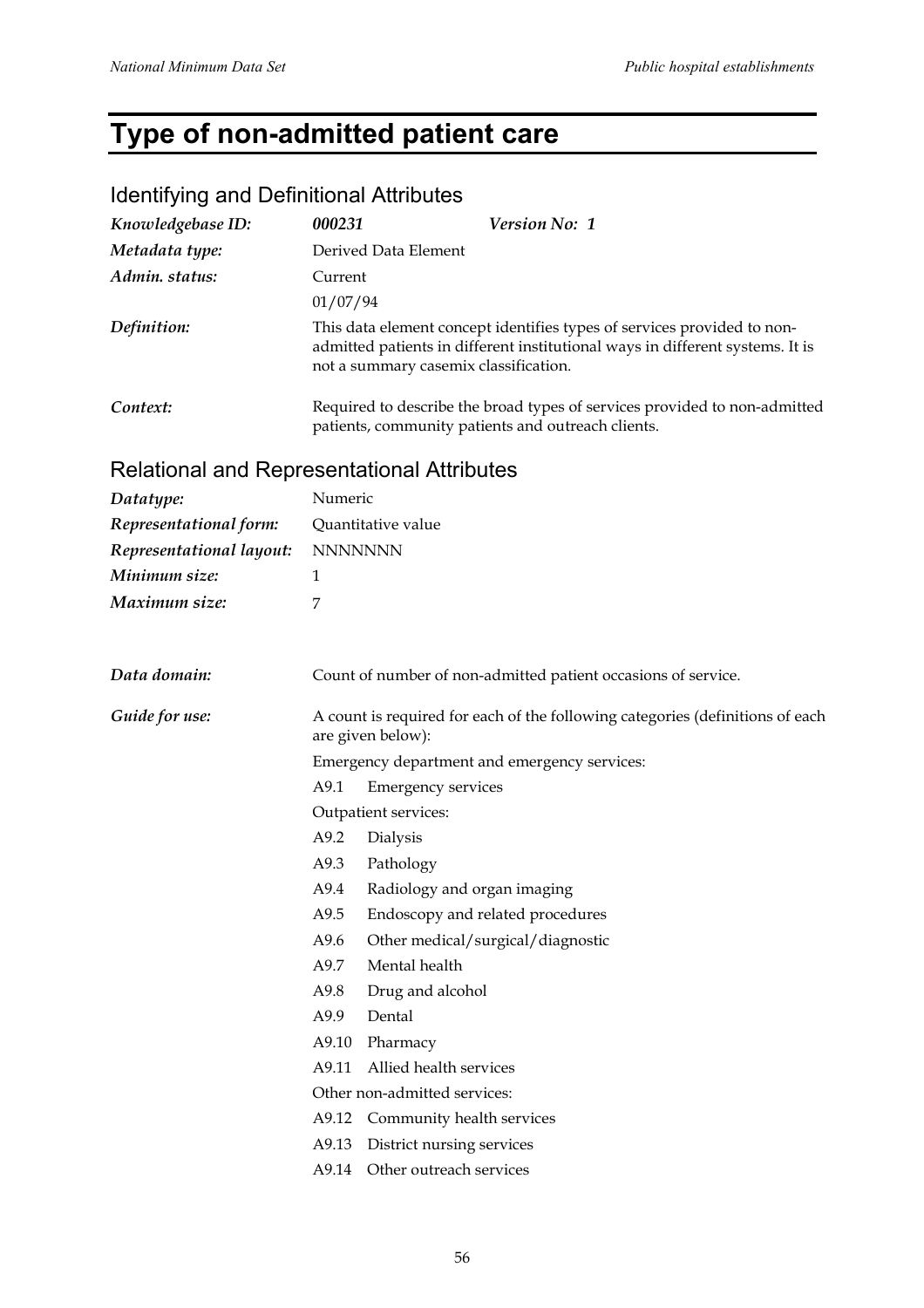### Definitions:

A9.1 Emergency services:

Services to patients who are not admitted and who receive treatment that was either unplanned or carried out in designated emergency departments within a hospital. Unplanned patients are patients who have not been booked into the hospital before receiving treatment. In general it would be expected that most patients would receive surgical or medical treatment. However, where patients receive other types of treatment that are provided in emergency departments these are to be included. The exceptions are for dialysis and endoscopy and related procedures which have been recommended for separate counting.

### A9.2 Dialysis:

This represents all non-admitted patients receiving dialysis within the establishment. Where patients receive treatment in a ward or clinic classified elsewhere (for example, an emergency department), those patients are to be counted as dialysis patients and to be excluded from the other category. All forms of dialysis which are undertaken as a treatment necessary for renal failure are to be included.

### A9.3 Pathology:

This includes all occasions of service to non-admitted patients from designated pathology laboratories. Occasions of service to all patients from other establishments should be counted separately.

### A9.4 Radiology and organ imaging:

This includes all occasions of service to non-admitted patients undertaken in radiology (X-ray) departments as well as in specialised organ imaging clinics carrying out ultrasound, computerised tomography and magnetic resonance imaging.

A9.5 Endoscopy and related procedures:

This should include all occasions of service to non-admitted patients for endoscopy including:

cystoscopy

gastroscopy

oesophagoscopy

duodenoscopy

colonoscopy

bronchoscopy

laryngoscopy.

Where one of these procedures is carried out in a ward or clinic classified elsewhere, for example in the emergency department, the occasion is to be included under endoscopy and related procedures, and to be excluded from the other category. Care must be taken to ensure procedures or admitted patients are excluded from this category.

A9.6 Other medical/surgical/diagnostic:

Any occasion of service to a non-admitted patient given at a designated unit primarily responsible for the provision of medical/surgical or diagnostic services which has not been covered in the above. These include ECG, obstetrics, nuclear medicine, general medicine, general surgery, fertility and so on.

A9.7 Mental health:

All occasions of service to non-admitted patients attending designated psychiatric or mental health units within hospitals.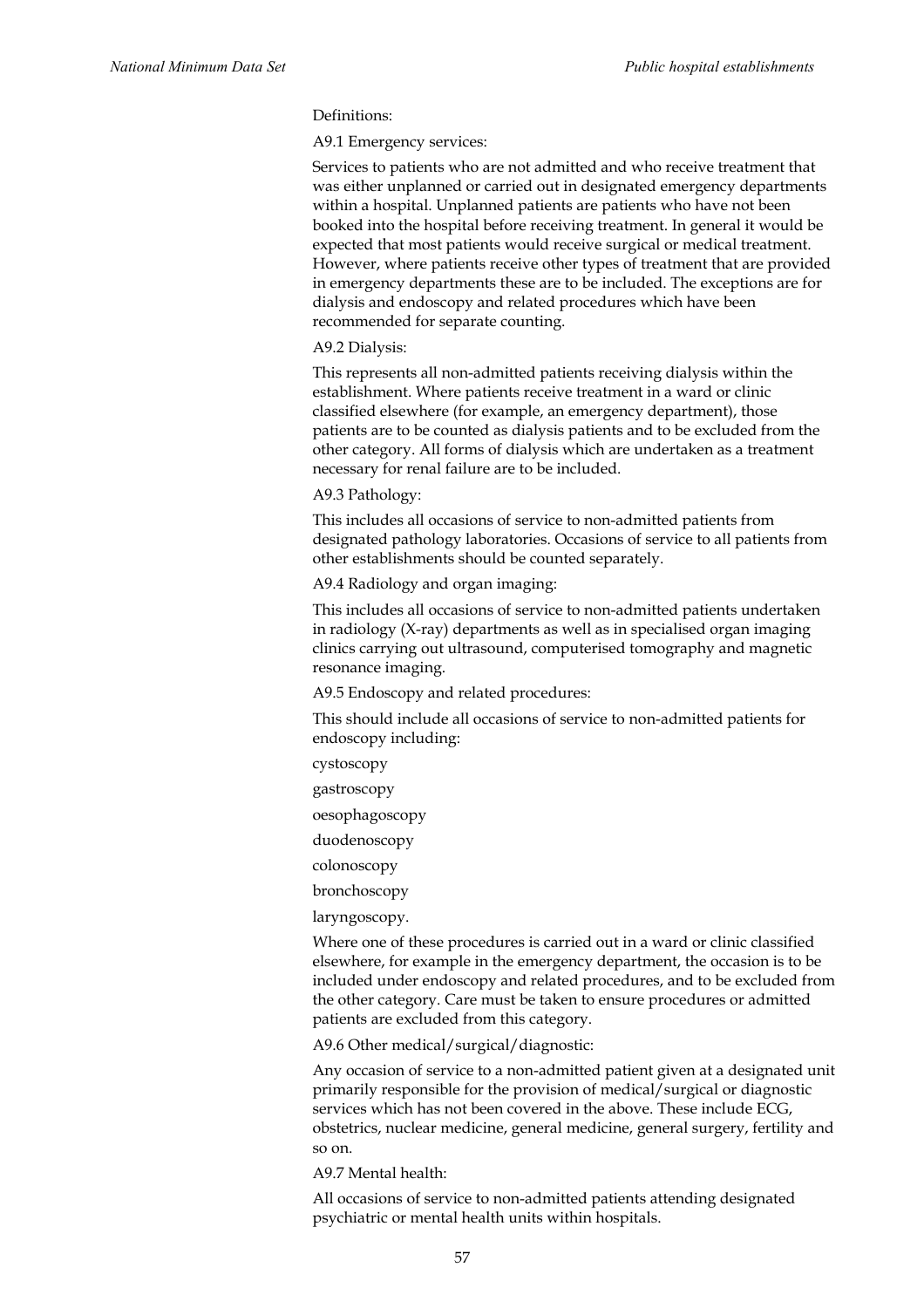A9.8 Alcohol and drug:

All occasions of service to non-admitted patients attending designated drug and alcohol units within hospitals.

A9.9 Dental:

All occasions of service to non-admitted patients attending designated dental units within hospitals.

A9.10 Pharmacy:

This item includes all occasions of service to non-admitted patients from pharmacy departments. Those drugs dispensed/administered in other departments such as the emergency department, or outpatient departments, are to be counted by the respective departments.

A9.11 Allied health services:

This includes all occasions of service to non-admitted patients where services are provided at units/clinics providing treatment/counselling to patients. These include units primarily concerned with physiotherapy, speech therapy, family planning, dietary advice, optometry, occupational therapy and so on.

A9.12 Community health services:

Occasions of service to non-admitted patients provided by designated community health units within the establishment. Community health units include:

baby clinics

immunisation units

aged care assessment teams

other.

A9.13 District nursing service: Occasions of service to non-admitted patients which:

are for medical/surgical/psychiatric care

are provided by a nurse, paramedic or medical officer

involve travel by the service provider\*

are not provided by staff from a unit classified in the community health category above.

A9.14 Other outreach services: Occasions of service to non-admitted patients which:

involve travel by the service provider\*

are not classified in allied health or community health services above.

\*Travel does not include movement within an establishment, movement between sites in a multi-campus establishment or between establishments. Such cases should be classified under the appropriate non-admitted patient category.

It is intended that these activities should represent nonmedical/surgical/psychiatric services. Activities such as home cleaning, meals on wheels, home maintenance and so on should be included.

A patient who first contacts the hospital and receives non-admitted care, for example through emergency departments, and is subsequently admitted, should have both components of care enumerated separately. Where possible, non-admitted occasions of service that are provided to patients who are subsequently admitted should be identified as a subset of the total occasions of service.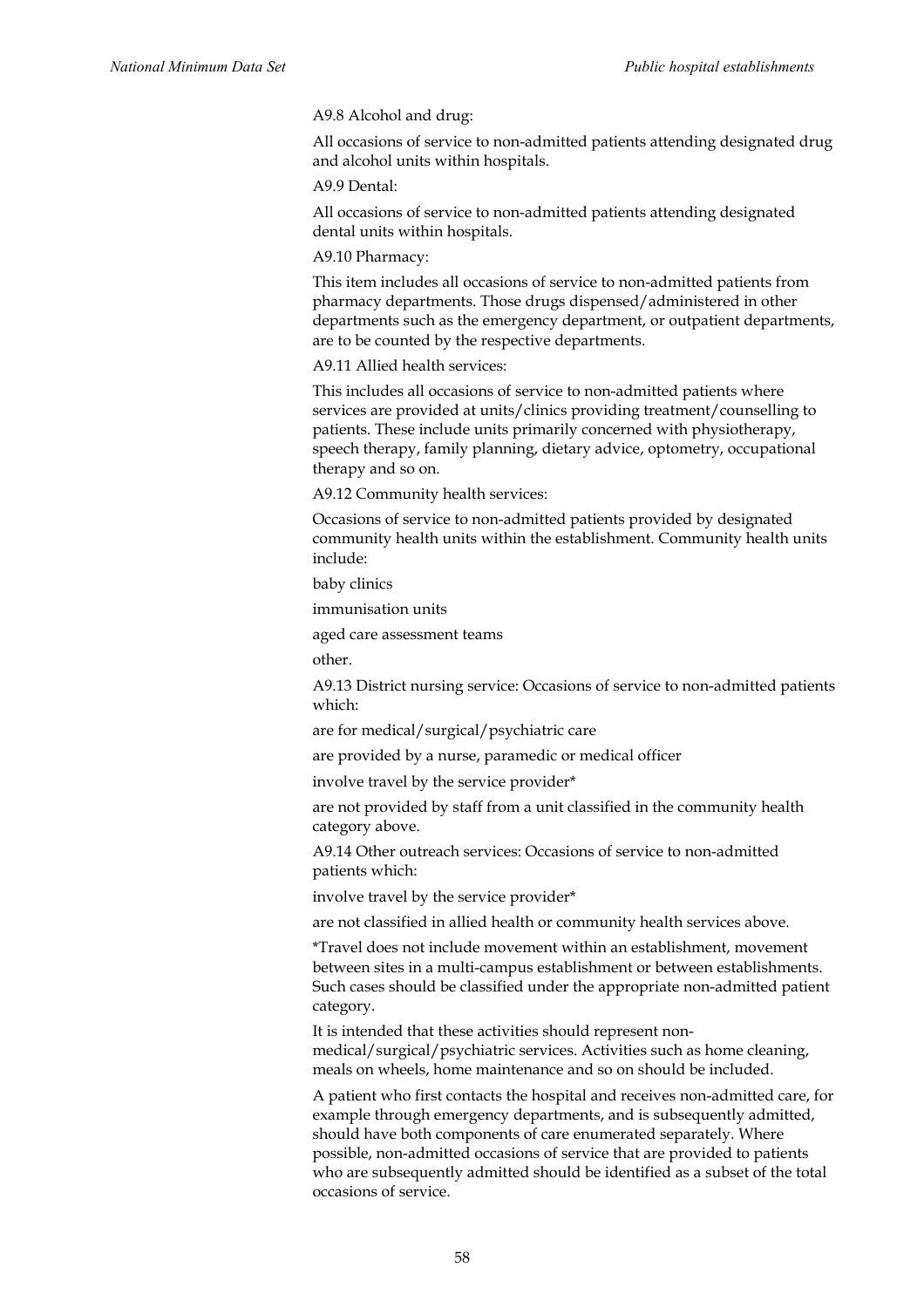| Verification rules: |                                                                                                                                                                                                                                                                                                                                                                                                                                                                                                                                                                                                                                                                                            |
|---------------------|--------------------------------------------------------------------------------------------------------------------------------------------------------------------------------------------------------------------------------------------------------------------------------------------------------------------------------------------------------------------------------------------------------------------------------------------------------------------------------------------------------------------------------------------------------------------------------------------------------------------------------------------------------------------------------------------|
| Collection methods: | The list of categories was to be developed using typical functional units or<br>cost centres within existing institutions. These would include designated<br>wards or departments and specialised clinics. Although the current<br>statistical/financial returns submitted to the various health authorities by<br>their hospitals do not provide a minimum subset, an effort has been made<br>to define the categories in respect to those areas commonly collected. Many<br>functional units provide services to both admitted patients and non-<br>admitted patients, for example pathology. Only occasions of service for<br>non-admitted patients should be included in this section. |

### *Related metadata:*

### Administrative Attributes

| Source document:                                                  |            |          |
|-------------------------------------------------------------------|------------|----------|
| Source organisation:<br>National minimum data set working parties |            |          |
| Information model link:                                           |            |          |
| NHIM Performance indicator                                        |            |          |
| Data Set Specifications:                                          | Start date | End date |
| <b>NMDS</b> - Public hospital establishments                      | 01/07/1989 |          |

**Comments:** Outreach/community care is care delivered by hospital employees to the patient in the home, place of work or other non-hospital site. The distinction between non-admitted patient care and outreach care is that for nonadmitted patient care the patients travel to the health care providers while for outreach care the health care providers travel to the patients. This distinction creates difficulties for community health centres. These centres are to be included in the national minimum data set where they are funded as sections within establishments that fall within the scope of the National Health Data Dictionary.

> For example, baby clinics, immunisation groups or aged care assessment teams, which are funded through acute hospitals, may provide care to some clients within the hospital grounds or externally. It is intended that all community health activity be measured under community health regardless of where the services are provided.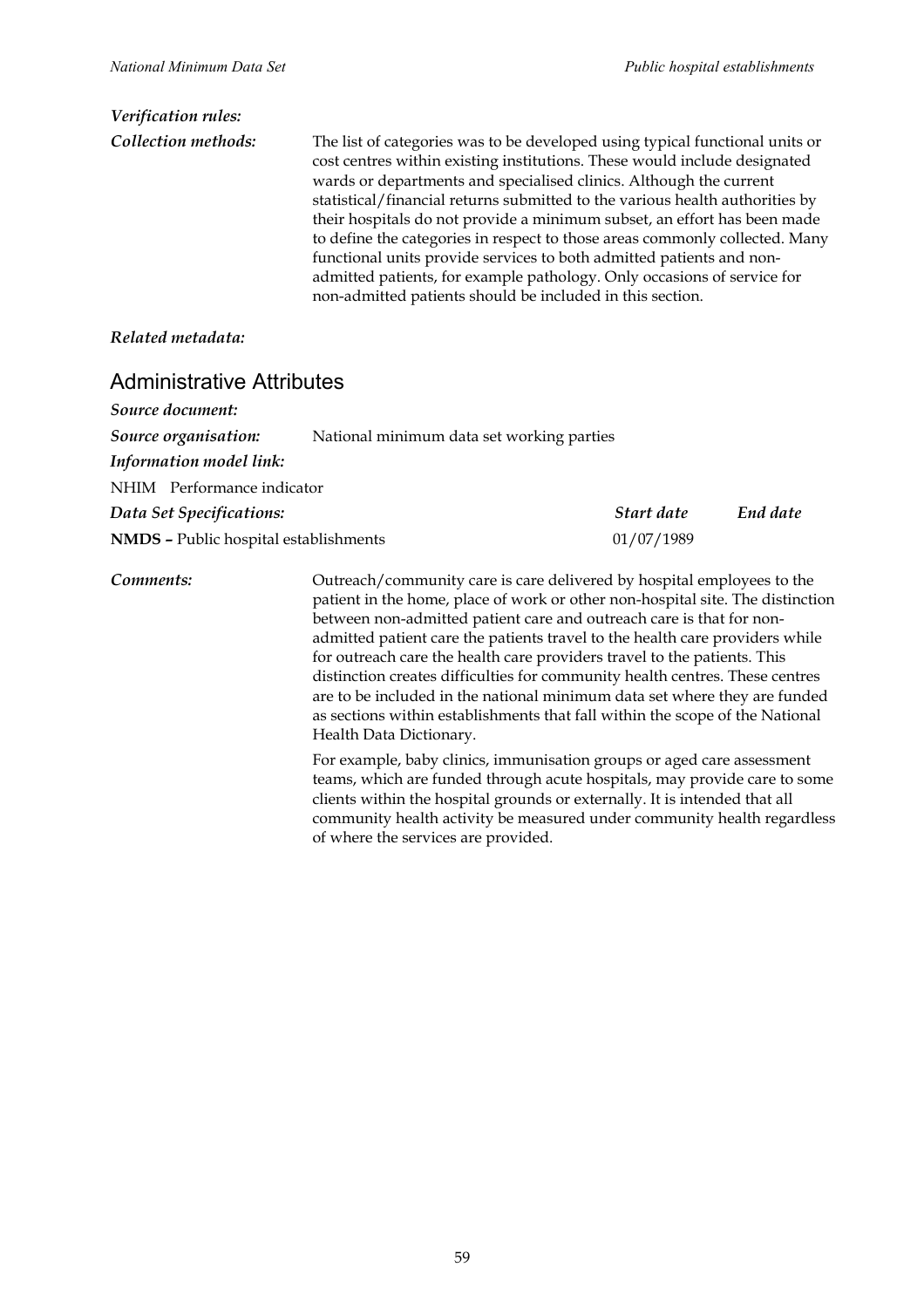# **Type of non-admitted patient care (public psychiatric, alcohol and drug)**

| <b>Identifying and Definitional Attributes</b>    |                                                                                                                                                   |                                                                                                                                                                                                                                                                                                                                                                                                                                                                                                                                     |  |  |
|---------------------------------------------------|---------------------------------------------------------------------------------------------------------------------------------------------------|-------------------------------------------------------------------------------------------------------------------------------------------------------------------------------------------------------------------------------------------------------------------------------------------------------------------------------------------------------------------------------------------------------------------------------------------------------------------------------------------------------------------------------------|--|--|
| Knowledgebase ID:                                 | 000233<br>Version No: 1                                                                                                                           |                                                                                                                                                                                                                                                                                                                                                                                                                                                                                                                                     |  |  |
| Metadata type:                                    | Derived Data Element                                                                                                                              |                                                                                                                                                                                                                                                                                                                                                                                                                                                                                                                                     |  |  |
| Admin. status:                                    | Current                                                                                                                                           |                                                                                                                                                                                                                                                                                                                                                                                                                                                                                                                                     |  |  |
|                                                   | 01/07/89                                                                                                                                          |                                                                                                                                                                                                                                                                                                                                                                                                                                                                                                                                     |  |  |
| Definition:                                       | separately.                                                                                                                                       | Emergency patients and outpatients are persons who receive non-admitted<br>care. Non-admitted care is care provided to a person who receives direct<br>care within the emergency department or other designated clinics within<br>the hospital and who is not formally admitted at the time when the care is<br>provided. A person who first contacts the hospital and receives non-<br>admitted care, for example through the emergency department, and is<br>subsequently admitted should have both components of care enumerated |  |  |
|                                                   | For outreach/community patients, care delivered by hospital employees to<br>the patient in the home, place of work or other non-hospital site.    |                                                                                                                                                                                                                                                                                                                                                                                                                                                                                                                                     |  |  |
|                                                   |                                                                                                                                                   | A group is defined as two or more patients receiving a service together,<br>where all individuals are not members of the same family. Family services<br>are to be treated as occasions of service to an individual.                                                                                                                                                                                                                                                                                                                |  |  |
| Context:                                          | Required to adequately describe the services provided to non-admitted<br>patients in public psychiatric hospitals and alcohol and drug hospitals. |                                                                                                                                                                                                                                                                                                                                                                                                                                                                                                                                     |  |  |
| <b>Relational and Representational Attributes</b> |                                                                                                                                                   |                                                                                                                                                                                                                                                                                                                                                                                                                                                                                                                                     |  |  |
| Datatype:                                         | Numeric                                                                                                                                           |                                                                                                                                                                                                                                                                                                                                                                                                                                                                                                                                     |  |  |
| Representational form:                            | Quantitative value                                                                                                                                |                                                                                                                                                                                                                                                                                                                                                                                                                                                                                                                                     |  |  |
| Representational layout:                          | <b>NNNNNNN</b>                                                                                                                                    |                                                                                                                                                                                                                                                                                                                                                                                                                                                                                                                                     |  |  |
| Minimum size:                                     | 1                                                                                                                                                 |                                                                                                                                                                                                                                                                                                                                                                                                                                                                                                                                     |  |  |
| Maximum size:                                     | 7                                                                                                                                                 |                                                                                                                                                                                                                                                                                                                                                                                                                                                                                                                                     |  |  |
| Data domain:                                      |                                                                                                                                                   | Count occasions of service for each of the categories.                                                                                                                                                                                                                                                                                                                                                                                                                                                                              |  |  |
| Guide for use:                                    | A count is required for each of the following categories:                                                                                         |                                                                                                                                                                                                                                                                                                                                                                                                                                                                                                                                     |  |  |
|                                                   | Emergency and outpatient occasions of service:                                                                                                    |                                                                                                                                                                                                                                                                                                                                                                                                                                                                                                                                     |  |  |
|                                                   | 1<br>Individual patients                                                                                                                          |                                                                                                                                                                                                                                                                                                                                                                                                                                                                                                                                     |  |  |
|                                                   | 2<br>Groups                                                                                                                                       |                                                                                                                                                                                                                                                                                                                                                                                                                                                                                                                                     |  |  |
|                                                   | Outreach/community occasions of service:                                                                                                          |                                                                                                                                                                                                                                                                                                                                                                                                                                                                                                                                     |  |  |
|                                                   | Individual patients<br>3                                                                                                                          |                                                                                                                                                                                                                                                                                                                                                                                                                                                                                                                                     |  |  |

4 Groups

### *Verification rules:*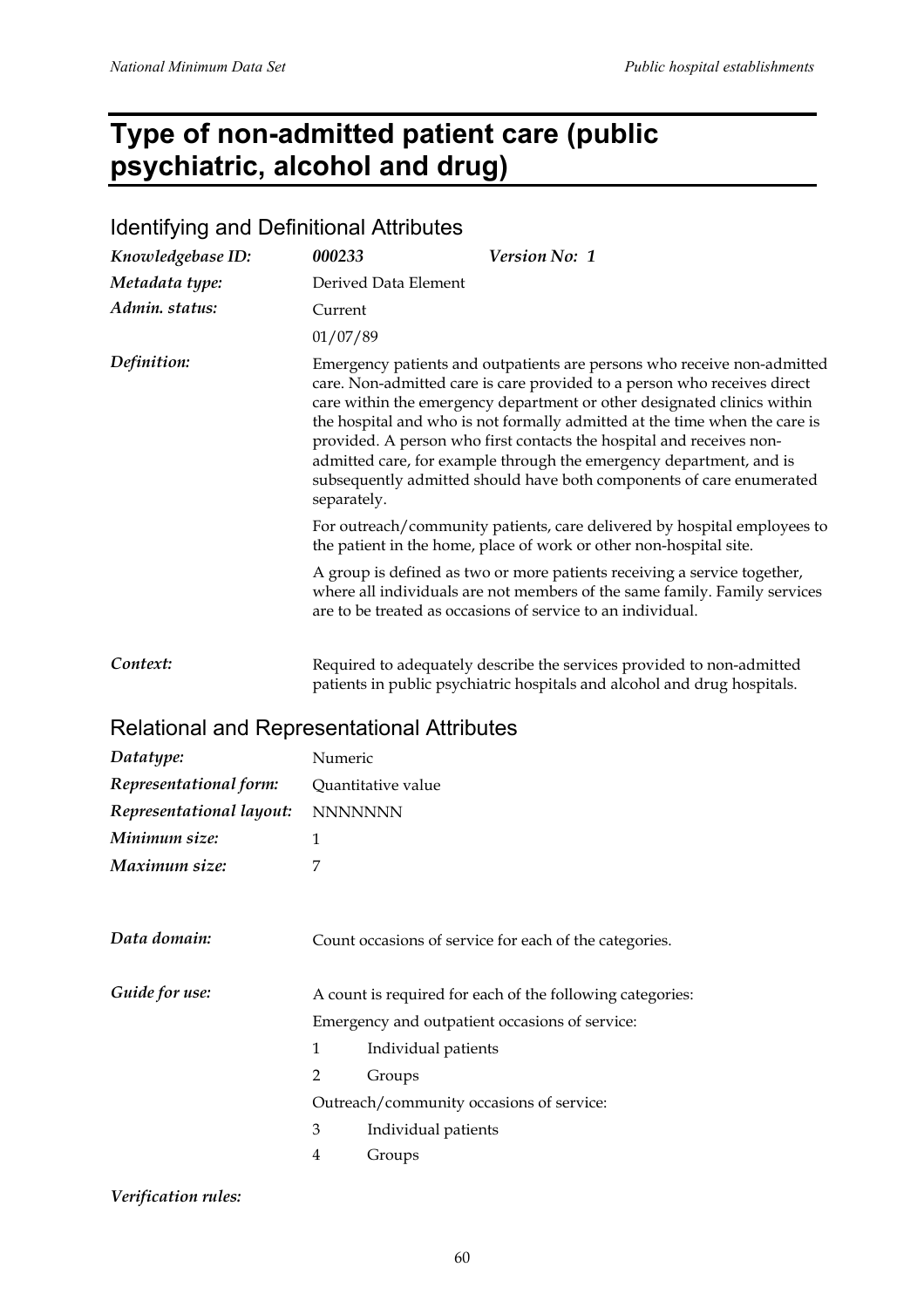| Collection methods: | The working party discussed the need to distinguish different types of    |
|---------------------|---------------------------------------------------------------------------|
|                     | psychiatric outpatient services in psychiatric hospitals. South Australia |
|                     | outlined its categories of psychiatric outpatients:                       |

- − day patients (not admitted but are day program patients)
- − outpatients (typically 20 minutes consultation)
- − community/outreach (outreach services provided by staff off the hospital site, including community health service provided off-site and domiciliary care)
- − casualty patients (designated casualty area, mirroring usual hospital set up).

These categories also applied to mental health clinics in South Australia. The working party agreed that the South Australian categories were useful, but that outpatient and casualty categories should be collapsed as there was a boundary problem between these two categories.

The working party initially recommended the following categories for activity data for outpatient services at establishment level:

- − day program patients
- − emergency and other outpatients
- − outreach/community.

The first two of the above categories cover all outpatients treated on the hospital site, the latter covers outreach services provided by the staff off the hospital site. It includes community health services provided by hospital staff off-site.

The working party then discussed the unit of counting for activity data. The Psychiatric Working Party reviewed the recommendation of the Inpatient/Non-inpatient Working Party that occasions of service should be the appropriate unit of counting. The following points were raised:

The method of counting the number of group sessions in a psychiatric setting was difficult because a day patient is always a group patient. Also, groups would have a mixture of inpatients and outpatients.

Counting occasions of service for a day patient was difficult because a patient could have up to eight treatment encounters in one day.

From a client perspective, groups should be ignored and information should be collected on every individual.

Queensland counted the number of days on which contact is made, irrespective of intensity of service.

It was suggested that occasions of service (or individuals) be counted but that the information should be divided into one-on-one sessions or group sessions, for resource implications.

Some members thought that, in terms of resources, groups of staff and type of provider were more important than number of clients.

Victoria proposed a bare-bones approach, and recommended that only occasions of service be counted. All the other points raised were important dimensions, but Victoria felt that to do justice to them, it would be necessary to include community services, phone consultations and so on, which was not feasible at this stage.

The Psychiatric Working Party foreshadowed the need to categorise outpatients further into child, adult and other. It was generally agreed that while this aspect would be worthwhile flagging in a policy statement, it was not necessary to consider it at this stage.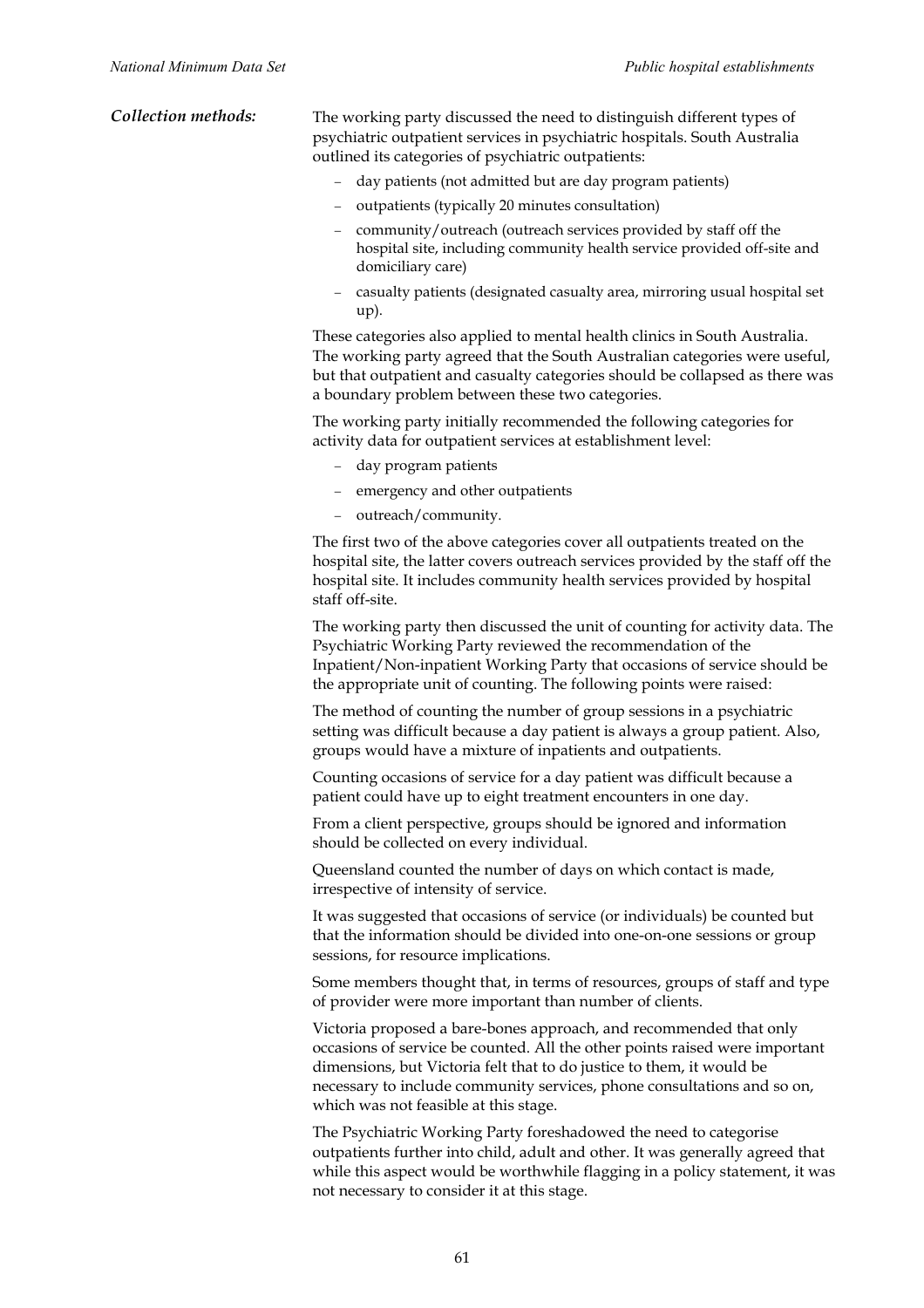The Psychiatric Working Party also agreed that occasions of service was the preferred counting unit for non-admitted patient activity data. It was noted that the acute sector had opted for this unit.

The Psychiatric Working Party recommended that a family was to be counted as one occasion of service (individual session) not as a group, and that a family unit was to be determined as a group of people which identified themselves as such.

The Psychiatric Working Party agreed that the unit of counting of services should be as follows:

- − day program attendances
- − other outpatient occasions of service
- − outreach occasions of service.

Day program patients should be counted as number of attendances to a day program (patient days). Day program patient occasions of service with other staff should be counted separately as other outpatient occasions of service.

*Related metadata:*

### Administrative Attributes

| Source document:                             |                                                                                                                                                                                                                                                                                                |            |          |
|----------------------------------------------|------------------------------------------------------------------------------------------------------------------------------------------------------------------------------------------------------------------------------------------------------------------------------------------------|------------|----------|
| Source organisation:                         | National minimum data set working parties                                                                                                                                                                                                                                                      |            |          |
| Information model link:                      |                                                                                                                                                                                                                                                                                                |            |          |
| NHIM Performance indicator                   |                                                                                                                                                                                                                                                                                                |            |          |
| Data Set Specifications:                     |                                                                                                                                                                                                                                                                                                | Start date | End date |
| <b>NMDS</b> - Public hospital establishments |                                                                                                                                                                                                                                                                                                | 01/07/1989 |          |
| Comments:                                    | In general, establishments other than acute hospitals provide a much more<br>limited range of services for non-admitted patients and<br>outreach/community patients/clients. Therefore, disaggregation by type of<br>non-admitted patient care is not relevant to psychiatric and alcohol/drug |            |          |

hospitals.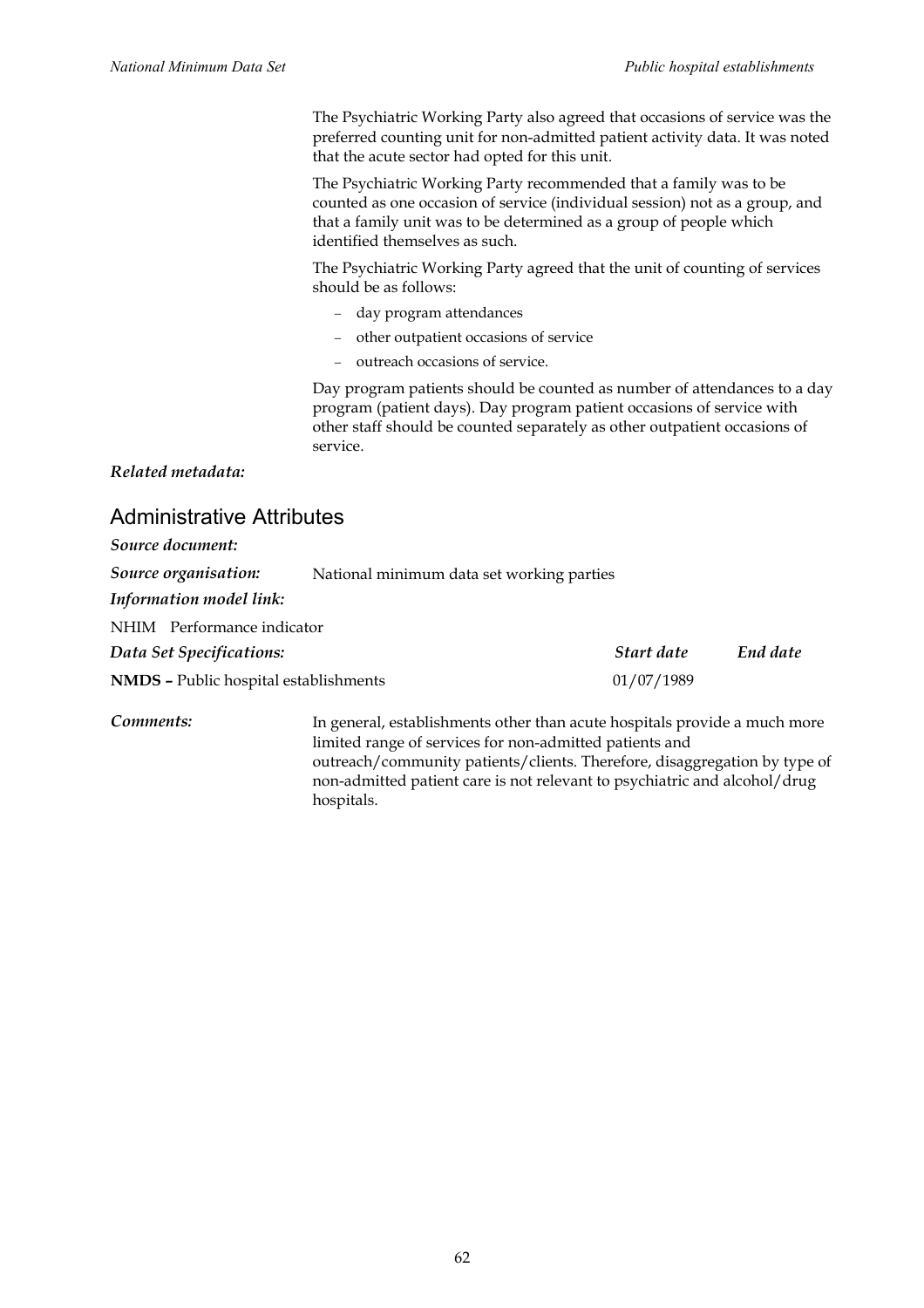## Supporting data elements and data element concepts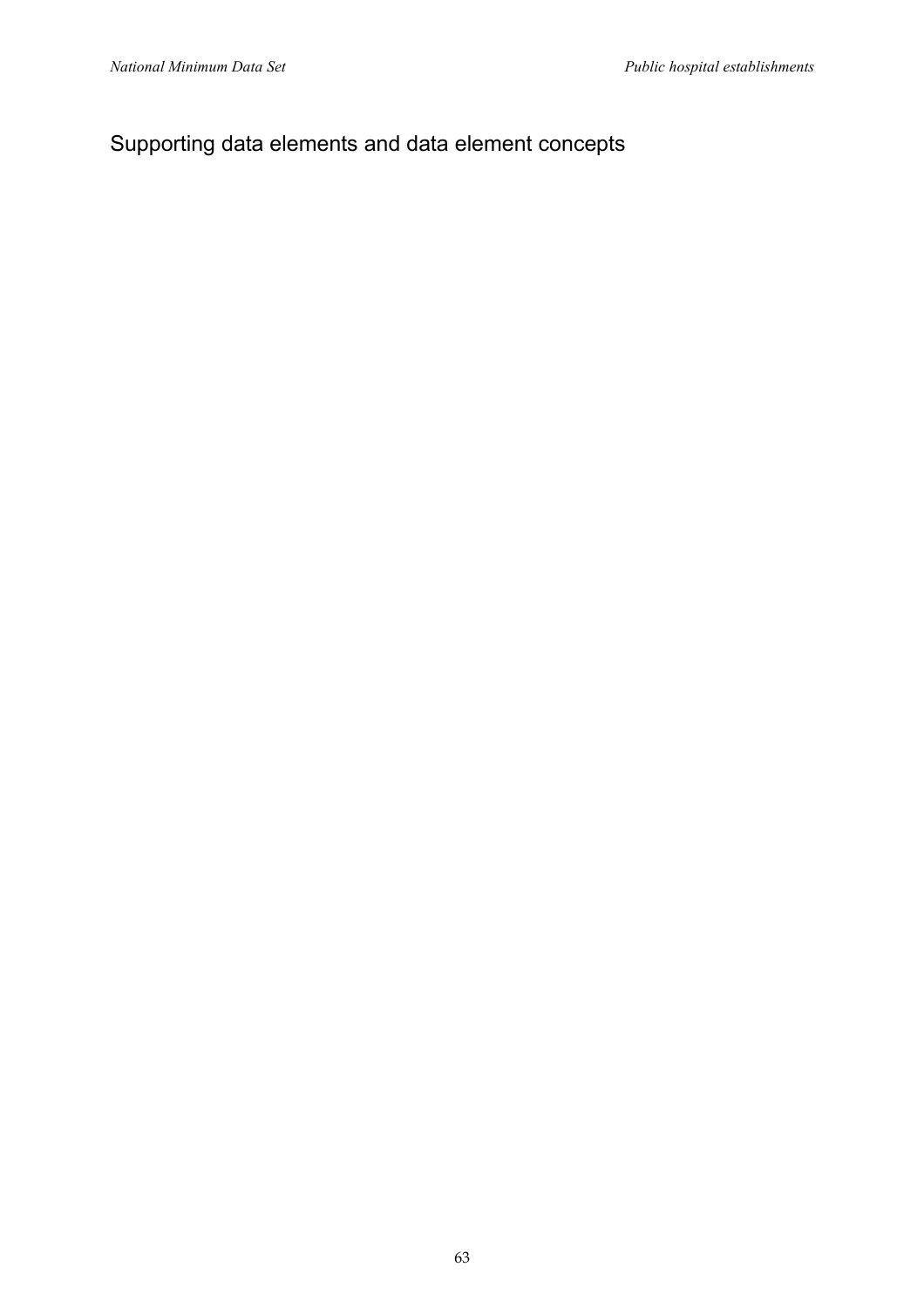# **Establishment number**

### Identifying and Definitional Attributes

| Knowledgebase ID:                                 | 000377                     | Version No: 4                                                             |
|---------------------------------------------------|----------------------------|---------------------------------------------------------------------------|
| Metadata type:                                    | Data Element               |                                                                           |
| Admin. status:                                    | Current                    |                                                                           |
|                                                   | 01/07/03                   |                                                                           |
| Definition:                                       |                            | An identifier for an establishment, unique within the State or Territory. |
| Context:                                          | All health services.       |                                                                           |
| <b>Relational and Representational Attributes</b> |                            |                                                                           |
| Datatype:                                         | Numeric                    |                                                                           |
| Representational form:                            | Identification number      |                                                                           |
| Representational layout:                          | <b>NNNNN</b>               |                                                                           |
| Minimum size:                                     | 5                          |                                                                           |
| Maximum size:                                     | 5                          |                                                                           |
| Data domain:                                      | Valid establishment number |                                                                           |
| Guide for use:                                    |                            |                                                                           |
| Verification rules:                               |                            |                                                                           |
| Collection methods:                               |                            |                                                                           |
| Related metadata:                                 |                            | is a composite part of Establishment identifier vers 4                    |
|                                                   |                            | supersedes previous data element Establishment number vers 3              |
| <b>Administrative Attributes</b>                  |                            |                                                                           |

### *Source document: Source organisation: Information model link:* NHIM Organisation characteristic *Data Set Specifications: Start date End date* NMDS – Elective surgery waiting times 01/07/2003 NMDS – Emergency department waiting times 01/07/2003 NMDS – Public hospital establishments 01/07/2003 DSS – Health care client identification 01/01/2003

*Comments:* This data element supports the provision of unit record and/or summary level data by State and Territory health authorities as part of the NMDS – Emergency department waiting times.

> Establishment number should be a unique code for the health care establishment used in that State/Territory or uniquely at a national level .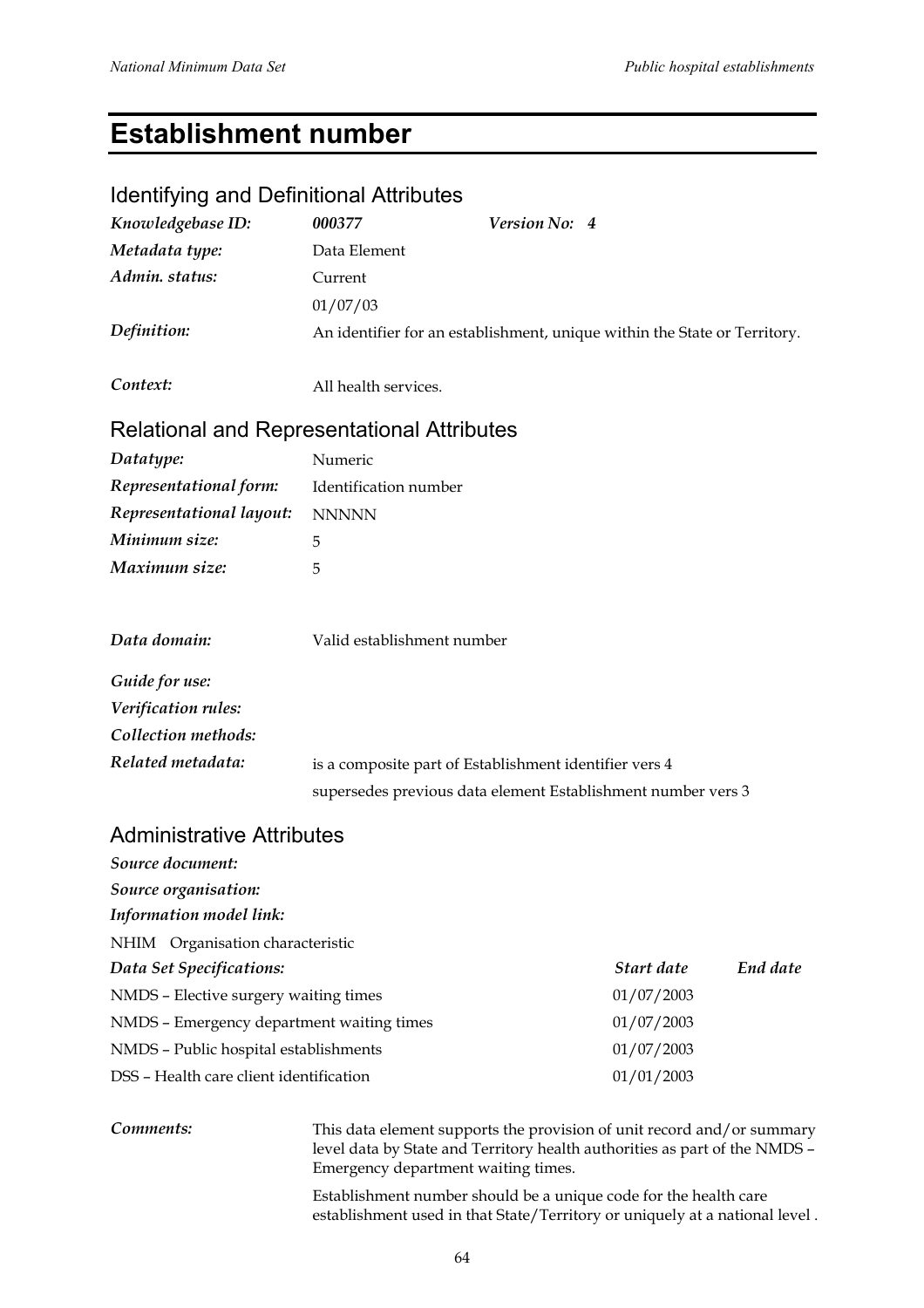# **Establishment sector**

### Identifying and Definitional Attributes

| Knowledgebase ID: | 000379        | Version No: 3 |                                                                              |
|-------------------|---------------|---------------|------------------------------------------------------------------------------|
| Metadata type:    | Data Element  |               |                                                                              |
| Admin. status:    | Current       |               |                                                                              |
|                   | 01/07/01      |               |                                                                              |
| Definition:       | can identify. |               | A section of the health care industry with which a health care establishment |

*Context:*

### Relational and Representational Attributes

| Datatype:                | Numeric                                                      |
|--------------------------|--------------------------------------------------------------|
| Representational form:   | Code                                                         |
| Representational layout: | N                                                            |
| Minimum size:            | 1                                                            |
| Maximum size:            | 1                                                            |
|                          |                                                              |
| Data domain:             | Public<br>$\mathbf{1}$                                       |
|                          | $\mathcal{P}$<br>Private                                     |
| Guide for use:           |                                                              |
| Verification rules:      |                                                              |
| Collection methods:      |                                                              |
| Related metadata:        | is a composite part of Establishment identifier vers 4       |
|                          | supersedes previous data element Establishment sector vers 2 |

### Administrative Attributes

| Source document:                              |            |          |
|-----------------------------------------------|------------|----------|
| Source organisation:                          |            |          |
| Information model link:                       |            |          |
| NHIM Organisational setting                   |            |          |
| Data Set Specifications:                      | Start date | End date |
| NMDS - Admitted patient care                  | 01/07/2001 |          |
| NMDS - Elective surgery waiting times         | 01/07/2002 |          |
| NMDS - Admitted patient mental health care    | 01/07/2001 |          |
| NMDS - Perinatal                              | 01/07/2001 |          |
| NMDS - Public hospital establishments         | 01/07/2001 |          |
| NMDS - Community mental health establishments | 01/07/2001 |          |
| DSS – Health care client identification       | 01/01/2003 |          |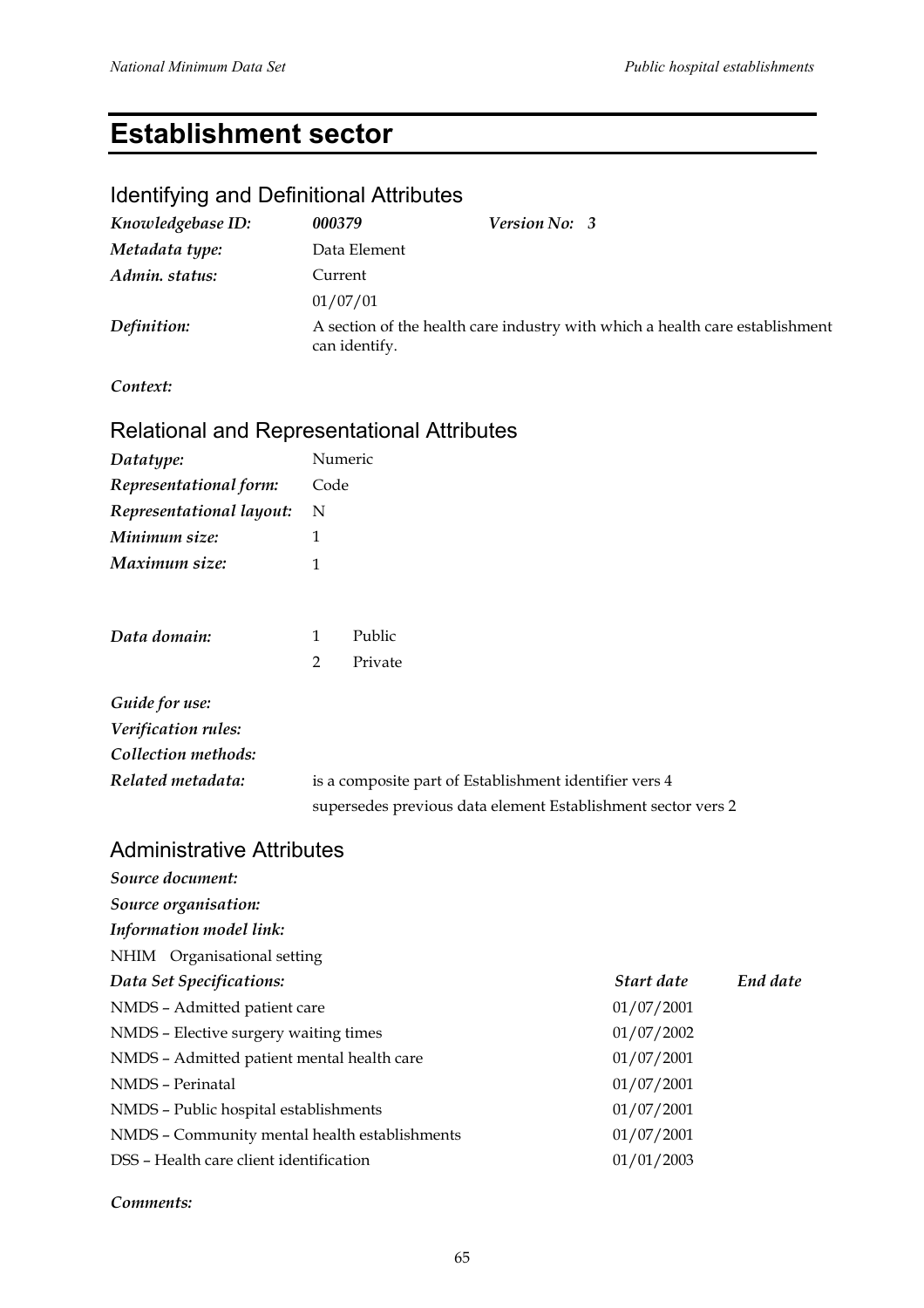# **Hospital**

### Identifying and Definitional Attributes

| Knowledgebase ID: | 000064               | Version No: 1                                                                                                                                                                                                |  |  |
|-------------------|----------------------|--------------------------------------------------------------------------------------------------------------------------------------------------------------------------------------------------------------|--|--|
| Metadata type:    | Data Element Concept |                                                                                                                                                                                                              |  |  |
| Admin. status:    | Current              |                                                                                                                                                                                                              |  |  |
|                   | 01/07/94             |                                                                                                                                                                                                              |  |  |
| Definition:       |                      | A health care facility established under Commonwealth, State or Territory<br>legislation as a hospital or a free-standing day procedure unit and<br>authorised to provide treatment and/or care to patients. |  |  |
| Context:          |                      | Admitted patient care, admitted patient palliative care, admitted patient<br>mental health care and public hospital establishments.                                                                          |  |  |

### Relational and Representational Attributes

| Datatype:                |                                                         |
|--------------------------|---------------------------------------------------------|
| Representational form:   |                                                         |
| Representational layout: |                                                         |
| Minimum size:            |                                                         |
| Maximum size:            |                                                         |
| Data domain:             |                                                         |
| Guide for use:           |                                                         |
| Verification rules:      |                                                         |
| Collection methods:      |                                                         |
| Related metadata:        | relates to the data element Establishment sector vers 3 |

### Administrative Attributes

| Source document:              |                                                                                                                                                                                          |            |          |
|-------------------------------|------------------------------------------------------------------------------------------------------------------------------------------------------------------------------------------|------------|----------|
| Source organisation:          | National Health Data Committee                                                                                                                                                           |            |          |
| Information model link:       |                                                                                                                                                                                          |            |          |
| NHIM Service delivery setting |                                                                                                                                                                                          |            |          |
| Data Set Specifications:      |                                                                                                                                                                                          | Start date | End date |
| Comments:                     | A hospital thus defined may be located at one physical site or may be a<br>multicampus hospital. A multicampus hospital treats movements of<br>patients between sites as ward transfers. |            |          |
|                               | For the purposes of these definitions, the term hospital includes satellite<br>units managed and staffed by the hospital.                                                                |            |          |
|                               | This definition includes, but is not limited to, hospitals as recognised under<br>Australian Health Care Agreements.                                                                     |            |          |
|                               | Residential aged care services as approved under the National Health Act<br>$\sim$ 1.1 $\sim$ $\sim$ 1 $\sim$ 1 $\sim$ 1 $\sim$ 1 $\sim$                                                 |            |          |

1953 (Commonwealth) or equivalent State legislation are excluded from this definition.

This definition includes entities with multipurpose facilities (e.g. those which contain both recognised and non-recognised components).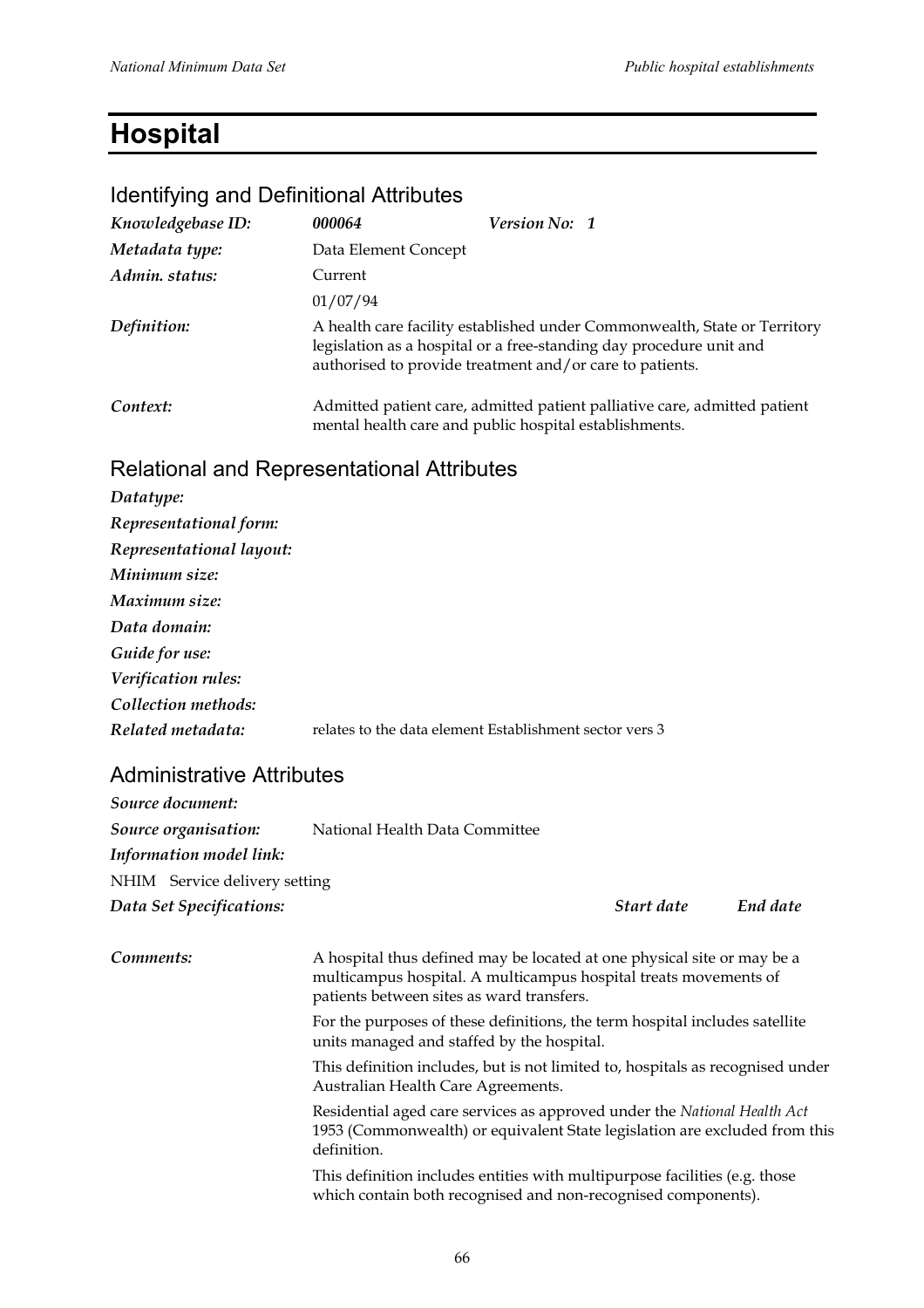# **Hospital boarder**

### Identifying and Definitional Attributes

| Knowledgebase ID: | 000065                                                                                                                                     | Version No: 1 |  |
|-------------------|--------------------------------------------------------------------------------------------------------------------------------------------|---------------|--|
| Metadata type:    | Data Element Concept                                                                                                                       |               |  |
| Admin. status:    | Current                                                                                                                                    |               |  |
|                   | 01/07/94                                                                                                                                   |               |  |
| Definition:       | A person who is receiving food and/or accommodation but for whom the<br>hospital does not accept responsibility for treatment and/or care. |               |  |

**Context:** Admitted patient care.

### Relational and Representational Attributes

*Datatype: Representational form: Representational layout: Minimum size: Maximum size: Data domain: Guide for use: Verification rules: Collection methods: Related metadata:*

### Administrative Attributes

| Source document:         |                                                                                                        |            |          |
|--------------------------|--------------------------------------------------------------------------------------------------------|------------|----------|
| Source organisation:     | National Health Data Committee                                                                         |            |          |
| Information model link:  |                                                                                                        |            |          |
| NHIM Recipient role      |                                                                                                        |            |          |
| Data Set Specifications: |                                                                                                        | Start date | End date |
| Comments:                | A boarder thus defined is not admitted to the hospital. However, a hospital<br>may register a boarder. |            |          |
|                          | Delaise in homital at a so 0 days on loss assumet he homedone. These are                               |            |          |

Babies in hospital at age 9 days or less cannot be boarders. They are admitted patients with each day of stay deemed to be either a qualified or unqualified day.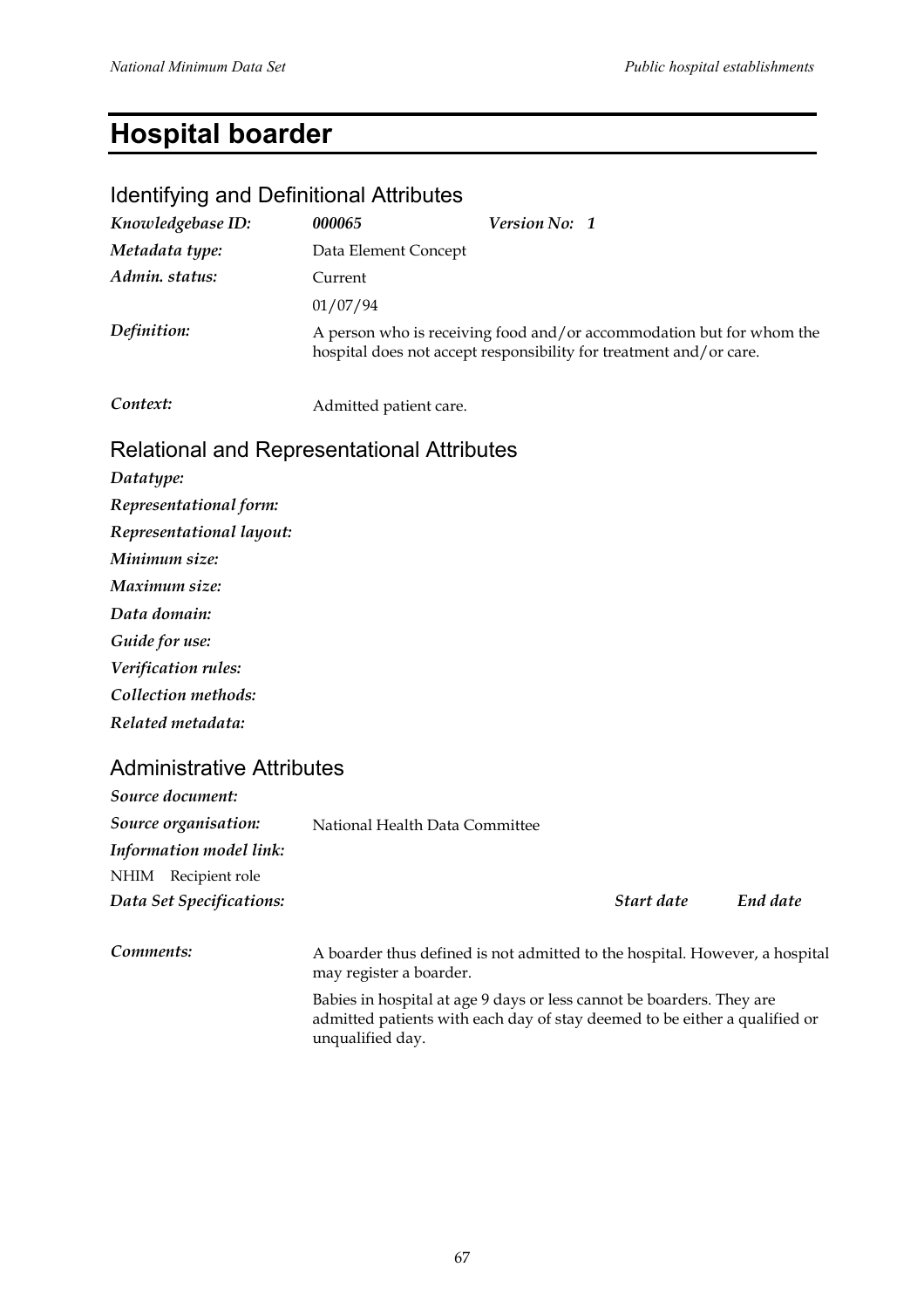# **Non-admitted patient**

## Identifying and Definitional Attributes

| Knowledgebase ID:                                 | 000104                                                                                                                     | <i>Version No: 1</i>                                                  |  |
|---------------------------------------------------|----------------------------------------------------------------------------------------------------------------------------|-----------------------------------------------------------------------|--|
| Metadata type:                                    | Data Element Concept                                                                                                       |                                                                       |  |
| Admin. status:                                    | Current                                                                                                                    |                                                                       |  |
|                                                   | 01/07/94                                                                                                                   |                                                                       |  |
| Definition:                                       |                                                                                                                            | A patient who does not undergo a hospital's formal admission process. |  |
|                                                   |                                                                                                                            | There are three categories of non-admitted patient:                   |  |
|                                                   |                                                                                                                            | emergency department patient                                          |  |
|                                                   | outpatient                                                                                                                 |                                                                       |  |
|                                                   | other non-admitted patient (treated by hospital employees off the<br>hospital site - includes community/outreach services) |                                                                       |  |
| Context:                                          | Non-admitted patient care.                                                                                                 |                                                                       |  |
| <b>Relational and Representational Attributes</b> |                                                                                                                            |                                                                       |  |

| Datatype:                |                                                    |
|--------------------------|----------------------------------------------------|
| Representational form:   |                                                    |
| Representational layout: |                                                    |
| Minimum size:            |                                                    |
| Maximum size:            |                                                    |
| Data domain:             |                                                    |
| Guide for use:           |                                                    |
| Verification rules:      |                                                    |
| Collection methods:      |                                                    |
| Related metadata:        | relates to the data element concept Patient vers 1 |

### Administrative Attributes

| Source document:         |                                |            |          |
|--------------------------|--------------------------------|------------|----------|
| Source organisation:     | National Health Data Committee |            |          |
| Information model link:  |                                |            |          |
| NHIM Recipient role      |                                |            |          |
| Data Set Specifications: |                                | Start date | End date |
|                          |                                |            |          |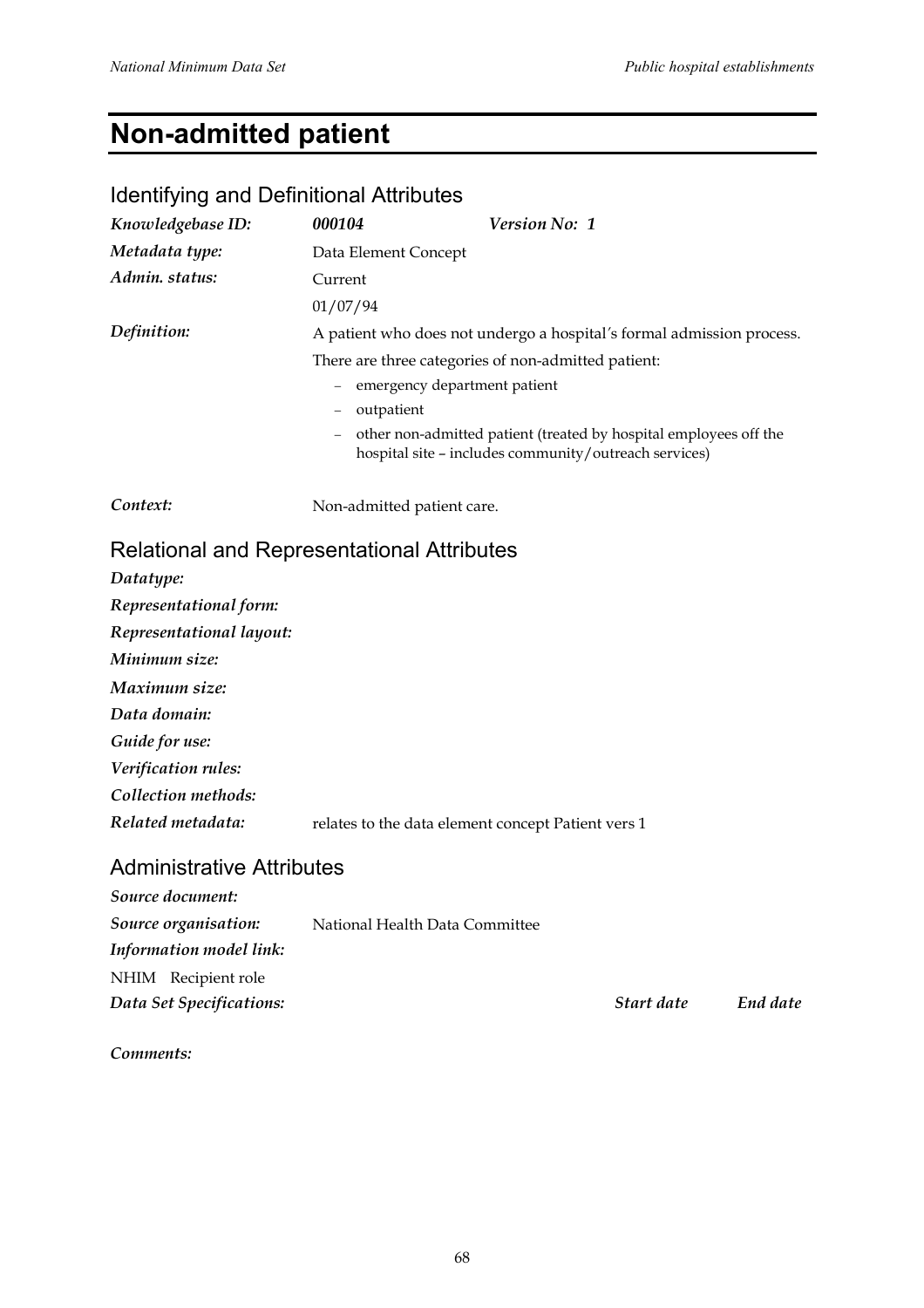# **Overnight-stay patient**

## Identifying and Definitional Attributes

| Knowledgebase ID: | 000116                                                                                                                                                                                  | <i>Version No: 3</i> |  |
|-------------------|-----------------------------------------------------------------------------------------------------------------------------------------------------------------------------------------|----------------------|--|
| Metadata type:    | Data Element Concept                                                                                                                                                                    |                      |  |
| Admin. status:    | Current                                                                                                                                                                                 |                      |  |
|                   | 01/07/01                                                                                                                                                                                |                      |  |
| Definition:       | A patient who, following a clinical decision, receives hospital treatment for a<br>minimum of one night, i.e. who is admitted to and separated from the hospital<br>on different dates. |                      |  |
| Context:          | Admitted patient care.                                                                                                                                                                  |                      |  |

## Relational and Representational Attributes

| Datatype:                |                                                                                                                                                                                                                                                                                                                         |
|--------------------------|-------------------------------------------------------------------------------------------------------------------------------------------------------------------------------------------------------------------------------------------------------------------------------------------------------------------------|
| Representational form:   |                                                                                                                                                                                                                                                                                                                         |
| Representational layout: |                                                                                                                                                                                                                                                                                                                         |
| Minimum size:            |                                                                                                                                                                                                                                                                                                                         |
| Maximum size:            |                                                                                                                                                                                                                                                                                                                         |
| Data domain:             |                                                                                                                                                                                                                                                                                                                         |
| Guide for use:           | An overnight-stay patient in one hospital cannot be concurrently an<br>overnight-stay patient in another hospital, unless they are receiving<br>contracted care. If not under a hospital contract, a patient must be separated<br>from one hospital and admitted to the other hospital on each occasion of<br>transfer. |
|                          | An overnight-stay patient of a hospital (originating hospital) who attends<br>another hospital (the destination hospital) on a contracted basis is to be<br>regarded by the originating hospital as an overnight-stay patient, as if the<br>patient had not left for contracted hospital care.                          |
|                          | Treatment provided to an intended same-day patient who is subsequently<br>classified as an overnight-stay patient is regarded as part of the overnight<br>episode.                                                                                                                                                      |
|                          | A non-admitted (emergency/outpatient) service provided to a patient who<br>is subsequently classified as an admitted patient shall be regarded as part of<br>the admitted episode. Any occasion of service should be recorded and<br>identified as part of the admitted patient's episode of care.                      |
|                          | Patients who leave of their own accord, die or are transferred on their first<br>day in hospital are not overnight-stay patients.                                                                                                                                                                                       |
| Verification rules:      |                                                                                                                                                                                                                                                                                                                         |
| Collection methods:      |                                                                                                                                                                                                                                                                                                                         |
| Related metadata:        | relates to the data element concept Admitted patient vers 3                                                                                                                                                                                                                                                             |

supersedes previous data element Overnight-stay patient vers 2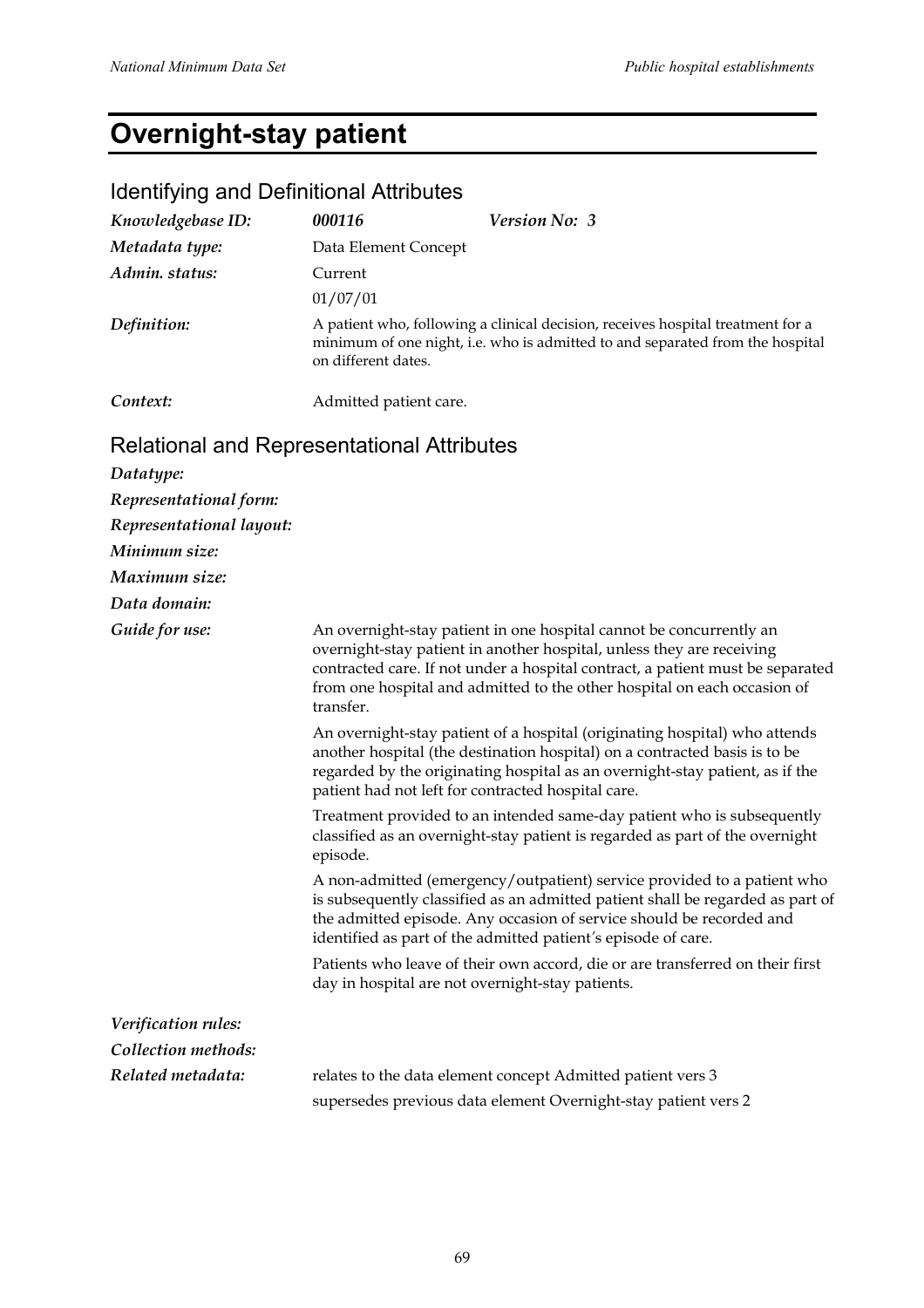## Administrative Attributes

| Source document: |                          |                                |            |          |
|------------------|--------------------------|--------------------------------|------------|----------|
|                  | Source organisation:     | National Health Data Committee |            |          |
|                  | Information model link:  |                                |            |          |
|                  | NHIM Recipient role      |                                |            |          |
|                  | Data Set Specifications: |                                | Start date | End date |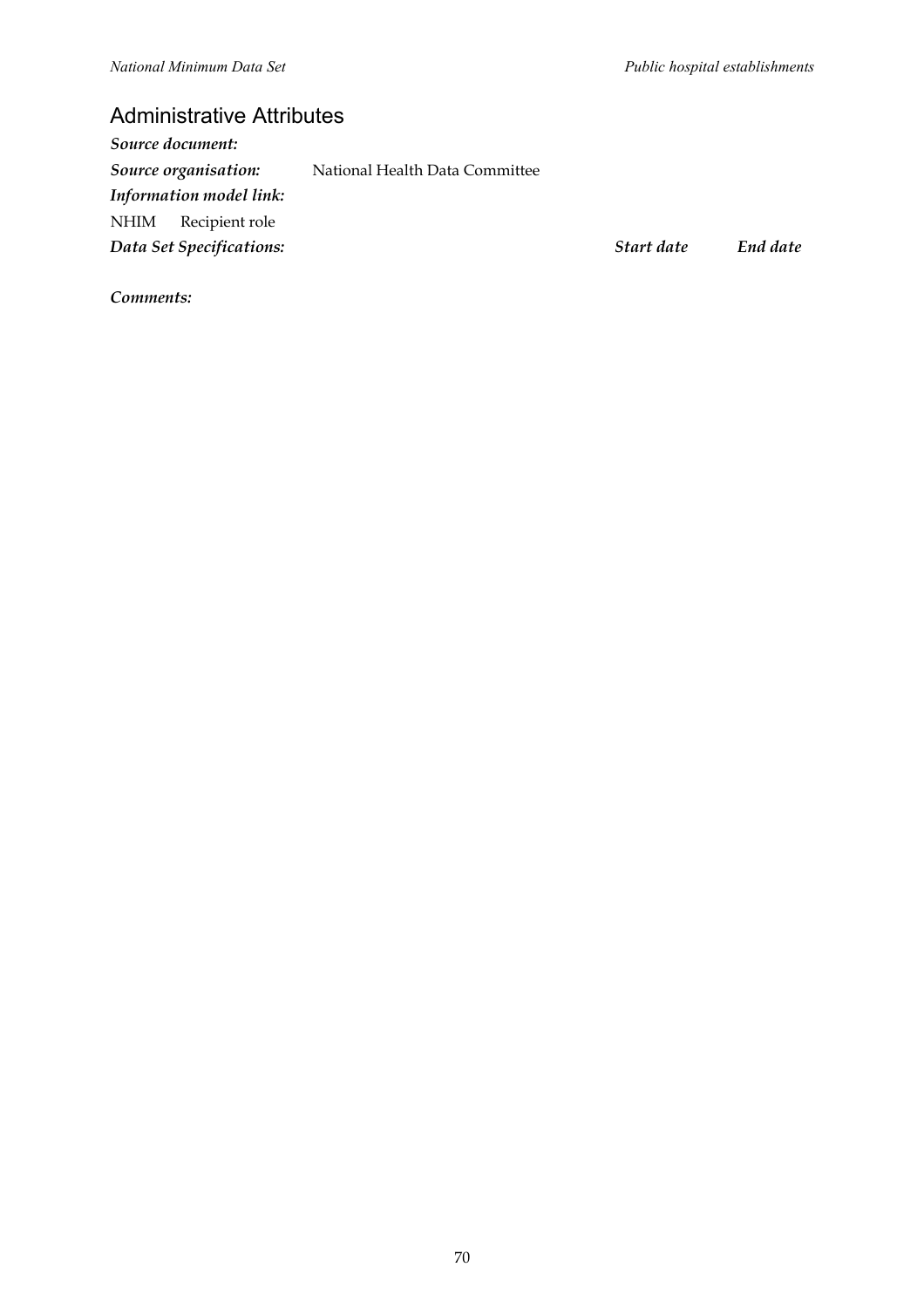# **Patient**

### Identifying and Definitional Attributes

| Knowledgebase ID:                                 | 000117                                            | Version No: 1                                                                                                                                    |
|---------------------------------------------------|---------------------------------------------------|--------------------------------------------------------------------------------------------------------------------------------------------------|
| Metadata type:                                    | Data Element Concept                              |                                                                                                                                                  |
| Admin. status:                                    | Current                                           |                                                                                                                                                  |
|                                                   | 01/07/95                                          |                                                                                                                                                  |
| Definition:                                       | non-admitted patients. Boarders are not patients. | A patient is a person for whom a hospital accepts responsibility for<br>treatment and/or care. There are two categories of patient, admitted and |
| Context:                                          |                                                   | Admitted patient care and public hospital establishments.                                                                                        |
| <b>Relational and Representational Attributes</b> |                                                   |                                                                                                                                                  |
| Datatype:                                         |                                                   |                                                                                                                                                  |
| Representational form:                            |                                                   |                                                                                                                                                  |
| Representational layout:                          |                                                   |                                                                                                                                                  |
| Minimum size:                                     |                                                   |                                                                                                                                                  |
| Maximum size:                                     |                                                   |                                                                                                                                                  |
| Data domain:                                      |                                                   |                                                                                                                                                  |
| Guide for use:                                    |                                                   |                                                                                                                                                  |
| Verification rules:                               |                                                   |                                                                                                                                                  |
| Collection methods:                               |                                                   |                                                                                                                                                  |
| Related metadata:                                 |                                                   | relates to the data element concept Admitted patient vers 3                                                                                      |
|                                                   |                                                   |                                                                                                                                                  |

### Administrative Attributes

| Source document:         |                                                                                                                                              |
|--------------------------|----------------------------------------------------------------------------------------------------------------------------------------------|
| Source organisation:     | National Health Data Committee                                                                                                               |
| Information model link:  |                                                                                                                                              |
| Recipient role<br>NHIM   |                                                                                                                                              |
| Data Set Specifications: | End date<br>Start date                                                                                                                       |
| Comments:                | While the concept of a person for whom a service provider accepts<br>responsibility for treatment or care is also applicable to non-admitted |

patient and public hospital establishments care and to welfare services, different terminology is often used in these other care settings e.g. client, resident.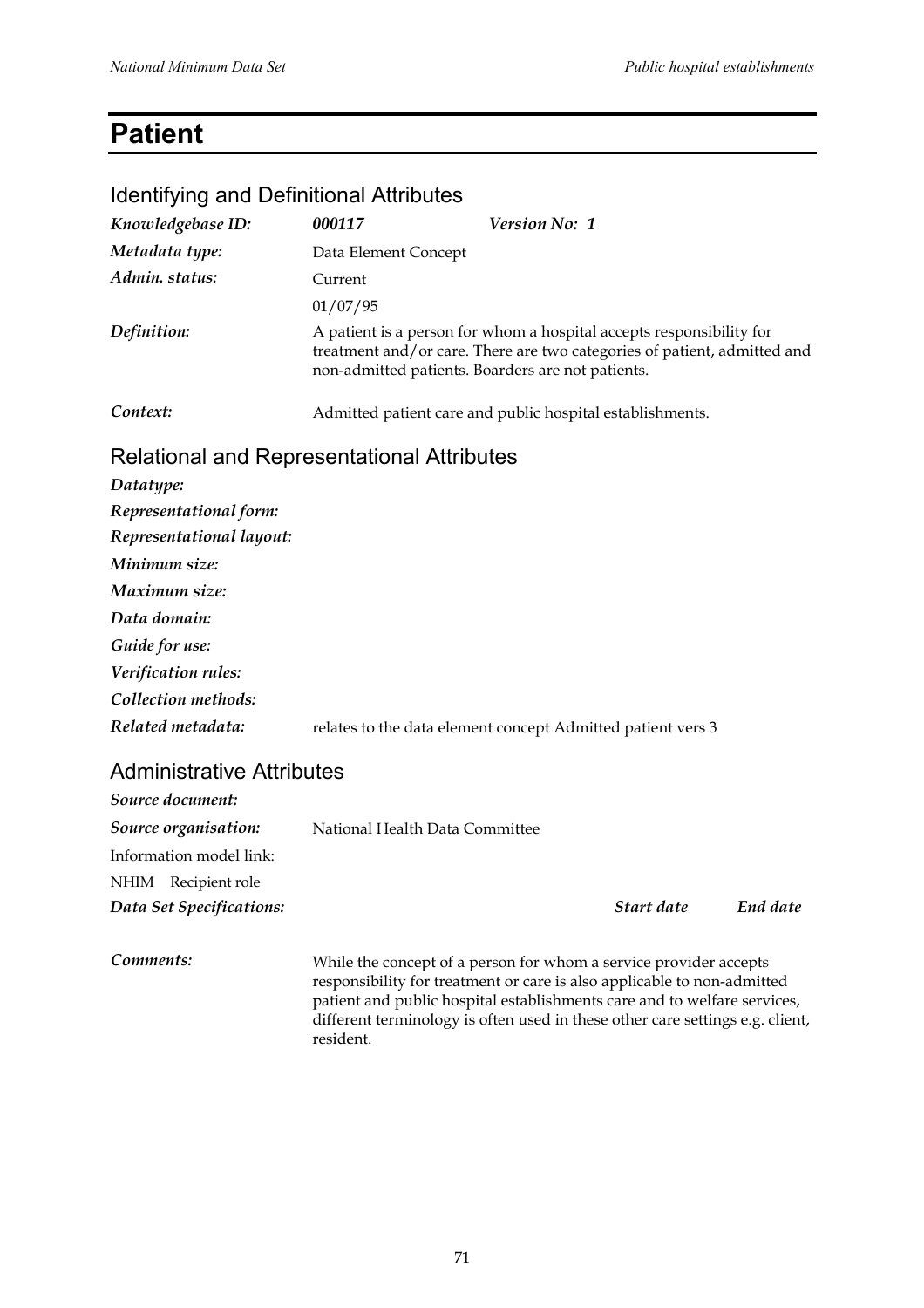# **Region code**

### Identifying and Definitional Attributes

| Knowledgebase ID: | 000378               | <i>Version No: 2</i>                                                     |
|-------------------|----------------------|--------------------------------------------------------------------------|
| Metadata type:    | Data Element         |                                                                          |
| Admin. status:    | Current              |                                                                          |
|                   | 01/07/97             |                                                                          |
| Definition:       | administrative area. | An identifier for location of health services in a defined geographic or |
|                   |                      |                                                                          |

*Context:* All health services.

### Relational and Representational Attributes

| Datatype:                | Alphanumeric                                                                                                      |
|--------------------------|-------------------------------------------------------------------------------------------------------------------|
| Representational form:   | Code                                                                                                              |
| Representational layout: | AN                                                                                                                |
| Minimum size:            | 1                                                                                                                 |
| Maximum size:            | 2                                                                                                                 |
| Data domain:             | Any valid region code created by a jurisdiction.                                                                  |
| Guide for use:           | Domain values are specified by individual States/Territories.<br>Regions may also be known as Areas or Districts. |
| Verification rules:      |                                                                                                                   |
| Collection methods:      |                                                                                                                   |
| Related metadata:        | is a composite part of Establishment identifier vers 4                                                            |

### Administrative Attributes

| Source document:                              |            |          |
|-----------------------------------------------|------------|----------|
| Source organisation:                          |            |          |
| Information model link:                       |            |          |
| NHIM Organisation characteristic              |            |          |
| Data Set Specifications:                      | Start date | End date |
| NMDS - Admitted patient care                  | 01/07/2000 |          |
| NMDS - Elective surgery waiting times         | 01/07/2000 |          |
| NMDS - Admitted patient mental health care    | 01/07/2000 |          |
| NMDS - Perinatal                              | 01/07/1997 |          |
| NMDS - Public hospital establishments         | 01/07/2000 |          |
| NMDS - Community mental health establishments | 01/07/2001 |          |
| DSS – Health care client identification       | 01/01/2003 |          |

#### *Comments:*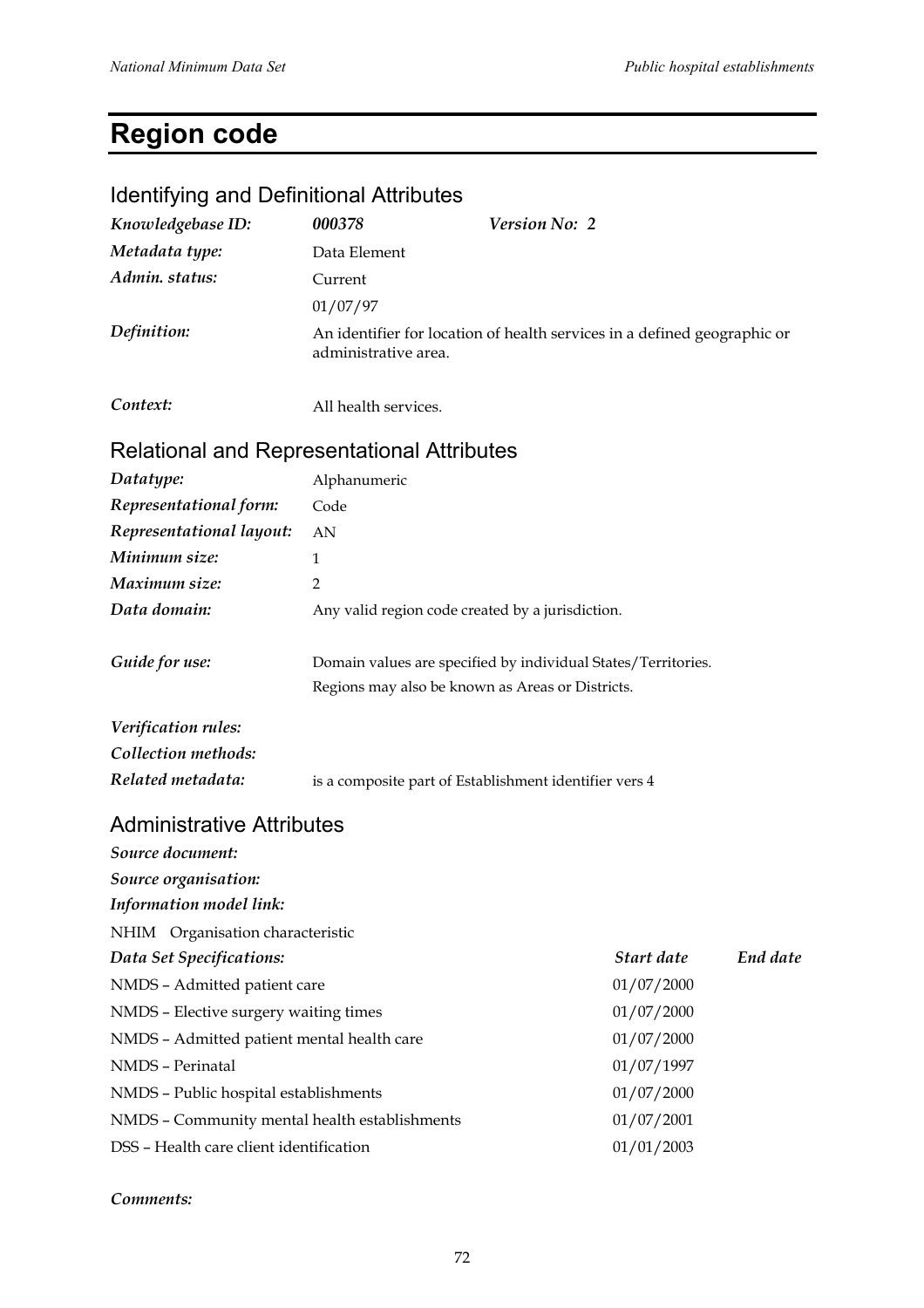# **Same-day patient**

### *Knowledgebase ID: 000146 Version No: 1 Metadata type:* Data Element Concept *Admin. status:* Current 01/07/94 *Definition:* A same-day patient is a patient who is admitted and separates on the same date, and who meets one of the following minimum criteria: That the patient receive same-day surgical and diagnostic services as specified in bands 1A, 1B, 2, 3, and 4 but excluding uncertified type C Professional Attention Procedures within the Health Insurance Basic Table as defined in s.4 (1) of the *National Health Act* 1953 (Commonwealth) That the patient receive type C Professional Attention Procedures as specified in the Health Insurance Basic Table as defined in s.4 (1) of the *National Health Act* 1953 (Commonwealth) with accompanying certification from a medical practitioner that an admission was necessary on the grounds of the medical condition of the patient or other special circumstances that relate to the patient. **Context:** Admitted patient care. Relational and Representational Attributes *Datatype: Representational form: Representational layout: Minimum size: Maximum size: Data domain: Guide for use:* Same-day patients may be either intended to be separated on the same day, or intended overnight-stay patients who left of their own accord, died or were transferred on their first day in the hospital. Treatment provided to an intended same-day patient who is subsequently classified as an overnight-stay patient shall be regarded as part of the overnight episode. Non-admitted (emergency or outpatient) services provided to a patient who is subsequently classified as an admitted patient shall be regarded as part of the admitted episode. Any occasion of service should be recorded and identified as part of the admitted patient*'*s episode of care. Data on same-day patients are derived by a review of admission and separation dates. *Verification rules: Collection methods: Related metadata:* relates to the data element concept Admitted patient vers 3

#### Identifying and Definitional Attributes

Administrative Attributes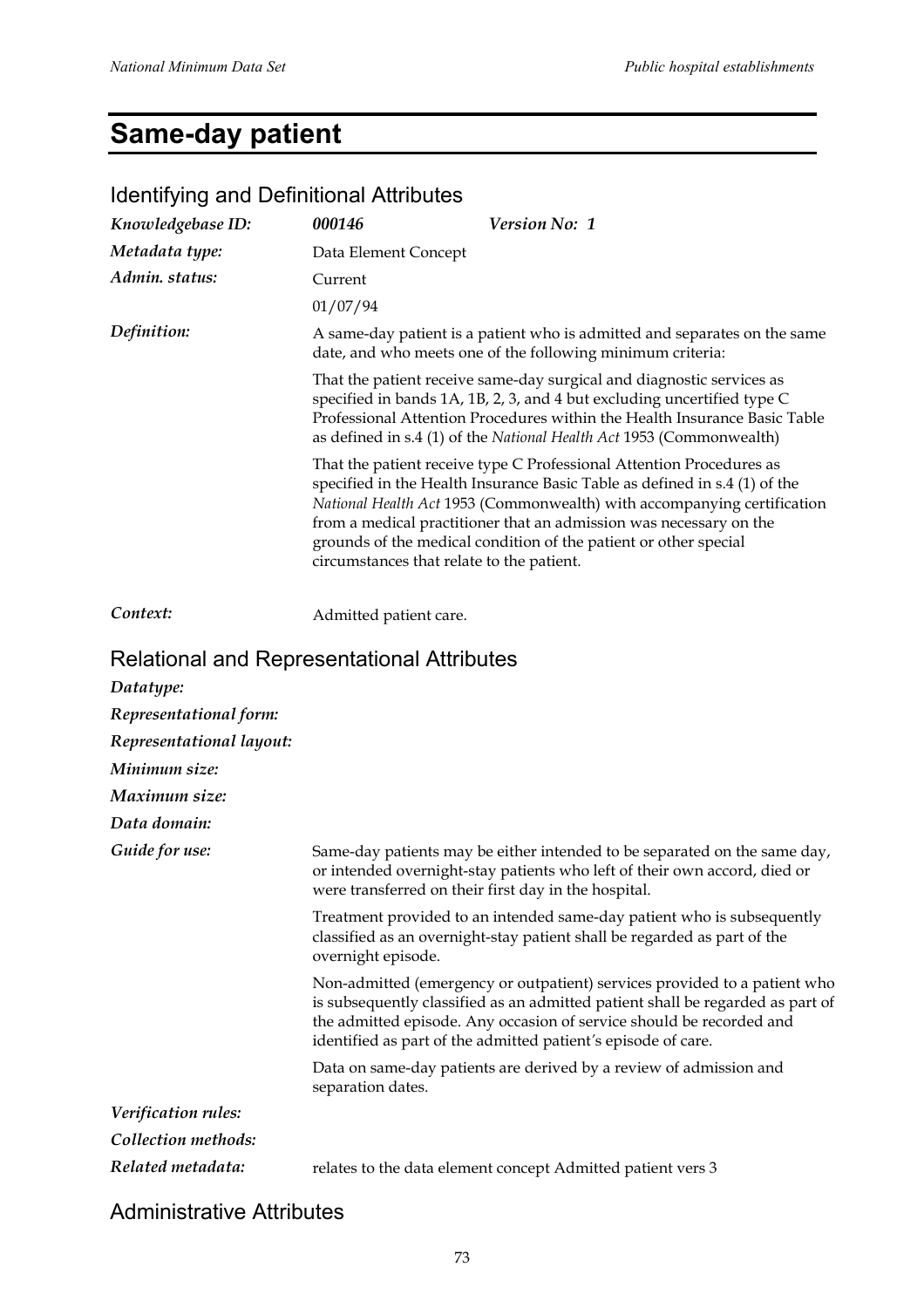| Source document:               |                                |            |          |
|--------------------------------|--------------------------------|------------|----------|
| Source organisation:           | National Health Data Committee |            |          |
| <b>Information model link:</b> |                                |            |          |
| NHIM Recipient role            |                                |            |          |
| Data Set Specifications:       |                                | Start date | End date |
|                                |                                |            |          |

*Comments:*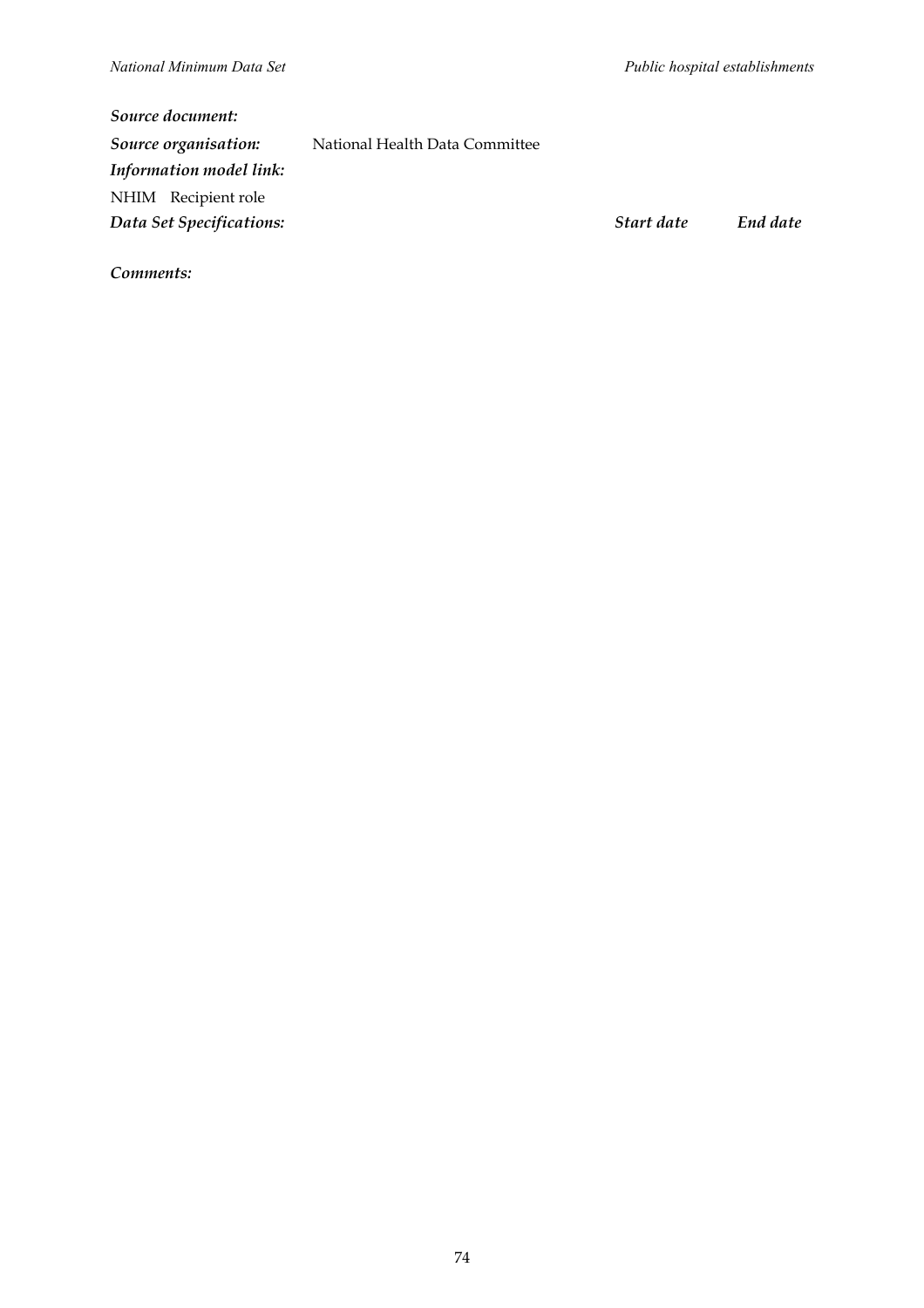Identifying and Definitional Attributes

# **Separation**

| <b>Reciterying and Dominaonal Attributed</b>      |                                                                                                                                     |                                                                                                                                                                 |
|---------------------------------------------------|-------------------------------------------------------------------------------------------------------------------------------------|-----------------------------------------------------------------------------------------------------------------------------------------------------------------|
| Knowledgebase ID:                                 | 000148                                                                                                                              | Version No: 3                                                                                                                                                   |
| Metadata type:                                    | Data Element Concept                                                                                                                |                                                                                                                                                                 |
| Admin. status:                                    | Current                                                                                                                             |                                                                                                                                                                 |
|                                                   | 01/07/00                                                                                                                            |                                                                                                                                                                 |
| Definition:                                       |                                                                                                                                     | Separation is the process by which an episode of care for an admitted patient<br>ceases. A separation may be formal or statistical.                             |
|                                                   | Formal separation:                                                                                                                  |                                                                                                                                                                 |
|                                                   | The administrative process by which a hospital records the cessation of<br>treatment and/or care and/or accommodation of a patient. |                                                                                                                                                                 |
|                                                   | Statistical separation:                                                                                                             |                                                                                                                                                                 |
|                                                   |                                                                                                                                     | The administrative process by which a hospital records the cessation of an<br>episode of care for a patient within the one hospital stay.                       |
| Context:                                          | Admitted patient care.                                                                                                              |                                                                                                                                                                 |
| <b>Relational and Representational Attributes</b> |                                                                                                                                     |                                                                                                                                                                 |
| Datatype:                                         |                                                                                                                                     |                                                                                                                                                                 |
| Representational form:                            |                                                                                                                                     |                                                                                                                                                                 |
| Representational layout:                          |                                                                                                                                     |                                                                                                                                                                 |
| Minimum size:                                     |                                                                                                                                     |                                                                                                                                                                 |
| Maximum size:                                     |                                                                                                                                     |                                                                                                                                                                 |
| Data domain:                                      |                                                                                                                                     |                                                                                                                                                                 |
| Guide for use:                                    | hospital-in-the-home patients).                                                                                                     | This treatment and/or care provided to a patient prior to separation occurs over<br>a period of time and can occur in hospital and/or in the person's home (for |
| Verification rules:                               |                                                                                                                                     |                                                                                                                                                                 |
| Collection methods:                               |                                                                                                                                     |                                                                                                                                                                 |
| Related metadata:                                 |                                                                                                                                     | relates to the data element concept Admission vers 3                                                                                                            |

|                                  | supersedes previous data element Separation vers 2 |
|----------------------------------|----------------------------------------------------|
|                                  | relates to the data element Separation date vers 5 |
| <b>Administrative Attributes</b> |                                                    |

| Source document:                   |                                |            |          |  |
|------------------------------------|--------------------------------|------------|----------|--|
| Source organisation:               | National Health Data Committee |            |          |  |
| Information model link:            |                                |            |          |  |
| NHIM Exit/leave from service event |                                |            |          |  |
| Data Set Specifications:           |                                | Start date | End date |  |

relates to the data element Care type vers 4

relates to the data element concept Admitted patient vers 3

*Comments:* While this concept is also applicable to non-Admitted patient care and welfare services, terminology different from *'*separation*'* is often used in these other care settings.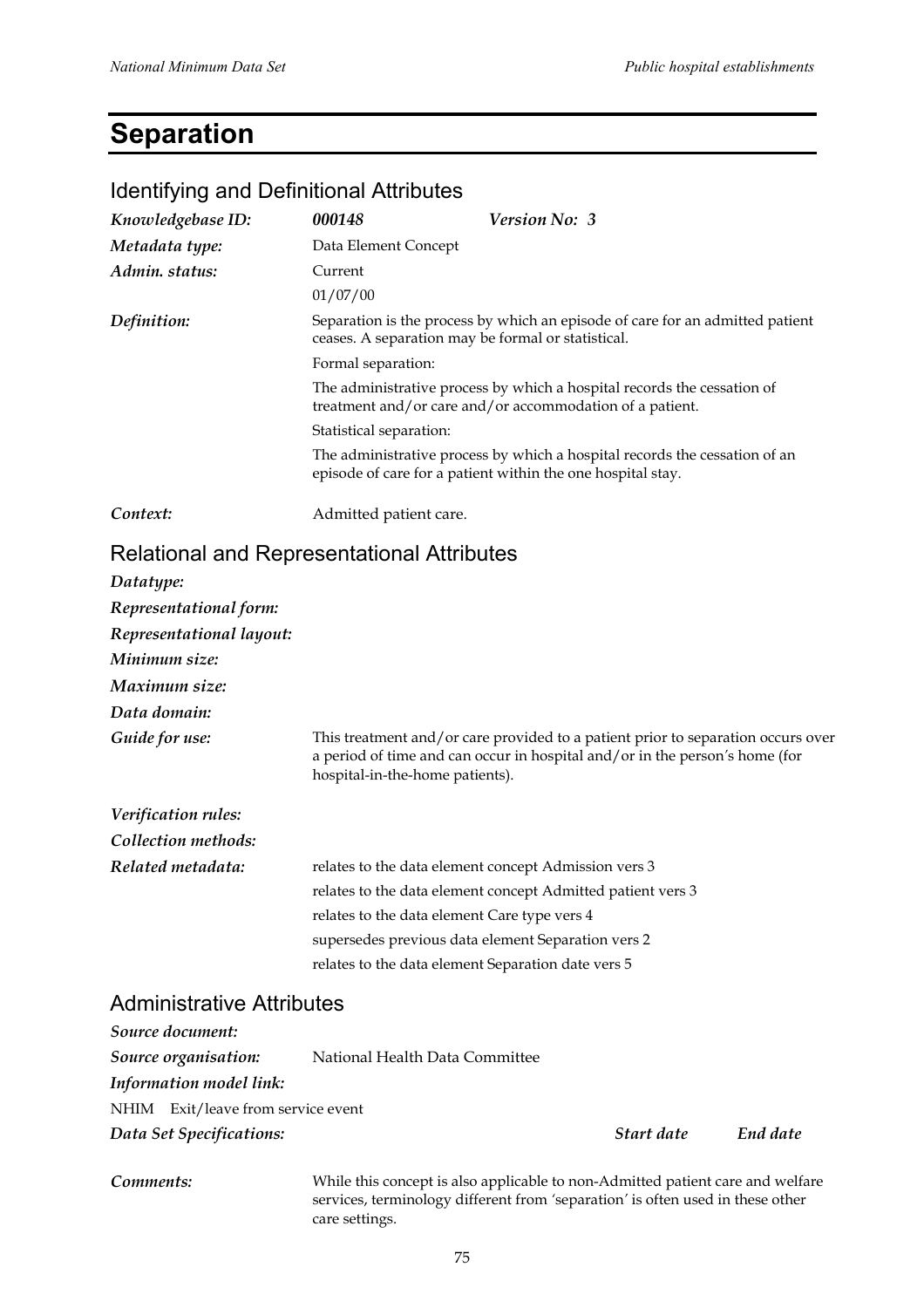# **State/Territory identifier**

## Identifying and Definitional Attributes

| Knowledgebase ID:                                 | 000380                                                              | Version No: 3                                                                             |  |
|---------------------------------------------------|---------------------------------------------------------------------|-------------------------------------------------------------------------------------------|--|
| Metadata type:                                    |                                                                     | Data Element                                                                              |  |
| Admin. status:                                    |                                                                     | Current                                                                                   |  |
|                                                   |                                                                     | 01/07/03                                                                                  |  |
| Definition:                                       |                                                                     | An identifier for Australian State or Territory.                                          |  |
| Context:                                          |                                                                     | Public health care.                                                                       |  |
| <b>Relational and Representational Attributes</b> |                                                                     |                                                                                           |  |
| Datatype:                                         |                                                                     | Numeric                                                                                   |  |
| Representational form:                            | Code                                                                |                                                                                           |  |
| Representational layout:                          | N                                                                   |                                                                                           |  |
| Minimum size:                                     | 1                                                                   |                                                                                           |  |
| Maximum size:                                     | 1                                                                   |                                                                                           |  |
|                                                   |                                                                     |                                                                                           |  |
| Data domain:                                      | 1                                                                   | New South Wales                                                                           |  |
|                                                   | $\overline{2}$                                                      | Victoria                                                                                  |  |
|                                                   | 3                                                                   | Queensland                                                                                |  |
|                                                   | 4                                                                   | South Australia                                                                           |  |
|                                                   | 5                                                                   | Western Australia                                                                         |  |
|                                                   | 6                                                                   | Tasmania                                                                                  |  |
|                                                   | 7                                                                   | Northern Territory                                                                        |  |
|                                                   | 8                                                                   | <b>Australian Capital Territory</b>                                                       |  |
|                                                   | 9                                                                   | Other territories (Cocos (Keeling) Islands, Christmas Island and<br>Jervis Bay Territory) |  |
| Guide for use:                                    |                                                                     |                                                                                           |  |
| Verification rules:                               |                                                                     |                                                                                           |  |
| Collection methods:                               |                                                                     |                                                                                           |  |
| Related metadata:                                 | relates to the data element Address type vers 1                     |                                                                                           |  |
|                                                   |                                                                     | relates to the data element Australian postcode vers 1                                    |  |
|                                                   | relates to the data element Postal delivery point identifier vers 1 |                                                                                           |  |
|                                                   |                                                                     | is a composite part of Establishment identifier vers 4                                    |  |
|                                                   | supersedes previous data element State identifier vers 2            |                                                                                           |  |
|                                                   | relates to the data element Suburb/town/locality vers 1             |                                                                                           |  |